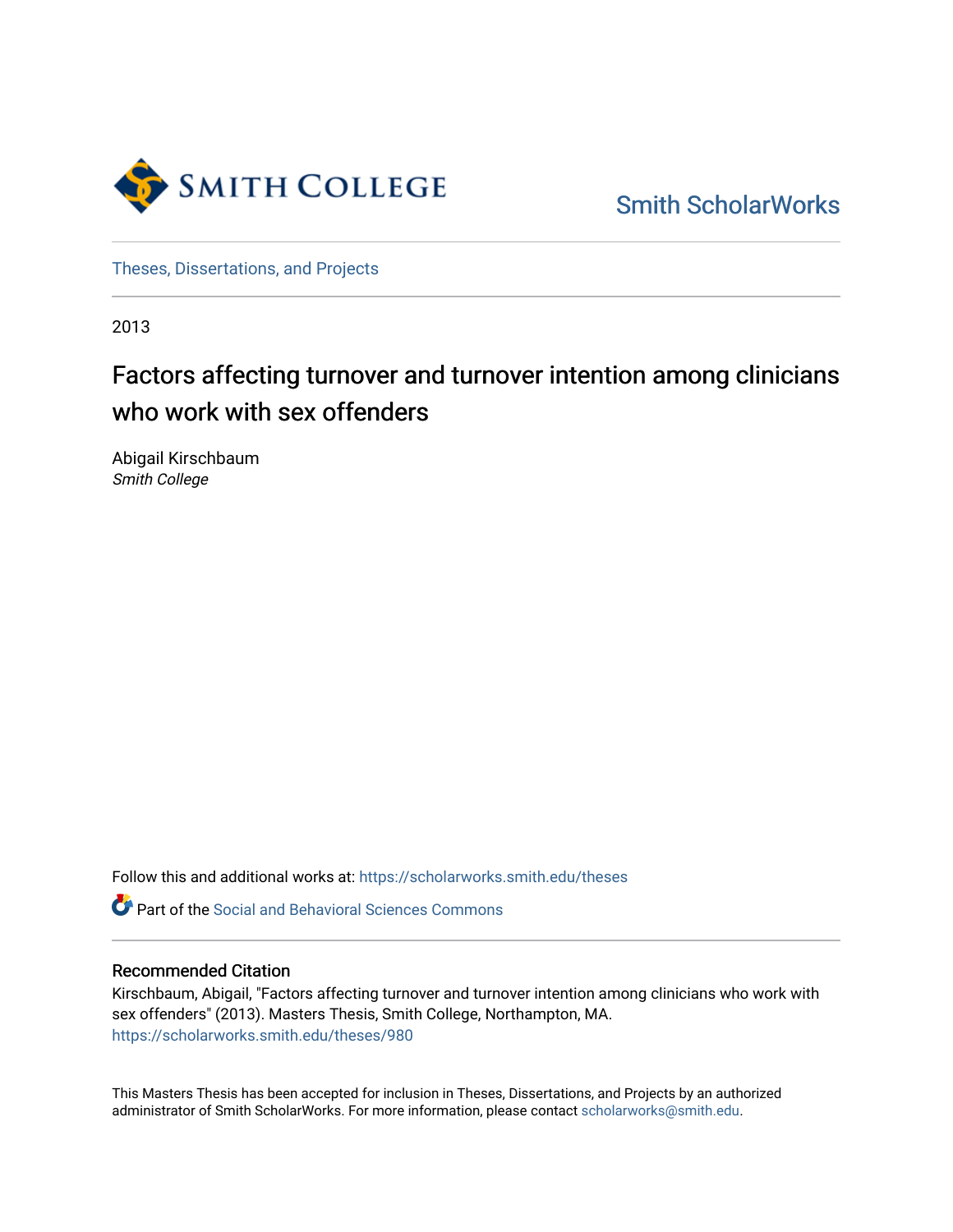Abigail Kirschbaum Factors Affecting Turnover and Turnover Intention Among Clinicians Who Work with Sex **Offenders** 

# ABSTRACT

This study is a qualitative analysis of interviews from 11 clinicians who work with sex offenders concerning the relationship between organizational factors, client and clinician characteristics and turnover. Initial findings revealed that the majority of participants did not struggle with turnover or turnover intention. Of participants who did experience turnover intention, factors cited as influencing turnover intention ranged from organizational factors, personal reasons and characteristic specific to the population. Vicarious trauma and burnout were also factors reviewed as influences of turnover and turnover intention. Other findings such as specific characteristics of the clinician, characteristics of the client, external/organizational factors, and specific effects of the work were discussed but not directly related to the clinician's turnover or turnover intention. Since the major predictor of turnover and turnover intention are organizational factors rather than personal factors or factors related directly to the population, there may be a great deal that managers and policy makers can do to prevent turnover intention among clinicians who work with sex offenders.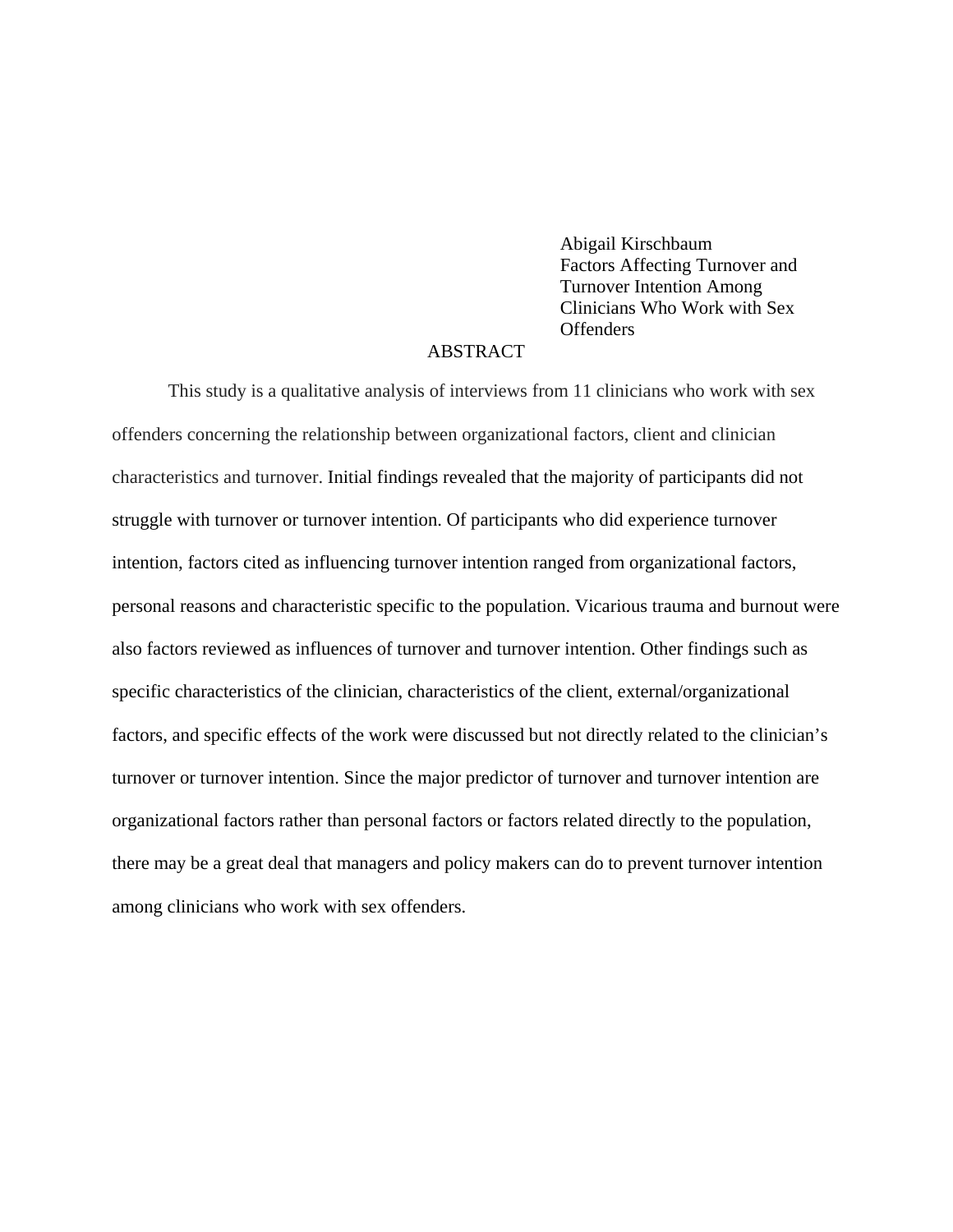# FACTORS AFFECTING TURNOVER AND TURNOVER INTENTION AMONG CLINICIANS WHO WORK WITH SEX OFFENDERS

A project based upon an independent investigation, submitted in partial fulfillment of the requirements for the degree of Master of Social Work.

Abigail Kirschbaum

Smith College School for Social Work Northampton, Massachusetts 01063

2013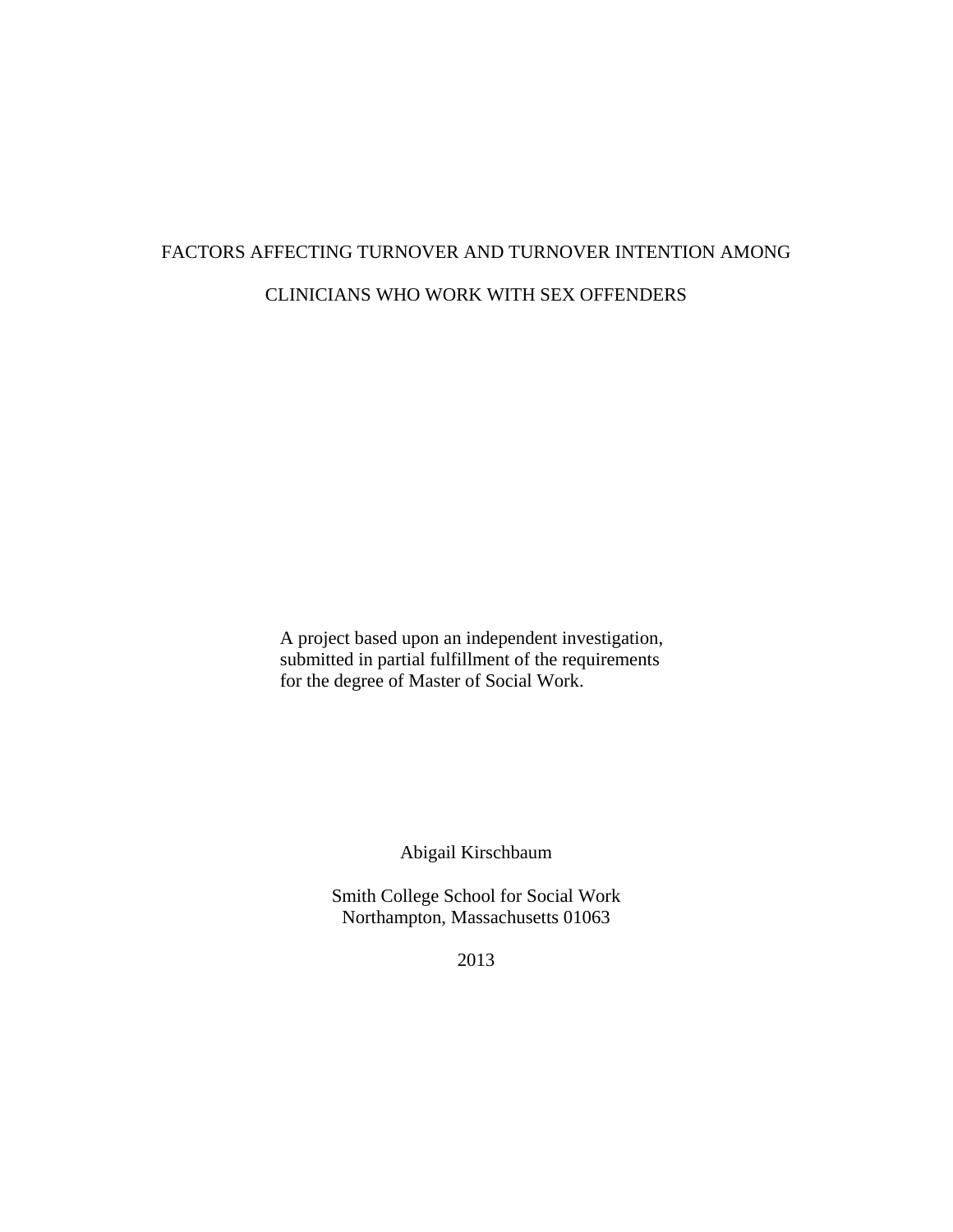#### ACKNOWLEDGMENTS

 This thesis could not have been accomplished without the assistance of many people whose contributions are gratefully acknowledged.

 I would like to first and foremost thank my parents, Marcello and Julia Pierrottet and James Bahle, for their continued support no matter what educational/professional avenue I decided to take. Their consistent inquiry into my well-being and happiness kept me grounded in times when I was unsure of which direction to take. Thank you to the rest of my family; my sister Nicole and brothers Antonio and Christian for always making me laugh and keeping me focused on the fun in life. I would also like to acknowledge the interminable support and cheerleading from my partner, Miles Spadone, who always comforted me when needed and encouraged me in my efforts.

My second year clinical supervisor and the rest of the staff at my field placement were critical in supporting a needed flexible schedule that allowed me to do the interviews I needed for this study.

I would also like to acknowledge how grateful I am to my advisor, Will Lusenhop (Class of 1995) for his continued guidance throughout the process of this study. He was patient when needed and skilled at reminding me of deadlines without instilling paralyzing anxiety. He always brought enthusiasm to the conversation and reminded me of the light at the end of the tunnel. Without his guidance and timely check-ins this study would not have been possible.

I am additionally grateful for all the clinicians who took the time to participate in this study and shared their experiences with me.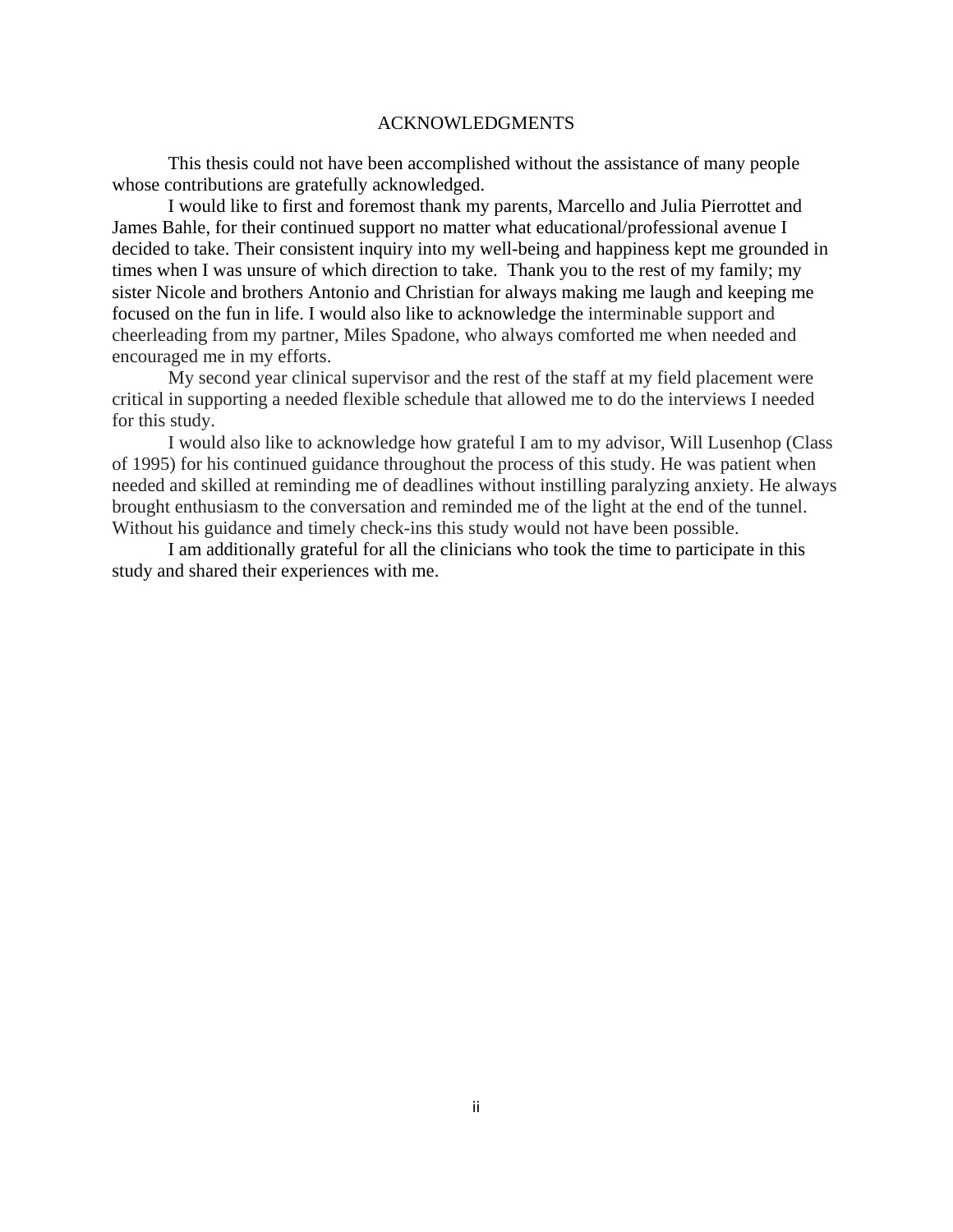# TABLE OF CONTENTS

| <b>CHAPTER</b>    |  |  |  |
|-------------------|--|--|--|
|                   |  |  |  |
|                   |  |  |  |
|                   |  |  |  |
|                   |  |  |  |
|                   |  |  |  |
|                   |  |  |  |
| <b>APPENDICES</b> |  |  |  |

| Appendix F: Professional Transcriber's Assurance of research Confidentiality 100 |  |
|----------------------------------------------------------------------------------|--|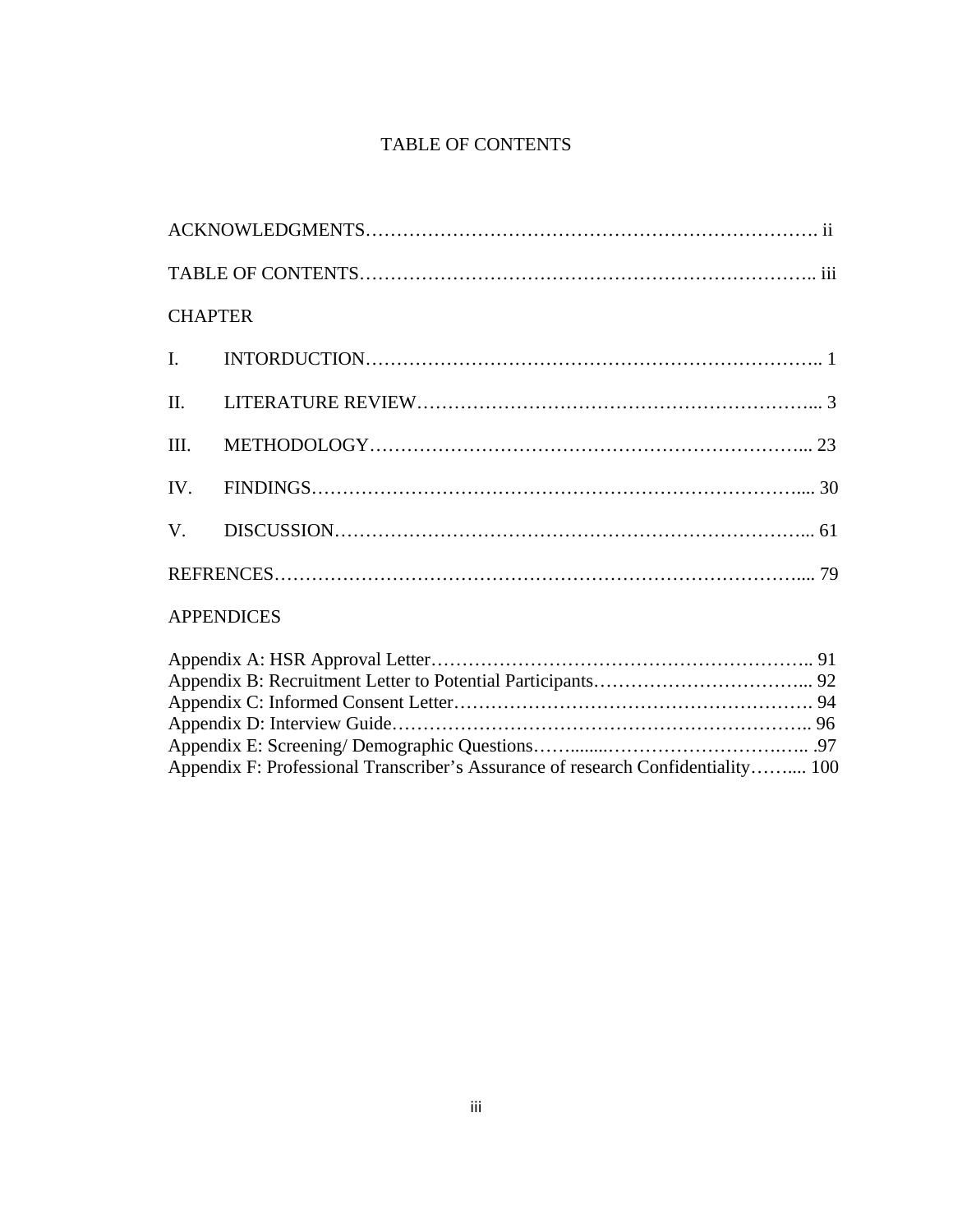#### CHAPTER I

# **INTRODUCTION**

Social workers and clinicians in general have difficult and demanding jobs. In a report on the difficulties of the social work profession, the Center for Workforce Studies cited increasing paperwork, unmanageable caseloads, and problems with difficult clients, as well as staff shortages and reduced availability of adequate supervision as demands of the social worker's job. These demands are accompanied by confusing legislation and challenging guidelines that have increased the conflicting and disparate demands on social workers (Bransford, 2005). Literature has suggested that these demanding job conditions can be antecedents of burnout (Söderfeldt, Söderfeldt, & Warg, 1995). Moreover, clinicians who feel burned out and frustrated with their jobs are more likely to have higher rates of absenteeism and turnover (De Croon et al., 2004). Clinician turnover is a serious problem for administration because turnover can negatively affect the quality, consistency, and stability of client services (Mor Barak, Nissly, & Levin, 2001). Clinician turnover not only causes psychological distress in remaining staff members or in new and inexperienced workers who fill vacated positions (Powell & York, 1992), but it can lead to client mistrust of the system (Geurts, Schaufeli, & De Jonge, 1998) and financial problems for the organization (Kompier & Cooper, 1999). In light of the literature, further examination of the factors that influence turnover and turnover intention would be beneficial to help reduce turnover in current and future clinicians.

Previous models of job stress (e.g., Karasek & Theorell, 1990; Demerouti et al., 2001) have suggested that there are two critical job conditions that influence job strain outcomes such as turnover: job demands (e.g., role stress, case load) and job resources (e.g., supervisory support, job autonomy). The current research has demonstrated that both job demands and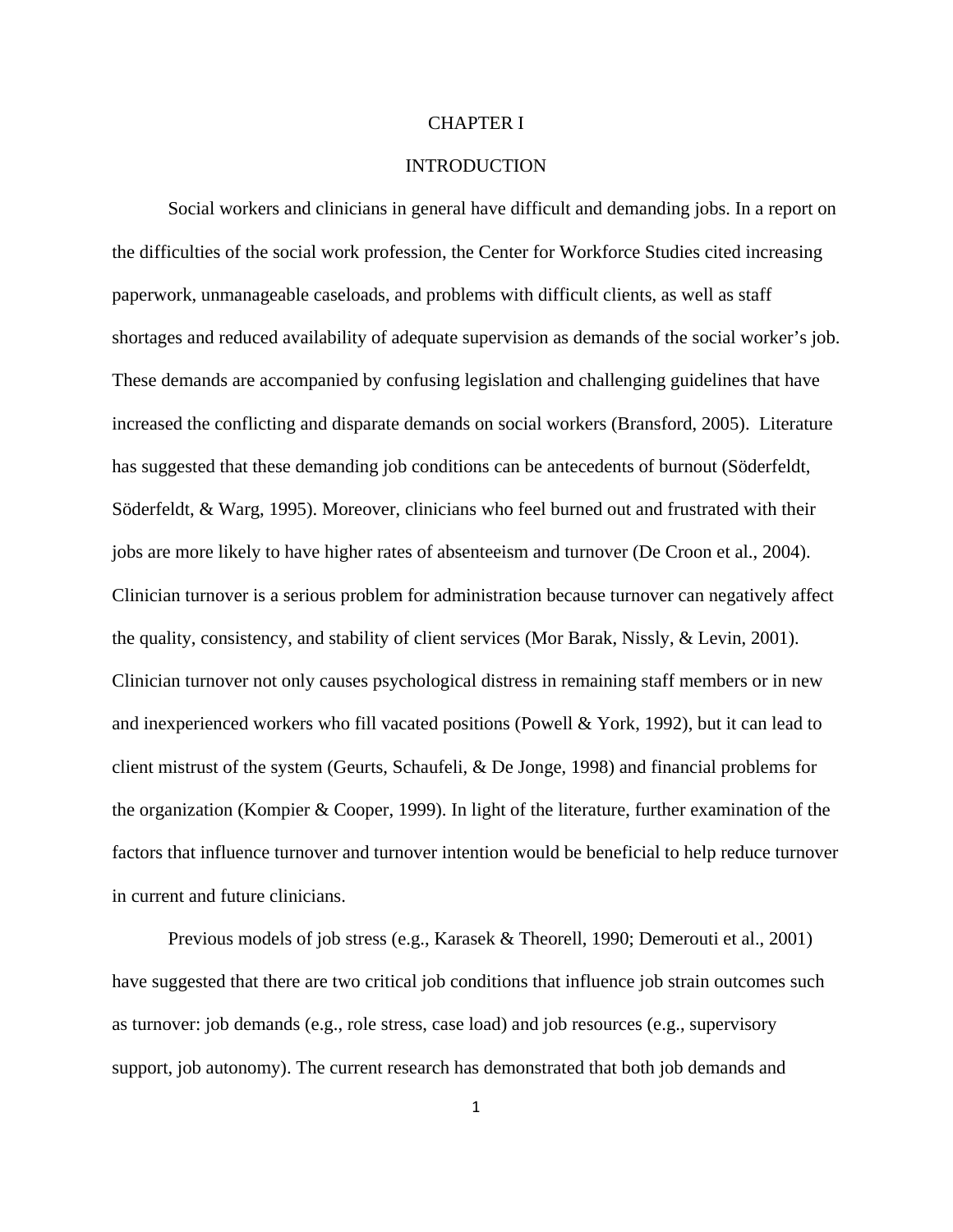resources have particular effects on a clinician's burnout and turnover intention (Houkes et al, 2003; Lee & Ashforth, 1996; Mor Barak et al., 2001; Söderfeldt, Söderfeldt, & Warg, 1995; Um & Harrison, 1998). Other studies have focused on examining how job demands and job resources interact in explaining burnout or turnover intention (Bakker, Demerouti, & Euwema, 2005; Dollard et al., 2000; Nissly, Mor Barak, & Levin, 2004; Posig & Kickul, 2003).

Despite the significant contribution of many studies that examine turnover, turnover intention, and factors that may influence turnover intention, few have examined these issues specific to clinicians who work with sex offenders. In order to retain clinicians who work with sex offenders and who are experiencing emotional distress at work, it is important to determine how specific organizational conditions, clinician characteristics, and client characteristics affect a clinician's decision to leave his or her job. Therefore, the exploration of all of these factors when considering turnover and turnover intention is critical to understanding the multiple factors involved in clinicians' decision to remain in or exit the field of sex offender treatment.

The purpose of this study is to examine multiple factors that may influence turnover or turnover intention among clinicians who work with sex offenders. Organizational factors, characteristics of the clinician, and characteristics of the clients will be examined in the context of turnover. Findings will be analyzed through qualitative data analysis techniques.

2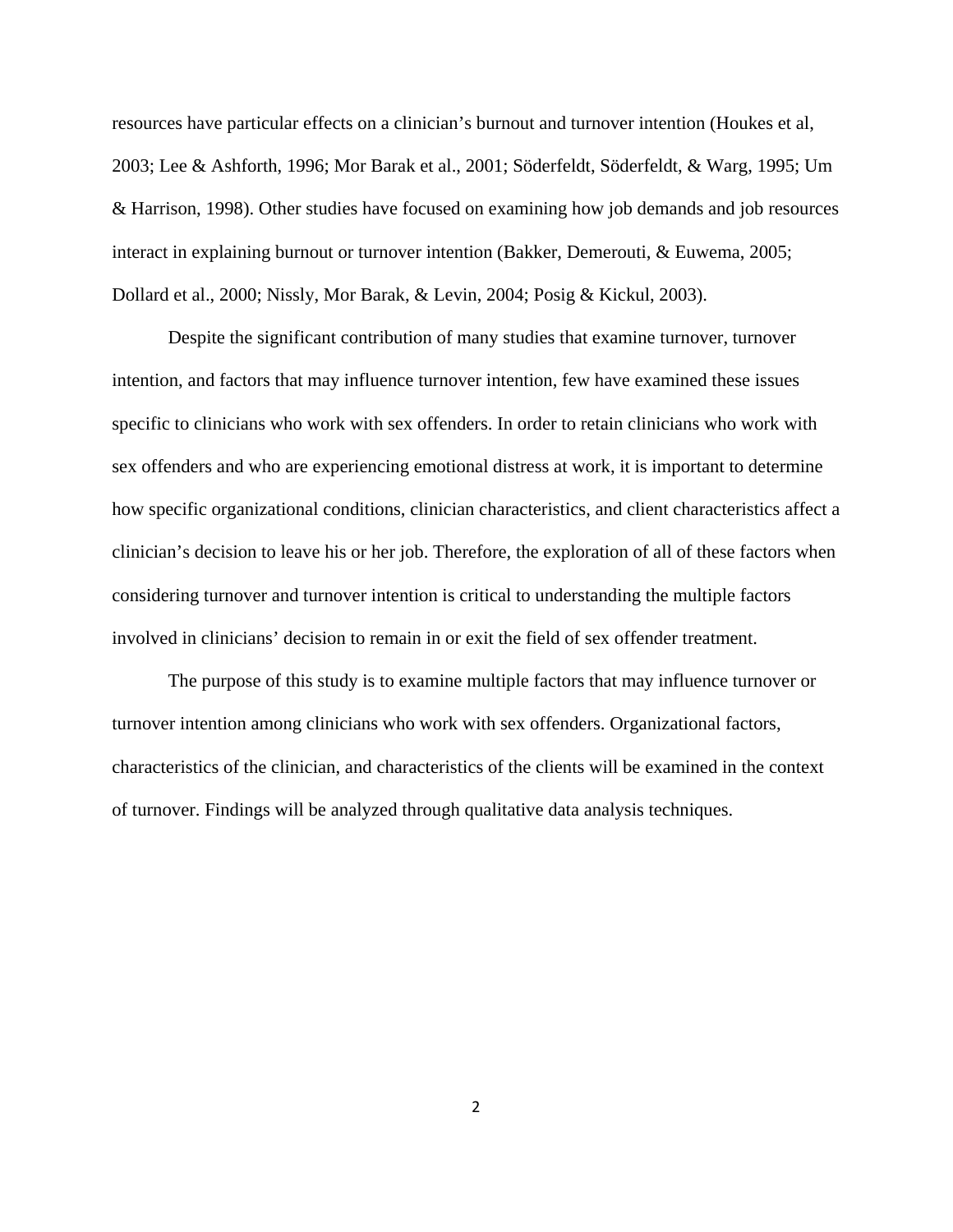#### CHAPTER II

# LITERATURE REVIEW

 This literature review will examine scholarly research focused on the occupational side effects of working as a sex offender therapist. Studies will be critically examined on how different aspects of working as a therapist, such as emotional reactions, supervision, burnout, and vicarious trauma can affect one's turnover intention and job retention. Finally, several organizational factors that affect turnover intention and job retention will be reviewed. Throughout the literature the results will be analyzed through the lens of how these factors directly or indirectly affect therapists' turnover intentions who work with sex offenders.

# **General Findings on Turnover Intention in Human Services**

Job satisfaction of clinicians is important for both the agencies and the clinicians, as clinicians who derive satisfaction from their occupation are more likely to retain their job and provide high quality services to clients (Acker, 1999; Oberlander, 1990). In 1992 it was estimated that 80% to 85% of all mental health monies were spent on labor (DHHS, 1992). Recruitment and job retention among mental health workers are two high priority issues for state Mental Health Directors (Lippincott 1990). High rates of turnover among community mental health workers have been reported in statewide reports (Dunn & Menz, 1992; Ben-Dror, 1994) with an estimated five to seven year turnover rate for the entire public mental health workforce (KamisGould & Staines, 1986). Turnover can be time consuming and costly when the recruitment process and training is taken into account (Alexander, Bloom, & Nuchols, 1994; Pinder & Das, 1979). Turnover can also cause disruption in the quality of care that clients receive by disrupting the client-provider relationship (Barak, Nissly, & Levin, 2001; Smith, 2005; Ben-Dror, 1994).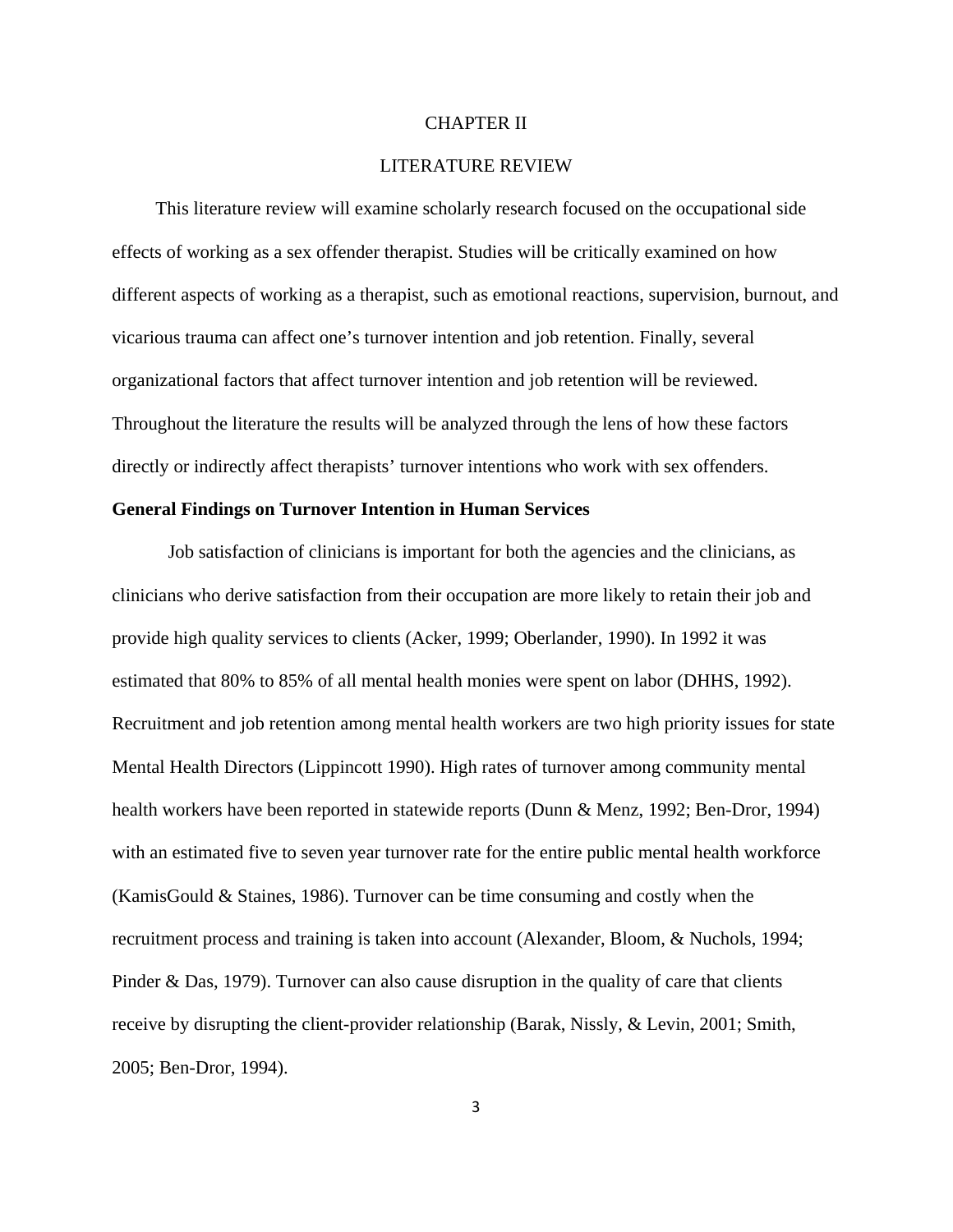The literature provides insight into factors that affect job retention and turnover intention. In a metanalysis of 25 articles concerning the relationship between demographic variables, personal perceptions, and organizational conditions it was found that burnout, job dissatisfaction, availability of employment alternatives, low organizational and professional commitment, stress, and lack of social support are the strongest predictors of turnover or intention to leave (Barak, Nissly, & Levin, 2001). In a nationwide survey of Psychosocial Rehabilitation Services (PSR), Blankertz and Robinson (1997) found seven variables that predict turnover intention: younger age, higher emotional exhaustion, a feeling of lower job fulfillment, the lack of a perception of a career path, having a Master's degree, having held a previous job in PSR, and working with clients who have both MI and AIDS. Drake and Yadam (1996) also cite emotional exhaustion as a factor that can potentially affect job retention.

Further, Geurts, Schaufeli, and Dejonge (1998) suggested that the more employees feel emotionally exhausted, the more they feel the need to engage in negative communication with colleagues. In their study, burnout and turnover intention were explored from a social psychological perspective. Their results revealed that the more employees were engaged in negative communication with their colleagues about management, the more they felt strengthened in their perception of inequity in the employment relationship. The perception of inequity resulted in two forms of withdrawal: intention to leave the organization (i.e. "behavioral" withdrawal) and emotional exhaustion, ("psychological" withdrawal such as depersonalization).

In a later study by Geurts, Schaufeli, and Rutte (1998) that examined how absenteeism and turnover intention are indirectly related to perceived inequity in the exchange relationship with the organization, results demonstrated that the relationship between perceived inequity and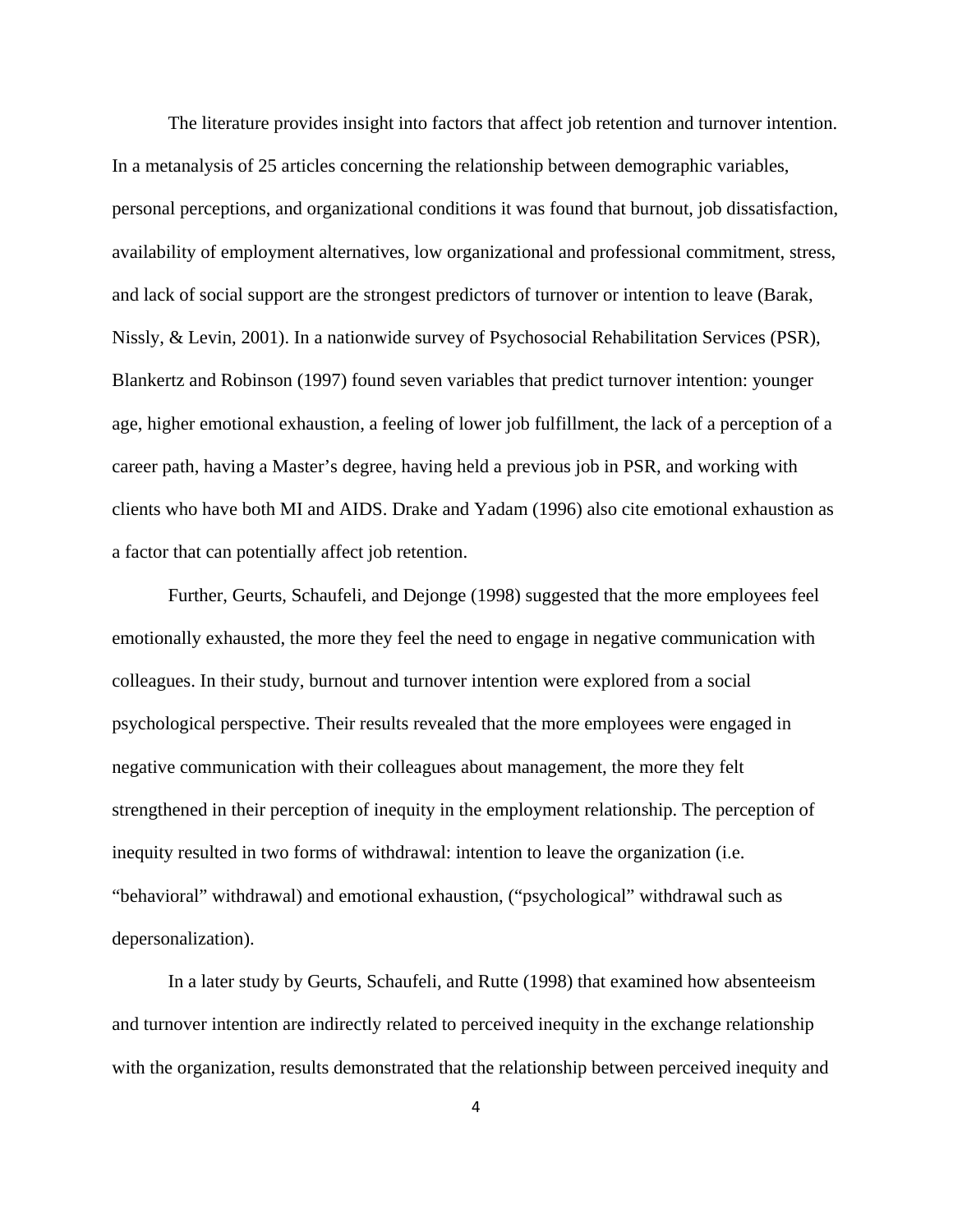turnover intention was fully mediated by poor organizational commitment. Further, poor organizational commitment was partially triggered by feelings of resentment that were associated with perceived inequity. In another study that examined emotional exhaustion and turnover intentions among clinicians, Knudsen, Ducharme, and Roman (2006) reported workload measures, low autonomy, and a lack of distributive justice significantly predicted emotional exhaustion, while coworker support was inversely associated with exhaustion. Their research, along with others', also found that the emotional exhaustion was a significant predictor of turnover intention (Knudsen, Ducharme, and Roman, 2006; Laschinger, Leiter, Day, & Gilin, 2009).

Ito, Eisen, Sedeer, Yamada, and Tachimary (2001), used the National Institute for Occupational Safety and Health job stress questionnaire to examine psychiatric nurses' intention to leave their job in relation to their perceived risk of assault, their job satisfaction, and their supervisory support. Results identified significant predictors of turnover intention as younger age, fewer previous job changes, less supervisory support, lower job satisfaction, and more perceived risk of assault. Job satisfaction and pay satisfaction were factors that came up in the literature a number of times in relation to turnover intention and actual turnover, although most often in studies involving nurses rather than social workers or other mental health clinicians (Singh & Loncar, 2010). However, Weaver, Chang, Clark, and Rhee (2007) conducted a longitudinal study of public child welfare workers that developed predictors of turnover which found job satisfaction, case load and role conflict as the best predictors of turnover.

Other studies have indicated organizational conditions as being factors that can affect turnover and turnover intention (Acker, 2004; Smith, 2005; Mitchelle, Mackenzie, Styve, & Gover, 2006). These organizational supports ranged from having support within the agency,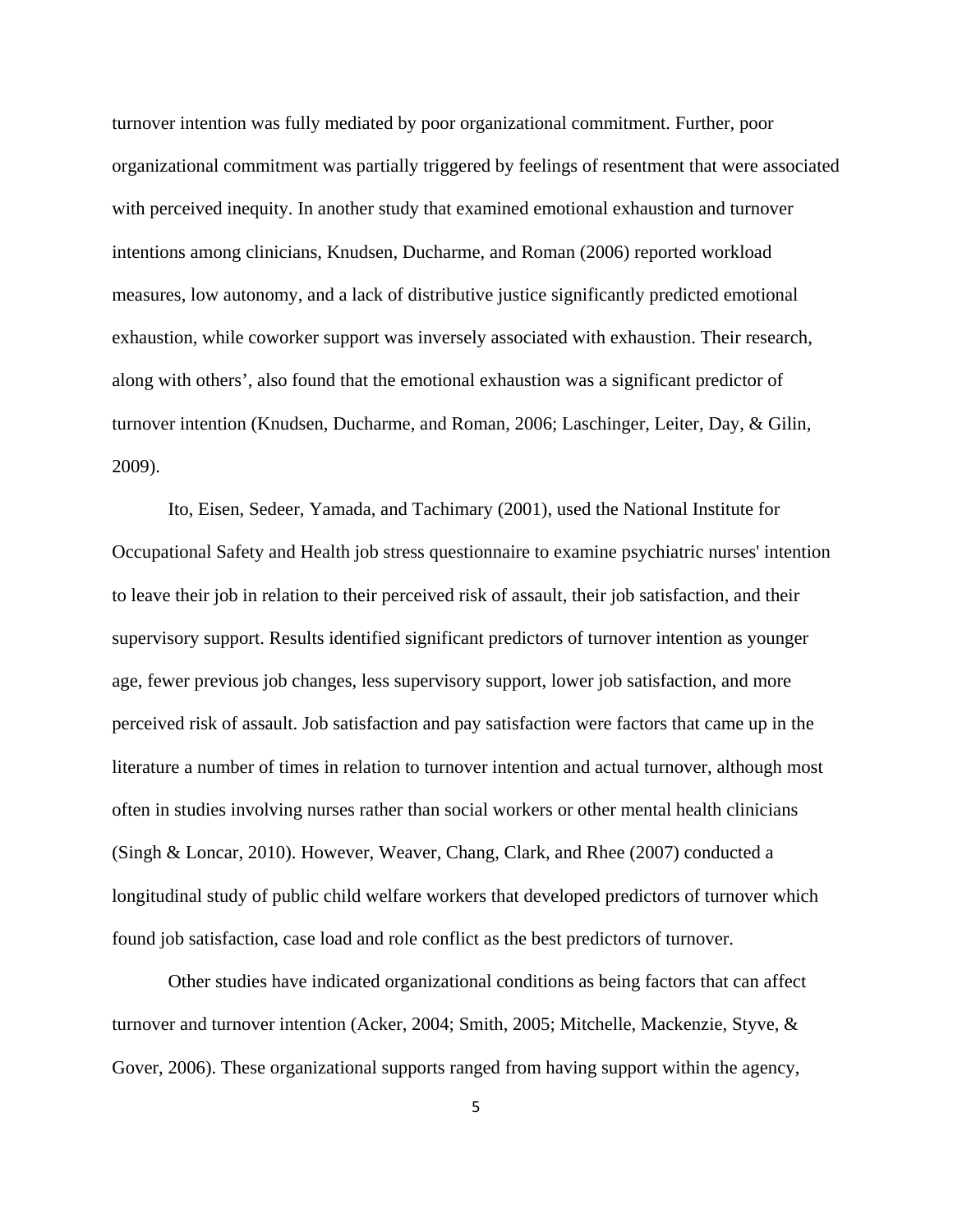supportive supervision, having an intra-organizational network, the organization having similar values to the clinician, job autonomy, and having an employer that promotes a life-work balance. Although these studies on turnover and turnover intention are informative, they do not directly speak to the specific experience of the clinician who works with sex offenders. Shelby, Stoddart, and Taylor (2001) offered one of the few studies that examined burnout among clinicians who work specifically with sex offenders; reporting them as having higher levels of emotional exhaustion, depersonalization, and personal accomplishments compared to the reported norms. However, this study does not directly link emotional exhaustion, depersonalization, and personal accomplishment as factors that affect turnover or turnover intention.

# **Findings on Therapists Who Work with Sex Offenders**

Although there has been little research on the turnover intentions of sex‐offender clinicians, there is a body of literature that has examined the emotional responses, burnout, and vicarious trauma experienced by these clinicians". This section will review these findings to provide a context for understanding turnover intentions among this population of clinicians.

### **Emotional and Physical Responses**

 Multiple factors have been linked to turnover and turnover intention, with emotional exhaustion being one of the most common (Blakerts & Robinson, 1997; Cropanzano, Rupp, & Bryne, 2003; Lee & Ashforth, 1996). There are many complex emotions stirred up when working with sex offenders that could potentially lead to emotional exhaustion. This section of the literature review will examine the research on the emotional aspects of working with sex offenders. Keeping with the focus of this study, this section will also examine this literature for how emotional responses are associated with therapist's turnover or turnover intentions.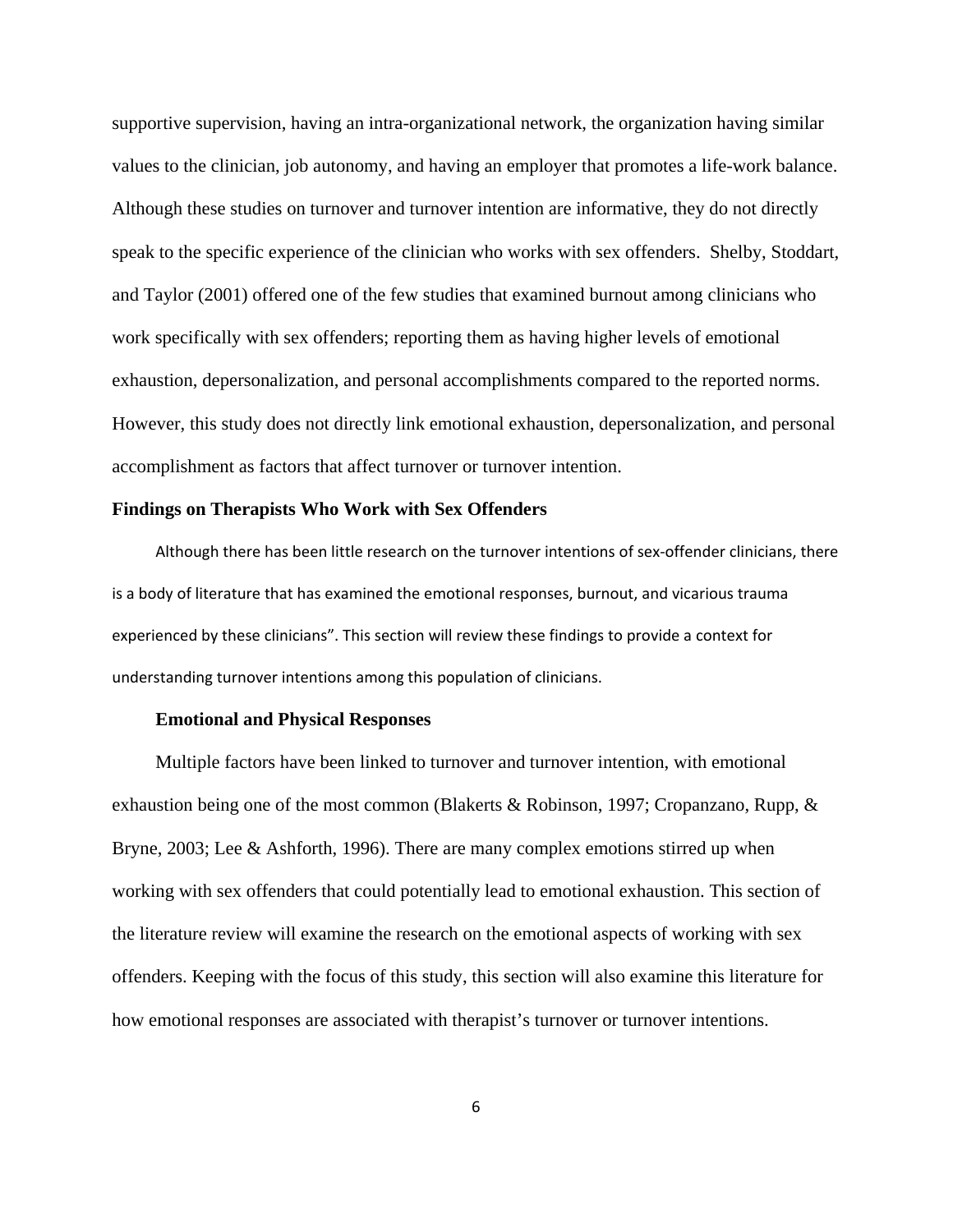Working with sex offenders can provoke strong emotional reactions of anger and disgust, which can both negatively affect the therapist (Briere, 1989), and the effective provision of treatment (Reddon, Payne & Starzyk, 1999). Therapists who experience emotional hardening, defined as "dulling of emotions" or "emotional distancing", are more likely to have difficulty feeling and exhibiting empathy for their clients (Farrenkopf, 1992). Therapists' characteristics are prone to affect the client's experience of the therapeutic relationship. Unresponsiveness, confrontation, criticism, sarcasm, and other observable behaviors coming from the therapist are directly experienced by the client (Dunkle & Friedlander, 1996). If therapists who work with sex offenders begin to experience too many of these strong negative emotions, and possibly letting these negative emotions affect their behavior or character, as stated previously, it is likely to negatively affect their rapport with clients. This may be another factor that could drive therapists away from the field.

 Work with sex offenders has been recognized as a highly stressful area of intervention (Maletzky, 1991). Specifically, it has been acknowledged that therapists who work with sex offenders tend to feel burdened, frustrated and alone, much like their clients do (Hanson & Scott, 1995). They also experience considerable anxiety provoked by a natural question of whether or not they too could be an aggressor or a victim, leading them to misgivings about their self-image (Bengis, 1992). All of these negative experiences and emotions could impact one's desire to remain in the field of treatment of sex offenders.

 There are a number of studies that have examined the negative impact that working with sex offenders can have on therapists. A common theme is loss of trust and innocence, with therapists reporting the increased awareness of how unsafe the world is and having decreased trust in other people (Freeman-Longo, 1997; Jackson et al., 1997). Therapists who work with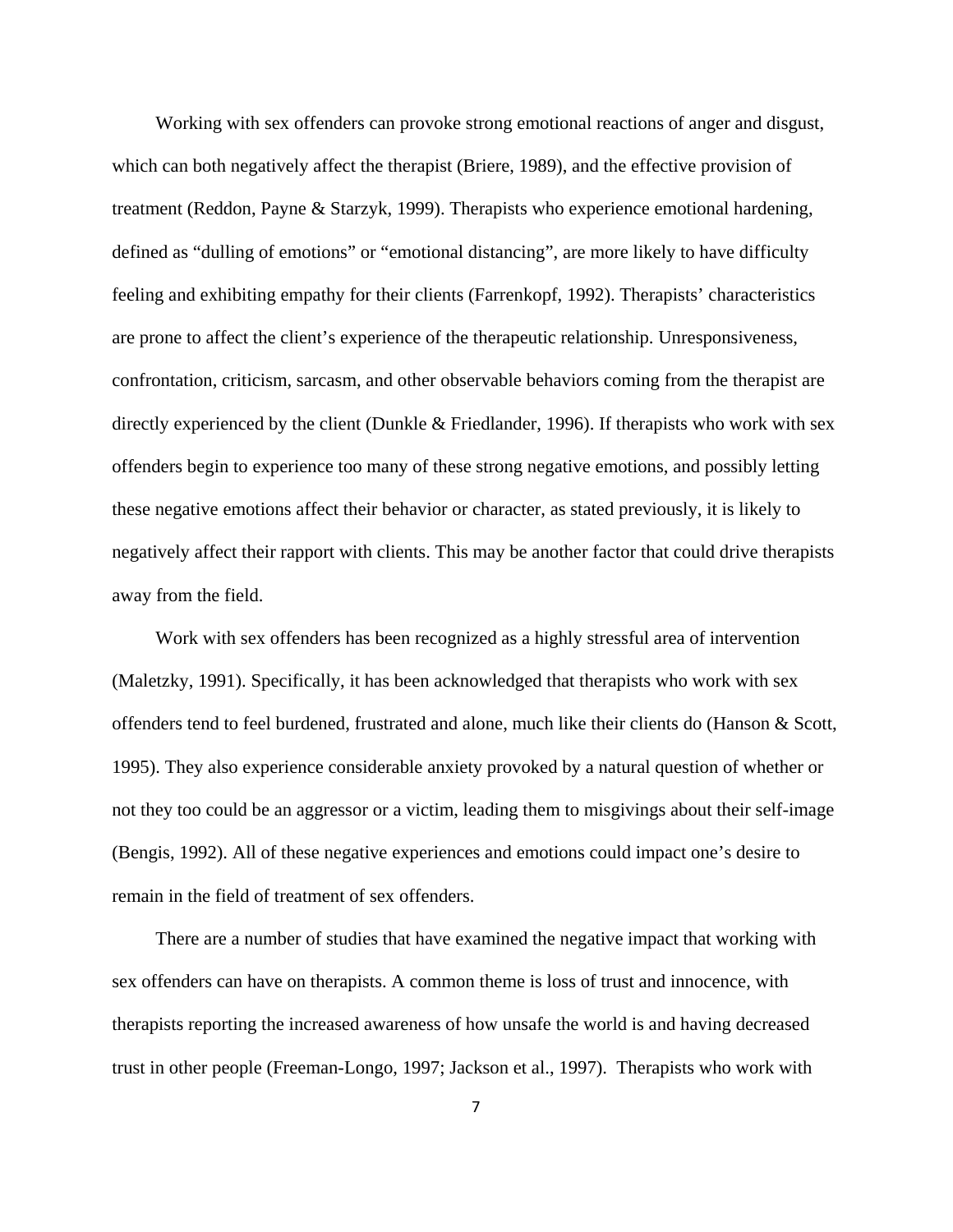sex offenders also tend to feel more vulnerable to violence in regards to themselves and their families (Bengis, 1997; Ellerby, 1998; Jackson et al., 1997; Rich, 1997) and in turn increase their vigilance and safety precautions (Bengis, 1997; Farrenkopf, 1992; Jackson et al., 1997). Feelings of discomfort in caring for or touching children were also reported as negative impacts of working with sex offenders. This discomfort results from the fear that others could perceive their touch as sexual (Edmunds, 1997; Freeman-Longo, 1997).

 Negative influences are not the only factors directing therapists away from or towards continuing their work with sex offenders. The majority of studies have examined the negative implications of working with sex offenders; however, far fewer have looked at the potential positive effects of working with this population. Scheela (2001), for example, interviewed therapists who work with sex offenders within a hospital setting specifically focusing on positive implications of working with this population.

 The author found that although the therapists interviewed discussed many of the same negative experiences as other therapists who work with sex offenders, they all expressed excitement about working in a "challenging new area". One of the participants commented, "We're on the cutting edge, pioneers". Therapists reported feelings of honor and privilege in working with sex offenders. They felt "rewarded" knowing that they "made a difference in someone's life." They enjoyed being able to witness their client's change and growth. And with that, felt their work constructive because it contributed to making the community safer. One therapist referred to his work as actually being like a "battery charger", because he was "doing something good and people [were] better off for my work." This would undoubtedly have a huge impact one's desire to stay in the field of treating sex offenders.

8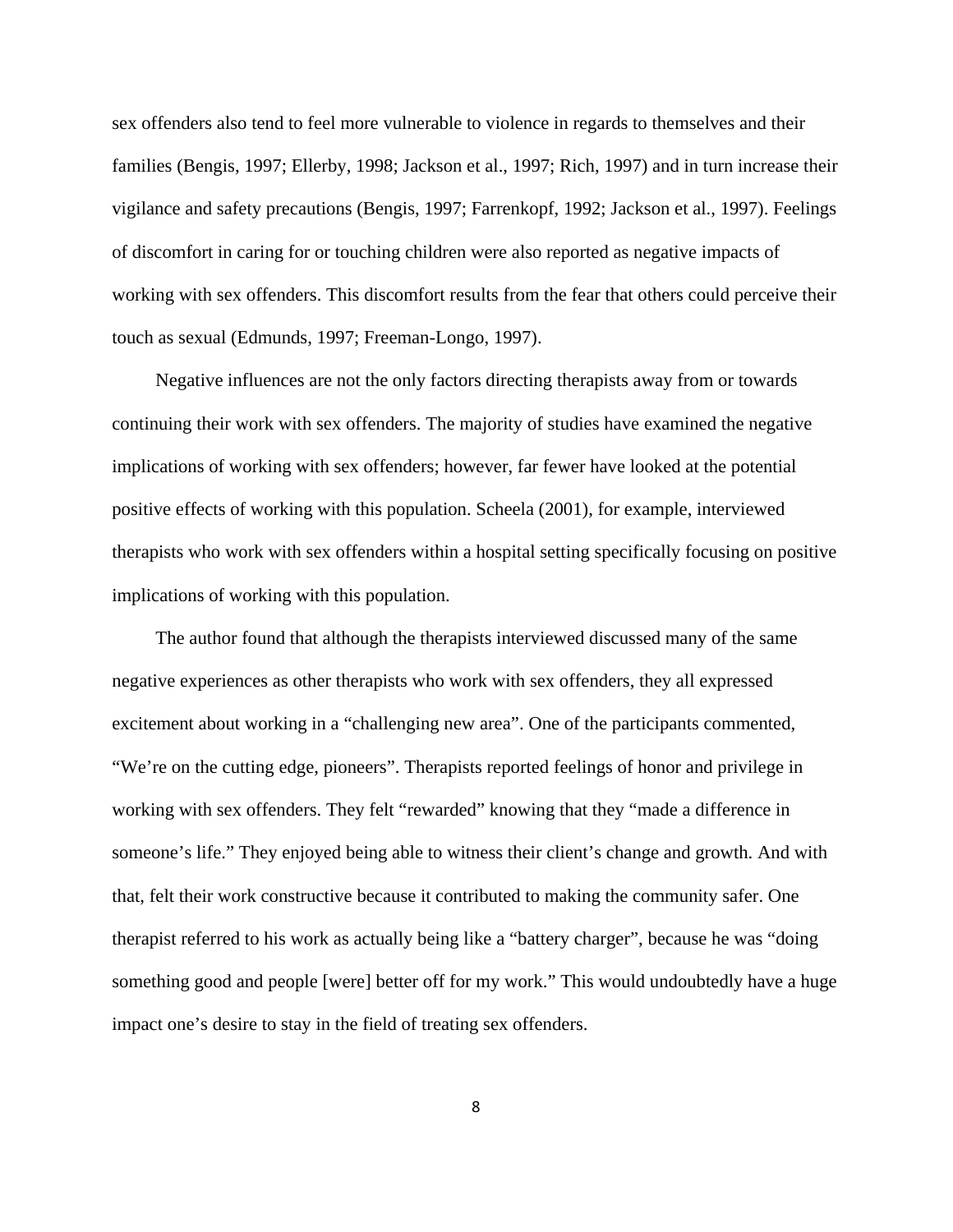Scheela's study gives insight into some of what may be keeping therapists in the field of treating sex offenders. Her analysis doesn't directly speak to job retention or turnover intention for therapists who work with sex offenders. It could be that just the mere presence of having some of these positive experiences buffers against or negates the negative experiences. It could also be that as long as the positive experiences outweigh or outnumber the negative then the therapist will be more inclined to stay in the field of sex offender treatment.

 Similarly, in previously cited studies, the concept of emotional reactions effecting turnover or turnover intentions for therapists who work with sex offenders is not directly addressed. This study will focus more closely on how both the positive and the negative reactions associated with working with sex offenders relates to job turnover and retention.

#### **Burnout**

 Burnout is conceptualized as a psychological syndrome manifested in response to chronic emotional and interpersonal stress on the job and is most widely defined by the dimensions of exhaustion, depression, and inefficacy (Maslach, Schaufeli, & Leiter, 2001). Burnout has recently had an influx of interest in the scientific world. This section of the literature review will explore the research that has been conducted around burnout, specifically focusing on burnout in therapists who work with sex offenders. And again, it will be examined through the lens of how burnout may or may not affect job turnover and retention.

 Being a therapist can be a precarious profession. The nature of the work of a therapist as well as the role expectations are stresses that therapists are encountered with daily. Therapists run the risk of experiencing symptoms of burnout and possibly being impaired by burnout. The burnout and turnover rates of therapists working in community mental health agencies are astounding (Kottler, 1993). Guy and Liaboe (1986) suggest that many therapists have noticed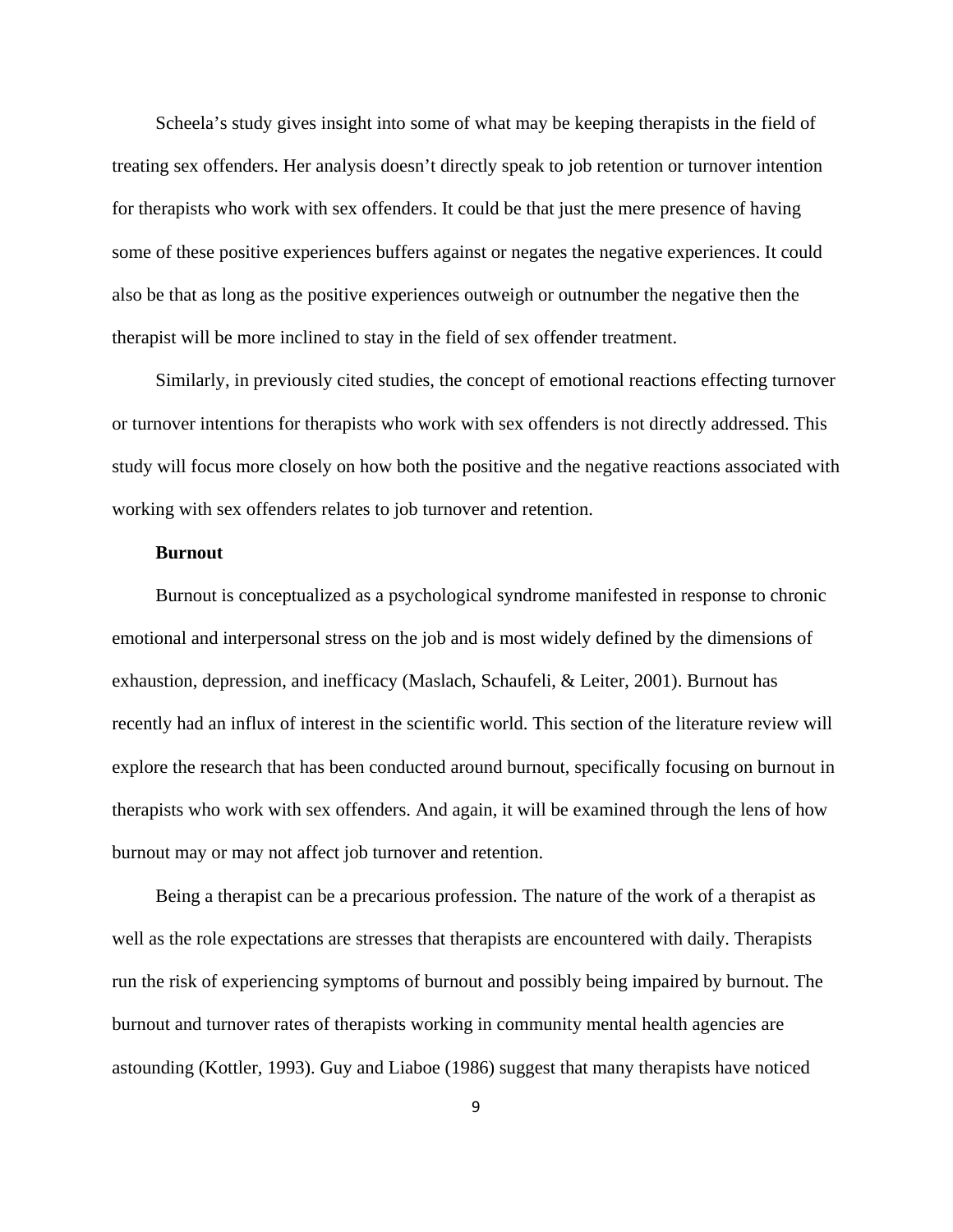increased negative experiences in their ability to relate meaningfully with friends and family. Faber (1983) found that more than half of those conducting therapy reported a decrease in their emotional investment in their own families. This can lead to therapists reducing their circle of friends and/or support system, and socializing less during their career. Therapists working in community agencies, or private practice, often work in systems that value giving to others but provide little support for oneself. Because of this, therapists can lose their ability to cope with or resolve stressful events in their professional and personal lives (Corey, Corey, & Callanan, 1993).

 There is a significant amount research that argues emotional exhaustion as the most significant dimension of burnout (Maslach, Schaufeli, & Leiter, 2001; Schaufeli & Taris, 2005). Several studies (Ellerby, 1998; Jackson, Holzman, Barnard, & Paradis, 1997; Layton, 1988; Polson & McCullom, 1995) point to the fact that therapists who work with sex offenders are significantly influenced by their work in ways that produce multiple emotional and physical ailments manifesting cognitively and/or in the workplace; which jeopardizes both the therapist's well-being and treatment efficacy. Though it is clear that therapists who work with sex offenders are up against a great deal, this data does not suggest that they experience higher levels of burnout or further, that they are more likely to change their careers.

 As seen through this literature review, the potential problems and stressors that come along with working with sex offenders are well recognized. Everall and Paulson (2004) believe that burnout is a potential response to the emotional stress of working with this population. Abusespecific therapists (i.e. those working with sex offenders and substance abuse clients) exhibit evidence of cognitive disruptions at levels higher than other, general mental health professionals (Everal & Paulson, 2004; Pearlman, 1996; Pearlman & Saakvitne, 1995; Rich, 1997).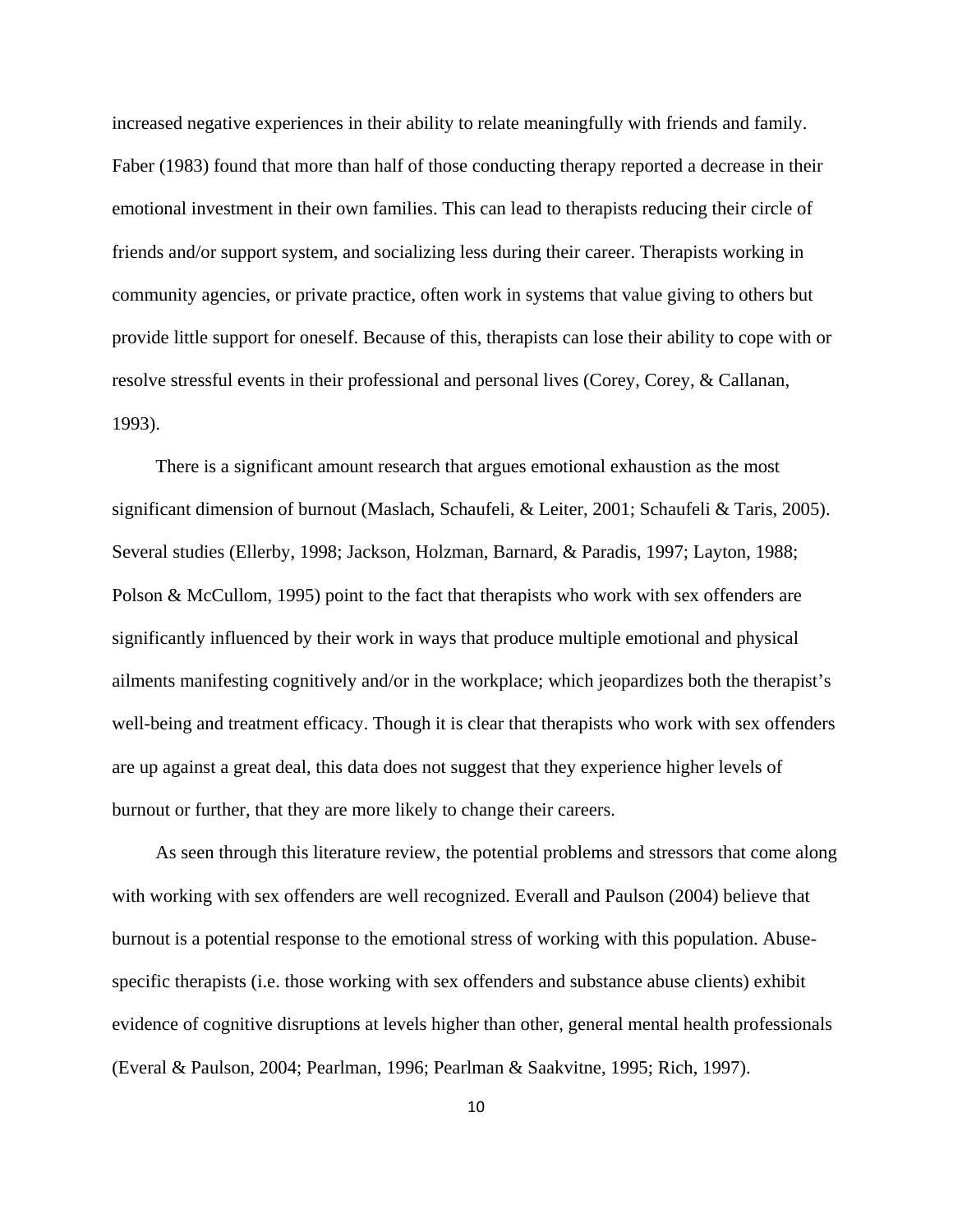Lee et al. (2010) surveyed 204 therapists who worked with sex offenders using the Counselor Burnout Inventory (CBI), a 20-item measure of counselor burnout. The CBI contains items reflecting characteristics of feelings and behaviors that would indicate various levels of burnout. The 20 items measured are divided into five sub-scales: Exhaustion, Incompetence, Negative Work Environment, Devaluing Client, and Deterioration in Personal Life (Lee et al., 2007). Their results found that therapists working with sex offenders and/or survivors had higher scores than general mental health professionals on the Devaluing Client and Deterioration in Personal Life factors of the CBI (Lee et al., 2010). However, this does not necessarily imply that they have higher rates of burnout compared to general mental health professionals.

 As stated earlier in this section, burnout is an indication of the therapists growing inability to manage their emotions while interacting with clients. However, most empirical studies surrounding burnout do not directly measure emotional demands at work. For example, how often does the therapist have to show or control certain emotions? Rather, studies analyze organizational variables as potential predictors of burnout.

# **Vicarious Trauma**

 Clinicians who work with sex offenders are likely going to be listening to trauma stories. The last 20 years has produced a large body of research looking at the effects of working with traumatized individuals and trauma work. This section will examine the literature that speaks to vicarious trauma while working with sex offenders. It will also critically examine how this may or may not affect turnover or turnover intention for clinicians who work with sex offenders.

 It is important to start off by distinguishing between the different terms used to discuss trauma experienced by therapists. Two terms commonly used are "Secondary" traumatic stress and "Vicarious" trauma. Secondary traumatic stress refers to the phenomenon in which the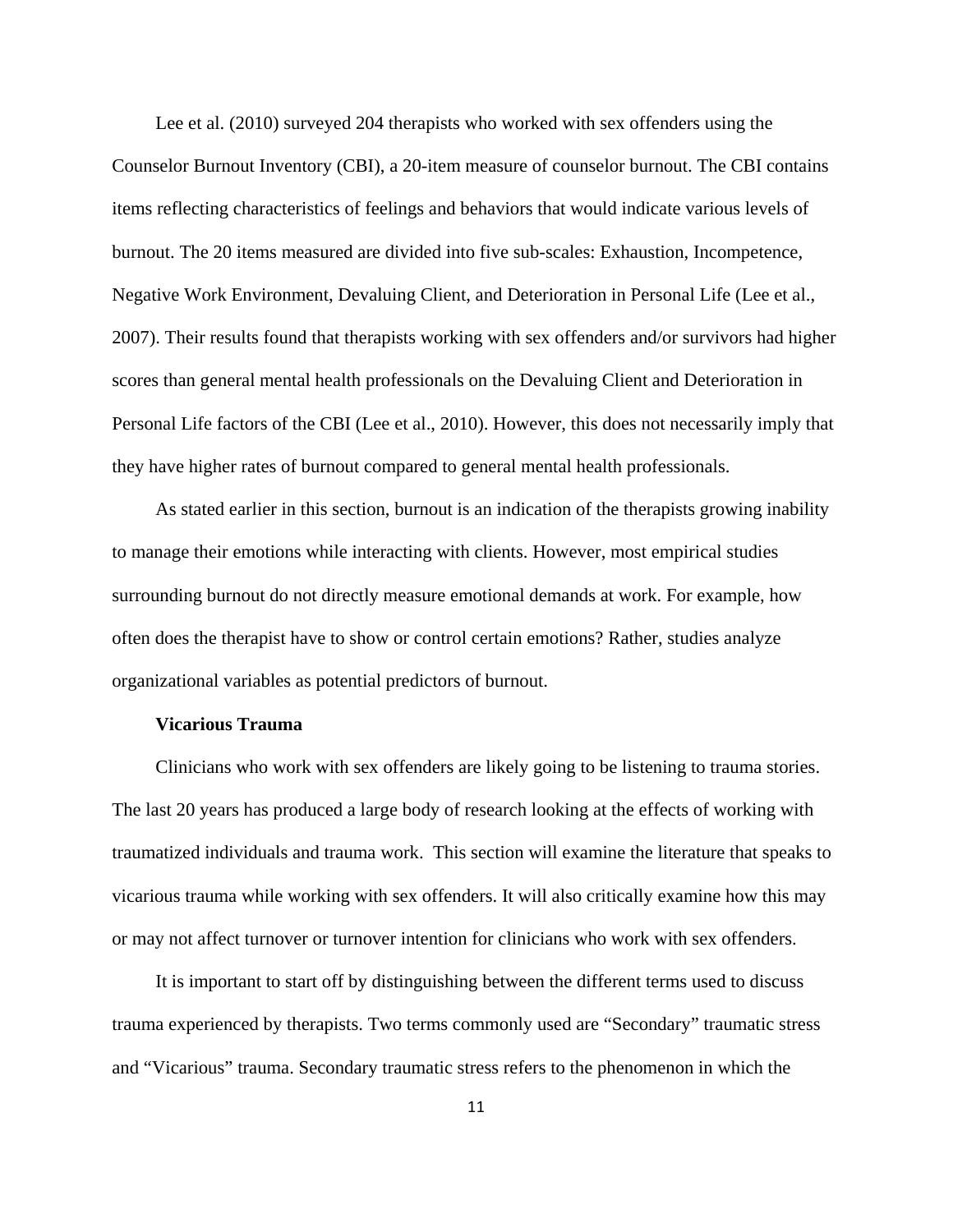trauma worker experiences symptoms similar to those seen in people with Post-Traumatic Stress Disorder (Figley, 2002; Sabin-Farrell & Turpin, 2003). The term vicarious trauma refers to personal transformations experienced by trauma workers resulting from cumulative and empathetic engagement with other's traumatic experiences that can lead to long term changes to an individual's way of experiencing themselves, others, and the world, and symptoms that may parallel those of their client (McCann & Pearlman, 1990; Pearlman & Saakvitne, 1995).

 McCann, Sakheim and Abrahamson (1988) have presented a Constructivist Self-Development Theory which outlines the development of vicarious traumatization. In this theory, schemas about the self and the world are vulnerable to disruption as a result of exposure to trauma. Traumatic experiences are most likely to affect schemas related to each individual's most central need areas. Adaptation to trauma is the result of an interaction between life experiences and the developing self. These developmental issues include identity, psychological needs, schemas about self and the world, and ego resources. When the environment presents information that cannot be assimilated into existing schemas, accommodation must occur (Piaget & Inhelder, 1969). New or modified schemas are developed. When trauma presents a challenge to the individual's schemas, painful identity, emotional and interpersonal changes occur (McCann and Pearlman, 1992).

 Constructivist Self-Development Theory explains one's adaptation to trauma as an interaction between his or her personality and personal history and the traumatic event and its context, within the social and cultural contexts for the event and its aftermath. Because the theory takes into account the individual's/clinician's own personal history and/or characteristics as well as the social and cultural context, it will be helpful to view the data collected from this study through the lens of the Constructivist Self-Development Theory. For the purpose of this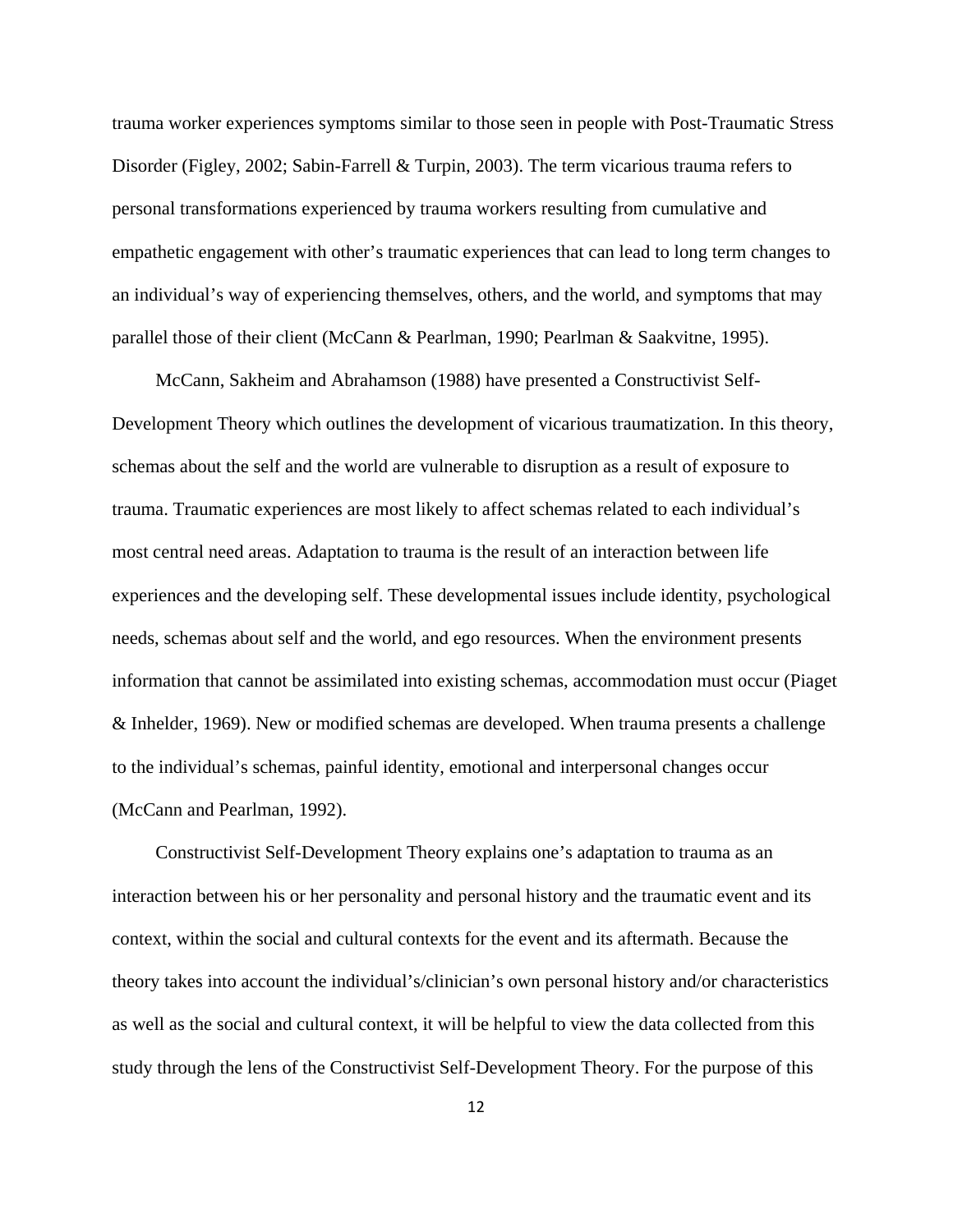study, organizational factors such as an agency's environment or policies will be viewed as the social and cultural context.

 According to Constructivist Self-Development Theory, therapist's vicarious traumatization is an adaptive response to traumatic content disclosed by clients (Pearlman & Saakvitne, 1995). Therapists develop adaptations as self-protection against the emotionally traumatic experience of exposure to another's traumatic content (Farber, 1983). These changes are cumulative and pervasive and can affect every area of the counselor's life. They are also potentially permanent as they are regularly reinforced by each subsequent exposure to recurring traumatic content disclosures inevitable in the profession (Trippany, White-Kress, Wilcoxen and Allen, 2004).

 Seven schemata have been identified which are especially susceptible to trauma- induced alteration. These include (1) the individual's personal frame of reference about self and others in the world; (2) safety; (3) dependency and trust; (4) power; (5) esteem; (6) independence; and (7) intimacy (Curtois, 1993; McCann and Pearlman 1992). McCann and Pearlman (1990) also argue that these cognitive shifts that result from exposure to traumatic client material may create a general emotional distress in therapists, including heightened anger, guilt, fear, grief, shame and inability to contain intense emotions. It is very likely that these cognitive shifts may interfere with effective functioning in the therapeutic role (Herman, 1997).

 Warnings are offered that if the effects of vicarious traumatization are not managed in positive ways, they can inadvertently be managed in negative ways (Ruzek, 1993). Lindy (1988) has identified therapists' defenses, which he judged to interfere with the therapy process. These include distancing from the client through "avoidance, disavowal and clinging to the professional role," as well as distancing from one's own feelings by "isolation, generalization and intellectualization." Dalenberg (2000) also warns in her discussion of counter-transference that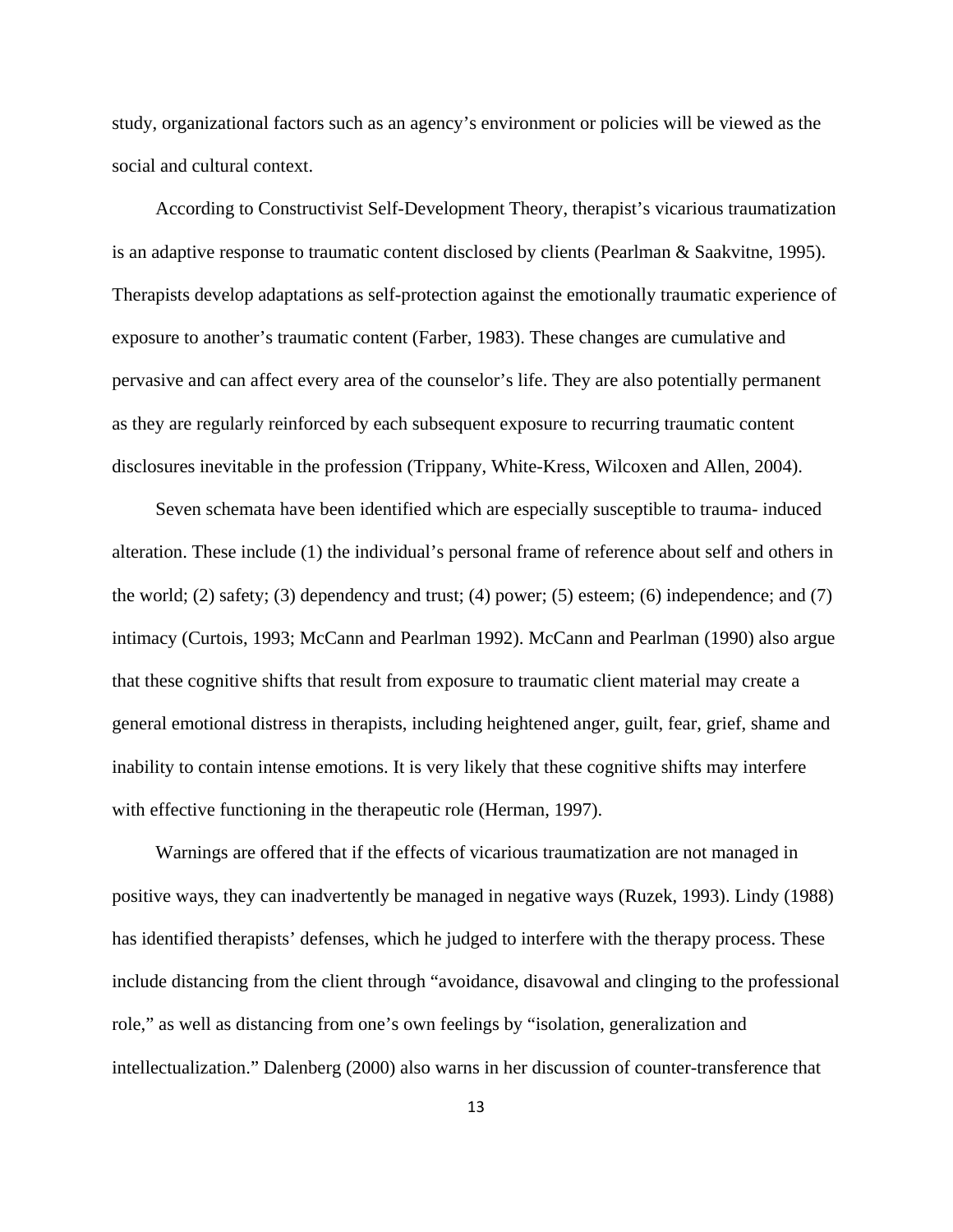suppression of affect could be a disguised version of PTSD. She also recommends emotional disclosure to a support system regarding the indirect experience of the client's trauma as a means of keep those effects from damaging the therapy process and perhaps even the client.

 It is clear that vicarious trauma is a real concern to therapists who work with sex offenders. However, it is not clear whether or not vicarious trauma affects job satisfaction or job retention. This study will more precisely look at how vicarious trauma may affect therapist's job job turnover intentions and retention.

#### **Organizational Factors**

 Bureaucratization, controls introduced by funding sources (i.e. insurance agencies, Medicare, and/or Medicaid) and limits on autonomy are often characteristics of the social service workplace. This section of the literature review will examine how these organizational factors influence therapists' work experience, turnover, and turnover intention. Although there are few studies that look specifically at organizational factors and how they directly affect therapists who work with sex offenders, most of the literature can be generalized from general mental health professionals to those with specialty clients, such as sex offenders.

 Dressel (1984) took a structural approach to explain what is referred to as the "service trap." She maintained that despite the setting, the services provided, or the needs addressed, the difficulties that social workers are experiencing are with the larger system. Derber (1983) broke down the different ways in which an organization maintains control over their workers. Ideological control by the organization is the loss of control by the worker over input into organizational policy and decision-making. Bureaucratic control refers to the worker's loss of control over auxiliary workers/support staff. Productive control is the loss of decision-making power over scheduling, caseloads, and the pace of one's work. Technical control is the worker's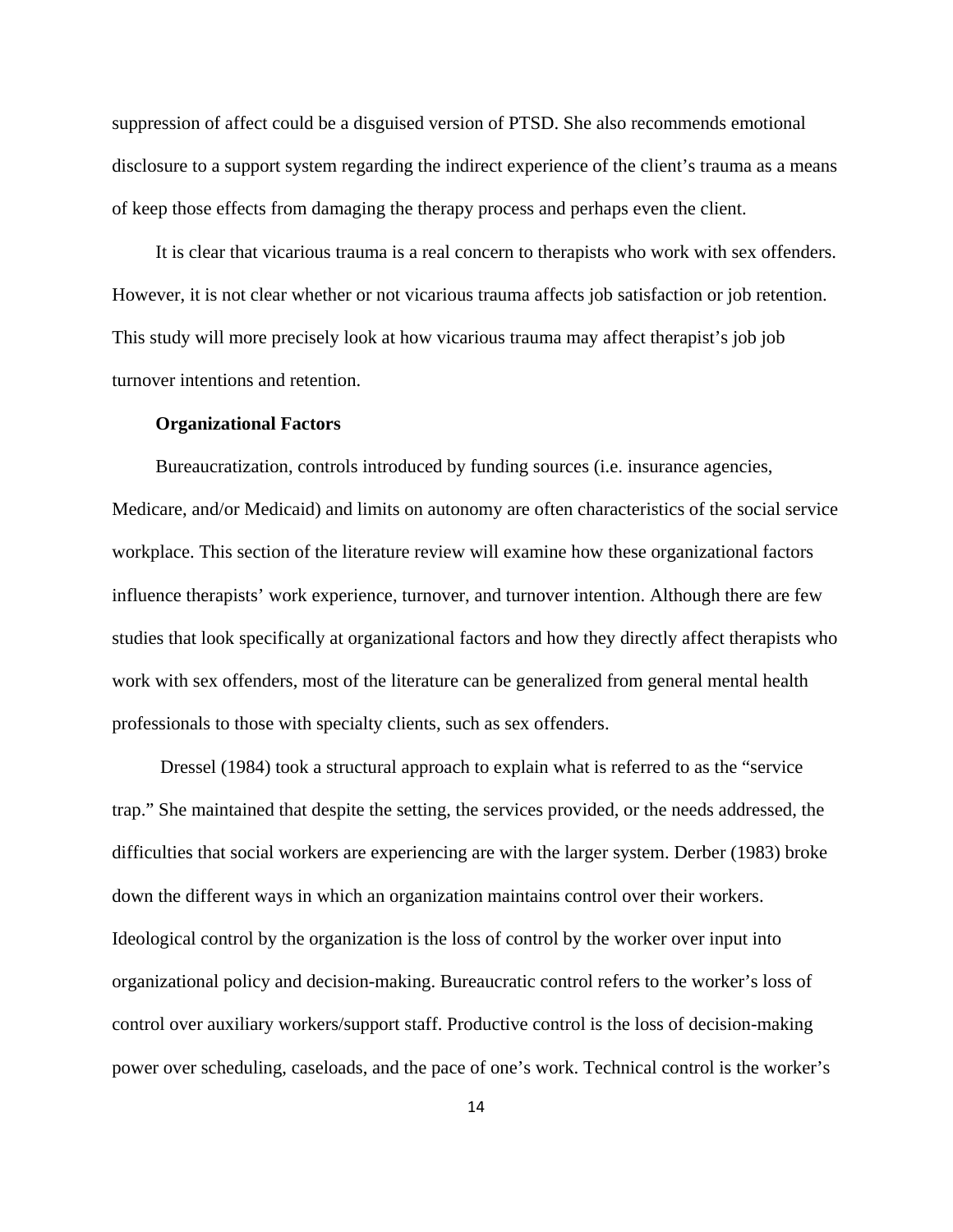loss of autonomy over the content of the actual work and how it gets done. These aspects of control are important, given that job autonomy, as reviewed in an earlier section of this literature review, is a factor in predicting job satisfaction and retention.

 Therapists in private practice and in agencies are subject to ideological and technical controls held by insurance companies. Most private insurance companies only reimburse for psychotherapy, diagnosis, and evaluation. If the therapist wishes to be reimbursed by the insurance company the patient/client must have a diagnosis complying with the Diagnostic and Statistical Manual of Mental Disorders, Fourth Edition-Text Revision (American Psychiatric Association, 2000). This puts the sex offender therapist in a complicated and unique role of deciding what is sexually deviant (warranting a DSM-IV-TR Sexual Disorder code) and then attempting to influence the client to be non-deviant.

 Unless a therapist is working outside of a large system/organization, and working privately with private pay clients, they are most likely held captive by the diagnosis needed to get reimbursed. And when there is a reimbursable diagnosis, the therapist often has a limited time to "cure" the client depending on the diagnosis. This is another problematic aspect of working with sex offenders. The idea of "curing" sexual deviancy is somewhat controversial. The results of outcome studies assessing the effectiveness of sex offender treatment programs are often contradictory, ranging from positive effects (Marques et al., 1994; Valient & Antonowicz, 1991), through no effect (Lab, Shields & Schondel, 1993; Pithers, 1999) to negative effects (Furby, Weinrott & Blackshaw, 1989).

 Time limits affect the actual technology or use of professional knowledge by the therapists. For example, if only 12 visits are reimbursable, then planned short-term therapy is likely to be used whether or not it is determined to clinically the best treatment for the client. This leaves the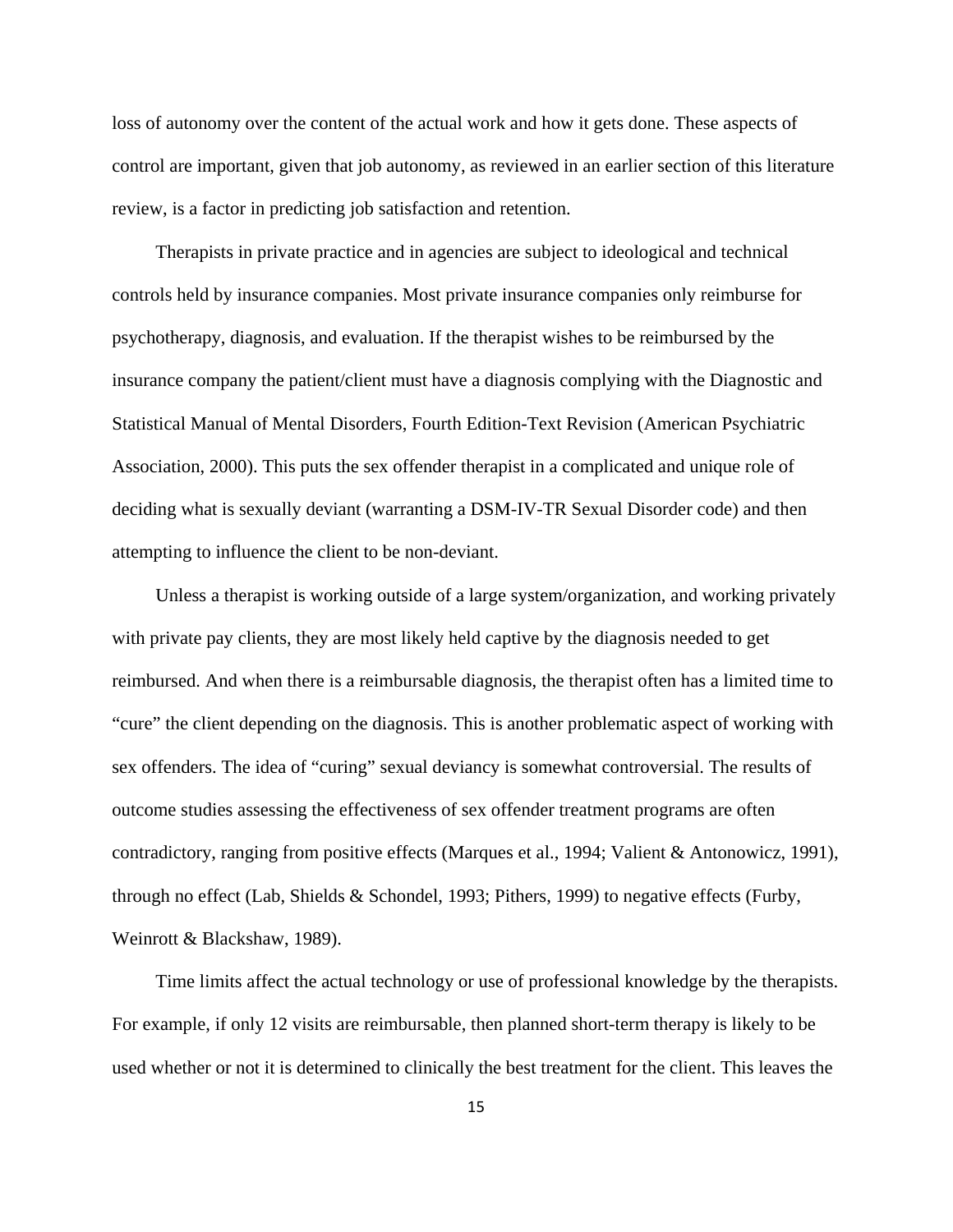therapist who works with sex offenders very little autonomy and puts him or her into a position where they are being expected to cure or treat a disorder that may not be curable or treatable. It is possible that this would have a significant effect on the therapist's view of effectiveness in their job, which is directly linked to job satisfaction.

 Therapists who do not work in private practice, who are dependent on insurance company reimbursement in a multi sponsor setting (i.e. a government funded community mental health clinic), encounter further constraints on their practice. For example, in some agencies, therapists are encouraged to double-book clients so that outside coverage will still pay for the therapist's time if one of the clients does not show up. In other settings, therapists are pressured to drop clients who do not show up for two consecutive appointments. This could be very problematic for the therapist who treats sex offenders in that their clients may be mandated to treatment, may not desire treatment, and may not be active participants in treatment (Langevin, 2006; Mitford, 1973; Wright, 1973; Miner & Dwyer, 1995; Geer et al., 2001). This again speaks to the therapist's autonomy and efficacy within the system/organization. Further insight into how therapists who work with sex offenders perceive the system they work in and how the system may or may not support the work they are doing with this difficult population will be helpful in understanding intention to leave/stay within the field of sex offender treatment.

 In Kim and Stoner's (2008) study on the effects of role stress, job autonomy, and social support on burnout and turnover intention among social workers it was found that social workers with higher role stress experience higher burnout, which in turn increases the likelihood of turnover intention. They also found that job autonomy and social support have a direct negative effect on turnover intention but did not have direct effects on burnout. This conveys the idea that regardless of the therapist's perceived levels of burnout, the lack of job autonomy and social

16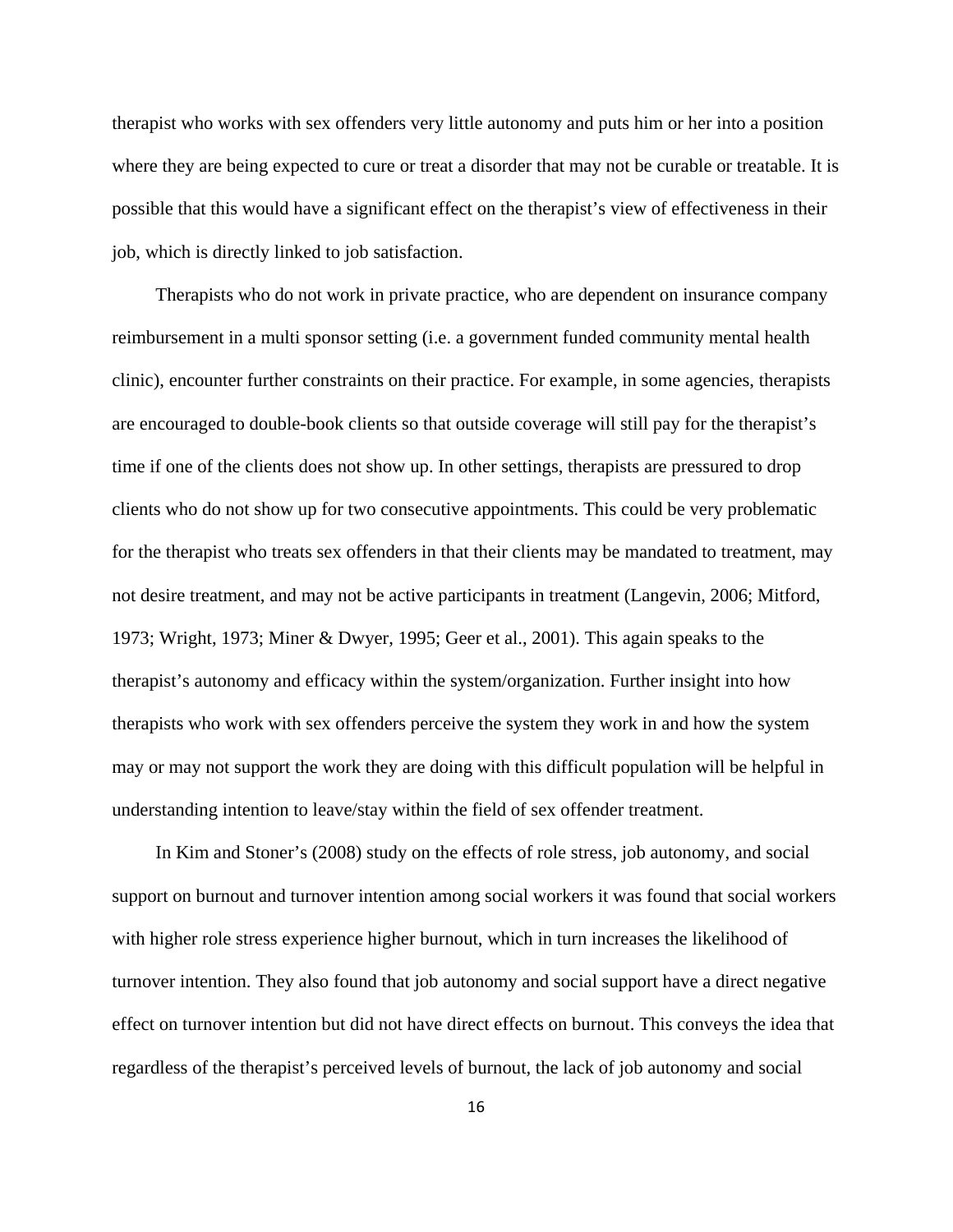support increases turnover intention among therapists. This would seem a very important concept in light of the possible lack of control therapists have in some systems/organizations due to policies set forth by the system/organization or insurance companies. It is clear that job autonomy is not only a potential area of concern/conflict for therapists but it is also an antecedent to burnout and turnover intention.

 Another antecedent to burnout and turnover intention is role stress (Um & Harrison, 1998; Mor Barak et al., 2001). Literature has suggested that that therapists are more likely to feel burned out when they perceive high levels of role-related stress; characterized by a worker's high role conflict, role ambiguity, and role overload (Soderfeldt, Solderfeldt & Warg, 1995). As noted earlier, burnout is directly related to emotional exhaustion. Research has shown that a therapist's level of emotional exhaustion is greatly affected by the nature and intensity of stress in the work environment (Cordes & Dougherty, 1993). It is clear that therapists who work with sex offenders are dealing with a difficult population and with the difficult, emotional, and stressful topics of sexual deviancy and violence in treatment. These factors combined with a system that offers little role autonomy and increased role stress will hypothetically have a great effect on the therapist's intention to stay in the field of sex offender treatment.

 Social support also plays a role in burnout and turnover intention (Um & Harrison, 1998; Mor Barak et al., 2001). Social support, generally defined, is the supportive interactions or exchanges of resources between people in both formal and informal relationships (House, 1981). Karasek and Theorell (1990) found social support in the work setting as a condition that reduces negative effects of job related stress. Other research suggests that perceived social support in the workplace can decrease the likelihood of burnout among therapists (Houkes et al., 2003) and turnover intention (Mor Barak et al., 2001; Nissly, Mor Barak & Levin, 2005). Consequently, it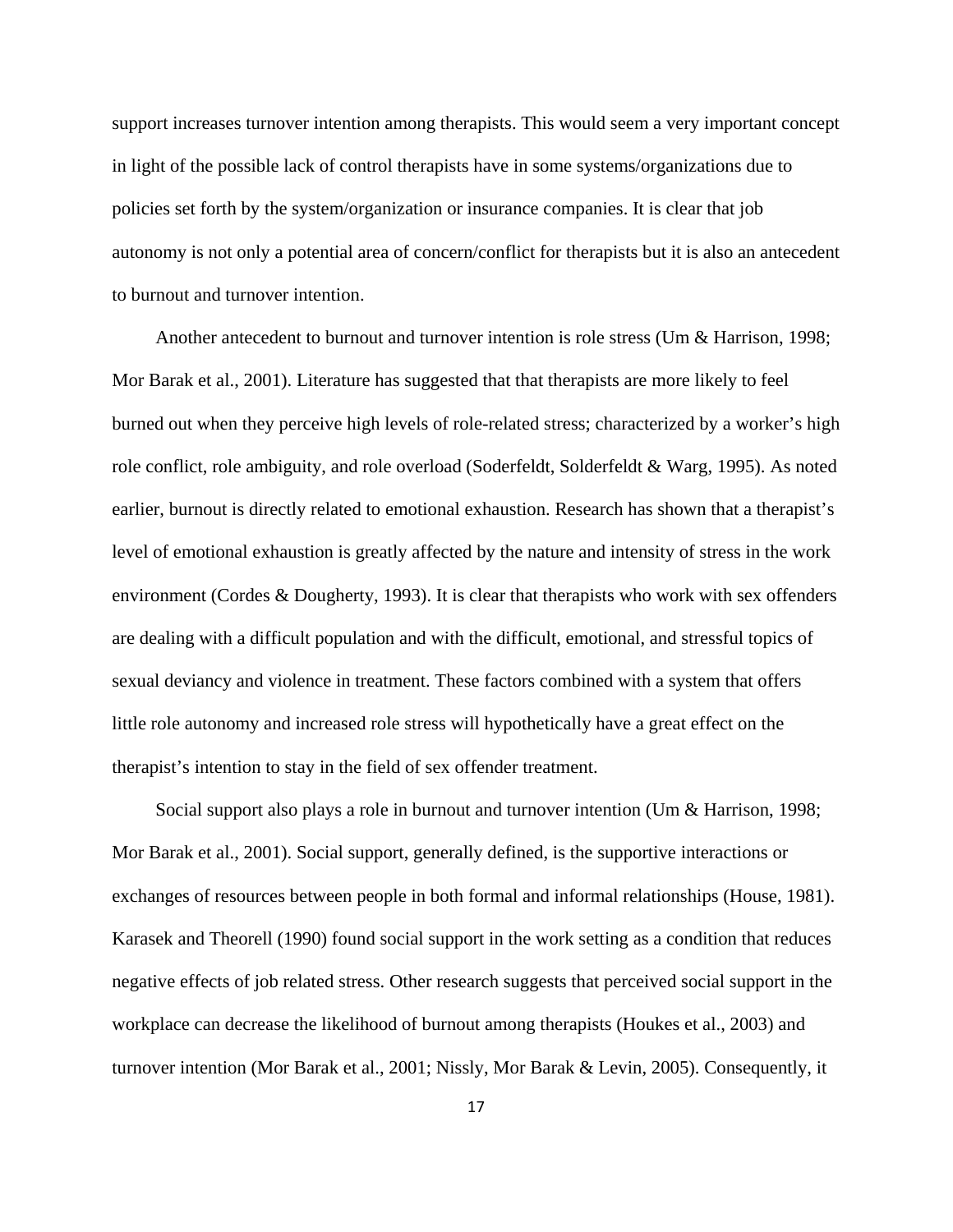is expected that perceived social support would negatively correlate with burnout and turnover intention among therapists who work with sex offenders.

#### *Supervision*

 While supervision can occur outside of an organization, it is most likely that supervision occurs within the organization for this type of treatment and thus its inclusion in this section verses a separate section. In the 1920's clinical supervision was developed out of the formalization of training in psychoanalysis from the Viennese Institute for Psychoanalysis (Bibring, 1937). The push for clinical supervision came from the recognition of the separation between personal analysis and 'supervisory or control analysis' (Ekstein & Wallerstein, 1972). Since that time, clinical supervision continues as a both a requirement for training and licensure as well as an ongoing model of support and continuing education for therapists in the field of mental health treatment (Raskin, 2005). This section will examine the literature on clinical supervision and it's role for mental health providers; while simultaneously examining the literature for how clinical supervision for therapists who work with sex offenders could potentially influencing them in terms of staying in or leaving the field.

 Supervision is widely recognized and promoted as a fundamental aspect of ethical and effective therapy for counseling and psychotherapy practice and is seen as an essential part of continuing professional development (Wheeler & Richards, 2007). Supervision can be used as a tool for supporting the therapist in adhering to the ethical guidelines of their discipline and is a central pillar of the framework that surrounds professional practice. Supervision may also offer a range of support for therapists, a safe place to discuss and process some of the emotional reactions they are having in response to their work.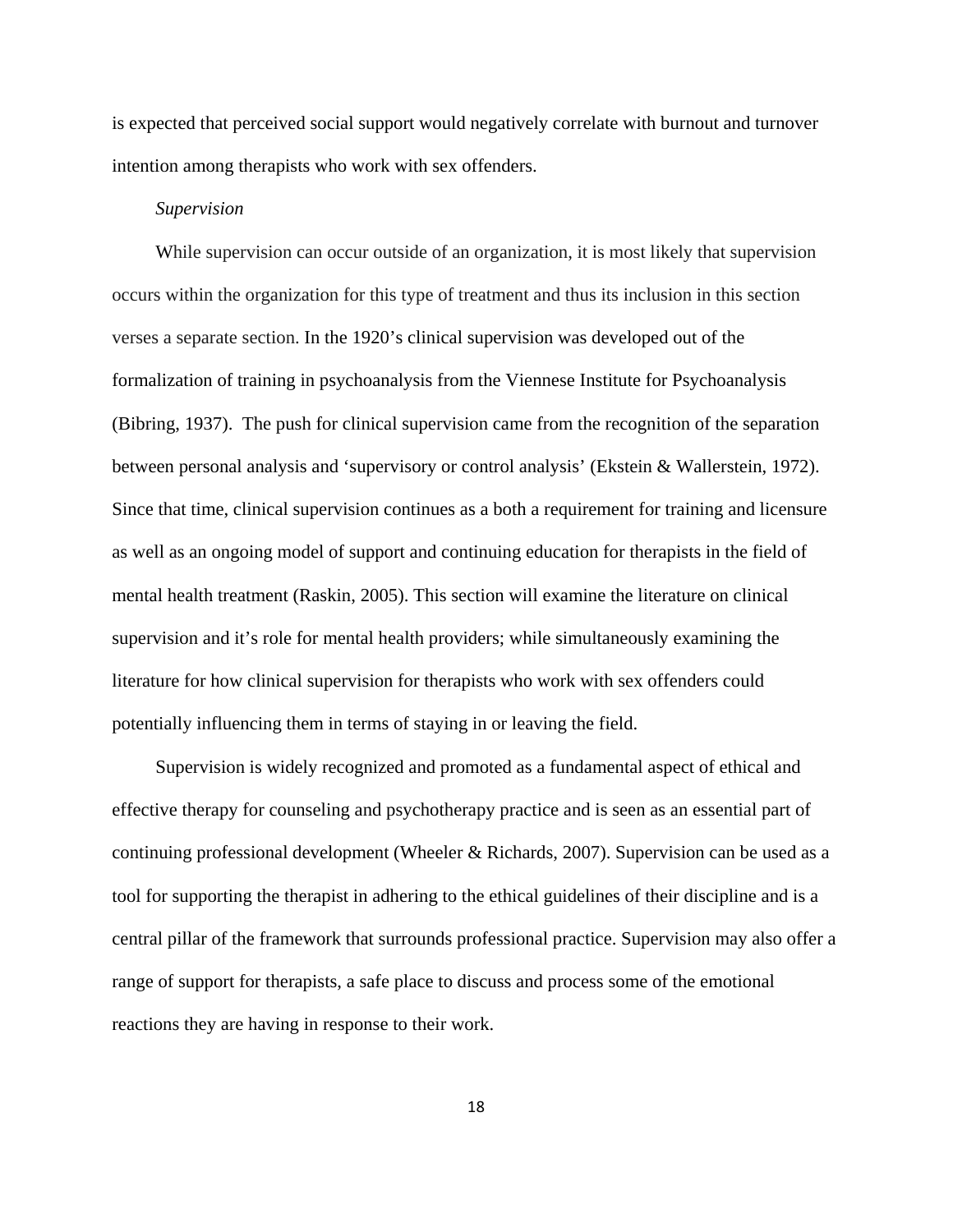Although there is a dearth of literature on the topic of supervision for sex offender therapists, there is a larger body of research pertaining to clinical supervision for general clinicians. Social workers gain skills often related to theory; professional growth and support; role modeling of professional and personal qualities; and mutuality through an interactive supervisory relationship (Hensley, 2002). These are important skills and supports that are gained supervision, but they do not speak to how supervision affected the supervisee's job satisfaction or career longevity.

 Bango and McKnight (2006) reviewed the body of research pertaining to clinical supervision in social work. Through their literature review they found that there are certain qualities in supervisors that make them more "prized" by the supervisees, including if the supervisors: (a) are available, (b) are knowledgeable about tasks and skills and can relate these techniques to theory, (c) hold practice perspectives and expectations about service delivery similar to the supervisee's, (d) provide support and encourage professional growth, (e) delegate responsibility to supervisee's who can do the task,  $(f)$  serve as a professional role model, and  $(g)$ communicate in a mutual and interactive supervisory style. All of the studies reviewed used selfassessment measures of impression of supervisory helpfulness.

 Robinson et al., (2005) examined how clinical supervision affects job satisfaction. His findings revealed that clinical supervision, among mental health nurses, was a means to positively impact job satisfaction and ultimately staff retention. Although this study reviews the impact of clinical supervision on mental health nurses, it begs the question of whether or not clinical supervision has the same effect on other mental health providers and specifically therapists who work with sex offenders.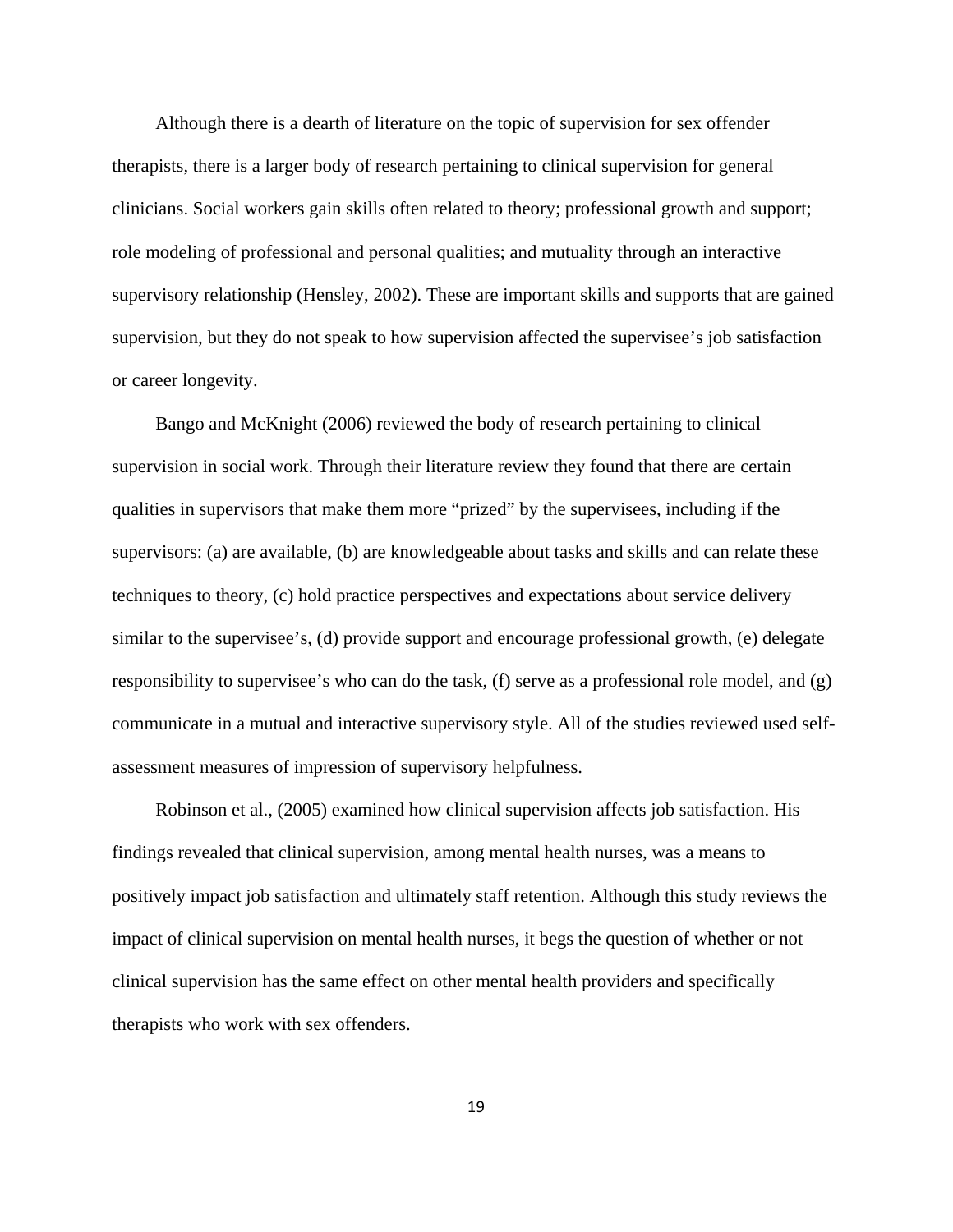Social work and forensic psychology are two professional cultures that have augmented the literature on supervision for clinicians who work with forensic populations (Mothersole, 2000). Specifically, Kearns (1995) and Ellerby (1998) have reiterated how essential it is to have quality supervision while working with sex offenders. For example, Kearns suggests that therapists who work with sex offenders have the potential to become increasingly isolated from other clinicians and that their work climates often discourage therapists from discussing the negative aspects of their work. Ellerby's (1998) results indicated that therapists viewed supervision as supportive and beneficial because it gave them an opportunity to vent, provided a place in which to receive clinical guidance and direction, and it provided a means of confirmation and validation. Craissati (1998) also speaks to the importance of supervision while working with sex offenders, even while working within a community approach to treatment. Supervision potentially provides a sort of quality assurance; possibly thwarting feelings of isolation, or other negative emotional responses common for clinicians.

 Boud et al. (1985) who examined reflection as a way to turn experiences into learning, advocates for the process of truthful exploration of feelings related to the incident being reflected upon, believing that feelings and emotions may be both a significant source of learning and also a barrier. Therapists who work with sex offenders experience a plethora of emotions within their field. It could be possible that supervision offers an opportunity to positively impact their job satisfaction and perhaps their desire to stay within the field. This idea is indirectly supported by Scheela's (2001) study where therapists who worked with sex offenders identified their professional coping strategies used to deal with sex offender treatment work. These strategies included processing issues and concerns with colleagues, having good supervision, and being able to make decisions as a team so that responsibility does not fall on one individual.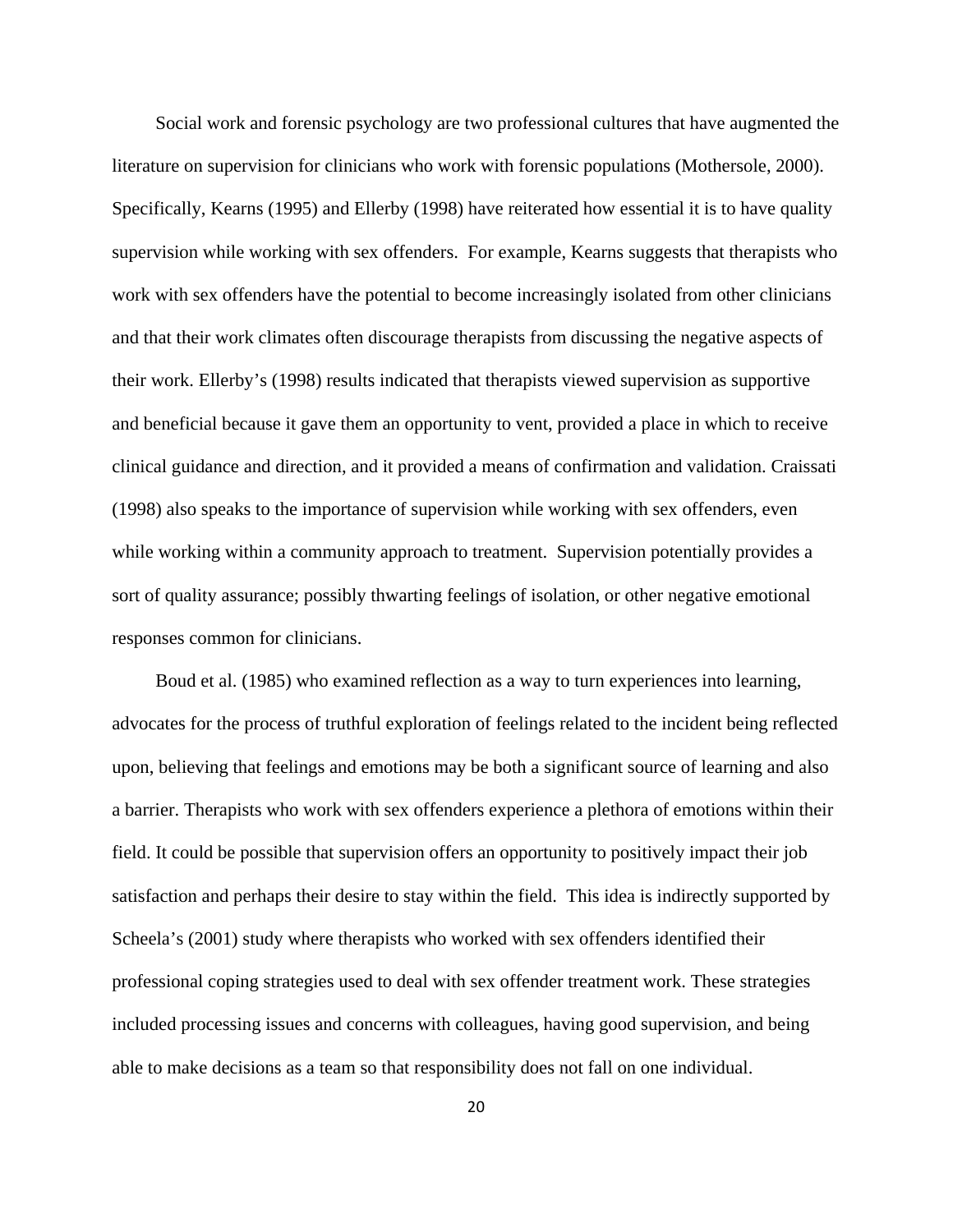Few articles on supervision speak to the relationship of having supervision or how the quality of supervision relates to staff retention or turnover intention in the field of mental health and specifically sex offender treatment. Whereas Bango and McKnight (2006) discuss dimensions in supervision that are important to supervisees, they do not address whether these dimensions affect supervised outcomes, such as improved job satisfaction, increased professional development and/or performance, or turnover.

 Although it is clear through the examinations of literature that clinical supervision most often has a positive impact on mental health providers it is unclear how it directly affects therapists who work with sex offenders. The indirect model reflected from the literature is that quality/good supervision may be associated with job satisfaction and job satisfaction is associated with job retention (Gleason-Wynn, 1995). This study will focus more precisely on how clinical supervision, or the lack thereof, relates to therapists turnover and/or turnover intention within the field of sex offender treatment.

# **Conclusion**

 It is clear that for the general therapist, the system and organization they work within has a great effect on their level of job autonomy, role stress and social support. This in turn affects their potential for burnout and turnover intention. What this study hopes to explore is whether or not this is also true for therapists who work with sex offenders. In regards to the clinician's emotional response, Constructivist Self-Development Theory (McCann, Sakheim, and Abrahamson, 1988) was used as a framework through which to understand the emotional experiences of therapists through the interviews.

Turnover has long been a problem in the field of social work (Ewalt, 1991). Social workers and other therapists have demanding jobs. In a recent report on the difficulties of the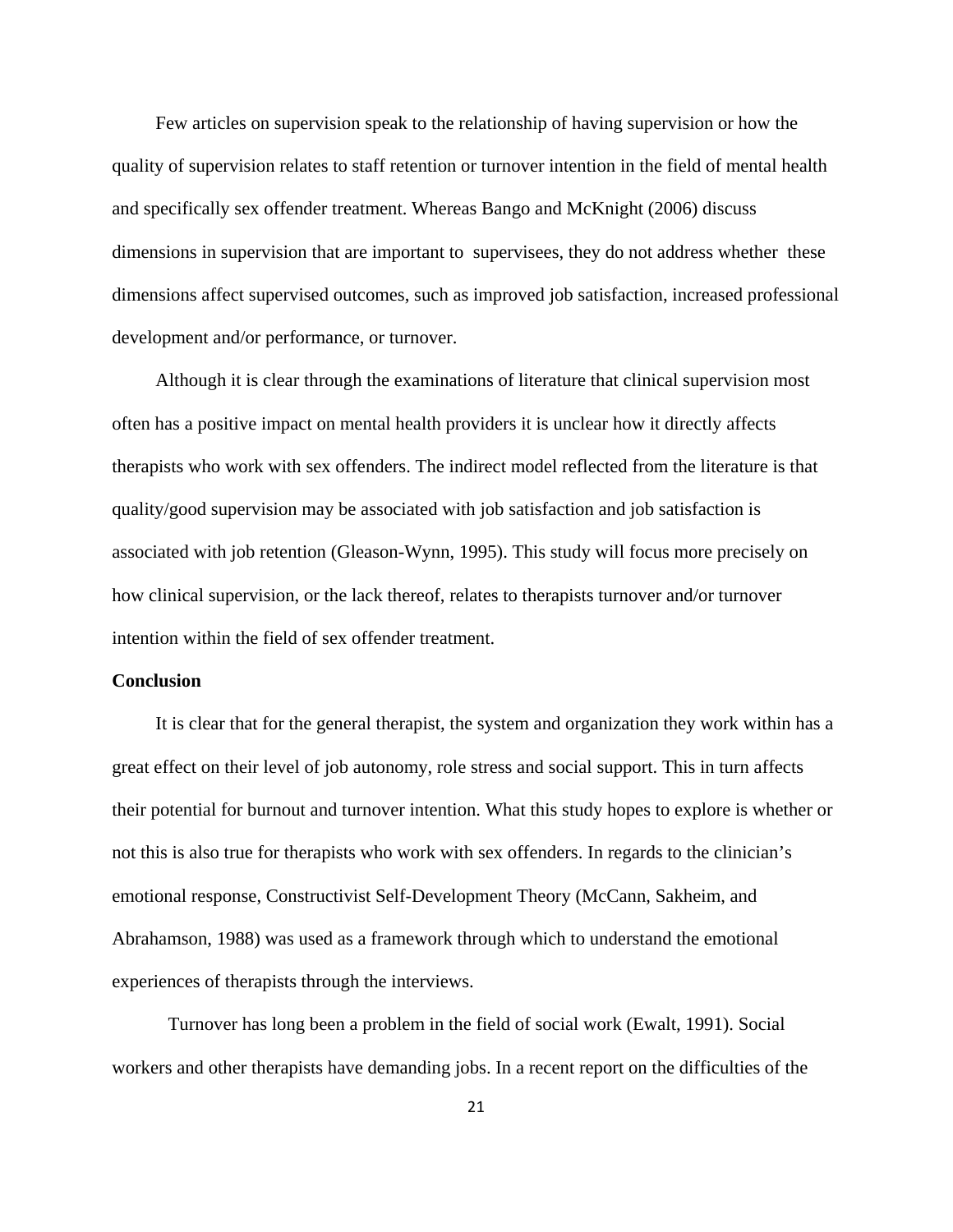social work profession, job demands included increasing paperwork, unmanageable caseloads, and problems with difficult clients, as well as staff shortages and reduced availability of adequate supervision where those mentioned (center for Workforce Studies, NASW, 2006). These are very real concerns for therapists and with the added demand of dealing with a difficult population like sex offenders, the question of what helps to maintain job retention among these therapists is one that could prove to be helpful for future therapists in this field. This study will attempt to move one step closer to answer the question of what directly affects turnover among therapists who work with sex offenders.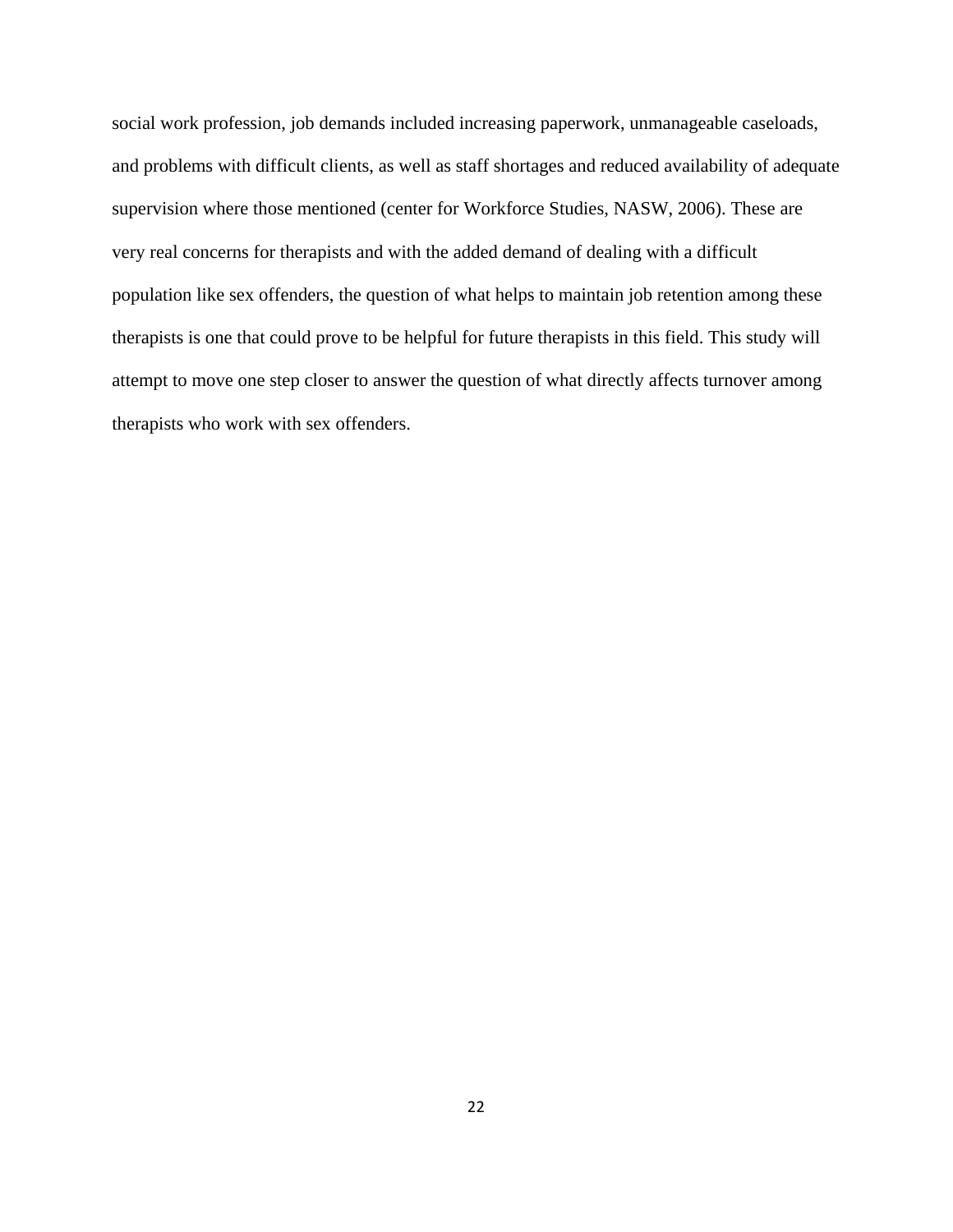# CHAPTER III

# METHODOLOGY

# **Design and Purpose**

The purpose of the present, qualitative study is to focus on identifying personal and professional experiences of psychotherapists associated with their staying in the field of working with sex offenders as well as their personal and professional experiences associated with their moving away from the field of working with sex offenders. The study was conducted through a qualitative interview; nine of which were conducted via telephone and one being conducted in person.

A qualitative approach was appropriate to the current study for a number of reasons. It allows for a deeper theoretical understanding of the meanings of turnover intention and retention through the use of interviews, it helps fill the gap in the research around the question of what keeps clinicians who treat sex offenders in the field, and it was feasible given the time allowed for the study. This approach was also cost-effective. The disadvantage to content analysis is that it was limited to the examination of recorded communication. This was even more limited with the interviews that were conducted via telephone and the interviewer was unable to observe/record nonverbal communication.

#### **Sample**

This study used a non-probability sampling method, or convenience sample. A purposive sampling method was utilized to select professionals and experts. This form of sampling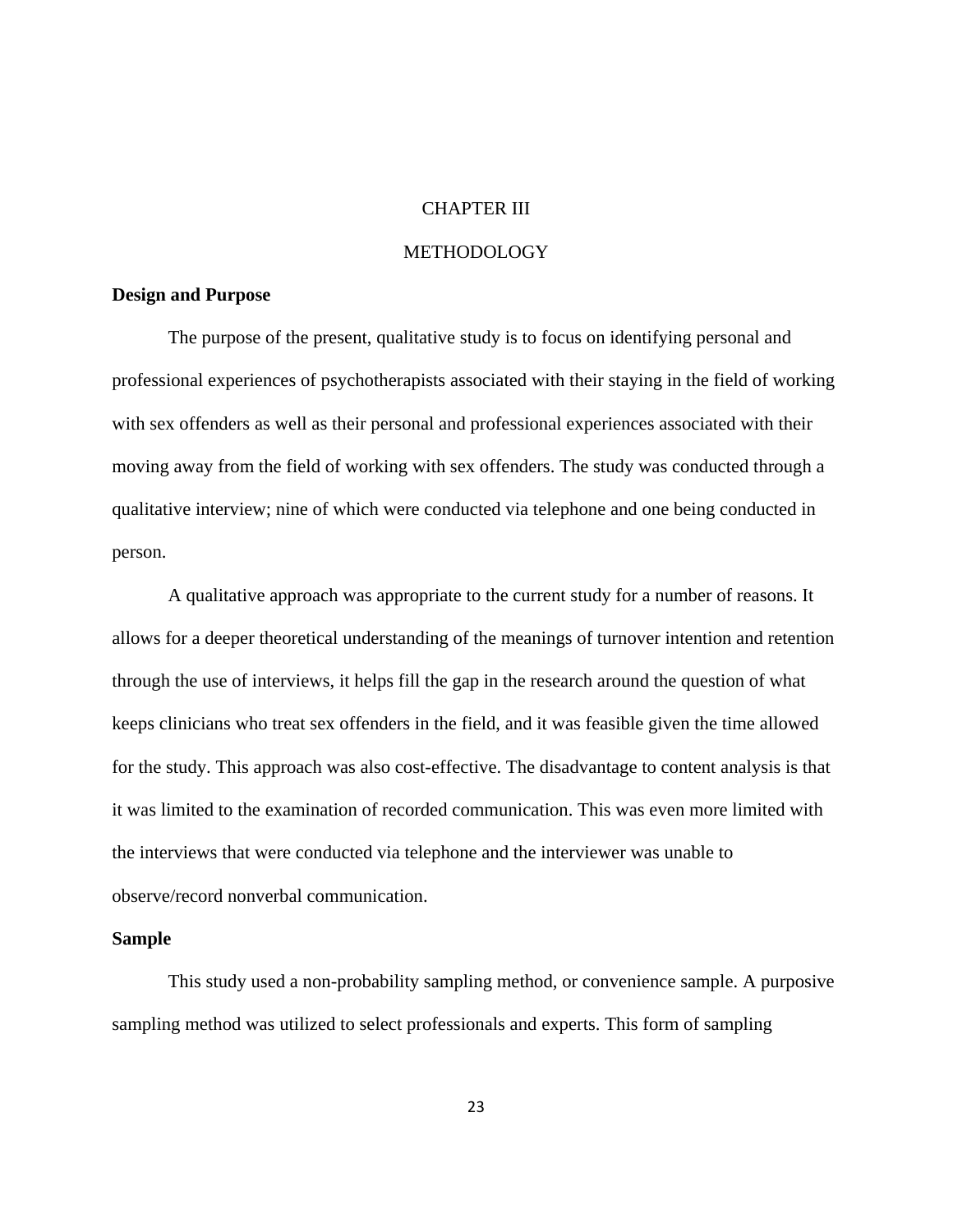provided the most efficient method for obtaining subjects that are most appropriate for this type of investigation. It permitted inquiry and allowed understanding of this phenomenon in depth.

Participants were clinicians who were currently practicing in the United States. All participants were currently working with or had had experience working with registered sex offenders, or individuals who identify as sex offenders and/or pedophiles. They all had either a Master's, Doctorate, or MD in one of the following disciplines: Clinical Social Work, Marriage and Family Therapy, Mental Health Counseling, Clinical Psychology, or Psychiatry. Any individuals who do not meet the aforementioned criteria were excluded from participating in the study.

Recruitment for this study was conducted via e-mail to clinicians within McGeachey Hall at Maine Medical Center, my internship agency, asking them for contact information for clinicians that may fit the stated criteria. Because there was only one response from a clinician in Maine I contacted the Association for the Treatment of Sexual Abusers (ATSA). Maine does not have an ATSA Chapter therefore I e-mailed a recruitment letter (see Appendix B) to the New Hampshire ATSA (NHATSA) President, Kimberly Marsh, whose e-mail is public on the NHATSA website. With no response from the NHATSA Chapter, I extended emails, with the recruitment letter, to other ATSA state chapters within the United States. Each potential participant received an e-mail, which included the consent form, information related to the research topic, inclusion criteria, the nature of the participation, and the interview guide (see Appendix D). The researcher ensured that all participants met the aforementioned criteria for participation before proceeding to the interview stage.

The study posed relatively low risks to participants. However, because participants were asked to reflect on past and current experiences some uncomfortable feelings may have arisen.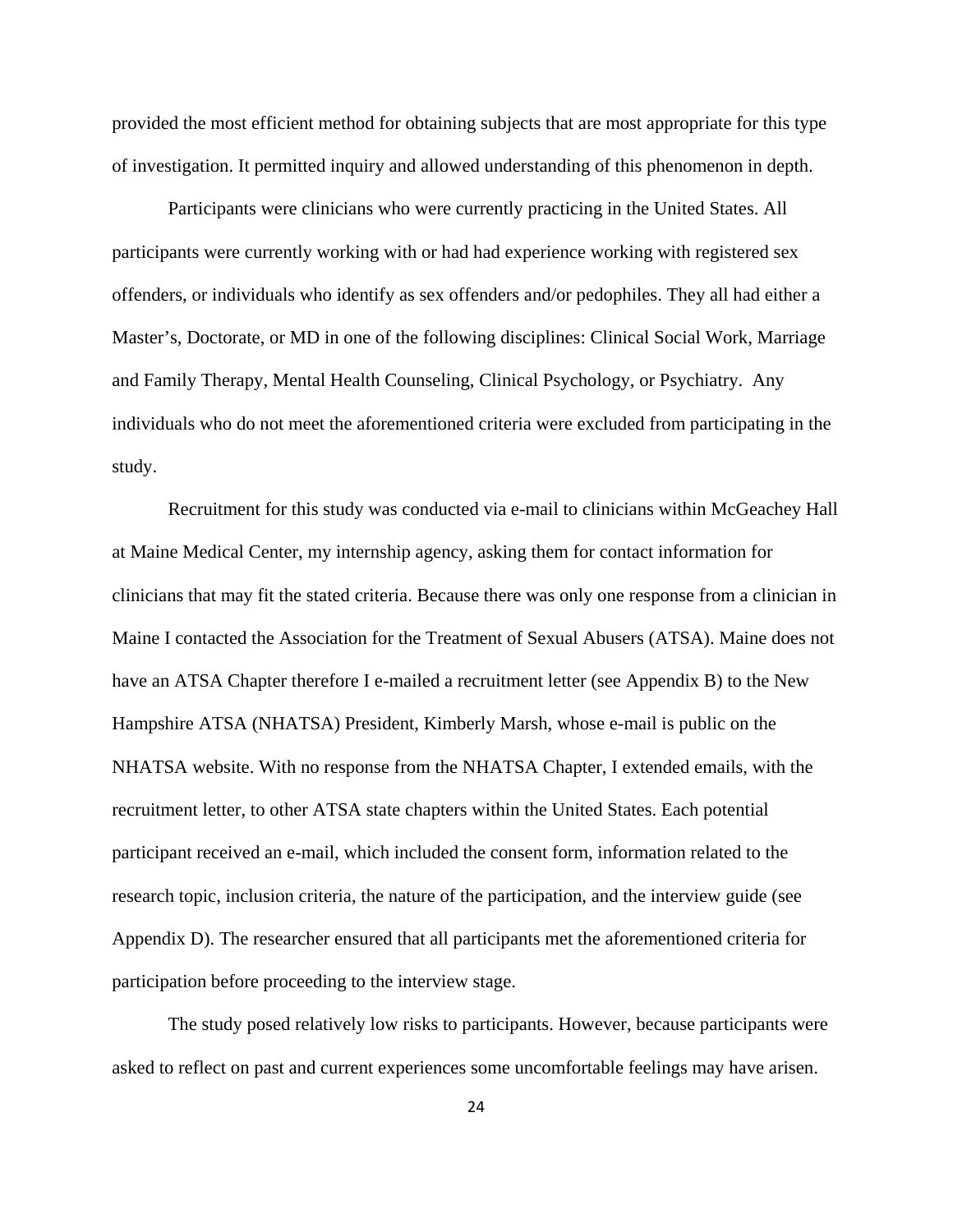Participants were made aware, prior to beginning the interview, that all responses were to be confidential. They were made aware that they had the right to refuse to answer any question or exit the study at any time during the interview. Participation in the interview was completely confidential; no names were used, and participation was completely voluntary.

# **Informed Consent and Confidentiality**

Informed consent was obtained through one of four means. If the participant was able and willing to be interviewed in person, informed consent was obtained in person prior to the interview. If the interview was conducted via telephone informed consent was obtained through e-mail or by fax. All participants were asked to read through the text explaining the consent process, and accept all items of participation by checking a box ("I agree") that indicates agreement. They were also be given the choice to exit the study by checking a box that says "I disagree". If a participant had checked a box marked "I disagree" they would have been automatically excluded from participation in the study. All participants were given a signed informed consent form for their own records. Participation in this study was voluntary, and participants had the right to refuse participation or to answer any questions during the interview process. Participants were able choose to withdraw from the study at any point. After the interviews were completed participants had until May 1st to withdraw their interview from the study. This could have been done by contacting the researcher by phone or e-mail, which was listed on the informed consent form.

Participation and data gathered in the study will remain confidential and will only be accessed by myself and my research advisor. No personal information, such as address, personal information, or other contact information was collected or stored to ensure that the identities of participants could not be traced. Participants were also asked not to disclose any identifiable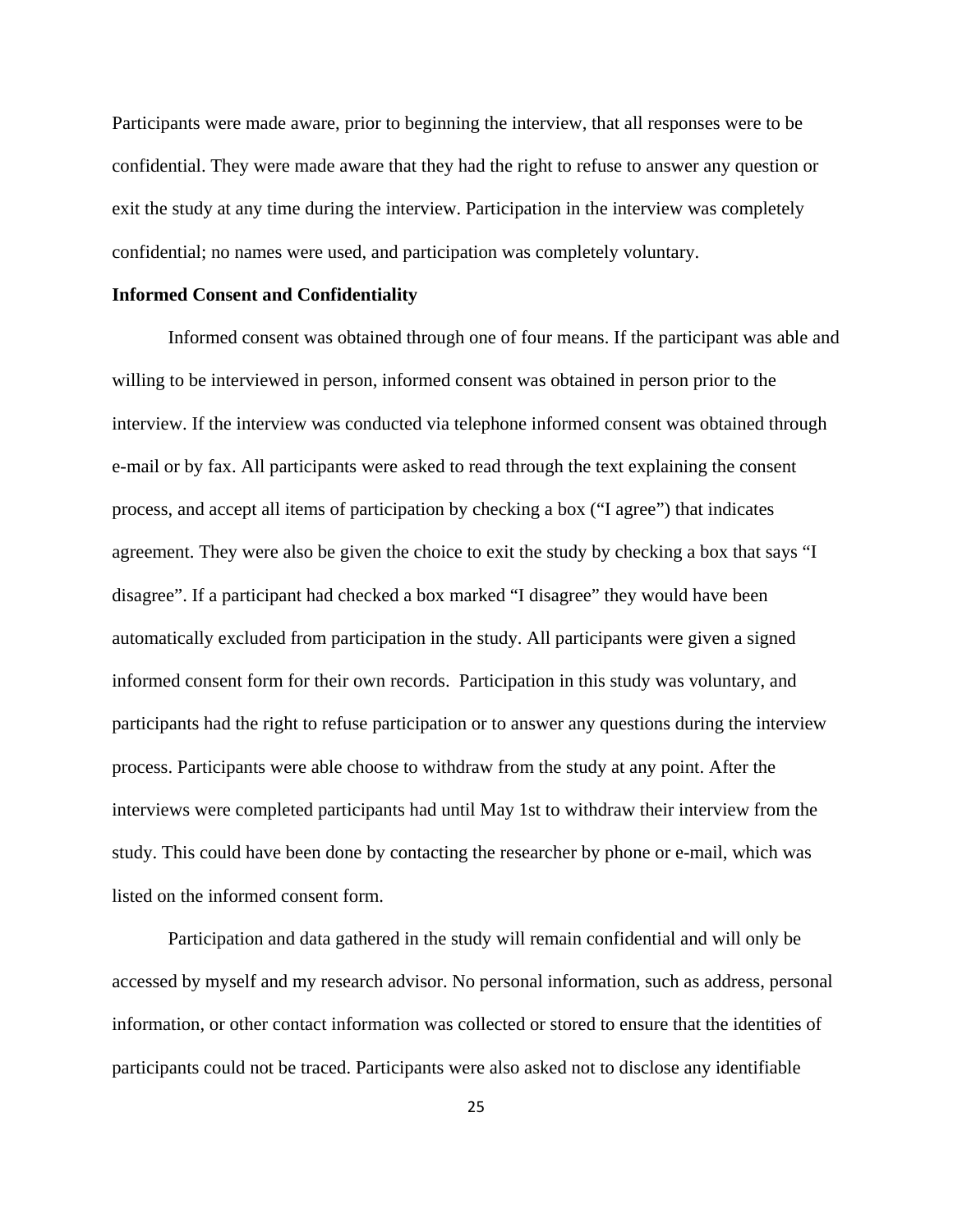information about their clients/patients. If by chance a clinician had offered such information, it would have not been recorded and/or it would have been deleted from the record. All data collected will be stored on a password protected file on my computer. All data will remain password protected for three years as required by Federal regulations, after which it will be destroyed or kept secure as long as needed.

# **Data Collection Methods**

 Once participants passed through screening questions (see Appendix E) to assure that the inclusion criteria are met, and provided informed consent to participate, an interview time and place (if the interview is not being held over the phone) was arranged and agreed upon.

 Interviews were conducted in person when possible, and were held in an office that provided confidentiality with a "Do Not Disturb" sign on the door. An audio recorder was utilized to ensure that all information is gathered and accounted for in the data analysis. Participants who resided out-of-state were interviewed via telephone. The phone interview was recorded using the Olympus TP-7 telephone recording device. This device worked with cell phones as well as land lines, recorded both sides of the conversation, and recorded directly to a voice recorder. The responses to the questions were then transcribed for the content analysis. To maintain confidentiality within the data, each participant was referred to as P1 (for participant 1), P2, P3, etc.

# **Survey Design**

 The interview resembled a spontaneous, informal, conversation while maintaining predetermined goals of the interview. They remained somewhat flexible and had the feel of an unstructured informal conversational interview. However, in order to provide guidelines for the interview an interview guide (See Appendix D) was utilized. The advantage of an interview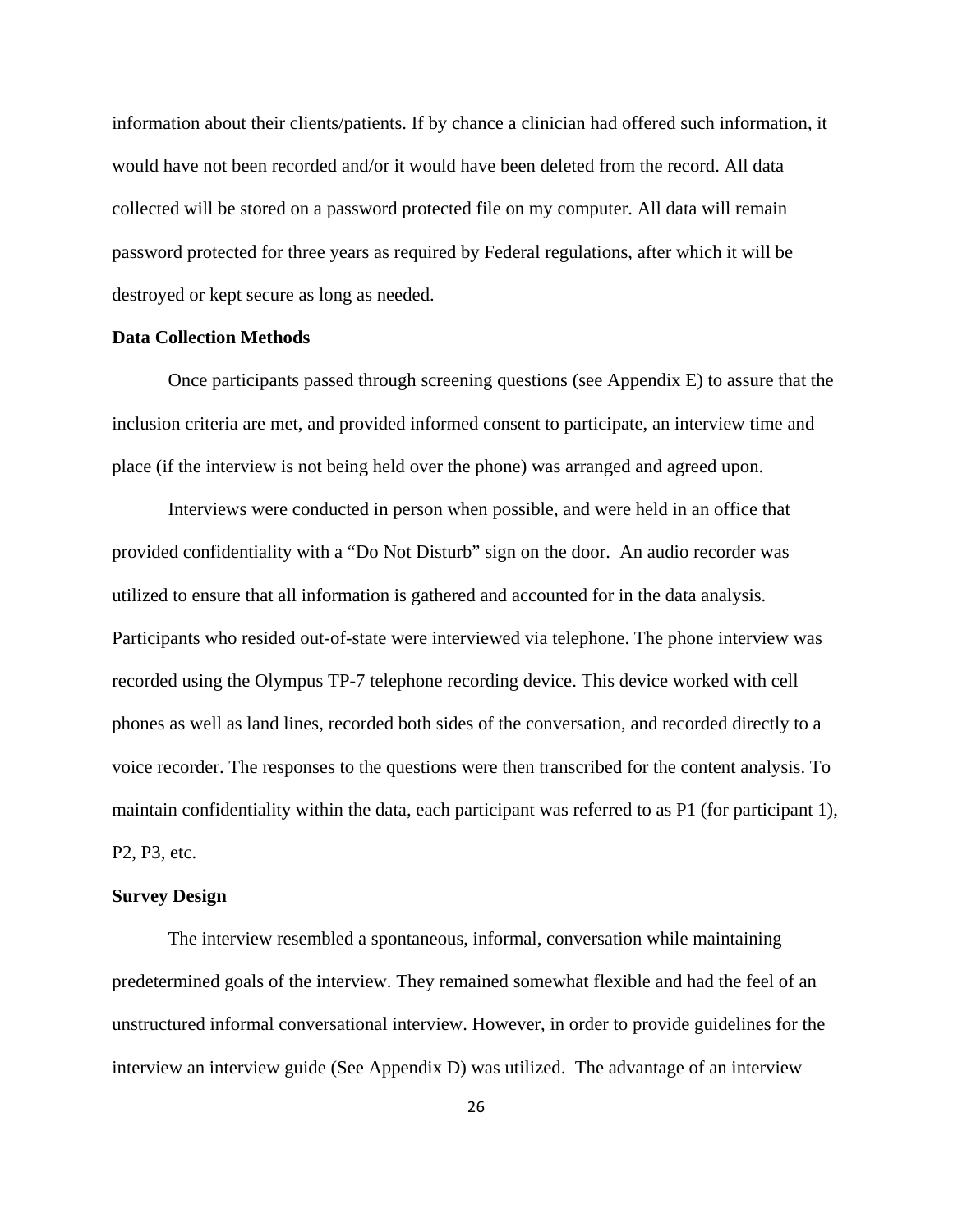guide is that it makes sure that the interviewer has carefully decided how to best use the limited time available in an interview session. The guide helped to make interviewing a number of different people more systematic and comprehensive by delimiting in advance the issues to be explored (Patton, 2002).

 The interviewer used language that participants were familiar with and understood. One question was asked at a time, and there were no double-barreled questions (asking for a single answer to a question that really contains multiple questions). Only questions that the participants were capable of answering and that were relevant to the study were asked. Efforts were made to minimize the use of biased terms in the questions asked to participants. A biased term refers to a word that holds an unspoken meaning, is often emotional, philosophical, and cultural. Words such as right/wrong, fair/unfair, should/shouldn't, moral/immoral, appropriate/inappropriate, guilty/not guilty, and predator are biased terms and were not used in the questions for the interview.

 The interview allowed participants to express their perspectives in their own words. Due to the semi-structured format of the interview the interviewer had flexibility regarding sequence of the questions. This also allowed for re-wording of a question if the participant misinterpreted the question or asked for clarification. Demographic data such as age, gender identity, ethnic identity, location/setting of practice, credentials, and number of years in practice were collected at the beginning of each interview session. Information in regards to their licensure, years practicing, and setting of practice (private practice, hospital out-patient, community counseling center, etc.) were also collected.

27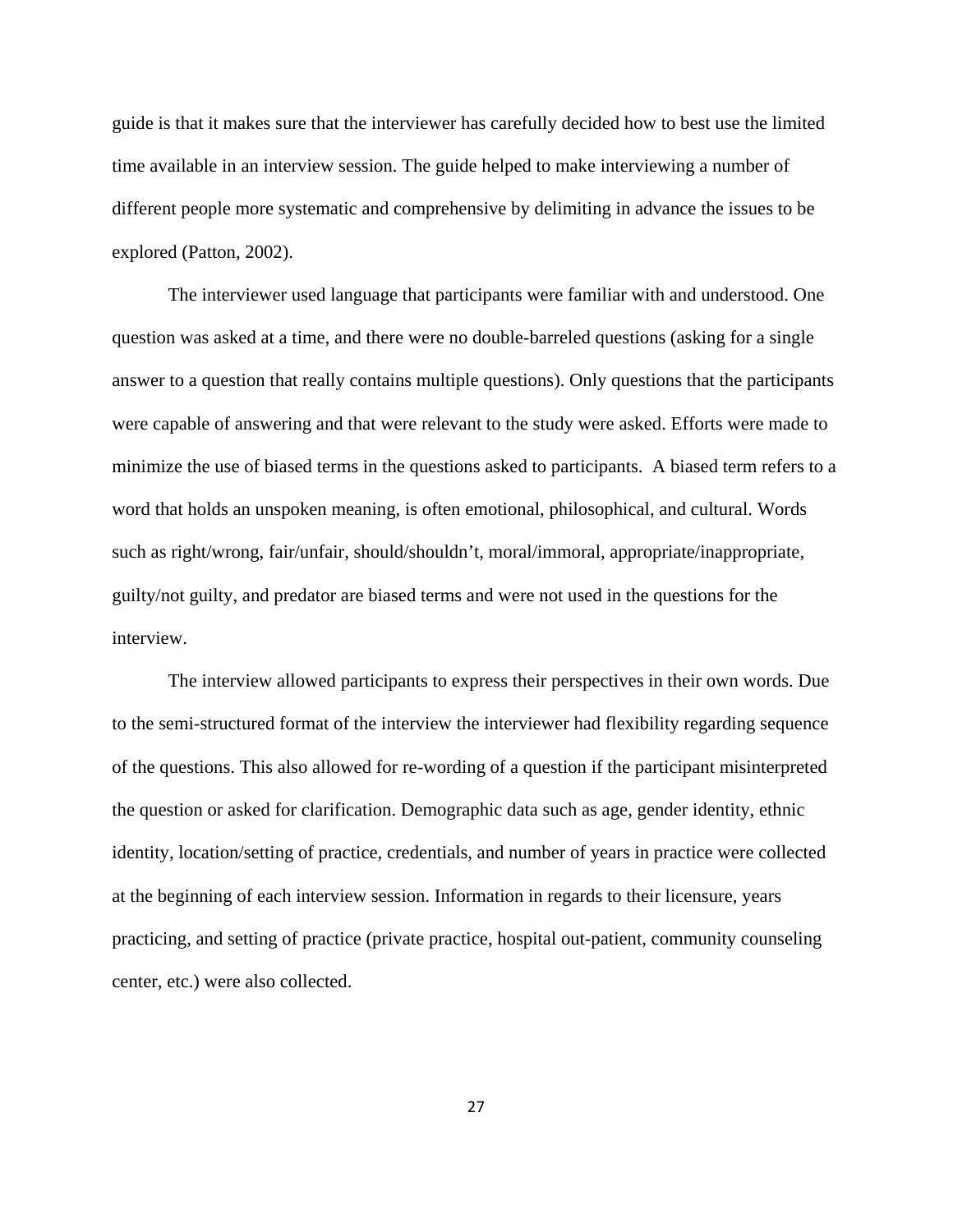# **Data Analysis**

Inductive data analysis was more likely to find and take into account the multiple realities inherent in exploratory research (Lincoln  $& Guba, 1985$ ). An inductive method is a process based on inductive logic, in which the researcher begins with observations, seeks patterns in those observations, and generates tentative conclusions from those patterns. This differs from a process based on deductive logic, in which the researcher begins with a theory, then derives hypotheses, and ultimately collects observations to test the hypotheses. An inductive investigation will make the interaction between researcher and participant more explicit. Inductive analysis ass therefore more likely to identify and address those mutually shaping influences from the researcher and the participant that arouse from the study. The meanings and outcomes of the study are negotiated between the researcher and the participants. Qualitative and exploratory research aims to generate propositions that correspond to real-world phenomena (Patton, 2002).

 Data was gathered by careful and thorough note taking and tape recording interviews. It was analyzed by conducting a content-theme analysis that involved looking for common patterns and themes among participants under major categories. The analysis was then organized; comparing themes and concepts that emerged in the process, and noting how frequently participants mentioned certain themes. Interviews were analyzed with the aid of a qualitative software program, MAXQDA.

# **Ethical Considerations**

 An informed consent form (see Appendix C) fully described the purpose for collecting the information. It included the provision that any participant is free to withdraw from the study at any time, the nature of participation, risks to participation, and that no financial compensation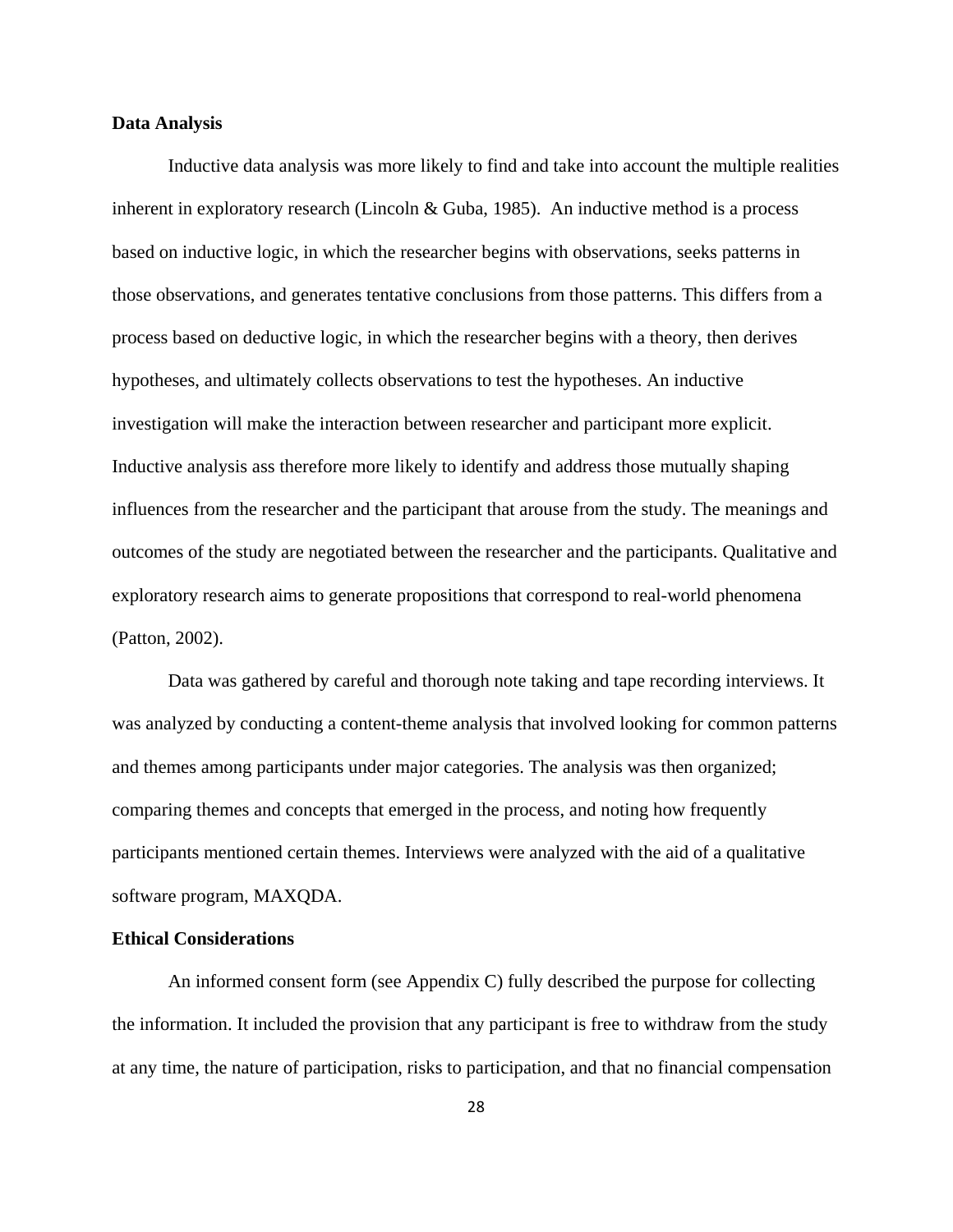will be made. The potential existed for psychologically stressful reactions from participants in this study, as the content that was addressed may have brought up uncomfortable aspects of their work. No undue pressure was exerted upon participants to explore areas of their work which impel them beyond issues they were comfortable disclosing.

 Identifying information was coded for transcripts and all other generated records. All identifying information of participants remained confidential and did not appear in any data records or reports. All tape recorded interviews were erased after transcription. All transcribed interviews will remain in my possession for a period of three year after the data analysis is completed, at which time they will also be destroyed. Transcripts will be stored in a locked and secure location during this time.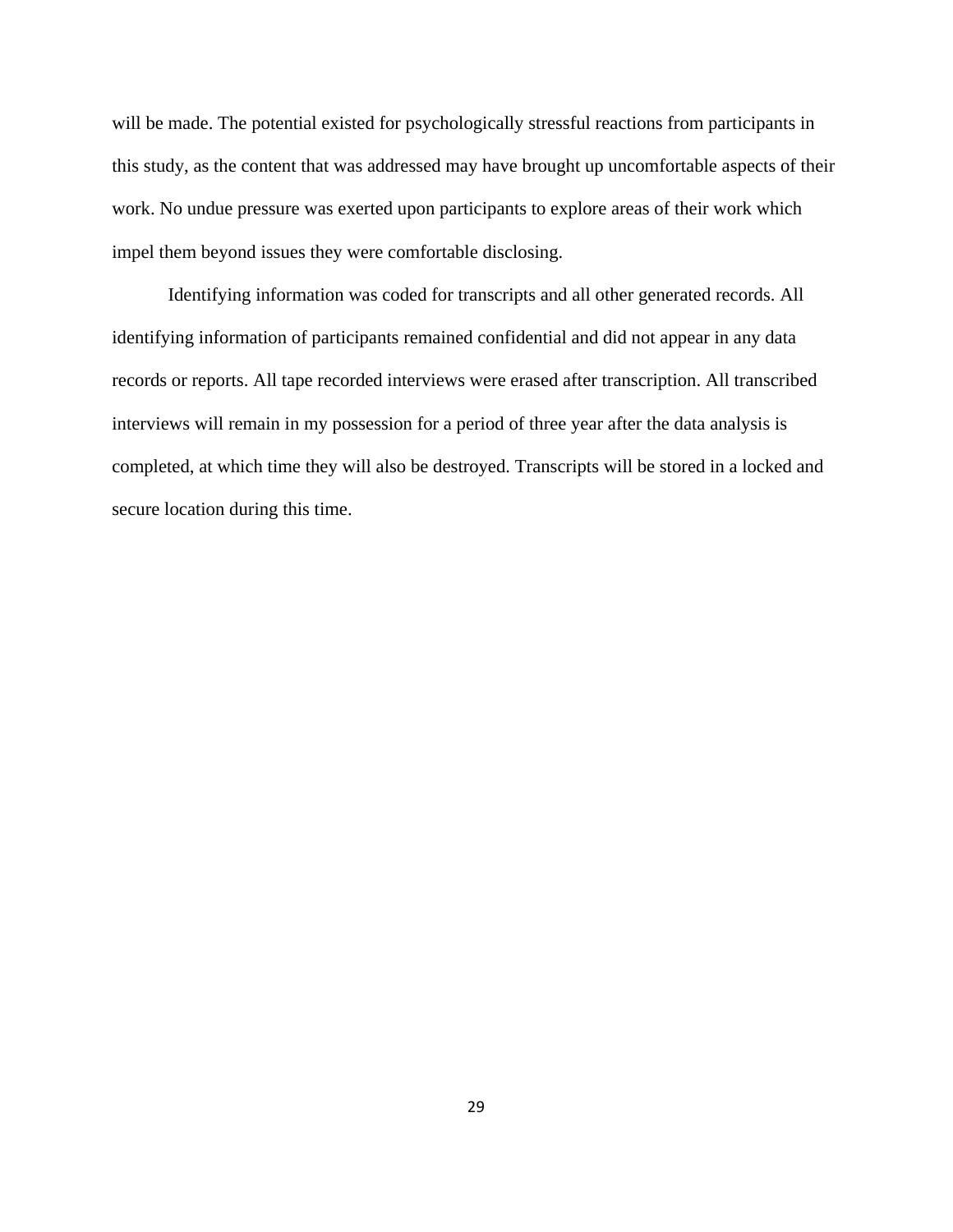# CHAPTER IV

# FINDINGS

This chapter will first review the demographic data of the participants within the study. Second, this chapter will examine the *Key Findings* of the study, and will then review the *Secondary Finding* revealed by the data.

#### **Demographics of the Participants**

 Ten clinicians who work with sex offenders in a variety of different settings were interviewed. Four of the participants were female and six were male, when asked to identify race, all ten of the participants identified as Caucasian. In terms of educational degree, five participants were licensed social workers, two participants have master's degrees in Psychology, two participants hold a PhD in Psychology, and one of the participants is a Licensed Clinical Professional Counselor. Five of the participants were employed in agencies in Pennsylvania, three were employed in New Jersey, and the remaining participants were employed in Maine and Maryland.

While all of the participants have experience practicing individual or group psychotherapy with sex offenders, only seven of them were currently practicing psychotherapy with sex offenders; while the other three were doing evaluations and assessments with sex offenders. Two of the participants were significantly involved in administrative duties within their agency. Two of the participants had worked with sex offenders for 30 years or more, two had worked with sex offenders for 15 years, one participant had been in the field of sex offender treatment for ten years, and the other five participants ranged between four and eight years in the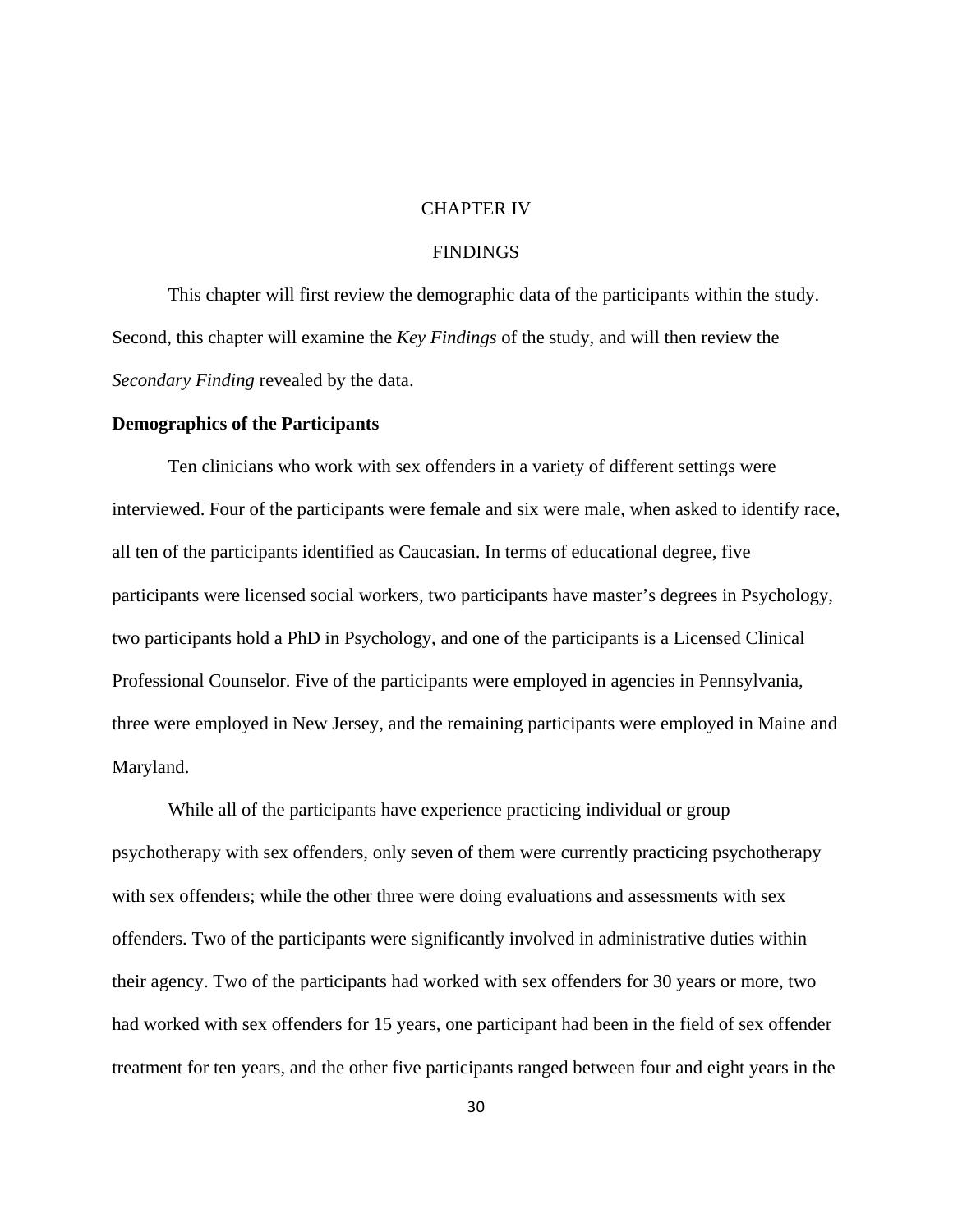field. Participants reported their caseloads of clients who are sex offenders to be between 50- 100%.

#### **Key Findings**

Implicit in the thesis is the assumption that clinicians who work with sex offenders struggle with job retention and/or turnover intention due to the difficult nature of the work. However, an unexpected finding among the participants in this study was that very few had serious thoughts of leaving the field of sex offender treatment. In fact, only four of the participants admitted to seriously entertaining the idea of leaving the field, whereas three of the participants mentioned fleeting thoughts of leaving the field. More salient in the data are participant's motivations for remaining in the field of sex offender treatment.

Initial findings revealed that the majority of the respondents who participated in this study did not struggle with job retention and did not often have intentions for job turnover. Factors influencing the clinician's thoughts of leaving the field ranged from issues related to the agency they worked within, personal reasons and characteristic specific to the population. Vicarious trauma and burnout were also factors reviewed as influences of job retention and turnover intention. Other findings such as specific characteristics of the clinician, characteristics of the client, external/organizational factors, and specific effects of the work came up throughout the interview process but were not directly related to the clinician's job retention or turnover intention.

 The following sections will review factors that participants discussed that directly impacted the clinician's intention for job turnover and motivation for job retention. These factors include aspects related to the participant's work environment, characteristics specific to the sex offender population, and personal choice or characteristics of the clinician. The findings will be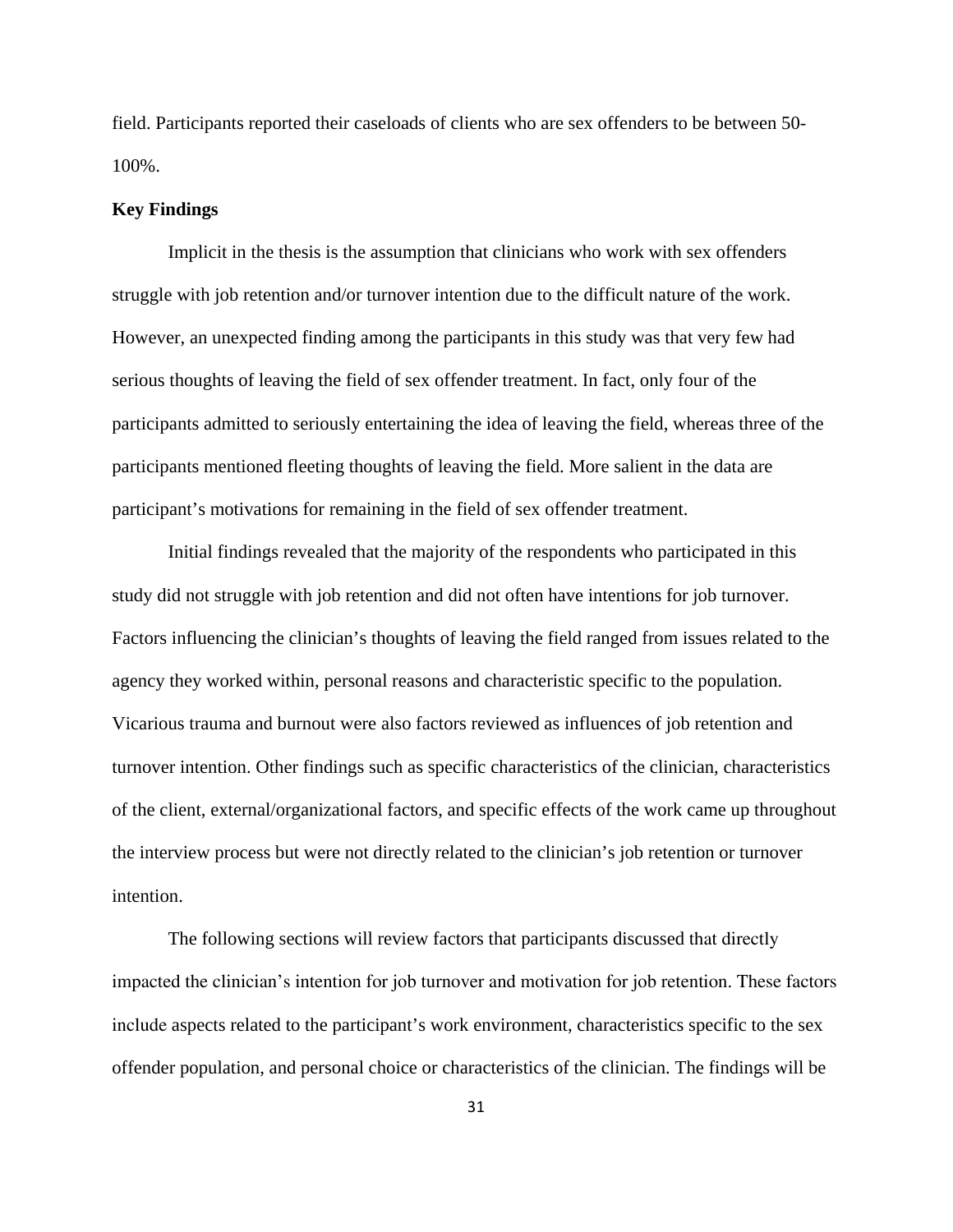organized into sub-categories of *Turnover Intention*, which will review any thoughts the participants discussed related to job turnover or job retention; *Motivation for Job Retention*, which reviews the participants motivating factors to retain their positions as clinicians who work with sex offenders; and *Vicarious Trauma and Burnout*, which will review how vicarious trauma and burnout, or symptoms thereof can affect job retention or turnover intention.

## **Turnover Intention**

Only four of the participants mentioned having earnest thoughts of leaving the field of sex offender treatment. Of those four participants, three cited difficulties within the system they worked under as factors influencing turnover intention. One of those three also cited a personal reason for leaving the field, and the fourth participant cited factors involving the population as an influence of turnover intention.

When Participant Two was asked whether or not he had ever had thoughts of leaving the field he responded "yes" but explained that those thoughts were "more related to trying to maintain an agency than the work itself." Explaining that although the work can get "exhausting and frustrating" he said the turnover intention "falls more heavily on the administrative challenges of keeping payroll together and keeping funding, keeping quality sufficiently in place for the agency." Participants Four and Six mentioned their "work environment" as the catalyst to potentially leaving the field of sex offender treatment. Participant Four saw himself "possibly backing out" of his current position due to his agency taking on a new contract with the state which forced the sex offender program to be redeveloped and would have potentially changed his hours and the shifts he works.

When Participant Six was asked directly about any thoughts she had in regards to leaving the field of sex offender treatment she stated that she did have them and that the thoughts were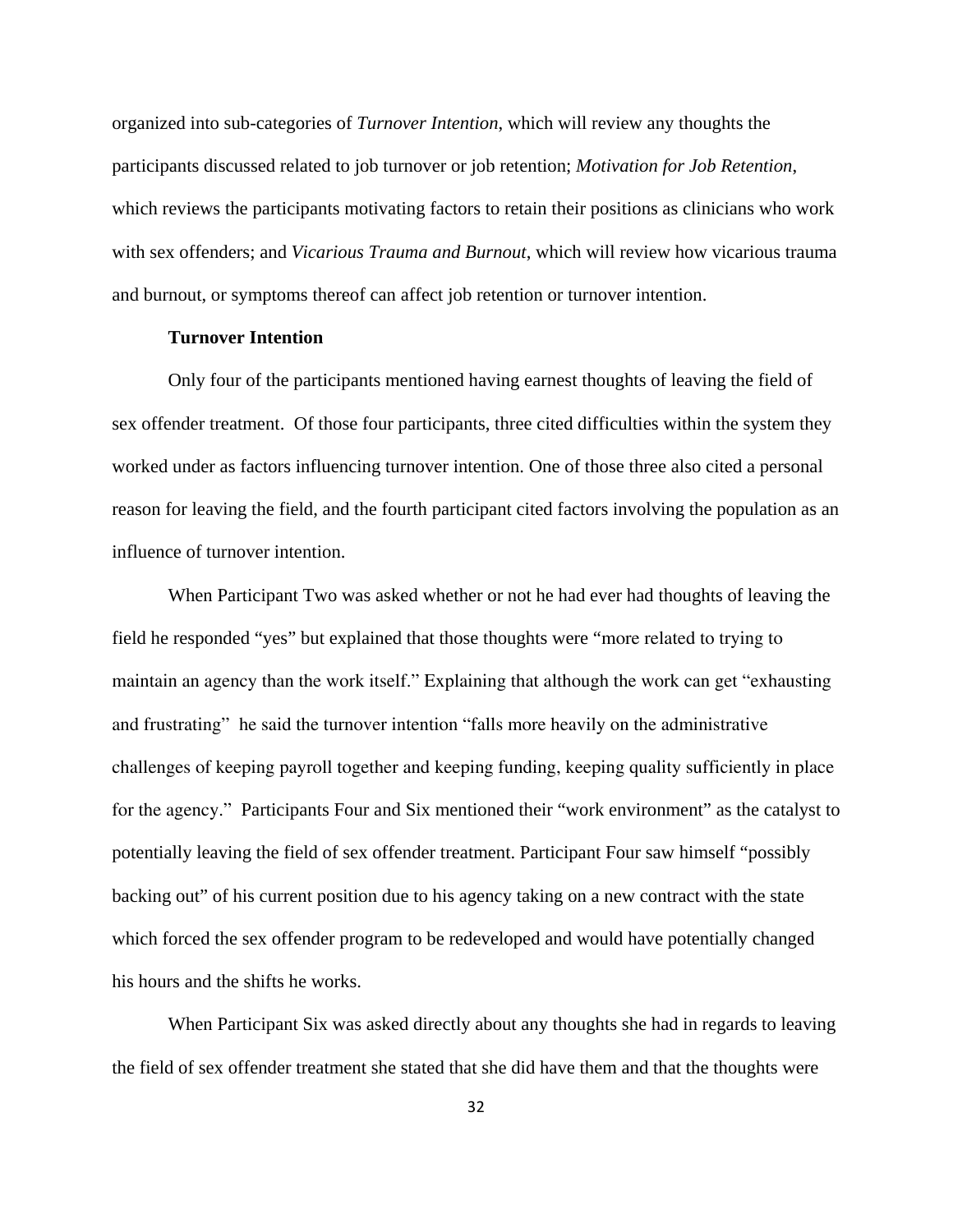"less about the work and more about my work environment. I find the work environment a difficult work environment for me." She made note of how for her "it's the system that I work in, the lack of supports." She described how "most of the people I work with are not experts in sex offender therapy but they have power over me and how I function and so I have to spend a lot of time educating them."

Although Participant Six cited her workplace environment as the number one influence over any current intentions she had of job turnover, she did at one point leave the field of sex offender treatment for a completely different reason. Participant Six took a short leave of absence while going through a divorce as well as discovered that a family member was a survivor of sexual assault, only to return back to working with sex offenders:

In fact, not last fall, two falls ago, I went to a career counselor because I kind of had a crisis. And of course at the counselors all the testing showed I should be a therapist. Either a therapist or prison warden. I could leave it next week, or next year. I took breaks for about a year when I was going through that divorce because I couldn't be effective to other people and then I went back to it.

 Participant Five initially began her work with sex offenders in a private practice setting where her client caseload consisted of 90% sex offenders. She eventually shifted over to doing exclusively assessments of sex offenders. When asked about her reasoning for shifting over to assessments, which is a much more distanced work with sex offenders, she cited two reasons:

Two fold. One is I found that I would have wanted to involve a whole lot more people in the practice to really be a good program and not so much one or two of us doing outpatient work and this kind of thing. And I could have done that but I didn't and that would have been a thing I would have wanted to do to continue. I think it's just a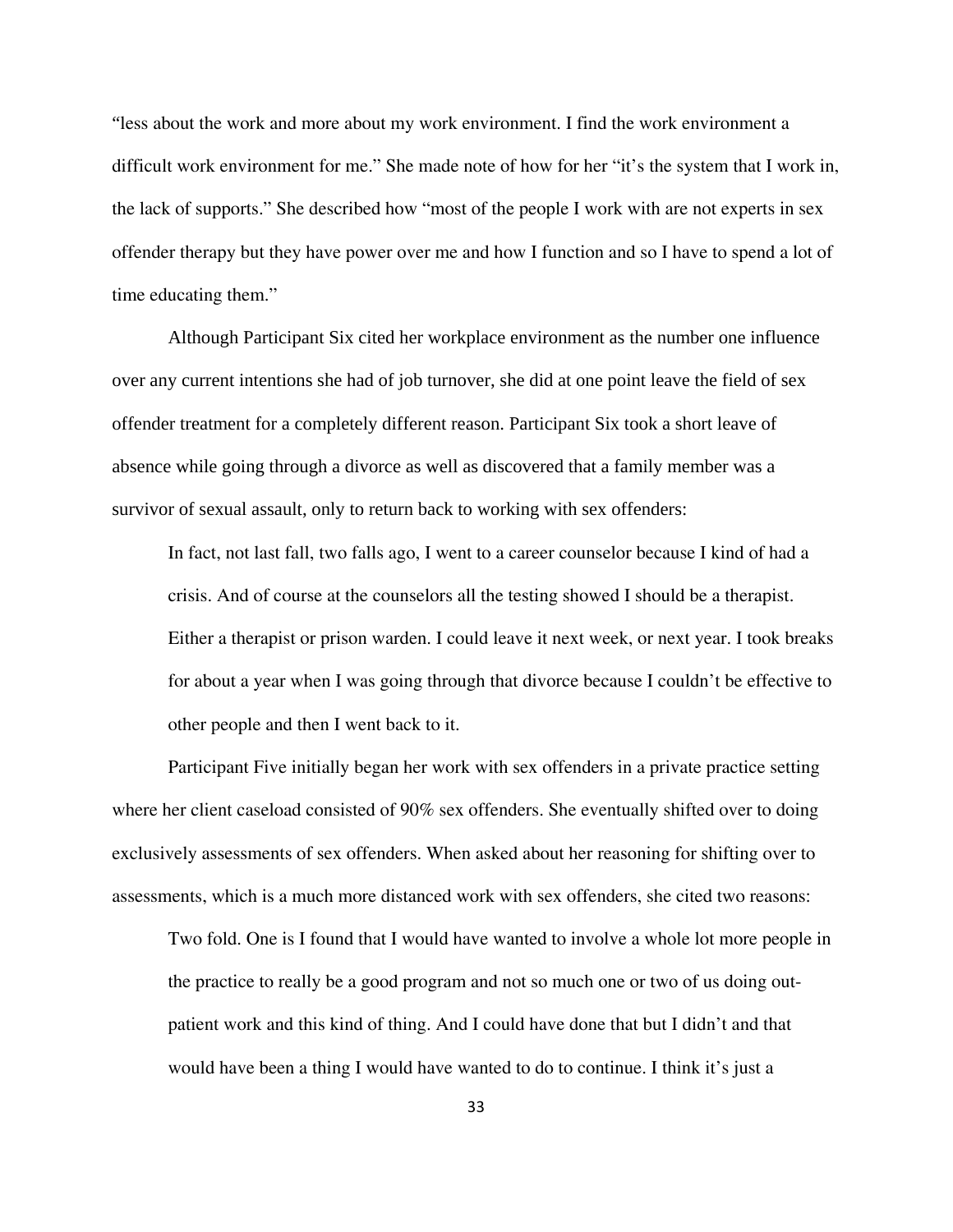personal choice really because I think for me I didn't want to do psychotherapy any more with anyone. So it's not specific to this group of folks. So it's a personal choice and I prefer dong evaluations. And probably that's reflective of my own personality. So therapy is an extension of my relationship with folks and I enjoy the short time.

Participant Five clearly stated that the reason she decided to take a more distanced role in sex offender treatment was due to a "personal choice." A personal choice of the type of setting she would have preferred to work in as well as a personal choice of the extent of the relationship she would like to have with clients. However, when asked about her thoughts of no longer working with sex offenders specifically, Participant Five noted the "uncertainty" and "complexity" involved in the work as a major factor in her intention of job turnover:

A lot of that has to go back to sort of the uncertainty of testing and what are we doing and coming from this place inside and this is really complex do I still want to be dealing with this level of complexity as an everyday kind of thing.

Three of the participants have had fleeting and somewhat passive thoughts of leaving the field of sex offender treatment. Factors influencing the intention for turnover range from frustrations with the system they work within, to factors specific to sex offenders, to personal life changes and overall thoughts of career change. When Participant One was asked how long he planned on working in the field of sex offender treatment he stated, "I anticipate that I'll be doing this type of work maybe for the rest of my life or as long as I'm able to." But when asked if he had ever had thoughts of leaving the field he described how lack of job retention would not be "of my own accord":

Because of what I do I know that if one of my clients does something heinous and it appears in the newspaper my boss's will offer me up. I'm supported as long as I'm doing

34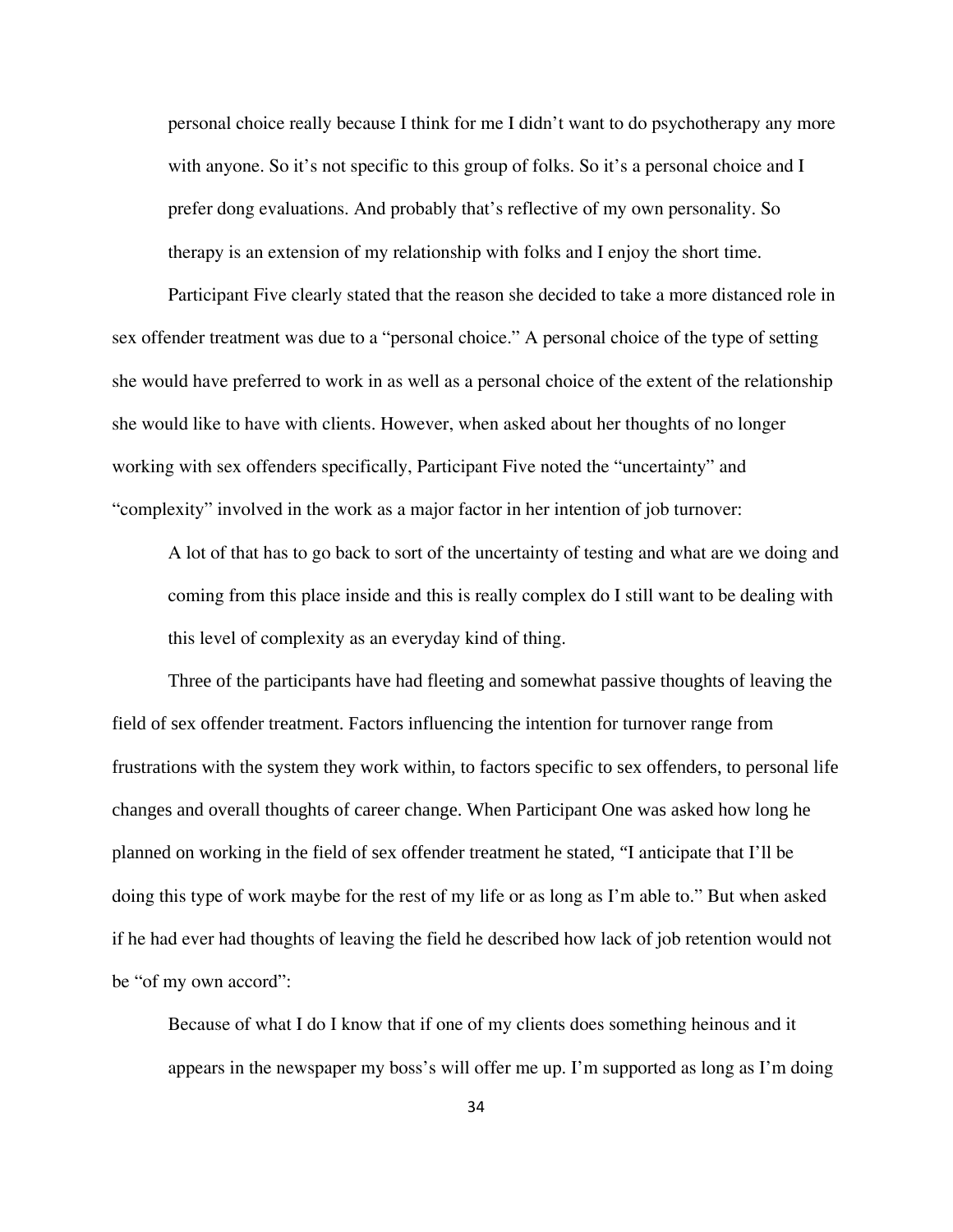well. But I don't trust that my boss's would be real supportive of hanging through a tough time should there be a client that re-offends and ends up in the paper. I'm thinking of the guy who killed Megan Kanka and we started Megan's Law which is named after her. The guy who killed Megan Kanka was from New Jersey and I've never met him but I know a lot of practitioners who worked with him and a lot of clients who talk about him. They knew him. So I sometimes think that if there's a big disaster like that the entire services that we provide might be de-funded because the state would say 'we're not paying for this no more and we're going to do a punitive kind of response.' If that were the case, than I wouldn't be doing this.

Participant Eight, who worked in private practice with sex offenders for many years and then changed roles and is currently doing evaluations of sex offenders, portrayed some ambivalence around her experience of turnover intention and job retention. Throughout her interview she made a number of negative and somewhat cynical statements regarding her work with sex offenders, such as: "I don't know if this would be something I would do for the rest of my life", "you definitely get burned out", "gets a little old", "You start to say 'Wow can I really do this forever?'". During the interview Participant Eight told a story of how one of her colleagues, who was pregnant, had a client tell her "he was going to stab her and kill her fetus" and then stated "she [colleague] still stayed in the field and didn't want to do anything else. I don't know why."

However, when Participant Eight was asked if she had had any thoughts of leaving the field of sex offender treatment she discussed that she did not have, "leaving thoughts, just thoughts that I needed to do something….. leaving the whole field of psychology in general", but was unable to elaborate: "I can't give you specifics of where or when or why." When asked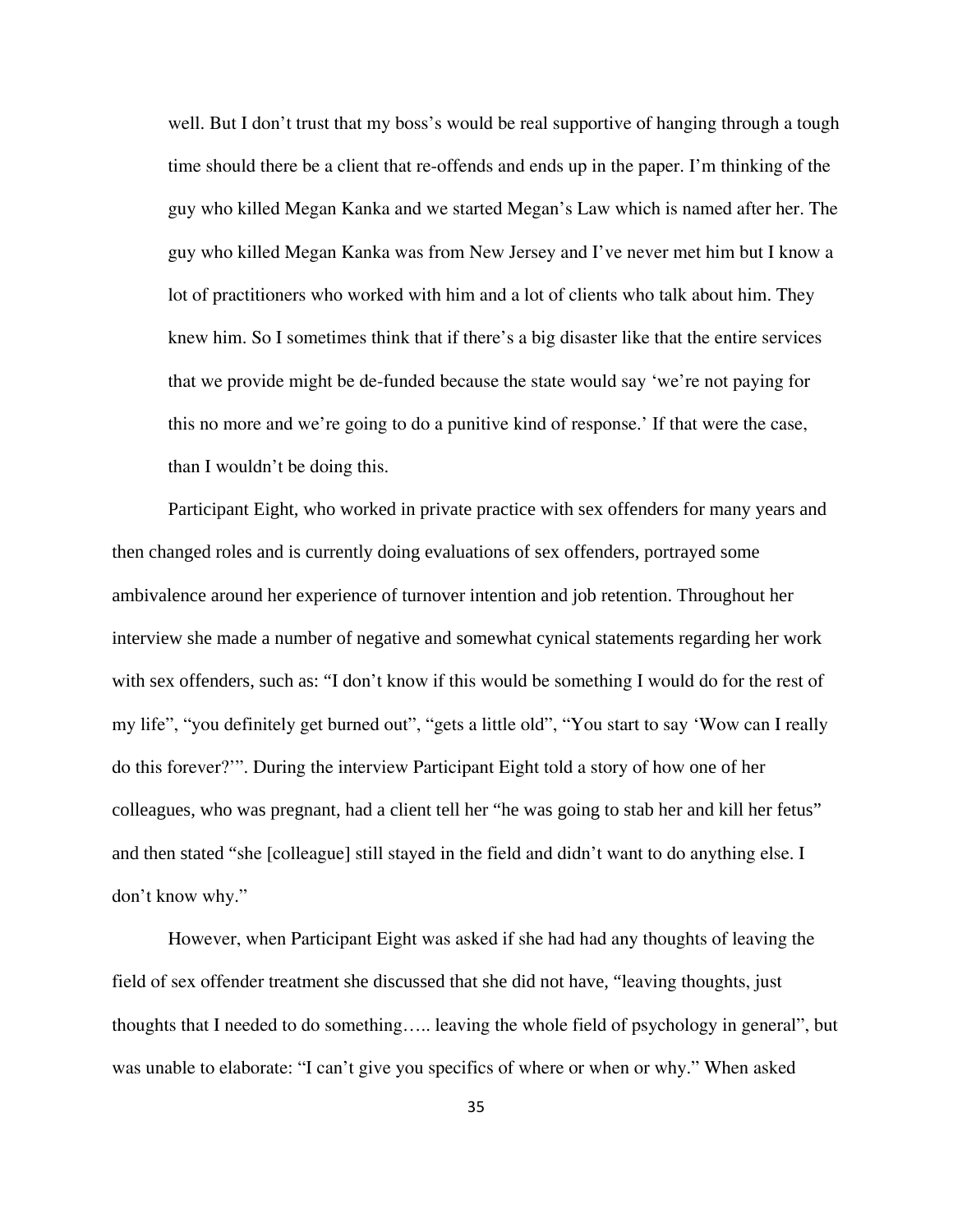about her role change from doing psychotherapy to doing evaluations, a much more distanced role, she stated, "In 2010 I had a baby, I went on maternity leave and I didn't go back. And now I do evaluations." She went on to state: "I enjoy talking and figuring people out kind of thing. Which is why I am more of an evaluator at this point and less of a therapist because I do enjoy that initial intake and evaluation and trying to figure out happening and maybe how to direct folks, to start working somebody."

Participant Nine, similar to Participant Five, cited the complexity of his work as an outpatient provider to sex offenders as a factor that influences his intention for turnover. Although he described his thoughts of job turnover as fleeting, and expressed a desire to continue his work with sex offenders:

My plan is for the long term. I'm in my mid-30s now so I don't plan on leaving working with people who have sexual addictions, people who have sex offending behaviors, people who have problems with sexual harassment or professional sexual misconduct or professional sexual boundary problems. I don't see myself leaving the practice. I have had thoughts about "Oh wow this is a really difficult client or sort of really difficult week it would be nice to do something that's less challenging. Sure, not seriously. The challenge brings me back. The complexity brings me back.

#### *Support and Supervision*

 During the interviews, all participants were asked how supervision affected their job experience, and if it affected their intention for job turnover or job retention. All ten of the participants spoke to the importance of having either formal or informal support in order to be able to do their work. Only two of the participants mentioned having one-on-one supervision with a clinical supervisor. Participant Six reported having "clinical supervision and I have team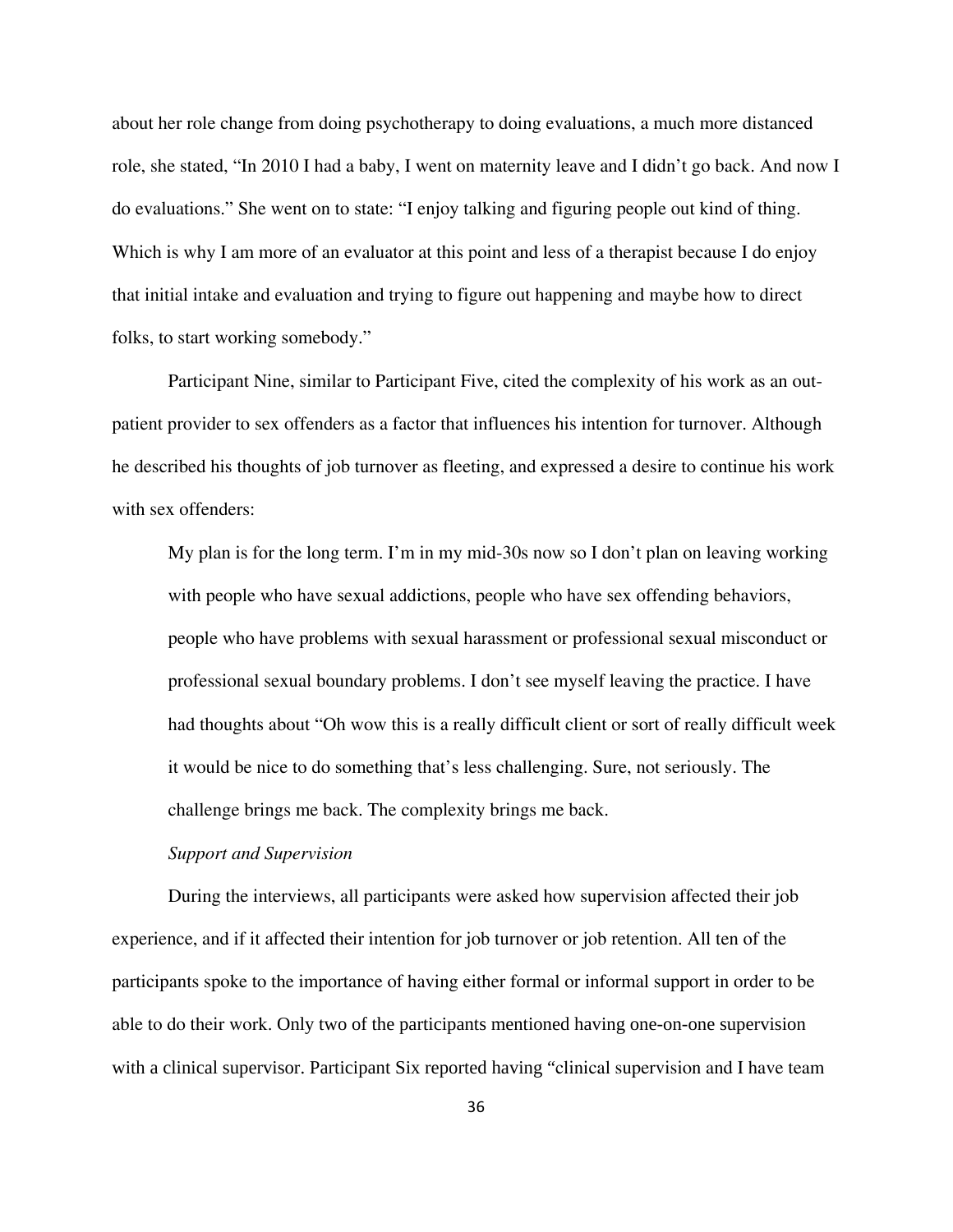clinical supervision" while Participant Nine noted that he received as well as provided individual and group supervision. Participant Six described the beginning of her career, when she had a "great supervised start", and how she "learned a lot about the work. I learned a lot about myself. I learned about how to conceptualize a case." She expressed how that supervision was "invaluable" to her and then compared it to her current form of supervision:

And then right now I have a supervisor. The problem now is, he's doing this role but he's also been a consultant to this program and so he's supervisor signing off on my stuff, I have a non-clinician do that and so when I go to him for supervision this is why, I say certain things. Certain things about the system and he is the keeper of the therapeutic component of the system then he flips out because why don't those residential people understand what they're doing and so my supervisor who, finds the violation, is dragged in and then she blames me for kind of snitching on the program. She has a role as the keeper of the therapeutic component of the system and being my clinical supervisor is really getting in the way. And it's something been pretty well pulled out. It's untenable for me. You need to be my supervisor and not get in the way of my supervisor employee relationship with my boss.

Participant Three described how she would have informal supervision with colleagues during their lunch hour to "talk about case", describing the lunches as "wonderful" and that "she couldn't have done it [the work] without that." Participant One supported the importance of having a "supportive network of colleagues", but noted that having a spouse to talk with is a crucial support. He stated: "I think that having a supportive network of colleagues, and maybe most important, having somebody like my spouse is like gold to me because we can talk about this stuff and you know it becomes, we support each other in this." Participant Seven described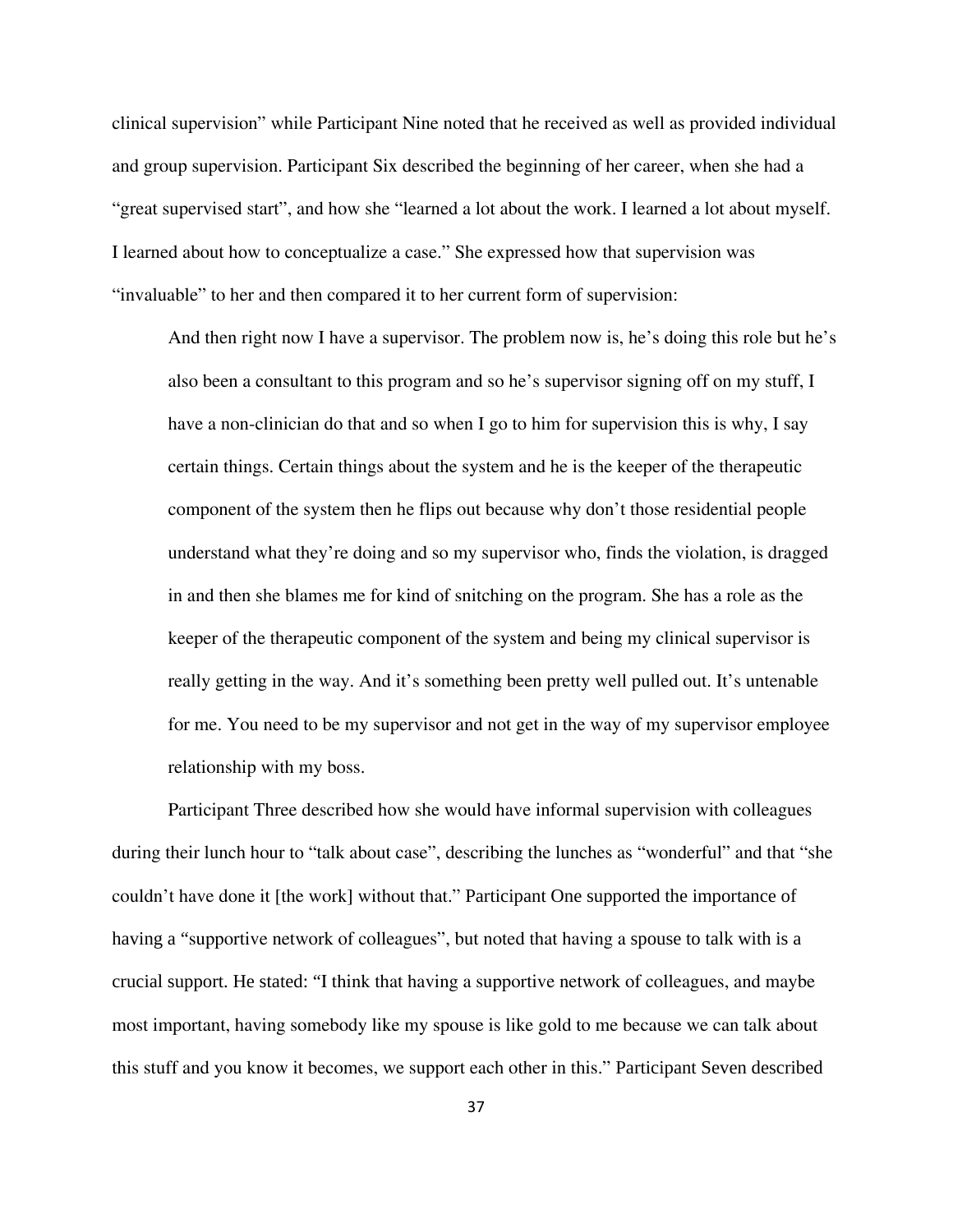how "doing this work privately" and not having the support of colleagues "would be physically exhausting and just psychologically traumatizing; it would just be overwhelming." Participant Three discussed how not having support in her work place greatly affected her in a negative way, and although she did not leave her job on her own accord she described feeling "thrilled" after being laid off:

When I worked in a halfway house I can say I was the program I had no support. My supervisor was a drug and alcohol supervisor. I said oh I don't have supervision and she said oh I thought you knew what you were doing. That was very tough because I had nowhere to put it. I think I was much more, well generally kind of miserable. And part of that was not having someone to go over this stuff with. And I when I found out I was getting laid off from there I was thrilled. The guy came in to tell me and I said do I get unemployment. I was thrilled. The funding actually went to the program I worked for later which was part time and good. It was hard and I didn't enjoy going to work. The clients I worked with, it wasn't a safe situation either. It wasn't comfortable, they didn't understand it. I was in the building sometimes by myself. It was icky. After I left there I think it took me a while to kind of regroup. To be ok again.

#### **Motivation for Job Retention**

Among the major findings, motivation for job retention was a much more salient topic within the interviews. Though some of the participants could not speak to factors that influenced intentions for job turnover, all of the participants spoke to the motivating factors that influenced job retention. Motivating factors to work in the field of sex offender treatment and remain in the field of sex offender treatment included altruistic drives, past personal experience, personal gain, the excitement of the work and one's values.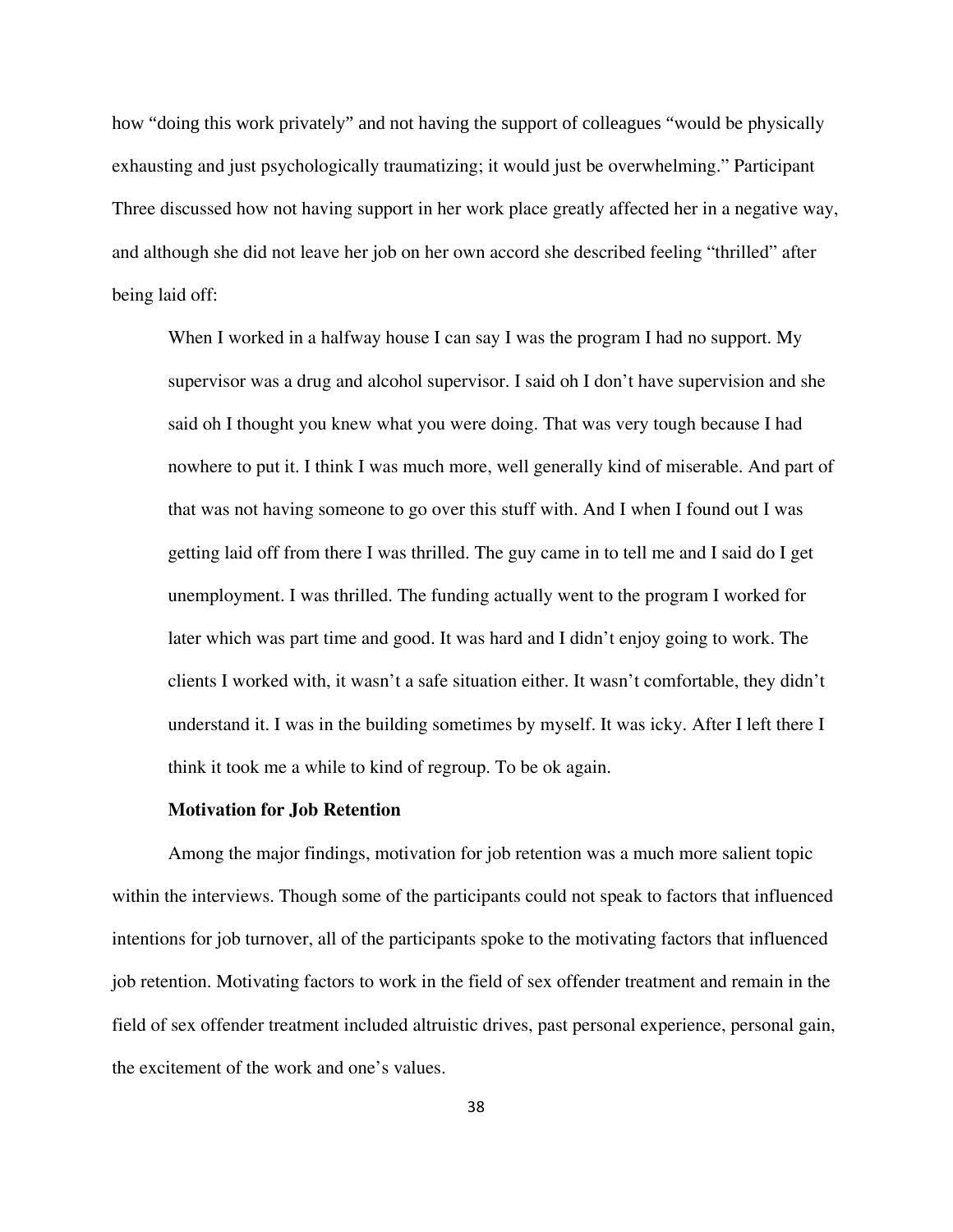For five of the participants the fact that they found the work "difficult", "interesting", and/or "fascinating" was a motivator to stay in the field of sex offender treatment, even if they did have thoughts involving job turnover. Participant Three noted that working with sex offenders was not a career she had ever had a "desire" to do but, "It's interesting work." Participant Eight also described the work as "never boring" and stated, "I would never come home from work having had a boring day. There's always something that's interesting." Participant Nine enjoys the "clinical challenge" of the sex offender population and finds his work "intellectually very stimulating". Similarly, Participant Five finds the "people interesting", but also noted that she receives a "personal gain" from her work because she "enjoys talking and figuring people out."

Three participants found their feelings of success with clients as a motivating factor for job retention. Participant Three described her work as "rewarding" citing the low recidivism rate for sex offenders. Participant Eight also mentioned success with her clients as a factor that influenced job retention when she stated: "There are a lot of people you like and who you care about and it's very motivating to see people doing well." Participant One described the last 30 years of doing sex offender treatment as an "incredibly rewarding trip" because he believed his work was "an actual benefit for certain people."

While Participant Seven, along with two other participants, cited monetary motivation for job retention, he also made note of the personal gain he received while working with sex offenders when he was able to "to let go of any self-blame" he held about his own sexual assault history. Participant Six also mentioned a personal motivator to working in the field of sex offender treatment:

39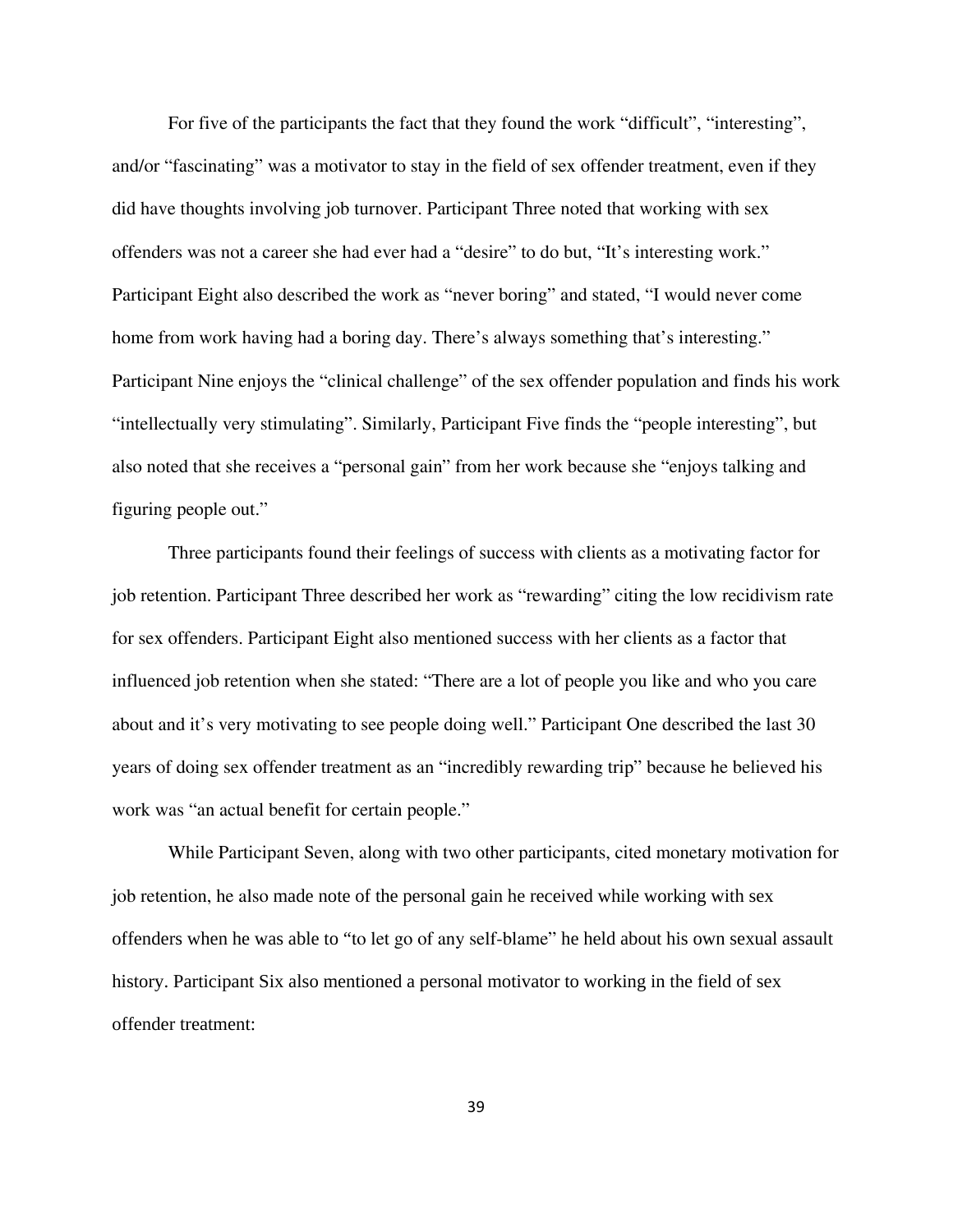I have a personal, not my own, but I will say that my ex-husband who fathered my two kids, unbeknownst to me is a survivor, he's the one who got me into this and he never shared any of that with anyone until I said I have to divorce you and that's something that came out and we had to make a lot of adjustments around that because that was shocking if you consider everything, I think about the implications of that on our relationship and how I got into this work. Everyday I've been, unless he's setting me up, somehow it involves him. It's weird, it's very weird. It's very odd. But for me it's also about my kid's father and concern that other kids don't have to go through that.

For many of the participants  $(n=5)$  an altruistic drive played a large part in their motivation to work in the field of sex offender treatment as well as influenced job retention. Participant One described how "making our lives and our world a better place" is a great motivator for him to remain in the field of sex offender treatment:

I transitioned into working with offenders because my boss was smart enough and astute enough, and had enough persuasive power, to get me to do the work that really needs to happen to make this society a safer place for everybody involved. And feel honored that she pushed me in this way and I feel that I have been… that I hopefully have made the world a better place in the programs that I have set up and the direct work that I have also done over these 30 years. But if you want to do this type of work, I highly respect people who do this type of work but I certainly know a lot of them and that it has the eventual benefit of making society a better place. Making our lives and our world a better place for everybody. If you can turn around and you can go through tough times, from whatever circumstance but recognize that when we do things that are in fact making the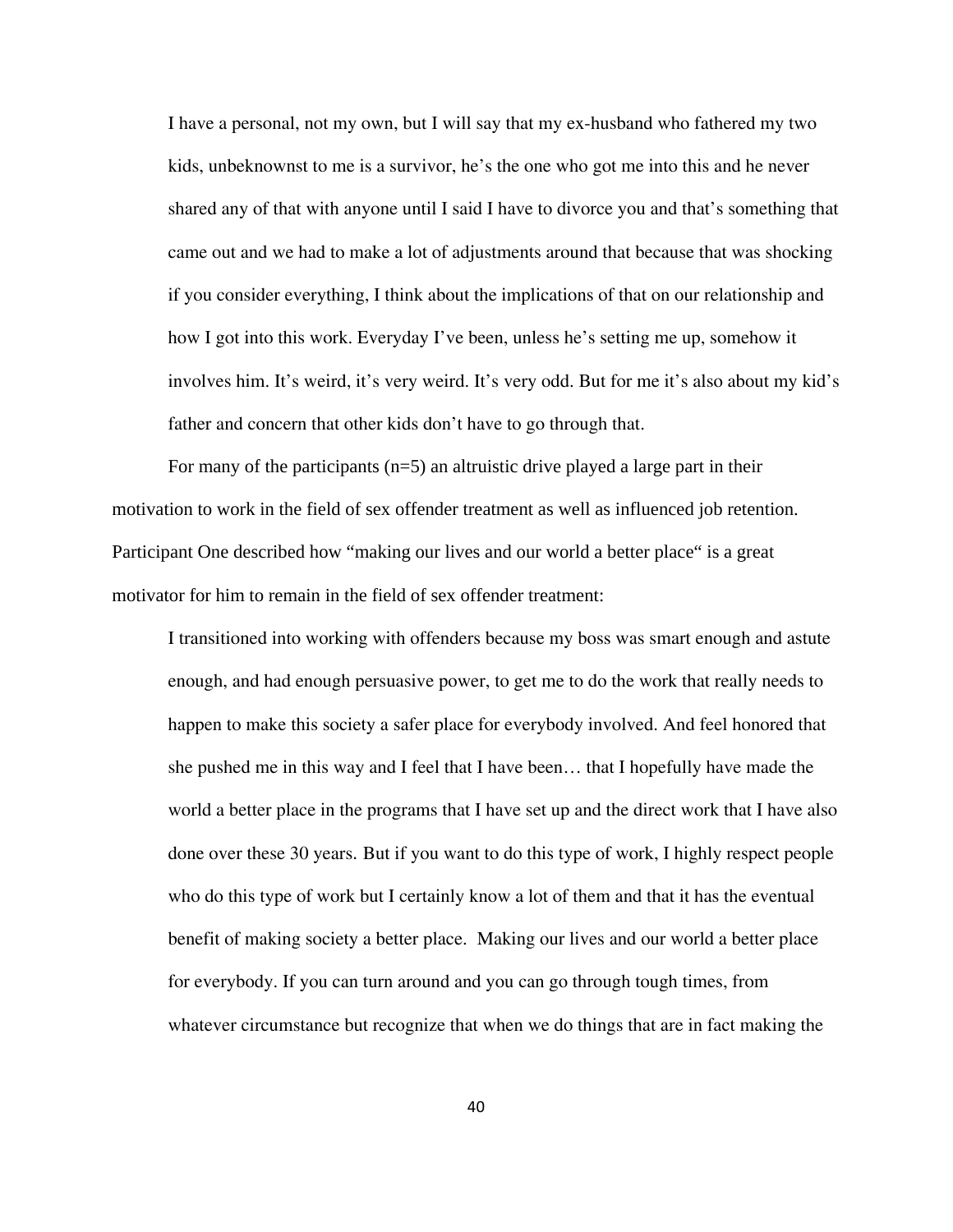world a better place to live you are helping us all. And helping our children and my grandchildren and everybody to live their lives and have a better world for all of us.

Others hold similar sentiments in regards to their motivation to stay in the field. Participants describe their work as "noble", "important", and "honest". Participant Ten stated, "I think that in teaching new skills to people to learn how to negotiate tough situations you are actually doing something worthwhile. So in that sense doing this type of work is a very noble thing." Participant Four cited his personal "goal to have no more victims" as an influence on his motivation for job retention. Similarly, Participant Six cites her altruistic drive to reduce pain and suffering in victims as a motivating factor:

I guess one thing that keeps my motivation is that when I was a cop back in the early 80s as a woman I was one of the female officers, believe it or not, they didn't know what to do with us so they put us on sex crimes. And I always find it interesting when I look back at those dark ages and so I had the opportunity to interact with so many victims. And seeing what that process was like, the whole victimization, I'm very sensitive to that.

Participant Three cites her ability to be able to work with this specific population as a motivator when she states, "because I can do it, because I found that I can work with these guys and I'm not appalled by them and I'm not repelled by them and that I can see the other parts of them." In the following quote, Participant Eight explains how her enjoyment of the work and her relationships with her clients is a motivating factor in her continued work with the sex offender population:

I do like the collaborative effort of working with offenders and all the different people who you work with. You do develop relationships with your clients the way you would

41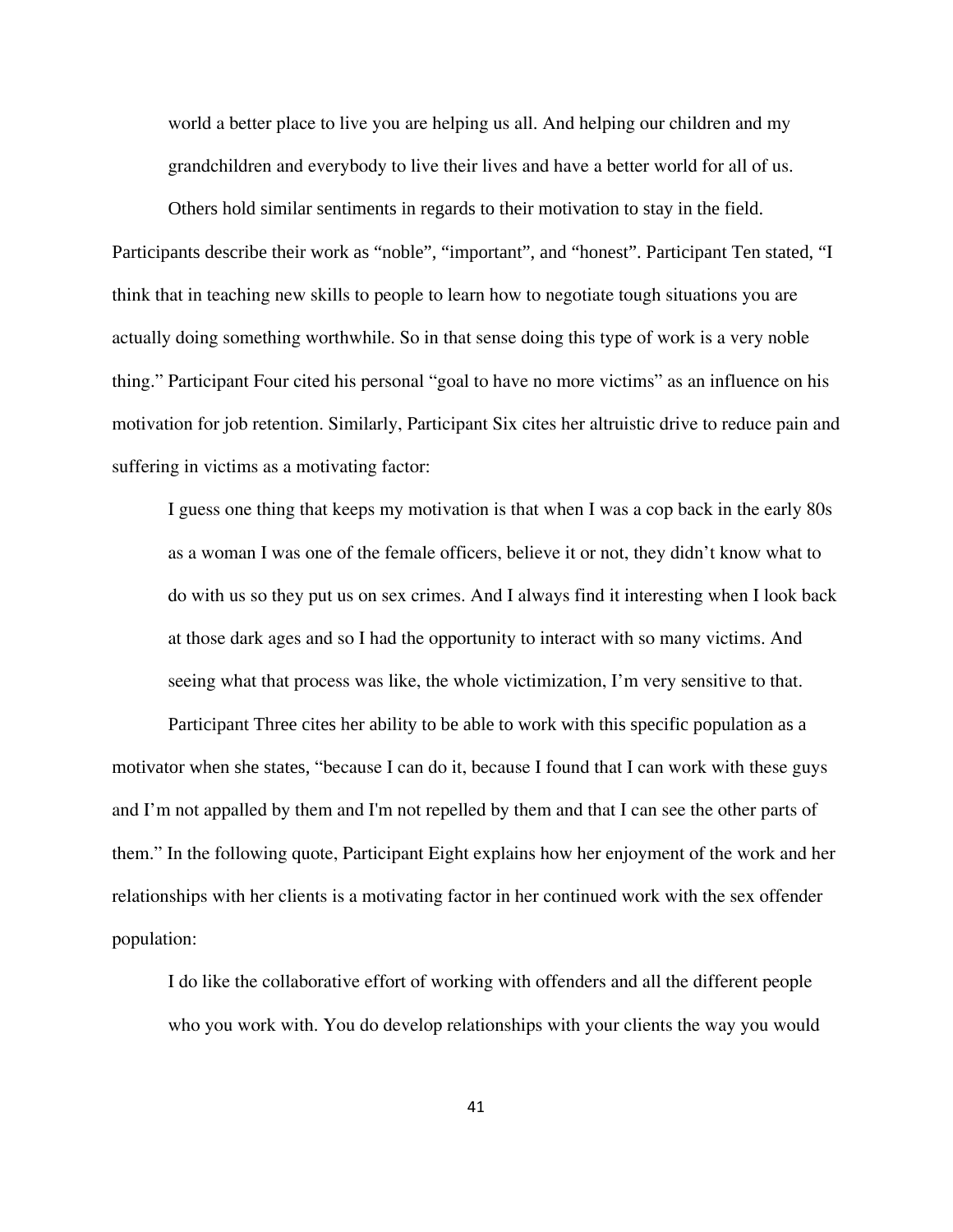with other therapy clients. There are a lot of people you like and who you care about and it's very motivating to see people doing well.

#### **Vicarious Trauma and Burnout**

Part of the purpose of this study was to examine how vicarious trauma or burnout may affect the clinician's job retention or intention for job turnover. During the interview interview the participants were asked about multiple symptoms that are often tied to Vicarious Trama and Burnout. While all ten participants endorsed having experienced at least one of the symptoms of vicarious trauma and/or burnout, the majority did not link their symptoms directly to job satisfaction or thoughts of leaving the field of sex offender treatment. Only one participant, Participant Eight, directly stated feeling burned out, stating: "Yeah, you definitely get burned out." She then directly associated her feelings of burnout to job retention:

I mean, I get a client or when a probation or parole officer send me a case I can read the file and with very high accuracy tell you what that person's excuse is going to be. That gets a little old. When you have three people and one month saying that the only reason why they gave oral sex to a 12 yo was a case of mistaken identity. You start to say 'wow can I really do this forever.'

The two most frequently noted symptoms were *cynicism* (n=6) and *sensitivity to violence*  (n=6), followed closely by *Intrusive imagery* (n=5). Participant Seven described how he remains vigilant to the signs and symptoms of vicarious trauma and burnout: "We're aware of the fact that it can affect us in all kinds of ways. Our sex lives. We check ourselves for the same stuff. are you sleeping well, are you eating well."

Cynicism was a topic discussed again and again during the interviews. Whereas some participants described their cynicism as something that comes and goes: "times when I've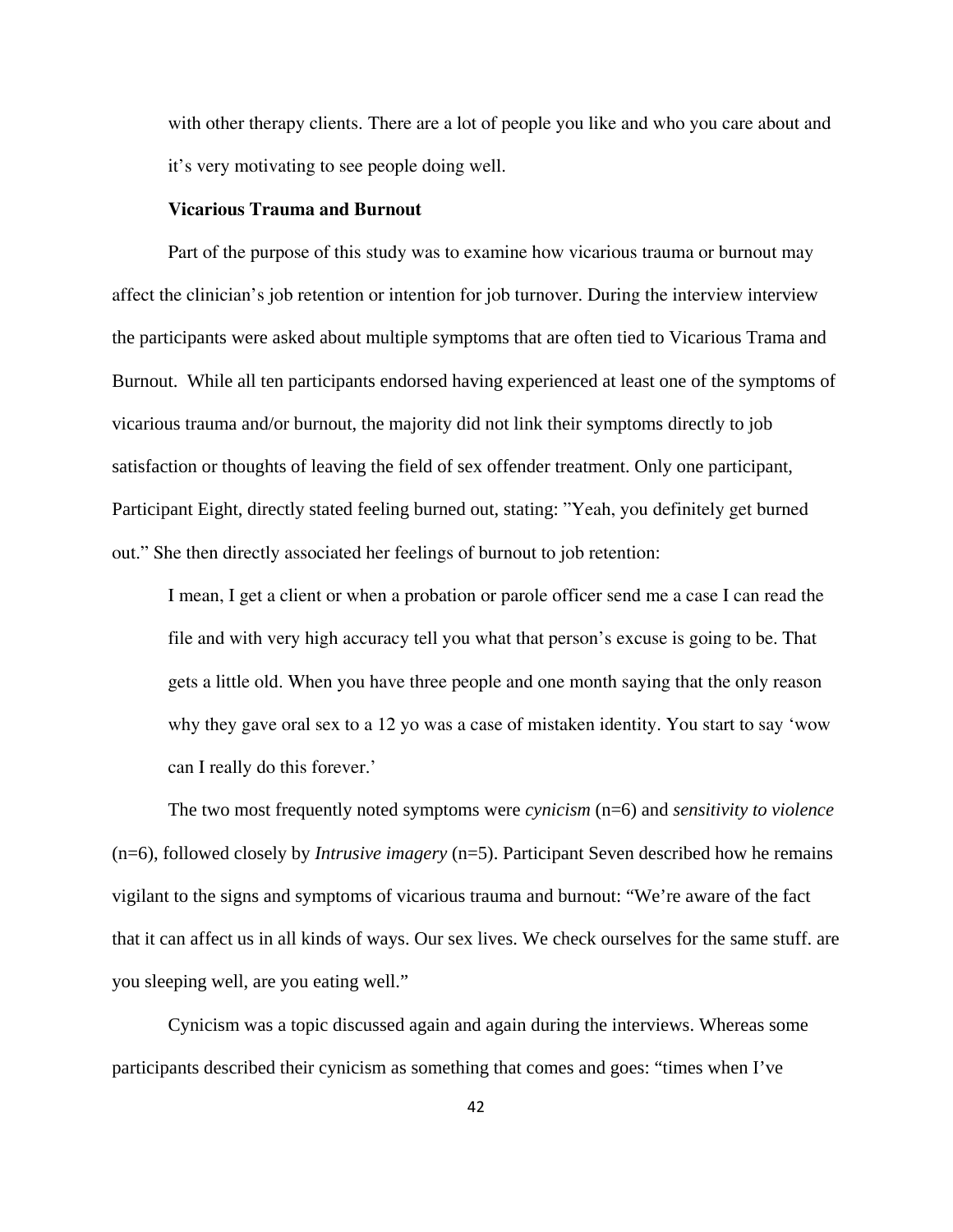probably been more cynical", others described it as a more permanent characteristic: "I'm kind of cynical anyways and I think that I have been cynical and suspicious of people. When you see people with kids…. That's lessened since I first worked with flashers. I would think everyone was a flasher." Participant One described how he is more cynical in regards to his clients reoffending: "I felt that [cynicism]. That probably is more something that I feel. I don't know if it's cynicism about the world in general but I certainly, who you know, the guys are 'I swear to God I'll never I do it again!' and then that's kind of wasted breath with me. I don't hold a lot stock in that."

Sensitivity to violence and intrusive imagery were two other symptoms most commonly endorsed by the participants. Participant Three notes that she has always been sensitive to violence but since working with sex offenders, she is "now more so." She also made note of how seeing child pornography is "so hard because it stays in my head" and "the images come back a lot", but that it is "not disturbing in a way that it stops me or interferes with my life but it's sticky. While discussing symptoms of vicarious trauma, Participant Three also described how she had a specific client for whom she will occasionally experience flashbacks: "And the real hardcore pedophiles. I get flashbacks to one who was just.... He's back in prison; I worked with him for years."

Two of the participants, Two and Three, noted that they "pay more attention to news about violence, to national and international stories and things related to violence in the news" and when Participant Three reads the paper she is "looking at the sex offenses mostly because it's my work and I want to know about it." When participant Six was asked about intrusive imagery, she denied experiencing intrusive imagery with her clients but endorsed the symptoms of emotional lability and sensitivity to violence: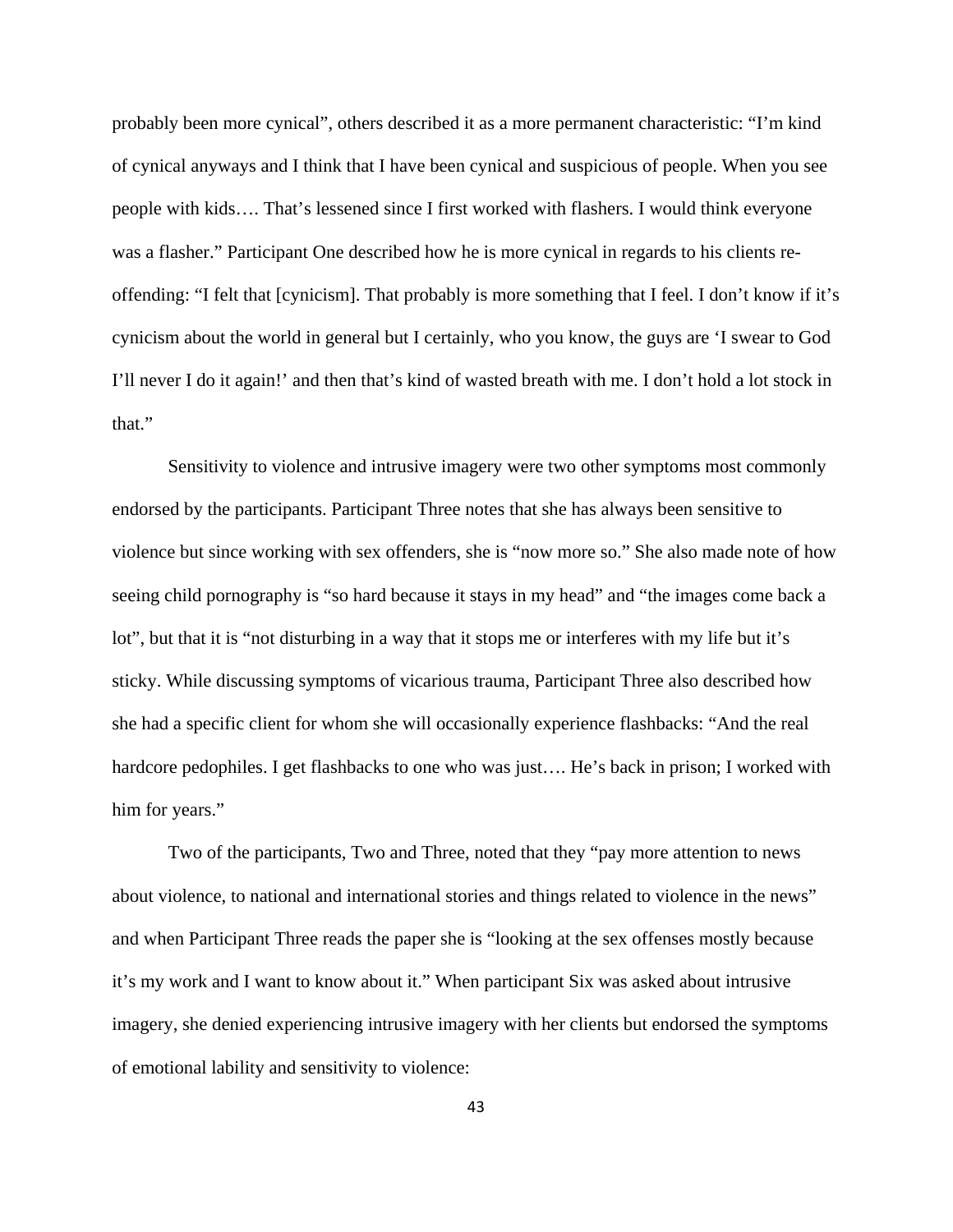I don't necessarily get that [intrusive imagery] from my clients or their stories. Somehow, I can cut myself off from that but what I did find was that I would be reading or watching on the couch and during that time would hear about a sex offender or some kind of heinous crime and would read that and get really emotional about that. Or I would see on the television and that's been heightened. And again, it's just sporadic, but how I react to that, I just don't read and I don't watch that. I don't watch any TV.

When asked about social withdrawal, only two participants commented on it being a noticeable symptom in their lives. Participant One stated, "I have experienced that but I don't know if it's directly associated with work." Whereas Participant Two stated, "I think from time to time that has been an issue and an ongoing danger." Although none of the other participants endorsed social withdrawal, a number of them (n=6) brought up potential feelings of isolation or the potential for isolation. Participant Five described how he struggles with feelings of isolation among other clinicians, who do not work with sex offenders because he feels as though he cannot discuss with them the "kinds of things that you're really worried about" because they have no "frame of reference." Participant One, who worked in private practice for many years, discussed the potential for isolation in private practitioners:

I think it's much tougher for people, again, private practitioners who work and whose spouse is not in this field and if they're not connected, it'd be tough because they won't have anybody to process the filthy stuff we have to listen to. If you work privately and you do this kind of work you end up with not having the support network of other people who you can talk to about the difficulty of doing this work.

Most participants (n=8) did not make note of having sexual difficulties. Although, Participant One noted how a colleague, in an anonymous survey, wrote about how they had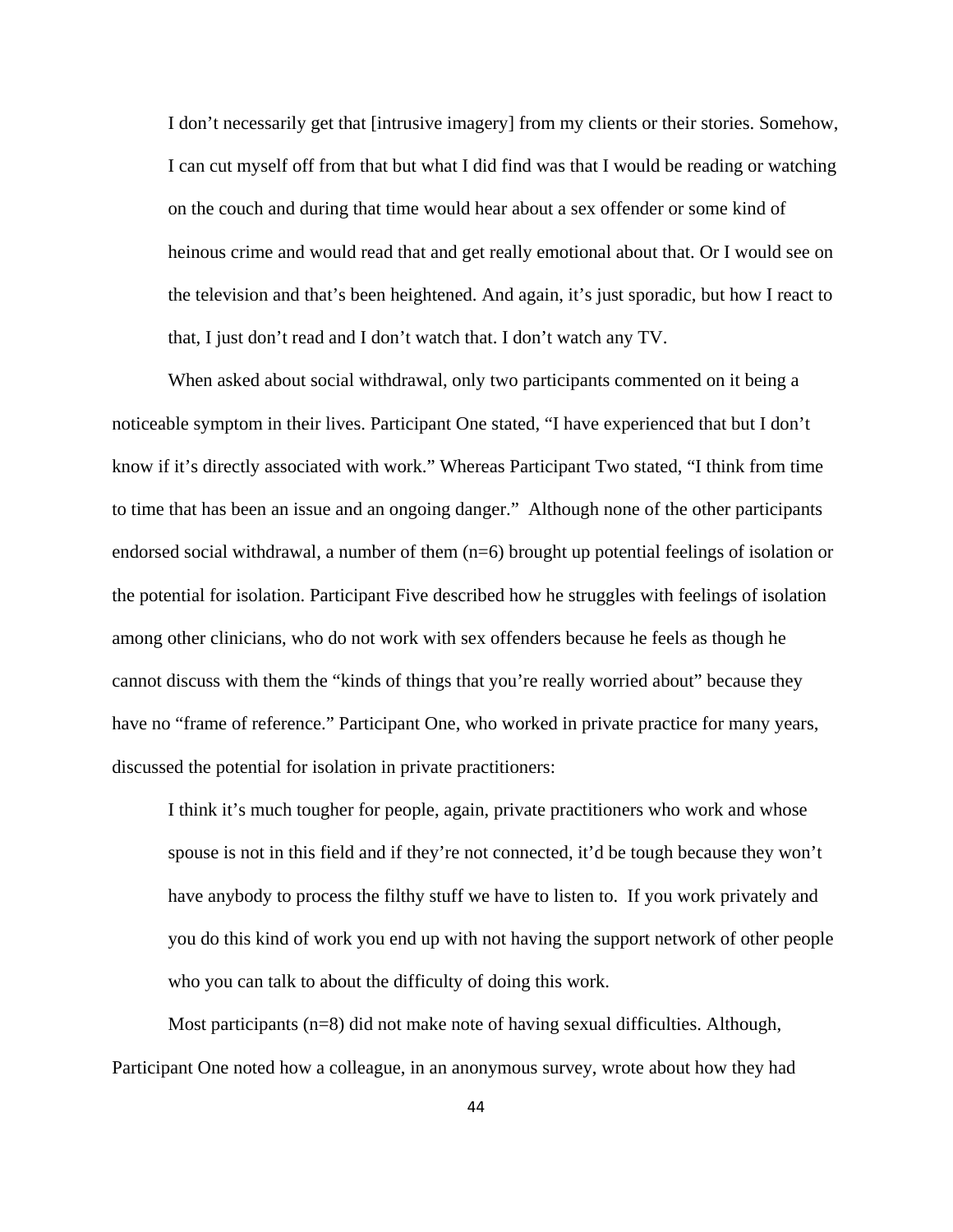never considered "pre-pubescent children sexy" until they began working in the field of sex offender treatment. Participant One expressed that this was "very disturbing" but that he could "see how it would happen". Participant Six described how here work with sex offenders has affected her relationship with her husband and their sex life:

I am kind of, in a way more, hypersexual. Not in the clinical, DSM sense but just in the sense that I need that from my husband. I need that affection from him, that knowing that there is.... I don't know. Sometimes it's not necessarily sex; it's just a need for physical touch and affection. I think again, I don't know still. I don't think I would fall off the bell curve in terms of sexual appetite. I just don't think so. If you would talk to my husband who would say of course you do, it's the work you do but there is something to what he says frankly. They're not difficulties that's just an interesting thing in our lives.

Although all of the participants acknowledged some symptoms of vicarious trauma and burnout, only one directly correlated them with her intention for job turnover. Further, most of the participants (n=9) did not believe that their experiences would qualify as vicarious trauma or burnout, but that they simply had fleeting moments of symptoms related to vicarious trauma and burnout. And of those participants, none of them directly related their symptoms to an intention for job turnover. All of the participants spoke to the importance of self-care to cope with symptoms, which may be why many of them do not attribute vicarious trauma and burnout to thoughts of leaving the field. Participants discussed a number of different ways in which they engaged in self-care; ranging from religion, to using activities such as exercise, going on vacation, and socializing.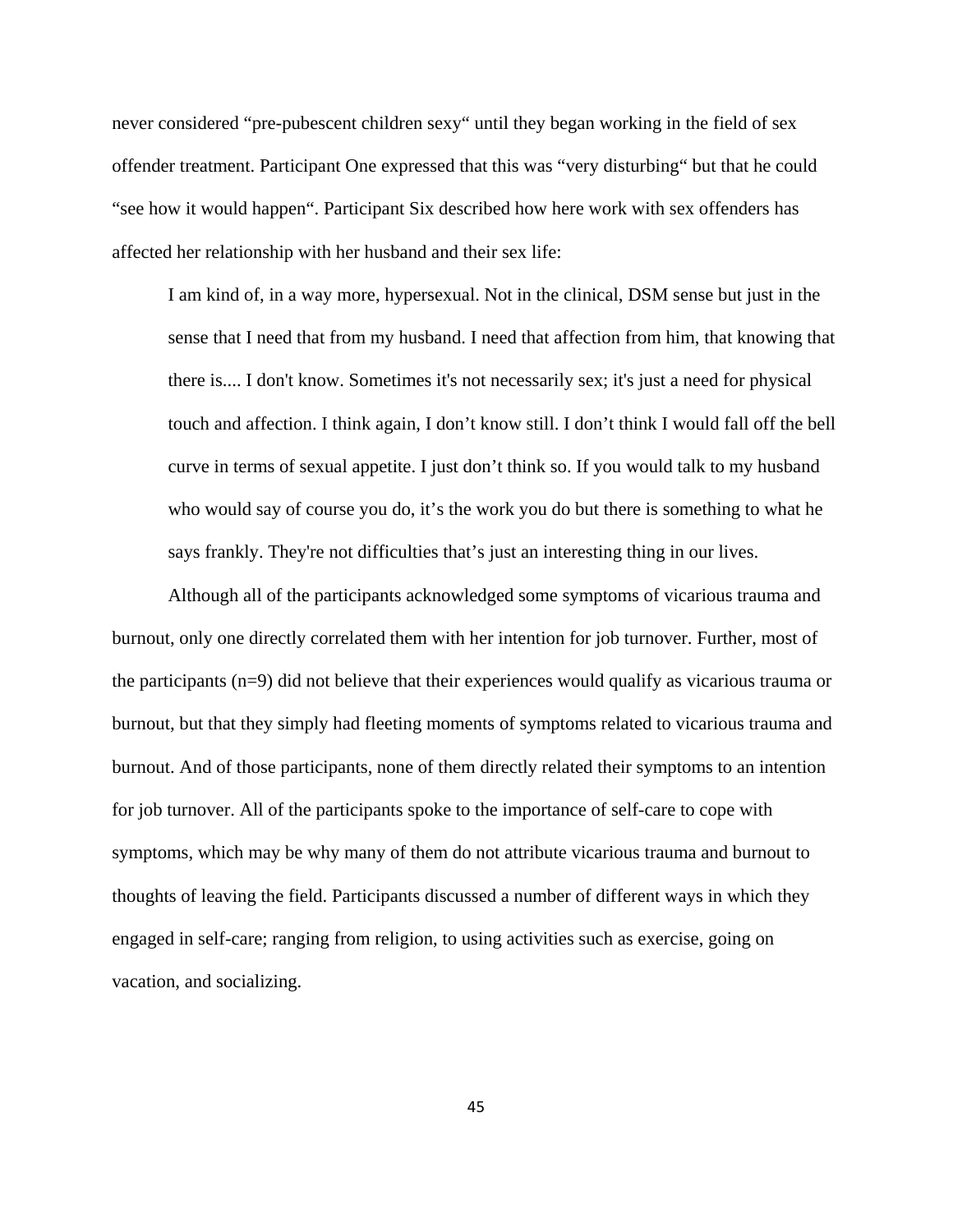# **Secondary Findings**

*Key Findings* presented the influences that directly impacted the clinician's intention for job turnover and motivation for job retention. However, because of the nature of the open-ended questions used during the interviews, participants brought to light several components ingrained in the work of sex offender treatment. A number of areas of the work that involved in sex offender treatment were explored, revealing data not directly associated with job retention or turnover intention, but data that may indirectly influence the clinician's experience of their work with sex offenders. This section of the *Findings* chapter will review the data brought up by participants that was not directly associated to job retention or turnover intention, but that related to common themes brought up by participants that may be an indirect influence. These themes include *Characteristics of the Clinician, Characteristics of the Client, External/Organizational Factors,* and *The Effects of the Work*.

## **Characteristics of the Clinician**

Participants made note of a number of characteristics that they believed were necessary for a clinician to have in order to work with sex offenders. These characteristics include clinical abilities, self-awareness, and having respect for humanity. Although, participants did not directly associate these characteristics to job retention or turnover intention, it can be assumed that if a clinician is lacking in these characteristics, their ability to work with the population may be diminished and therefore job retention or turnover intention could potentially be directly influenced.

# *Clinical Abilities*

 Many of the participants made note of clinical abilities necessary to work with sex offenders. These abilities ranged from being able to work with complex cases and within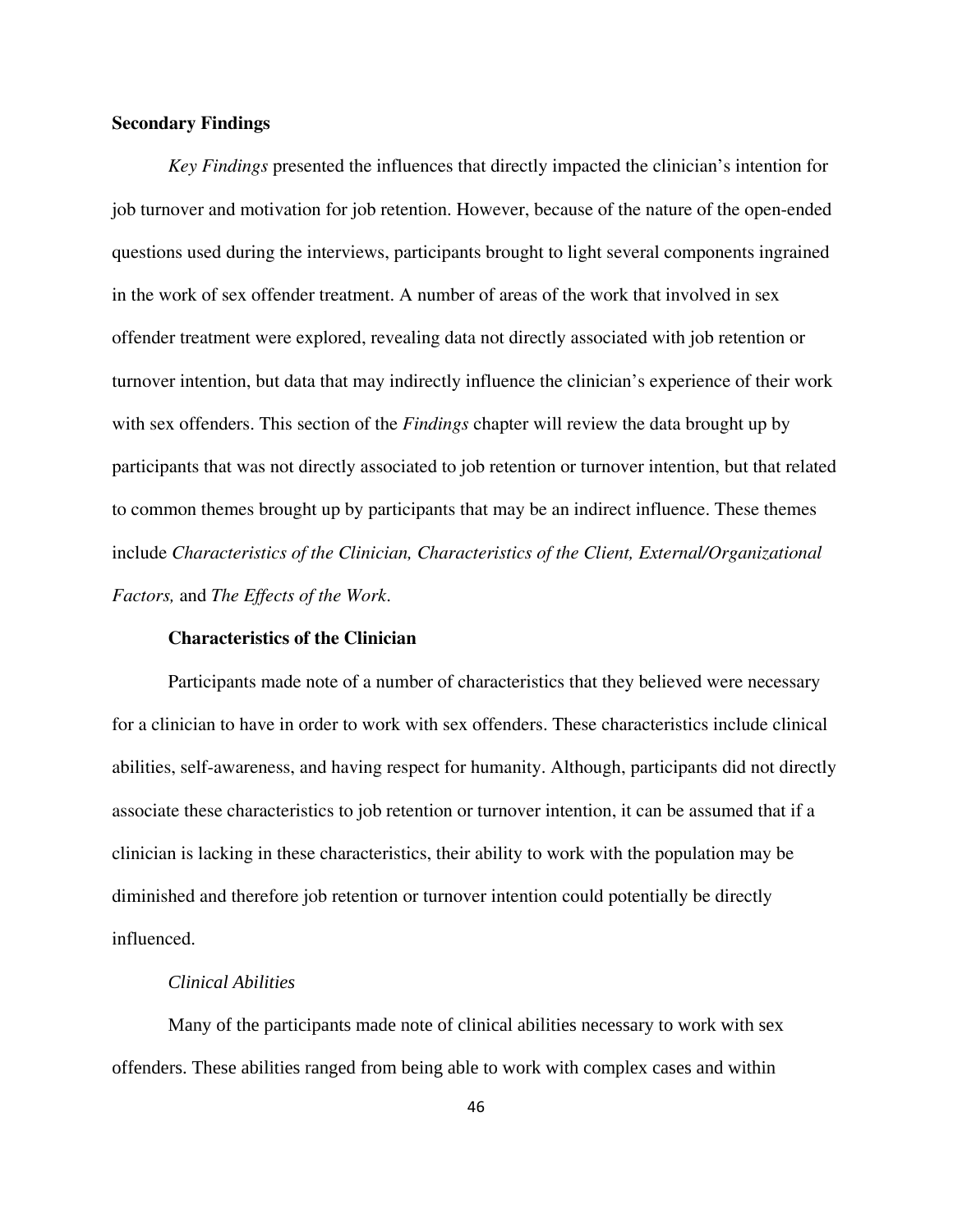complex systems, the ability to maintain boundaries and work constructively with transference and countertransference, the ability to be able to "look past the offense", and the clinicians ability to balance an appropriate level of trust with their client.

 Participants described the complexity that is involved in working with sex offenders in a therapeutic setting. When directly asked about the qualities necessary to be an effective clinician who works with sex offenders, Participant Five noted, "understanding what it is this person this person has to deal with because it's just so much in my opinion." She further explains how as a clinician she attempts to "help people establish some stability" but that sex offenders have to deal with systems like "the registry" that make it difficult for their clients to establish stability. Although Participant Six is not speaking to the registry, she also made note of the importance of understanding and being able to work with the, sometimes many, systems their clients function under:

I will say that the other two therapists I work with, they do not go into the residence at all. They never leave the office. But because I was a part of the system, and I do have this training in system theory, I was pretty grounded in systems theory in grad school and so I appreciate the system and I think that's what probably makes me more effective than the other two therapists I work with.

The intricacies of the many systems that sex offenders function under/within, was just one complexity that participants noted was important for clinicians to understand. Many of the participants commented on other psychosocial stressors that effect their clients and that must be effectively addressed during treatment. Seven of the participants mentioned how their clients had a history of some form of abuse. Participant Nine and Participant Four discussed how the abuse history is "often times a source of their offending history, their offending behaviors." Other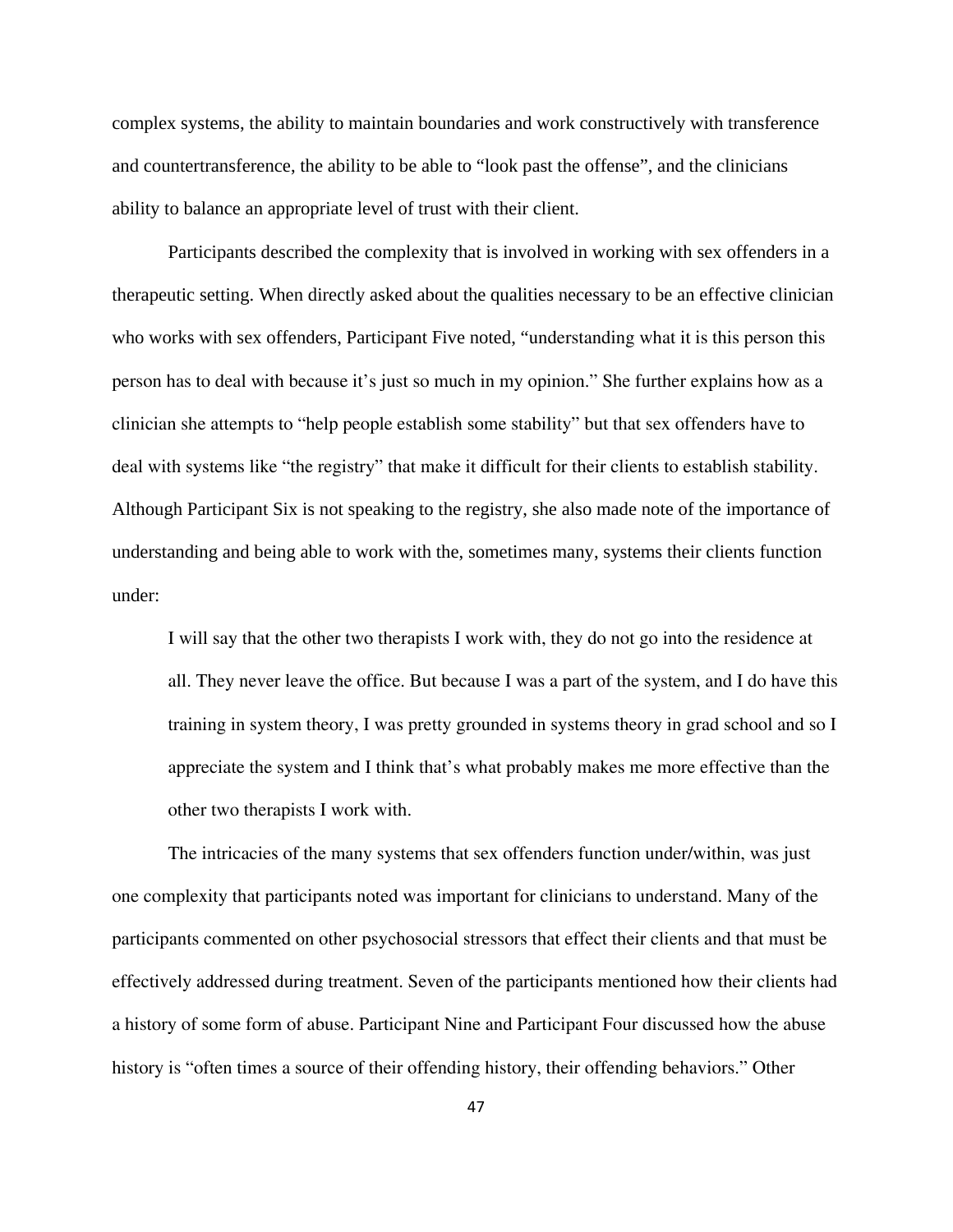participants noted a high rate of unemployment and addiction (substance addiction as well as sexual addiction). Participant Three discussed the importance of the ability of the clinician to "get to the real stuff." Participant Four also spoke to the importance of the clinician being able to address the complexity of the clients treatment needs:

Some guys, who in addition to being sex offenders, have process addictions or are overly involved in sex, looking for nurturing through sex. I have a guy who likes underage kids, he likes teenagers, but he also has a sexual addiction. So dealing with that too.

Other participants mentioned the importance of the clinician being able to be "persistent" as well as "patient". Participants discussed using these qualities as skills to "deal with a certain lack of respect "as well as keeping clients focused on treatment goals. Participant Three described this when she stated, "he just gets so into it and it controls the therapy session and you're out of it and I think that's where it takes skill to get them back and ok that's not what we need to talk about." Persistence was noted as a needed quality of the clinician especially in the context of dealing with denial among clients. Participant Nine described how "directing denial and confrontation of denial" is a crucial quality the clinician must demonstrate while working with the sex offender population

#### *Boundaries and Self-Awareness*

Another characteristic that was noted as important piece of working with sex offenders was the clinician's awareness and maintenance of boundaries with their clients. When Participant Six was asked about qualities necessary to be an affective clinician who works with sex offenders she stated:" You have to have very good boundaries, number one." Participant Seven described how he believes rapport with the client is crucial while also acknowledging concrete boundaries as an important quality for the clinician to embody: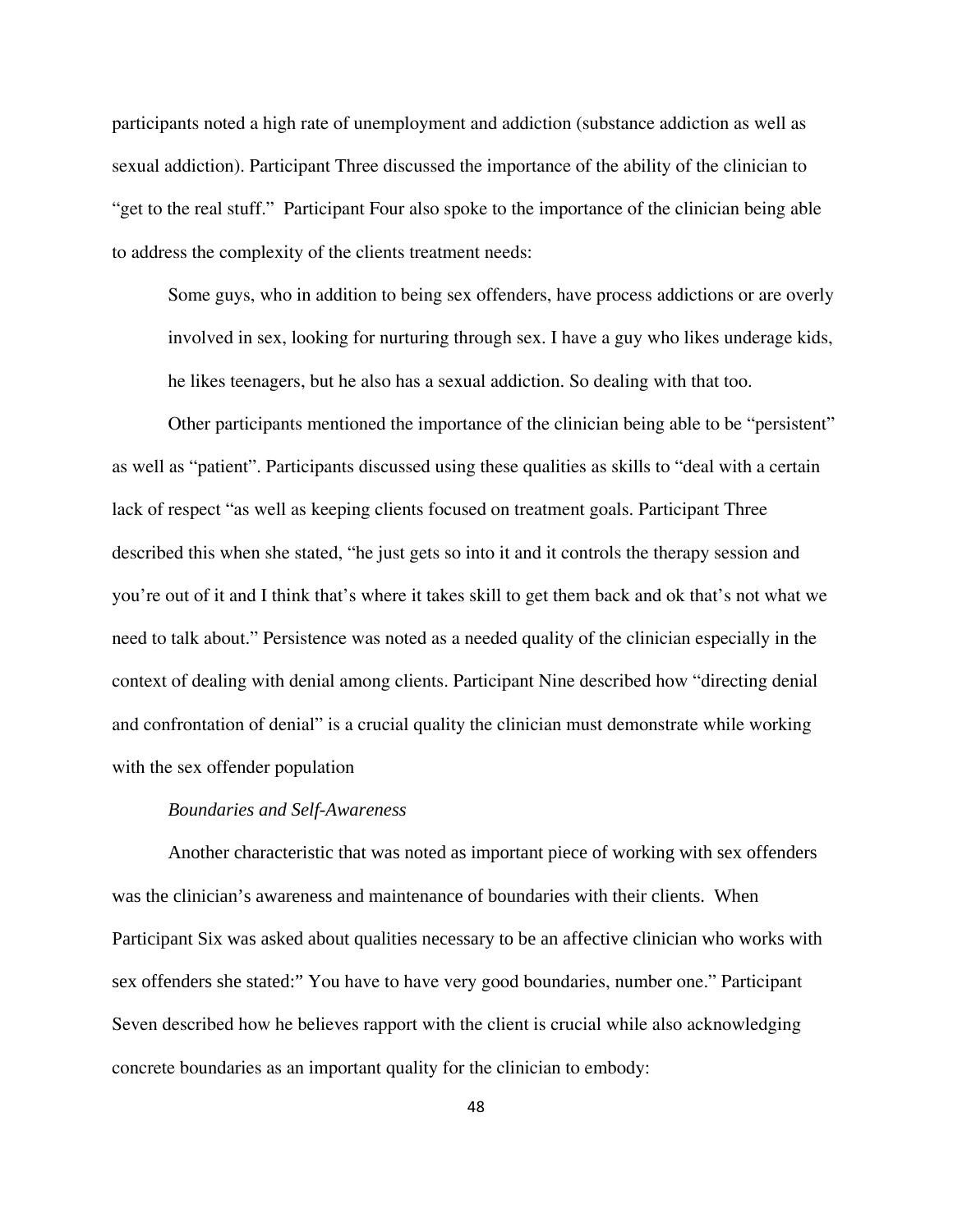The most important characteristic is a warm relationship with your client but at the same time being directional and just not put up with BS. It's the same thing that makes a good teacher, makes a good boss, whatever. It's like; I can get along with you but don't step over my bounds. Listen, I bite. I have three guys who are in jail right now and they know I bite.

Qualities of self-awareness, especially in regards to countertransference and transference, were discussed by almost all of the participants  $(n=9)$  as a characteristic necessary for clinicians who work with sex offenders. Self-awareness of "what makes you tick", self-awareness around keeping "your own prejudices, issues in check", and self-awareness of "transference of reactions" where all qualities brought up by participants when asked about characteristics of a clinician that are essential when working with sex offenders. Participant Six, who works with intellectually and developmentally disabled sex offenders, discussed how she needed to have awareness around not giving her clients "breaks" because of their disability.

Self-awareness in term of noticing and dealing with transference and countertransference while working with sex offenders was a topic brought up by a number of the participants (n=8). One participant, Participant Seven, discussed his countertransference in relation to his own sexual assault history and being confronted with a client that was a "dead ringer" for the man the sexually offended him. He noted the difficulty he had in "keep my countertransference and all that stuff intact."

Of the participants who were women  $(n=4)$ , three of them spoke specifically about countertransference and transference as women working with this population. One of the female participants, Participant Three, spoke to the issue of countertransference specifically as a woman: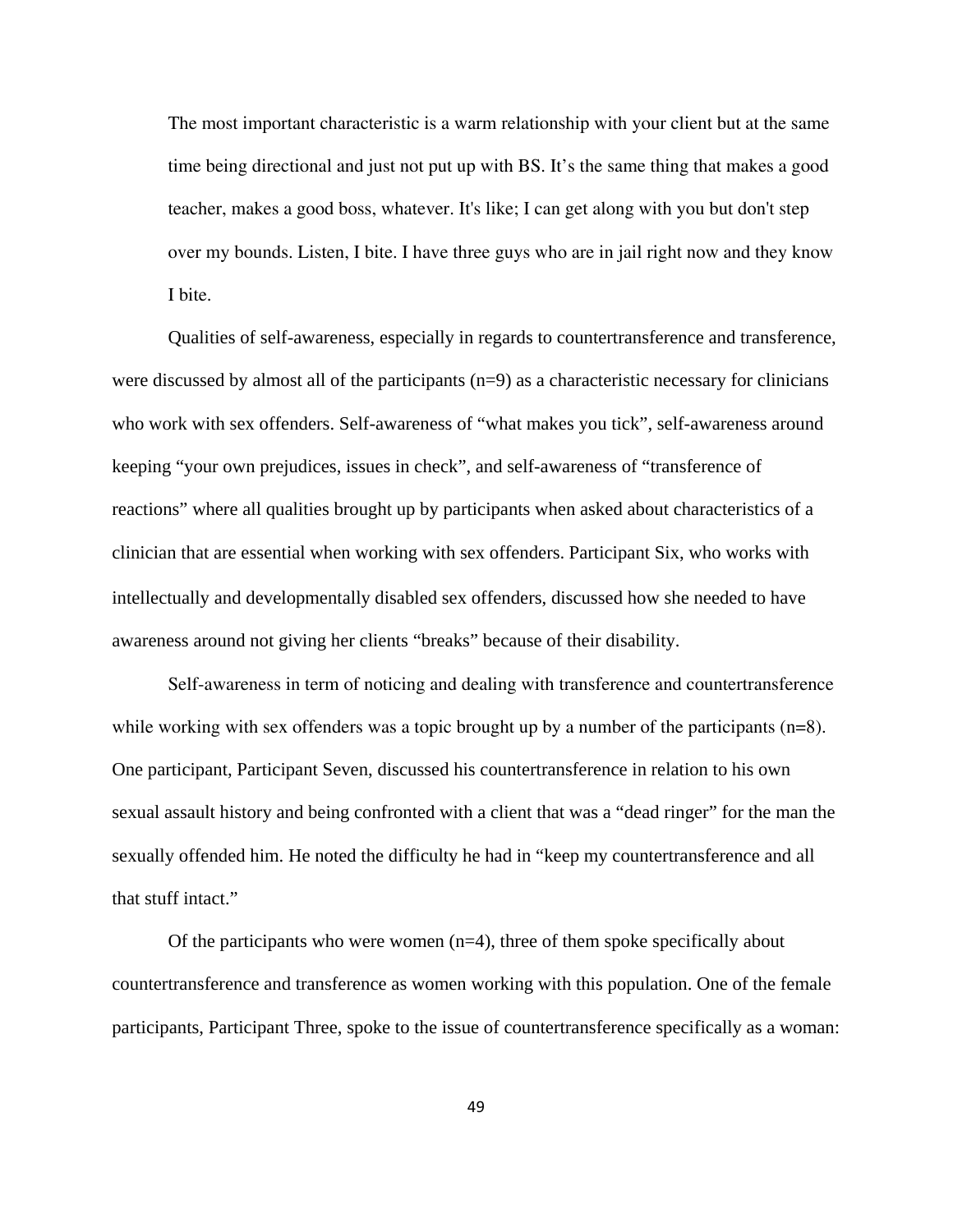As a woman, when somebody goes in a brutally beats a person and blah, blah, blah and she was living alone, that touches a whole different thing for me. That depends too. It depends on the offenses for one. Sometimes it's a little different with an adult rapist. It's because that's who I am, a potential victim let's say.

Participant Three explained that as a female clinician working with sex offenders one must be able to "establish yourself" and "be able to deal with the transference thing, the love thing with guys." Participant Eight indicated that as a woman she is often treated differently by clients compared to her male colleagues. She described seeing a "different side" to the clients; "more manipulation and more bullshit that men would see" and a "certain lack of respect." However, she viewed this transference as tool in treatment: "In some ways it's really positive because a lot of the men we worked with never had a relationship with emotional experience with a woman before and being able to develop that could be really positive."

The above findings speak to the difficulties of countertransference and transference faced by clinicians who work with sex offenders. It is a challenge they face every day and have to work very hard at noticing and dealing with it in supervision. Participant Nine discussed how the clinician must have the ability to be aware of and to "appropriately use countertransference in terms of confrontation" as well as be "open with colleagues and group and in supervision about how you're feeling about working with the clients and your activity and your reactions. It's very important "

## *Clinician's Ability to Look Past the Offense*

Participant Six expressed the importance of being "non-judgmental" and "trying to find the good in everybody", as did Participant Eight when she stated, "You need to be a person who, as cynical as you might be, also has the ability to see positive things in people who nobody else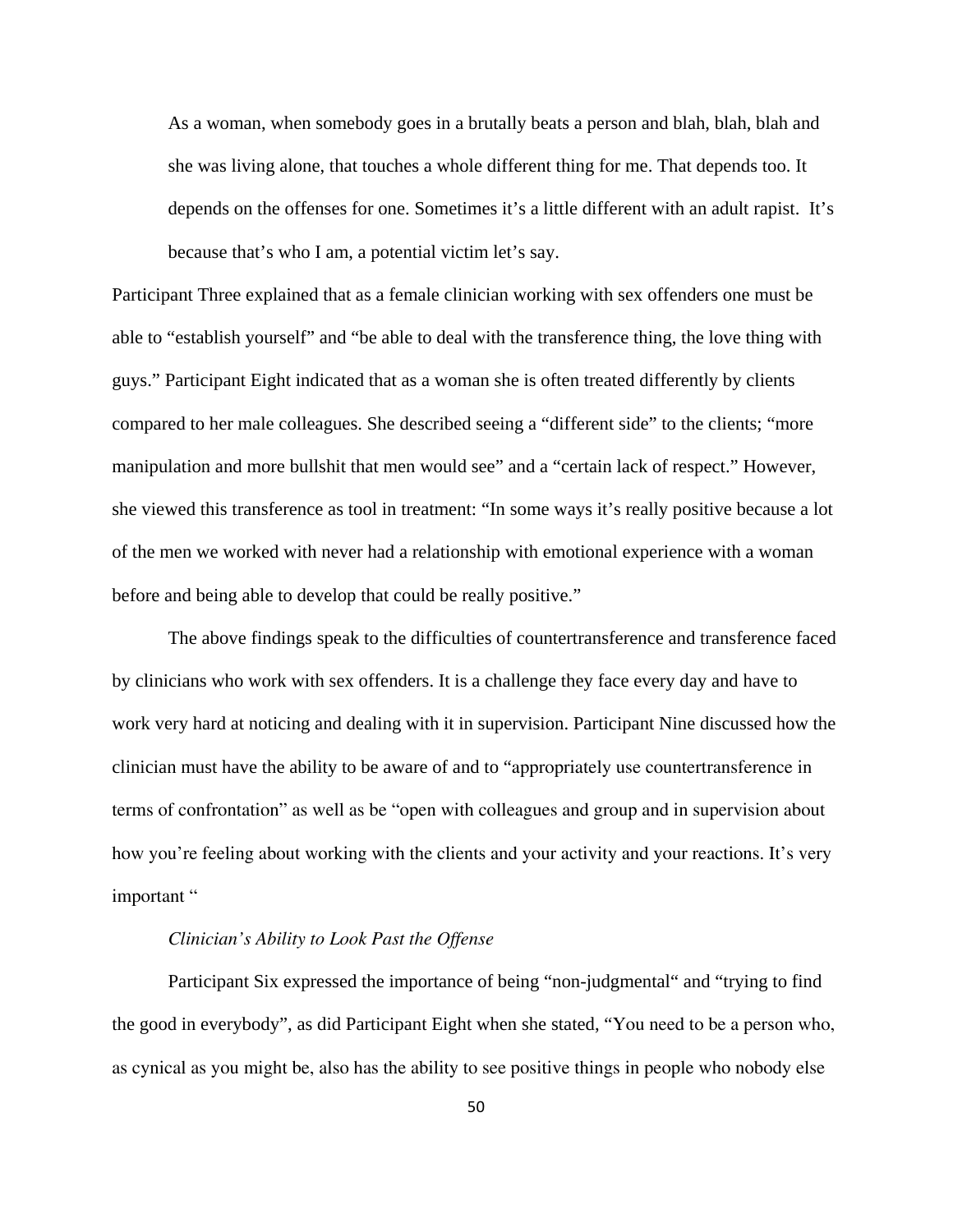can see that in." Another characteristic brought up by participants was the ability to be "able to see past the offense to see the whole person" and "not be appalled by, repelled by them, and see the other parts of them." Participant Five supported this notion of being able to look beyond the offense as a paramount characteristic needed for clinicians working with sex offenders:

Not that the past is not important either, I'm not saying that either but not having that color your ability to work a person towards something productive. And I think people who cannot get past what it is a person did, and that would apply to anybody, a murderer, no different, if you really can't get past the fact that this person in front of you committed murder I don't know how you can be at all helpful.

# *Trust in the Client*

 Another ability necessary for clinicians who work with sex offenders is the challenge of balancing trust and skepticism with clients. Many of the participants discussed a lack of trust in their clients as a significant challenge of working with sex offenders. Participant Eight expressed the challenge of "being able to trust your clients enough" while also being cautious of their success because "maybe they're doing too well, maybe there's something to hide, maybe that person has a dungeon in the basement." She goes on to describe how these feelings of distrust can keep her up at night if she does not handle them appropriately through supervision or talking with colleagues.

# **Characteristics of the Client**

Participants revealed a number of characteristics about their clients that had an effect on their work. Participants discussed the difficulties faced in treating a population that is often mandated to treatment and is often not voluntary. The data also revealed that participants found that there were certain behaviors and personality traits within the sex offender population that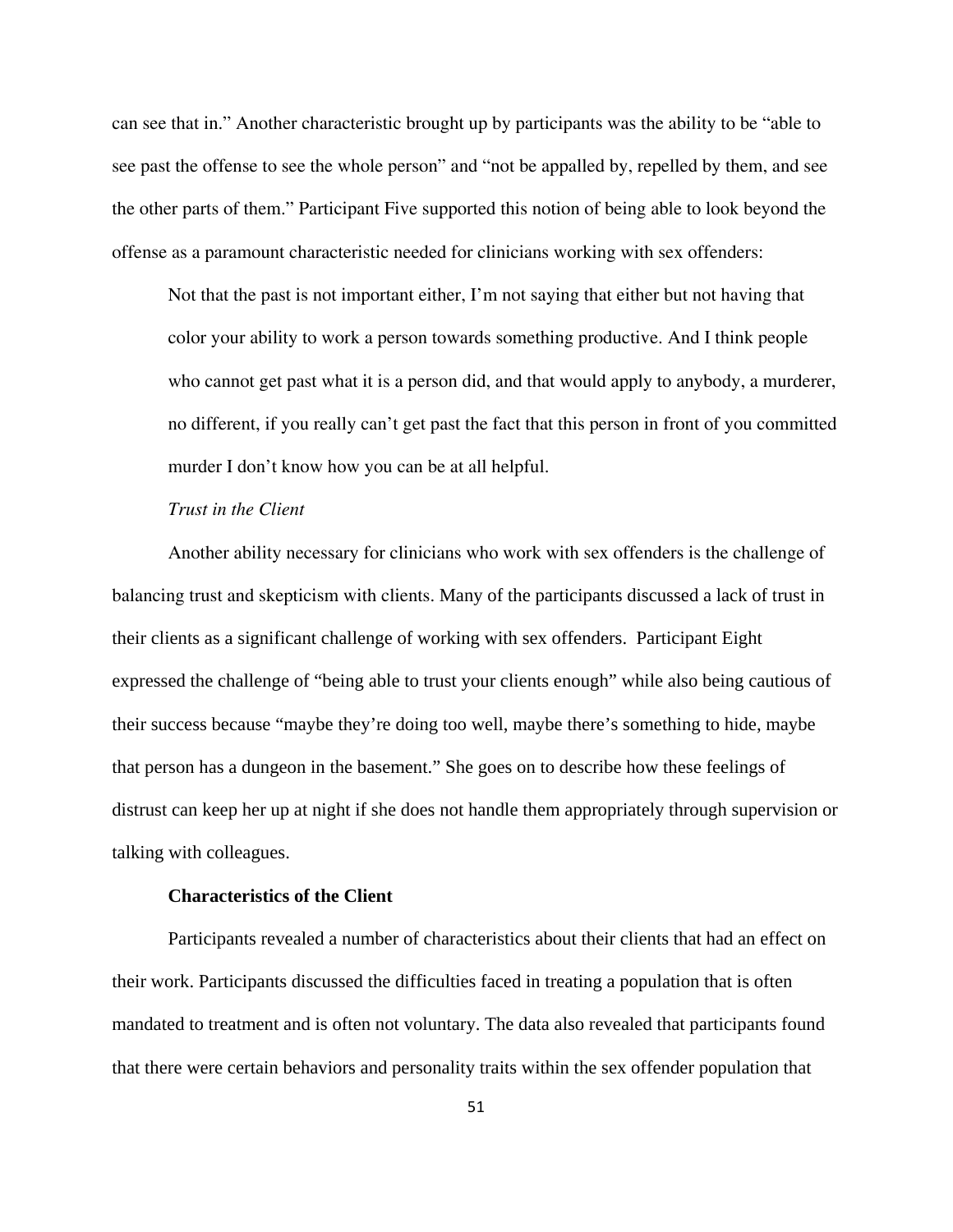made the work particularly difficult. The fact that clinicians who work with sex offenders are often treating mandated, involuntary clients who struggle with a number of personality disturbances, affects how they experience their job, and in turn may indirectly affect their intention for job turnover or job retention

## *The In-Voluntary Client and Denial*

Participants discussed that most, if not all of the clients for whom they provided treatment, were forced into treatment by an outside power. Participant Eight mentioned the possibility of a voluntary client while also expressing the unlikelihood of the event of seeing a sex offender who presented for treatment voluntarily; stating, "There would be one or two who came in on their own accord but I would say 99.9% were mandated." Although participants noted that working with clients who are not voluntary is a common challenge of working with the sex offender population, four of the participants noted denial as the more challenging aspect of working with mandated clients. Participant Two states, "Clinically I think it's frustrating working with clients who are not volunteers in the true sense of the word; working through denial." Participant Nine explains how he handles the challenge of denial, and how it is an ongoing challenge even if it has been thought to be worked through with a client:

If someone's in denial we confront the denial with some specific kind of restructuring work with them where we do some specific confrontation with them individually and then group. But if a client is in denial we don't leverage too much motivational interviewing given that these guys are at risk of offending if they don't take responsibility for the impact of their behavior. Take responsibility for their offenses then we just, I can't effectively treat them as an outpatient so we refer. Biggest challenge is how the population denies their behaviors or the impact on others or how they may not want to or resist my treatment recommendations. Effectively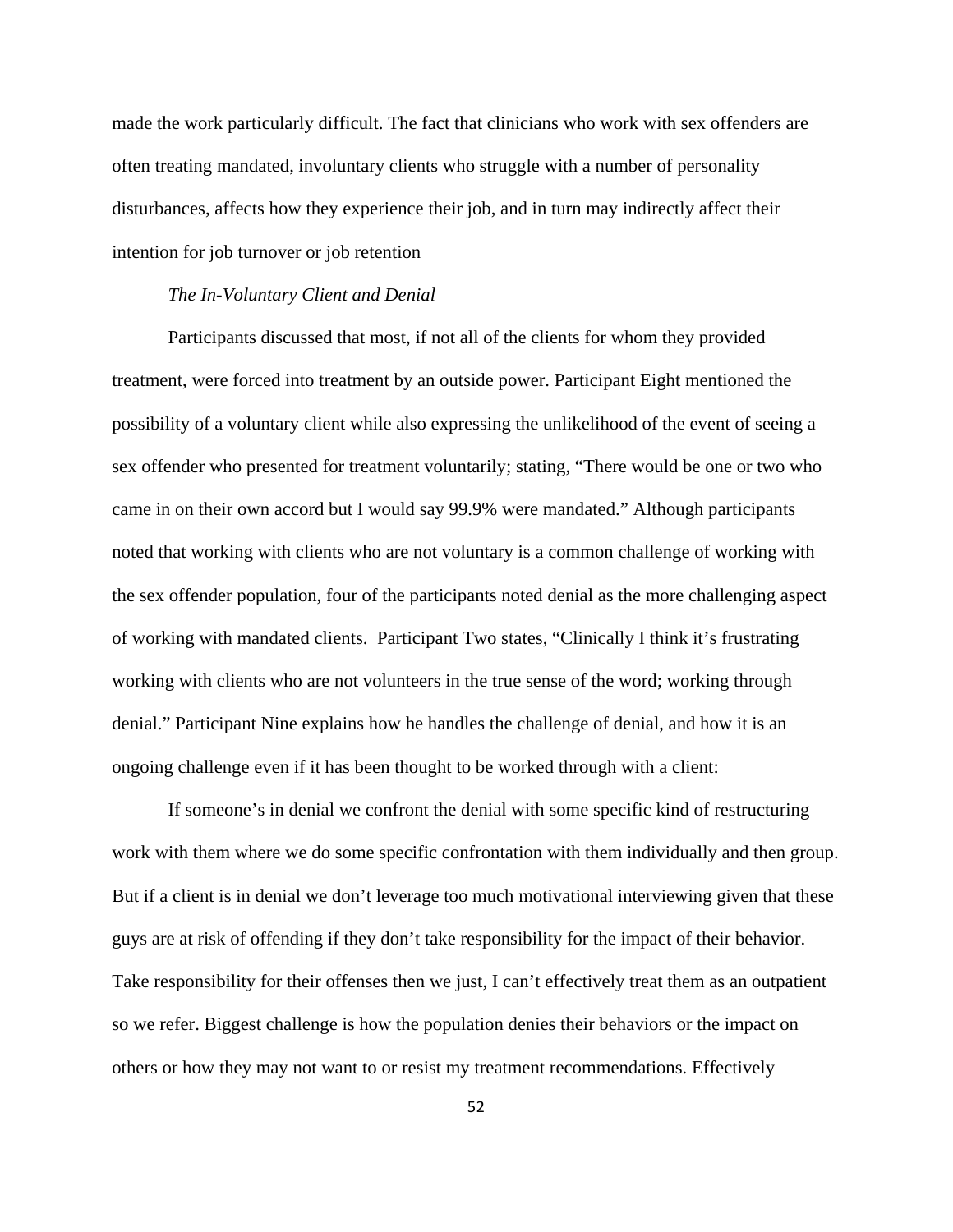working on denial throughout the course of treatment because just because the denial lifts in the first day of treatment doesn't mean it doesn't come back later on and so the clinician has to be very good at staying on top of that.

## *Client Personality Traits*

During the interviews, participants used a number of different words, adjectives, and phrases to describe their clients who were sex offenders. Participants described them as having "emotional disturbances", "behavior problem", and "social skills deficits." Some used adjectives such as "disturbed" and "dangerous" and explained how they "have done horrific things and abused others." Others, like Participant Three, described their clients who were sex offenders as "controlling" and "fixated" and exhibiting rigidity in their thought process:

I'm not very technical and I don't listen to the intellectuals. They're really in love with children. They are not sexually interested in anyone else. Can't even try that. It just doesn't work at all and fixated and in love. The NAMBLA. I had one guy talk to me all about NAMBLA and I had never known about that. Yeah, he got molested from 8 until 16 years. Yeah, I don't know what to call them [pedophiles], they're just very fixated on the kids. Because you have ones who are just opportunistic and then the other basic child molesters who it's the step daughter but that dynamic… And that's all they're really interested in. They're [pedophiles] almost obsessed but not necessarily but their whole life is about kids. They can't really communicate with adults at all.

Other participants noted certain personality traits among the sex offender population as being a challenge to this work. In fact, when describing their clients; words, adjectives, and phrases that characterized the sex offender's personality where the most commonly used. Participants used descriptions such as: "antisocial", "psychopaths", "good at manipulating",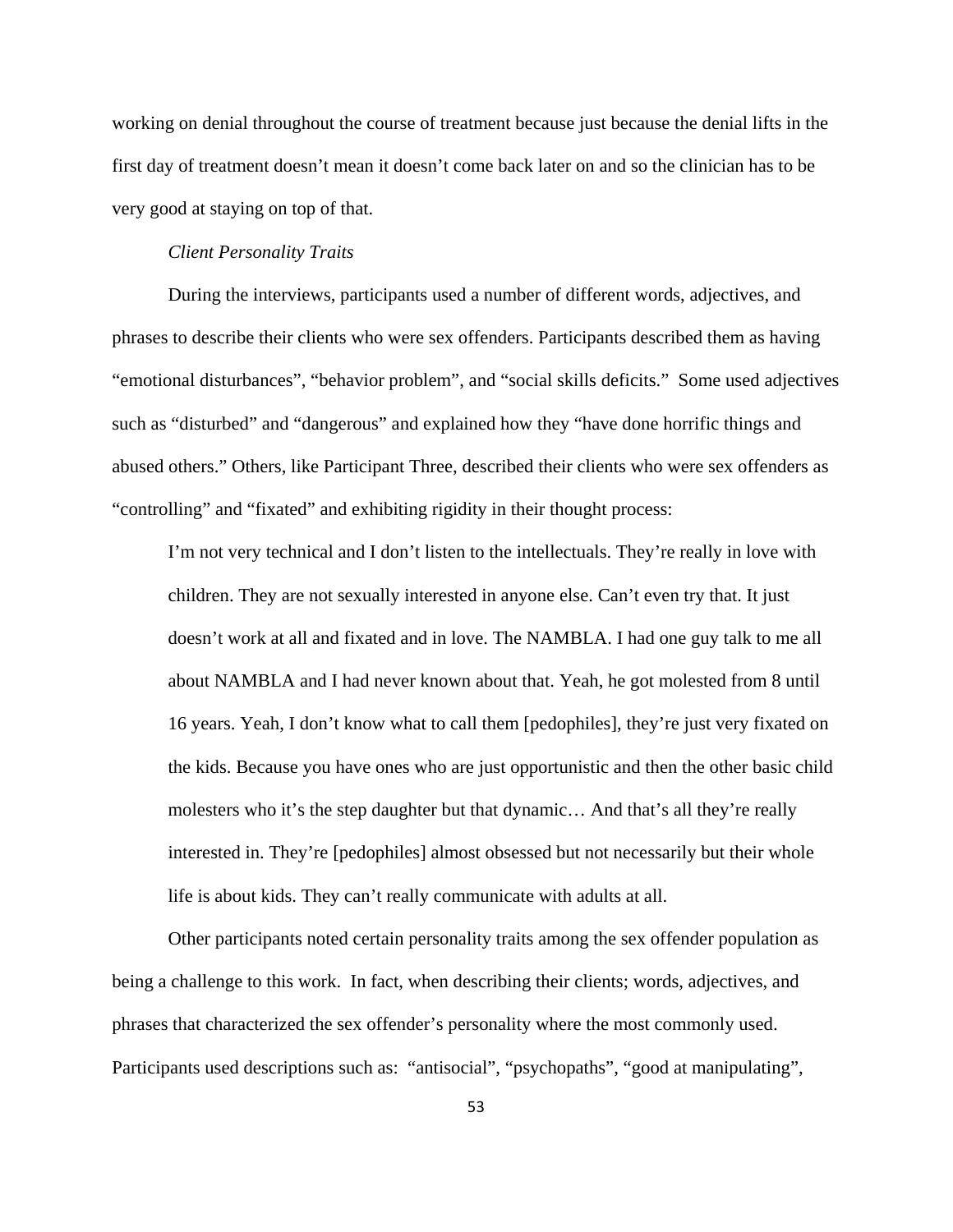"charming and sophisticated", and "personality traits that are very difficult to work with." Participant Seven described how he can get "sucked in" when "clients lie to us at least initially even when they're real psychopaths and real charming." Participant Ten also made note of the challenges that come along with this population in regard to personality and behavior, specifically around control and the lack of emotion:

I had one guy who used to talk a lot. He was a serial rapist. And he would talk about his offenses like he was reading a book. There was no emotion and that was a way of controlling in that he wasn't getting into the emotional stuff at all but he wasn't getting off on it I don't think…. It may be different with a pedophile talking about, I was here and doing this, it gets… he just gets so into it and it controls the therapy session and you're out of it and I think that's where it takes skill to get them back and ok that's not what we need to talk about.

When asked about specific challenges of the work, Participant Nine stated:

They are very sophisticated. They are very complex. They often times look and sound good and they're very good at manipulating. And many of the guys have had personality disorders or personality traits that are very difficult to work with and they act out in session or in group sessions being mindful of that and confronting that appropriately is a challenge, very difficult work. Often times we have very exhibitionistic behavior or sexual harassment issues or issues of professional exploitation of a patient but that is the tip of the iceberg so to speak. And there are other issues they have along with that including difficult personality and so forth and so on. Challenging them on a personality disturbance and how they act out in session or group or how they act out with their colleagues, their wives, their children.

54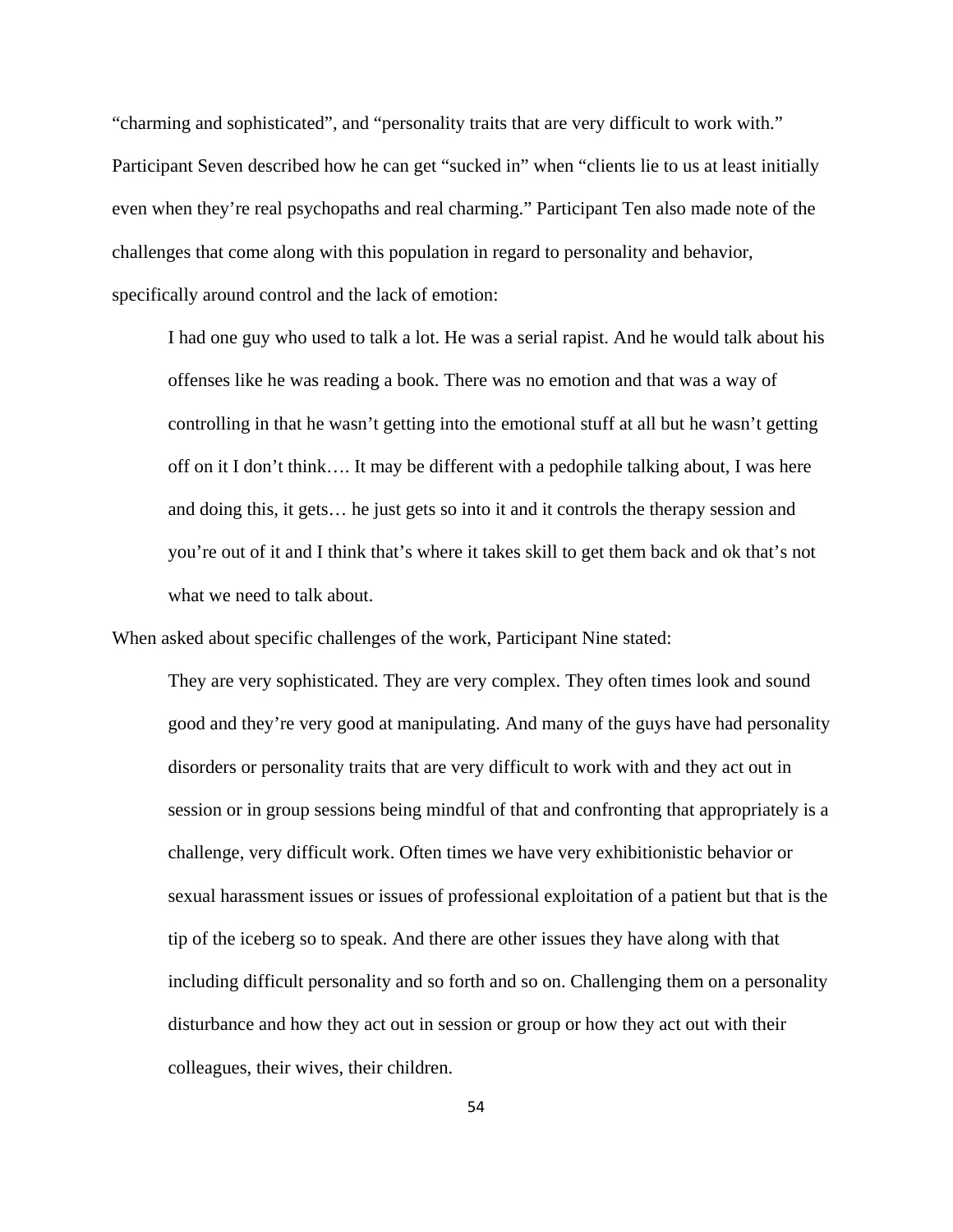#### **External/Organizational Factors**

As noted in the *Key Findings* section of this chapter, some of the participants directly cited organizational factors as having an influence on their intention for job turnover and job retention. Even though other participants did not directly relate external/organizational factors to intention of job turnover or job retention, all participants spoke to how they influence their work. These factors include organizational influences, State/Federal Policy, support of the clinician, and perceived pressure put onto the clinician. Most of the participants (n=9), with the exception of Participant Nine, referenced a "system" to be a more challenging part of her work rather than the actual client. Participant Five expressed that she finds the "system" the more challenging part of her work rather than the client. Participant One referred to multiple systems when he used the phrase "embedded systems" in the following remark:

It is hard at times to tease out the effects of working specifically with offenders doing clinical work versus the effects of working within difficult, embedded systems, like the criminal justice system; even the university of medicine and dentistry of new jersey is an incredibly difficult administrative system I work in.

When participant Two was asked to describe how his work with sex offenders has affected him, he disclosed that he felt he was more cynical. However, he did not attribute the cynicism to the direct clinical work with sex offenders but rather to external factors that attempt to "control" his clients:

Cynicism is more towards the legislative responses to try to control and contain offenders and offender behavior. There are a lot of poorly conceived and thought out legislative responses. It's easy to get cynical about that process.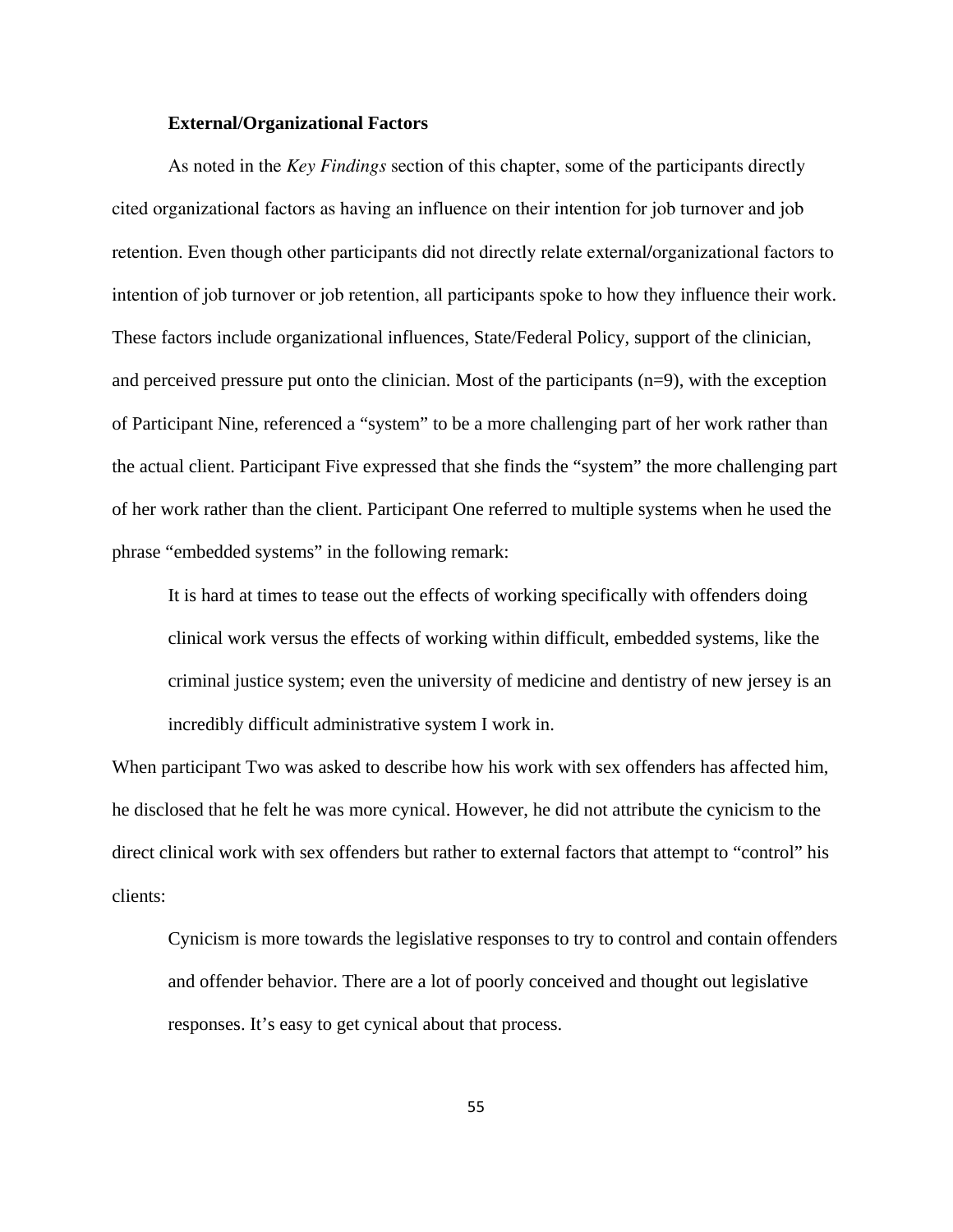# *External Pressure*

Many of the participants  $(n=5)$  discussed the challenge of dealing with the pressure put on them by external forces. Some of the external pressures come from the community, the media, the state, or the participant's supervisors. Participant Four described how she feels a "big sense of responsibility" around preventing recidivism among her clients. Participant Five described the challenge of dealing with the pressure and the uncertainty, as well as the multiple other external factors that come along with working with sex offenders:

Just this huge level of uncertainty that goes into thing. And then you put onto that the pressure, the external pressure and everybody's like oh gosh what do we do. I mean the pressures and the community and the media attention, sort of what's going on in your state, what's going on nationally. So there can be a lot of extraneous things going on that I think create pressure so it's sort of this added pressure that you might not have say, working with someone who's just dealing with general depression and doesn't have the registry and the PO and all these other things that are part and parcel of working with that person.

## **Effects of the Work**

#### *Effects of the Work on the Clinician*

Throughout the interviews participants discussed multiple ways in which their work has affected them professionally as well as personally. Although none of them directly associated these effects to job retention or intention for turnover, the frequency at which they discussed these effects is worth noting in this section. Participants reported a number of ways in which their work with sex offenders has affected them as a clinician. For some participants, like Participant Four, their work with sex offenders has affected how they interact with their clients: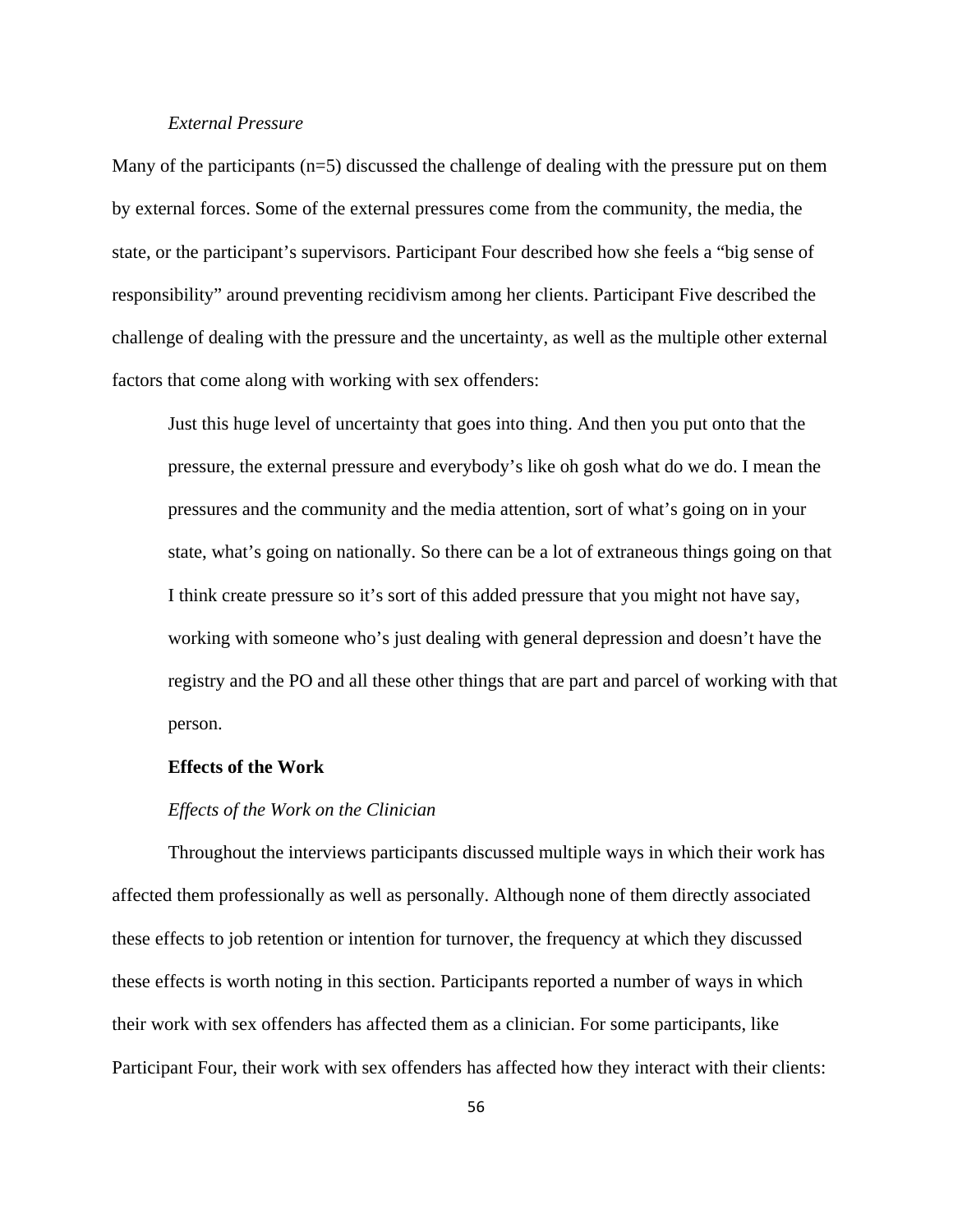"I'm more thoughtful at what I do and realize that…just be more conscientious about what I do with the men, more mindful; because these are dangerous people." Whereas Participant Ten noted a change in how he interacts with his clients who are sex offenders; stating how he has "toughened up to people that aren't cooperative." Similarly, a protective instinct for staff and an increased attunement to aggression while working with sex offenders were effects Participant One has noted:

Yesterday I set up these new groups. I acted as a … hall monitor with a bunch of guys coming in for groups. One guy started giving the therapist a hard time and I pulled him out, I felt like a school principal, that's what I felt like. So I pulled out, this rowdy guy who was giving the therapist a hard time and I yelled at him I told him to get the hell out and that he could come back when he calmed down and wasn't going to give the therapist a hard time. He was being very aggressive towards a female therapist and I felt like at that point I needed to step in to kind of put him in his place. I think that being with this population of folks who don't have a lot of interpersonal skills are prone to when they get upset become loud and aggressive and I'm very attune to that and I'm a little frightened for all of my staff and I want to make sure that they're safe so I feel kind of this protective thing but I'm very attune to people who are aggressive and potentially, who could act out in a potentially violent way towards any of my staff.

Participant Four noted that he is "more sensitive to people who have been hurt sexually". He also discussed how he has not only developed "more empathy for people that have been hurt sexually", but also become more empathetic to sex offenders, stating: "It's probably more empathy for the offender and how this didn't just happen out of a vacuum. I think I have more empathy for them." Participant Eight also mentioned the empathy that she has developed while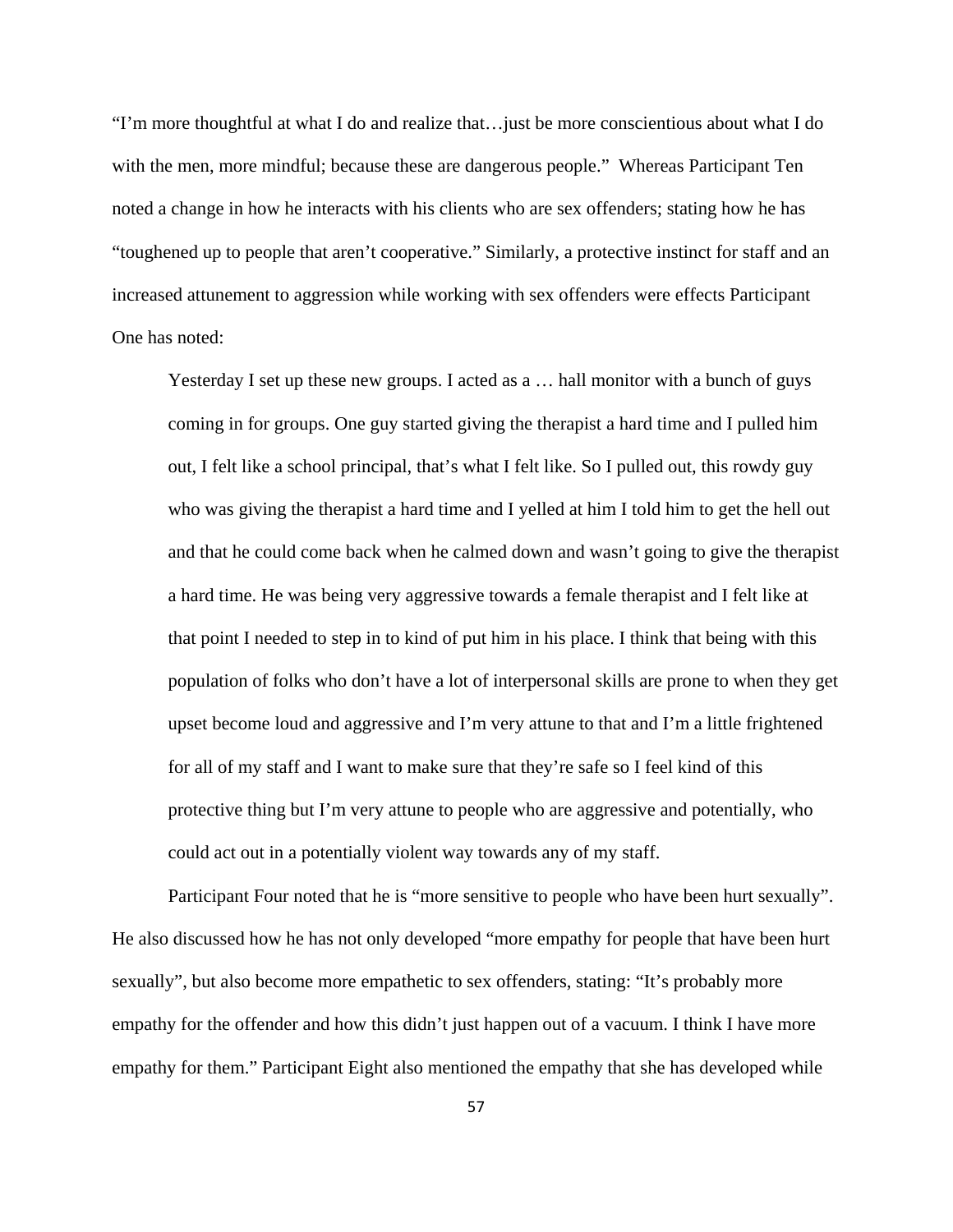working with sex offenders as well as how "in some ways it makes you a better therapist, or it made me a better therapist with other clients based on the reality of the situation." She described how when a clinician is working with sex offenders they "have to find some way to relate to people that nobody else wants to relate to." Although she does not directly tie this ability to relate to or empathize with sex offenders as a factor that effects turnover intention or job retention, it could be an indirect affect.

## *Personal Effects of the Work*

Many of the participants discussed how their work affected their personal lives, but again, did not directly relate these affects to job retention or turnover intention. Many of these effects surrounded how participant's experienced others and interacted with others. They described how their work changed their relationships with friends and family as well as how they generally perceived human interactions.

Participant Ten noted, "I've had my life threatened enough times doing this kind of work that I'm very cautious about my safety and my wife's safety." Some participants, like Participant One, acknowledged the increased awareness of the complexities of relationships and the "difficulties in establishing, maintaining, and having healthy relationships", referring to both sexual and non-sexual relationships. Other participants expressed being more "cynical and suspicious" when it came to relationships and interactions with others. Participant Three and Participant Eight both described how they made overarching generalizations that "everyone" was a sex offender. Participant Eight described how when she would go to the grocery store she would "assume that everyone I see at the grocery store must be beating or molesting their children." However, she also noted how having that awareness that "anybody can be a sex offender" has not made her over protective of her children; describing how if something does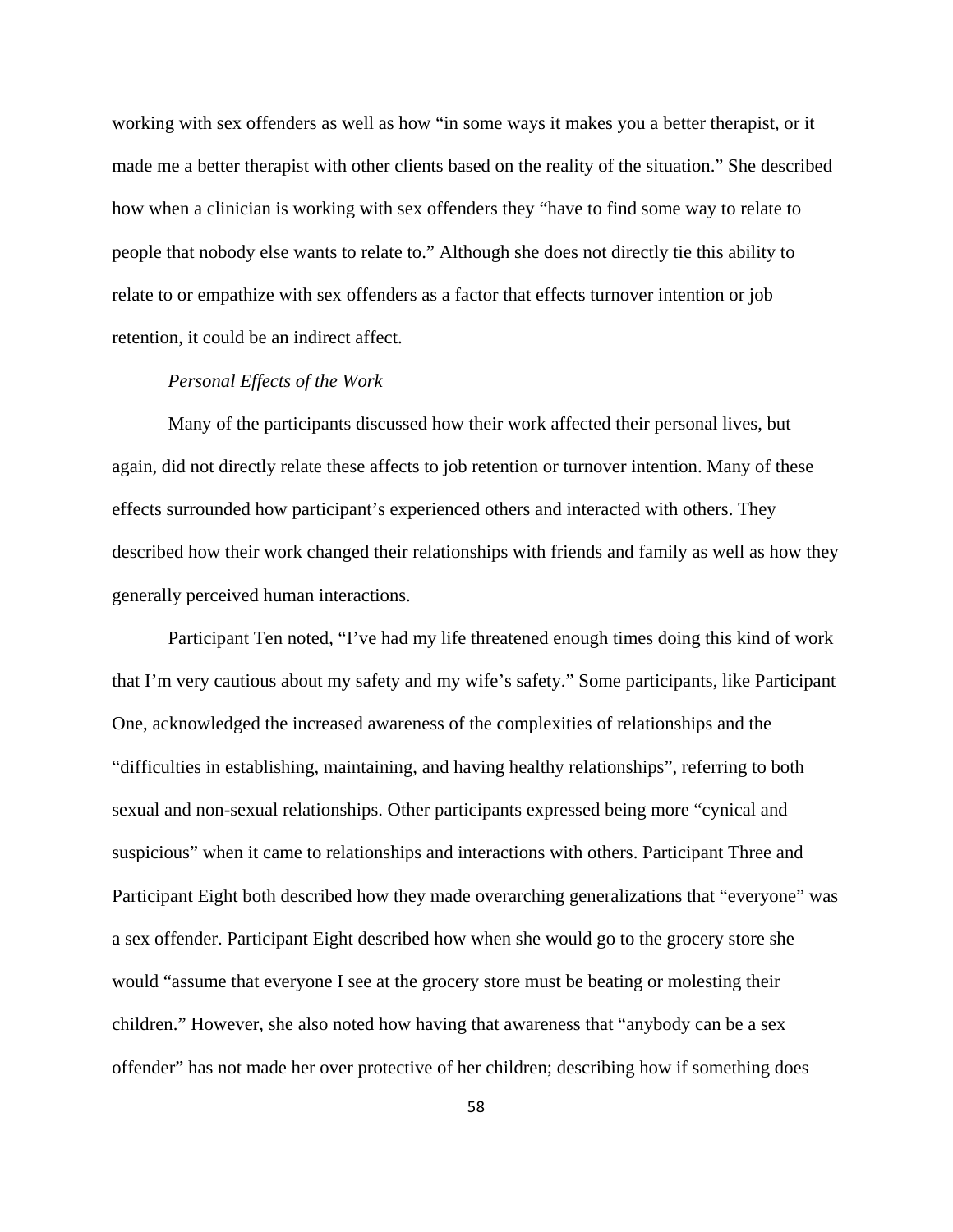happen to her children she hopes that she has the "skills" to handle it, and hoped that her children are "resilient and they're able to cope with anything that might happen to them."

For those participants that had children or grandchildren, most of them noted being thoughtful about the protection of the children. However the thoughtfulness played out differently among participants. Participant Six discussed how she made an effort to not be "over protective" with her children and "not to think that everybody is an offender" because of the work she does. Conversely, Participant Four described how he is "more protective and more suspicious of things and people" and more "mindful of situations that could be potentially dangerous" when he is with his family.

Many of the participants (n=8) noted their heightened attunement to human connections and interactions. Some, like Participant Ten noted how he "appreciates genuine human connections more"; while Participant Three noted that she is "more cautious about relationships and their background." Participant Five makes note of how her friends interact with her differently because of her work with offenders and her views on the effects of pornography:

Sometimes, my friends get together and they're talking about things that they consider sexual jokes or porn and I suppose they probably think of me as kind of a stick in the mud when it comes to some of that stuff because some if it, quite frankly, is not funny when you have worked with some who are victims and offenders, there are some really inappropriate things! And I'm not trying to influence their behavior but… So on that level yeah, probably in that sense it has affected me. Don't talk about porn in front of her because she's going to go off. Or something like that. And I don't think I'm like the most concerned person ever. It's just the perception that maybe even that what they have because they think that I'm thinking something. And I may or may not be.

59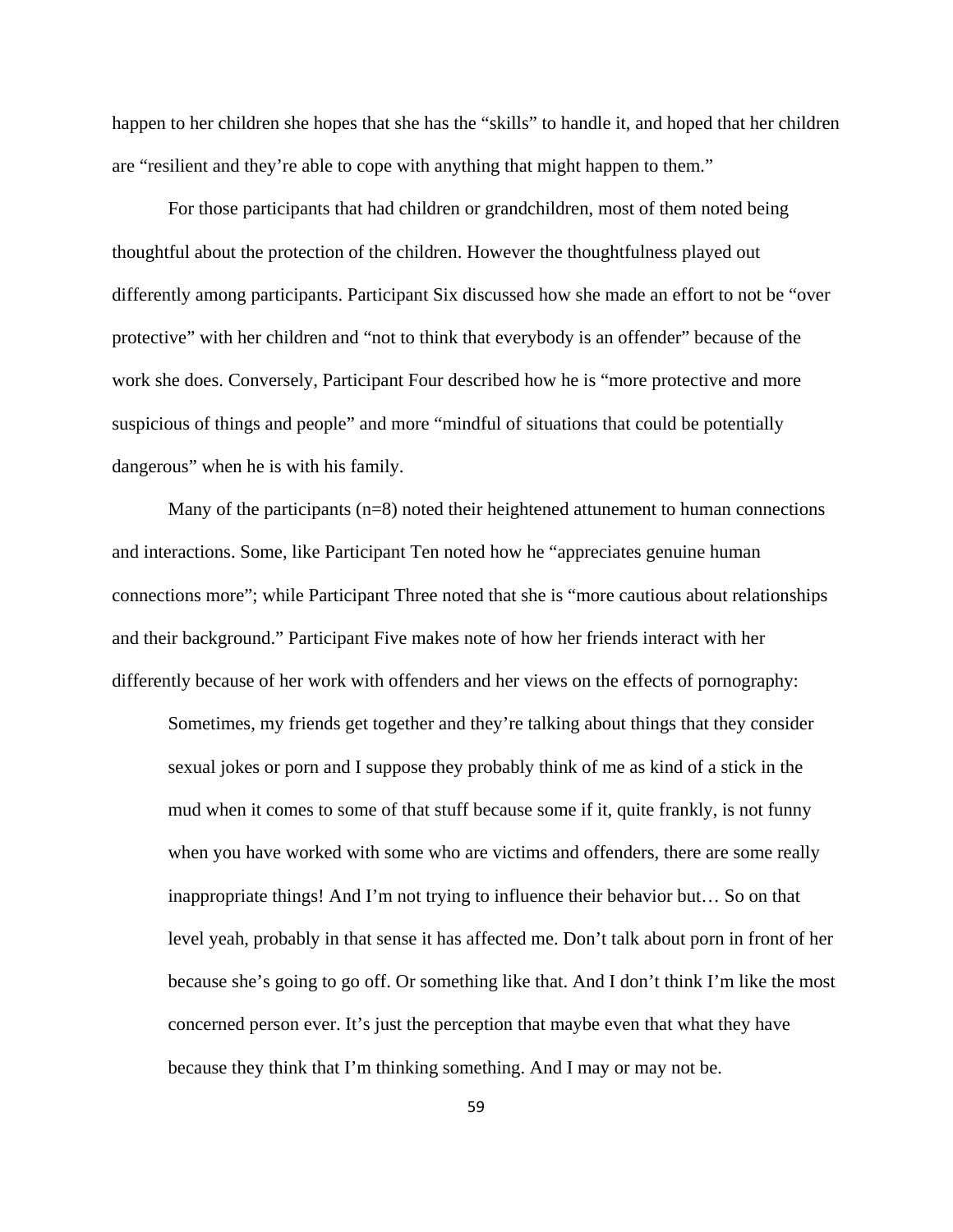Five of the participants discussed the discomfort they feel in disclosing their profession with others. The discomfort comes from the clinician's fear of the other's response. Participant Five described how sometimes people can become sensationalized and make statements like, "Oh my god, you work with what?" Whereas Participant Three related a story of her trying to buy cat food at a pet store when a stranger, who recognized the emblem on her work jacket, began to tell her his own sexual assault story of his father molesting him and his brother. Participant Three also recounted how "people get angry" when she is "understanding in any way" towards sex offenders. Participant Three expressed "I think that not being able to talk about it [working with sex offenders] at cocktail hour" as one of the biggest challenges to working with sex offenders.

This chapter presents and summarizes the findings of ten interviews with clinicians who work with sex offenders. Participants were asked a series of 14 questions, in addition to probe questions. The questions were designed to elicit the perspectives of the clinicians on factors that affect job retention and turnover intention in the field of sex offender treatment. Participant's insights have been categorized into two sections: *Key Findings* and *Secondary Findings*. *Key Findings* represents the themes of *Turnover Intention, Motivations for job Retention,* and *Vicarious Trauma and Burnout. Secondary Findings* embodies the themes of *Characteristics of the Clinician, Characteristics of the Client, External/Organizational Factors,* and *Effects of the Work*. The following chapter will provide a more in-depth look at these themes and how they relate to current research on sex offender treatment.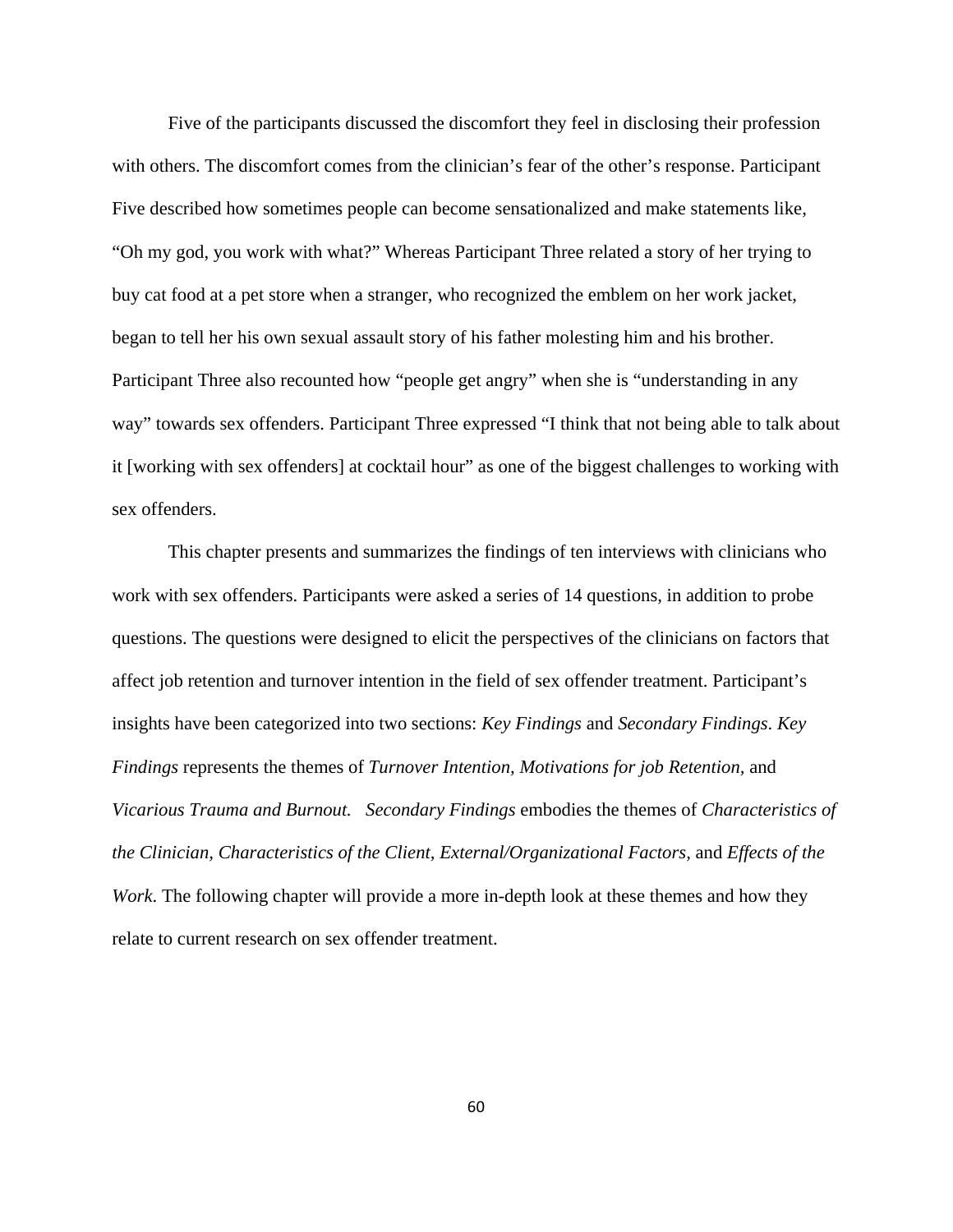# CHAPTER V

# **DISCUSSION**

The objective of this qualitative study is to explore factors in the area of sex offender treatment that influence the clinician's job retention and turnover intention. The study focused on several factors that could influence job retention and turnover intention, such as characteristics of the clinician, characteristics of the client, organizational/external factor, and vicarious trauma and burnout. The complexities of the challenges clinicians experience in the field of sex offender treatment were explored through narratives of ten clinical professionals. This chapter discusses the findings in the following order: *Key Findings, Findings through the Lens of Constructive Self-Development Theory, Conclusion, Limitations,* and *Implications for Future Study*.

## **Key Findings**

The central questions of this study explored clinician's perspectives on the factors that they perceived influenced their intention for job turnover or job retention. Information was collected from the study participants through questions that focused on the clinician's experience working specifically with sex offenders. Specific questions were asked with regards to effects of the work, symptoms of vicarious trauma or burnout, coping strategies used by the participant, motivations of the participant to continue their work with sex offenders, organizational supports in the field, and specific thoughts regarding leaving the field of sex offender treatment. In addition, the participants of this study highlighted specific characteristics of the population as well as characteristics of the clinician that may affect the clinician's turnover intention or job retention.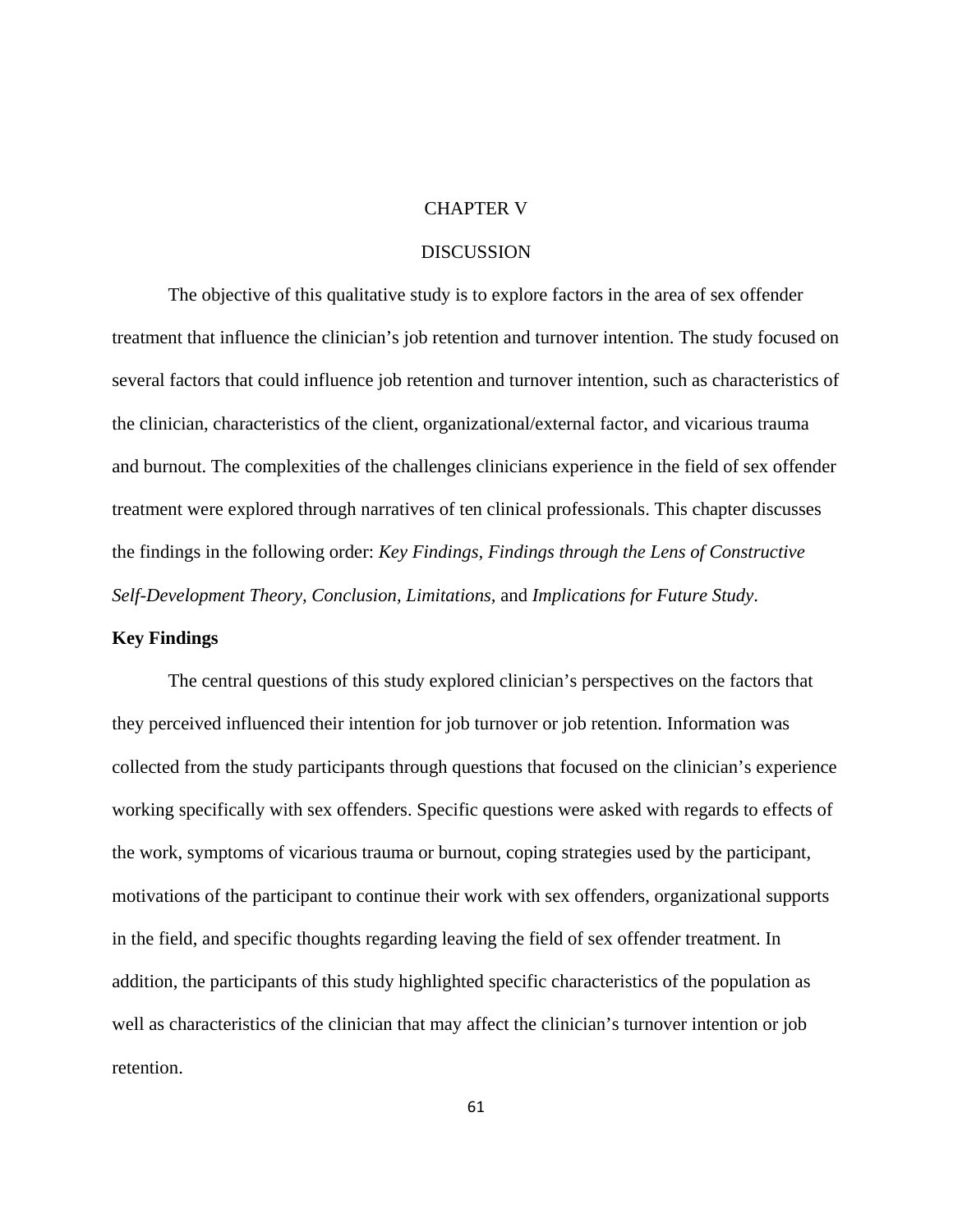## **Motivation for Job Retention**

Initial findings revealed that the majority of the respondents who participated in this study did not struggle with job retention and did not often have intentions for job turnover. Few participants could directly speak to having intention for job turnover while all of the participants spoke to motivation for job retention. Scheela's (2001) research on clinicians who work with sex offenders reports that those clinicians feel honored and privileged to work with the population. They felt "rewarded" knowing that they "made a difference in someone's life", and enjoyed being able to witness their client's change and growth; producing the feeling that their work is constructive and offers a contribution to the safety of the community. Participants in this study further supported Scheela's (2001) research by citing "for the betterment of society" as one of their motivations for job retention. Other's also cited the work as "rewarding", and found motivation when they saw clients doing well. Participants also cited the work as "noble", "honest", and "meaningful". Whereas Scheela's (2001) study did not link these feelings directly to motivation for job retention, the participants in this study spoke of their positive feelings regarding the work as a direct motivation to job retention.

#### **Turnover Intention**

Again, initial findings contradicted the study's assumption that clinicians who work with sex offenders struggle with job turnover intention. Of those participants in the study who did mention having thoughts of leaving their job or the field of sex offender treatment, the majority cited factors related to their work environment as the biggest influence over job retention and/or turnover intention. This supports Dressel's (1984) writings when she maintained that for social workers, no matter the setting, services provided, or the needs addressed, the difficulties that they are experiencing are with the larger system.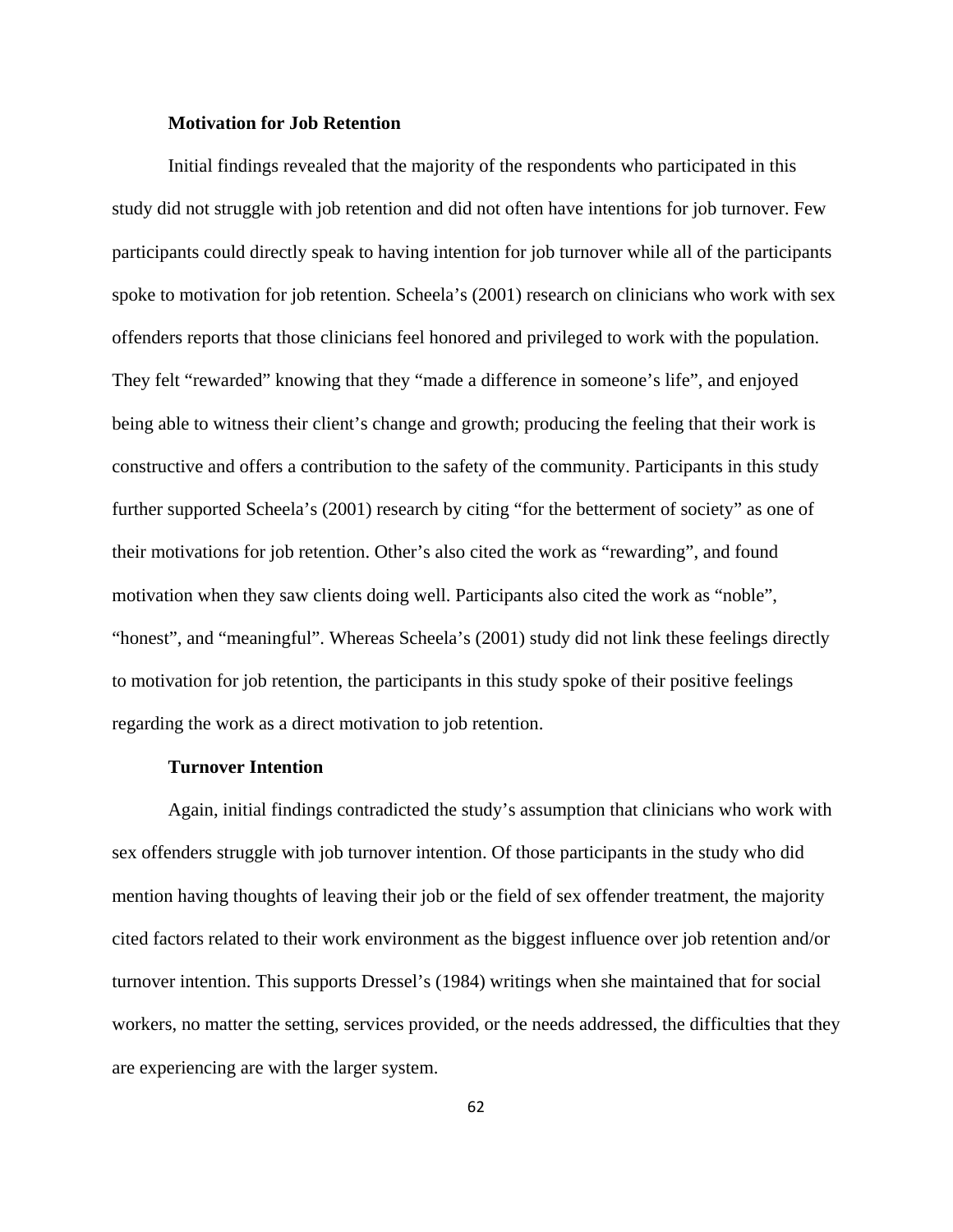# *Organizational Factors*

One of the participants highlighted the stress of his administrative role in the agency as the biggest factor that influenced his intention for job turnover. The catalyst for thoughts of leaving the field of sex offender treatment fell more heavily on administrative challenges; for example, keeping payroll together, finding and maintaining funding, and ensuring quality within the agency while also being an effective clinician. These finding were supported in the writings of Um & Harrison (1998) and Mor Barak et al. (2001), who reported that role stress is an antecedent to burnout and turnover intention. Soderfeldt, Solderfeldt & Warg (1995) suggested that therapists are more likely to feel burned out when they perceive high levels of role-related stress; characterized by a worker's high role conflict, role ambiguity, and role overload.

Kim and Stoner (2008), who studied the effects of role stress, job autonomy, and social support on burnout and turnover intention among social workers, found that social workers with higher role stress experience higher burnout, which in turn increases the likelihood of turnover intention. They also found that job autonomy and social support have a direct negative effect on turnover intention, which was another finding supported by the participants in this study. For two of the participants, the lack of job autonomy, especially around their work hours, were cited as factors that directly influenced their intention for job turnover. For two other participants the lack of support within their agency directly affected their intention for job turnover.

# *Social Support*

Study participants supported the theory found in the literature by Um & Harrison (1998); Houkes et al. (2003); Mor Barak et al. (2001); Nissly, Mor Barak & Levin (2005); Karasek and Theorell (1990); that social support, or perceived social support in the work place is an important part of their work and can have an effect on job stress, burnout, and turnover intention. It was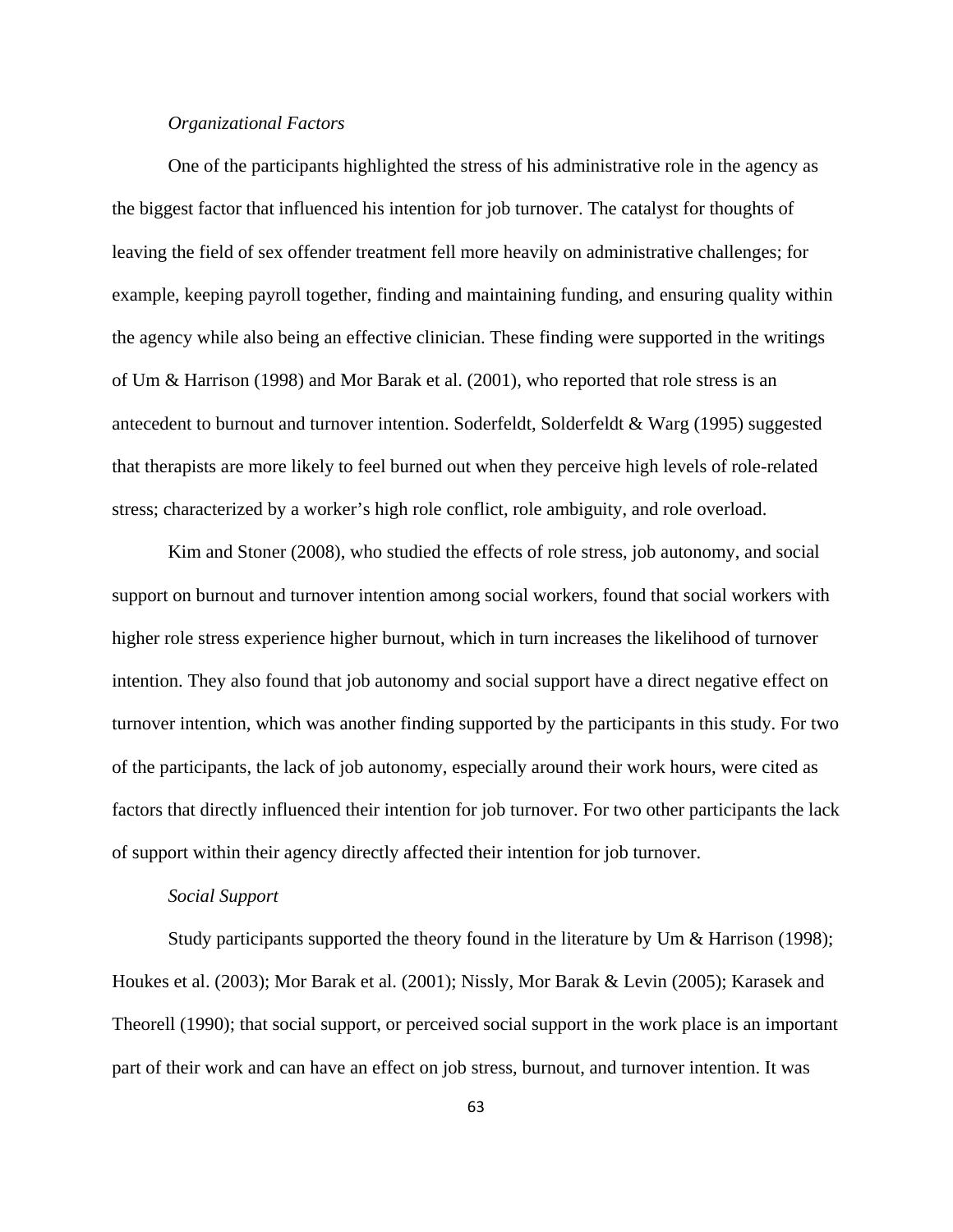cited that support within their work place was an essential part of being able to work with sex offenders and that without it, clinicians can become "overwhelmed" and "isolated". This was recounted a number of times as an important and an "invaluable" factor to their work in order for them to process the difficult subject matter they were often listening to, discuss issues around transference and countertransference, and to be able to conceptualize cases. The findings of this study reinforce the theory that social support in the work place is negatively correlated with turnover intention among therapists who work with sex offenders.

#### *Supervision*

A number of the participants spoke to how having good supervision can positively impact their satisfaction with their job, a finding that supports the literature of Robinson et al. (2005). Four of the participants spoke to the effects of having no supervision or poor supervision as having an impact on their turnover intention. This directly supports the writings of Gleason-Wynn (1995), who reflected that quality/good supervision maybe associated with job satisfaction and is in turn associated with job retention.

Participant's spoke to the many gains of good/quality supervision while working with sex offenders, many of these gains very similar to those represented in Henley's (2002) study of the experiences of supervision among social workers. Hensley (2002) spoke to how social workers gain skills, often related to theory; professional growth and support; role modeling of professional and personal qualities; and mutuality through an interactive supervisory relationship. However, Hensley's study did not speak to how supervision affected job retention or turnover intention.

For the participants in this study, "good/quality" supervision was defined as someone who was an expert, or at least trained in the field of sex offender treatment and was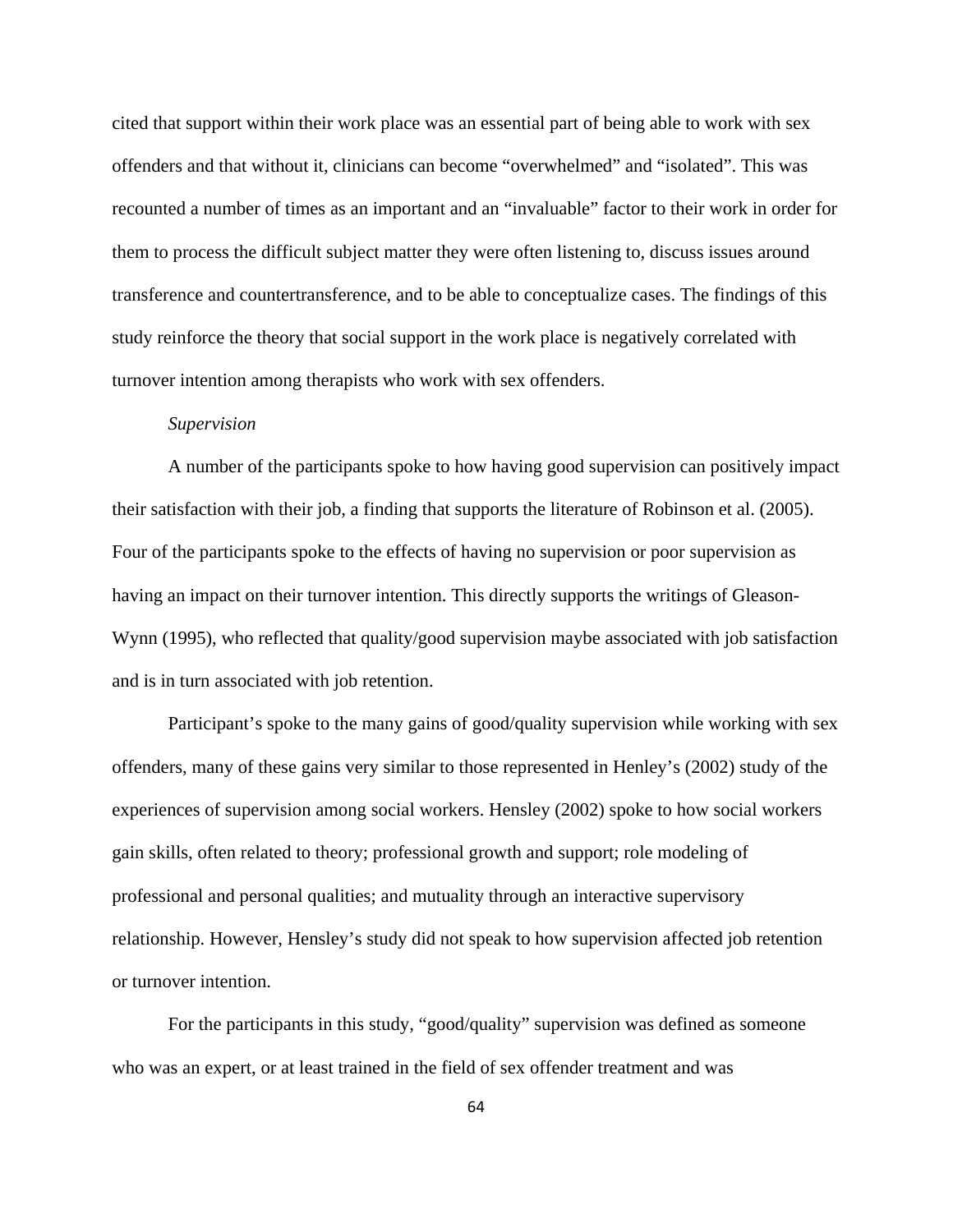knowledgeable about treatment approaches; someone who was able to conceptualize cases; was able to point out blind spots of the clinician as well as the client; someone who could help with the stages of change with the sex offender population; and someone who was able to offer guidance, especially around issues regarding transference and countertransference. These qualities mirrored the qualities that Bango and McKnight (2005) found in their study that make a supervisor more "prized".

Participants also supported Ellerby's (1998) results that indicated clinicians viewed supervision as a supportive and beneficial because it gave the clinician an opportunity to vent and provided a place in which they could receive clinical guidance and direction as well as a means of confirmation and validation. Multiple participants spoke of how supervision, formal and informal, offered them a space to open up about the things they have listened to as well as offered a place for them to review any doubts they may have been having about clients in regards to treatment. One of the participants directly supported the theory presented by Boud et al., (1985) as supervision as a way to turn experiences into learning when he commented on supervision being an important lifelong practice to improve on your work.

 Participants discussed how having a team, which consisted of fellow colleagues as well as parole officers, often helped to process treatment issues. This was another theme that supports Scheela's (2001) theory that clinicians who work with sex offenders used colleagues as a coping strategy to process issues and concerns as well as using them to make decisions as team so that responsibilities do not fall on one individual. Many of the participants in this study experienced the weight of responsibility put on them around concerns of recidivism among their clients; feelings that were often comforted with supervision or reassurance from others. This was another theme that supported the literature. Craissati (1998) also speaks to the importance of supervision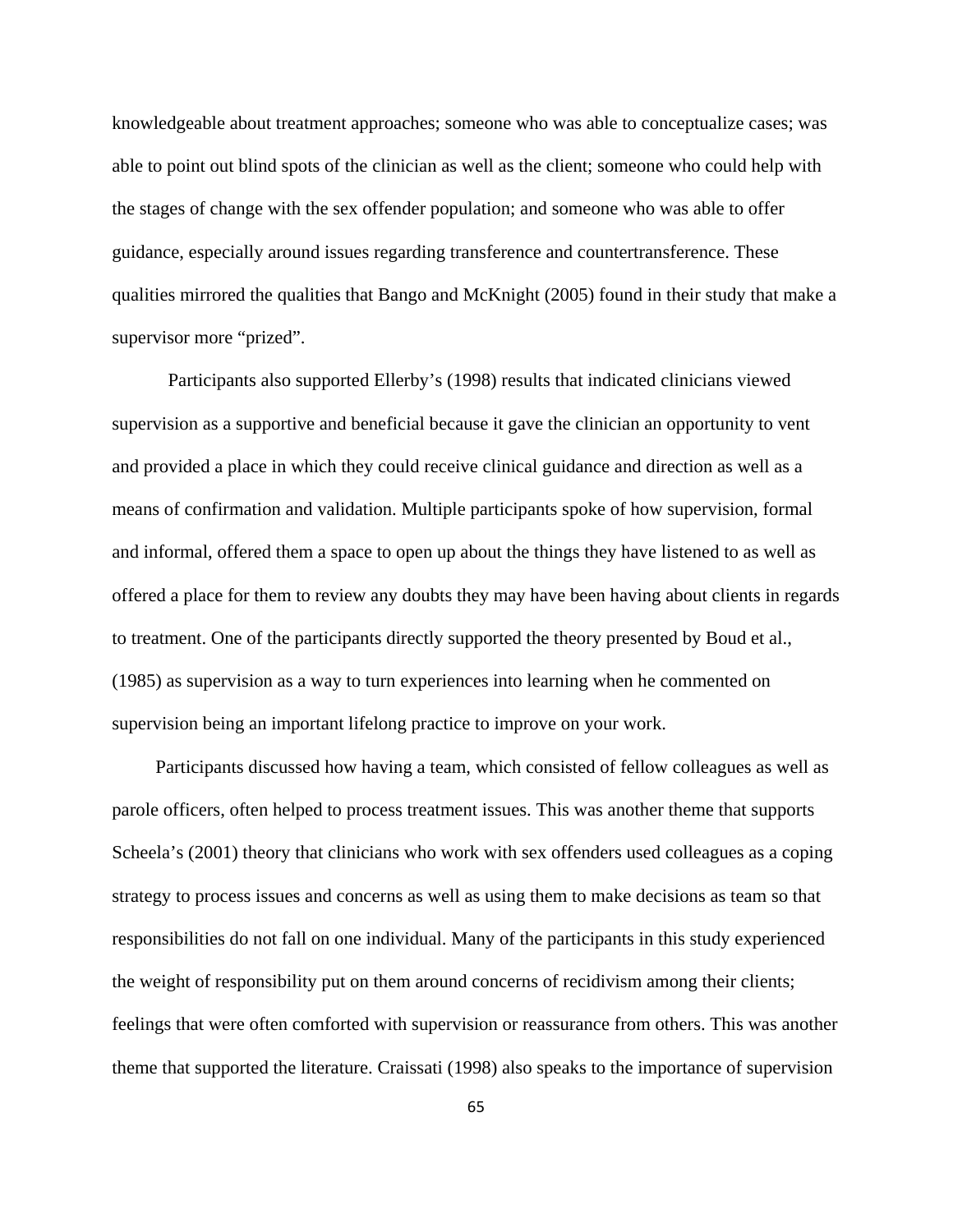while working with sex offenders, as a means to potentially provide quality assurance and possibly thwart feelings of isolation.

 Kearns (1995) reiterated how essential it is to have quality supervision while working with sex offenders. He suggested that therapists who work with sex offenders have the potential to become increasingly isolated from other clinicians and that their work climates often discourage therapists from discussing the negative aspects of their work. Although participants in this study did not support the theory that their work climate discouraged them discussing the negative aspects of their work, they did support the former idea of his theory. A number of participants noted potential feelings of isolation. However, most of the participants warned of isolation when working in private practice, whereas if the clinician works in an agency with other clinicians who treat sex offenders, isolation is much less of a threat. Participants in this study even mentioned feeling isolated among other therapists, who did not treat sex offenders. This was mostly because they believed others did not want to hear about sex offenders, they were worried of what others would say to them, or they did not think that the other clinician would understand their dilemma.

## *Effects of the Work*

Participants in this current study described their work as complex, and at times exhausting and frustrating; similar to the results found in Maletzky's (1991) study of clinicians who work with sex offenders. Participants discussed the feelings of burden due to the weight of responsibility put on them to prevent re-offence; frustrations around dealing with a difficult population as well as dealing with difficult, often times embedded systems; and feelings of isolation among fellow clinicians and the community due to the discomfort they feel in regards to talking about their work. The feelings reported by the participants in this study of being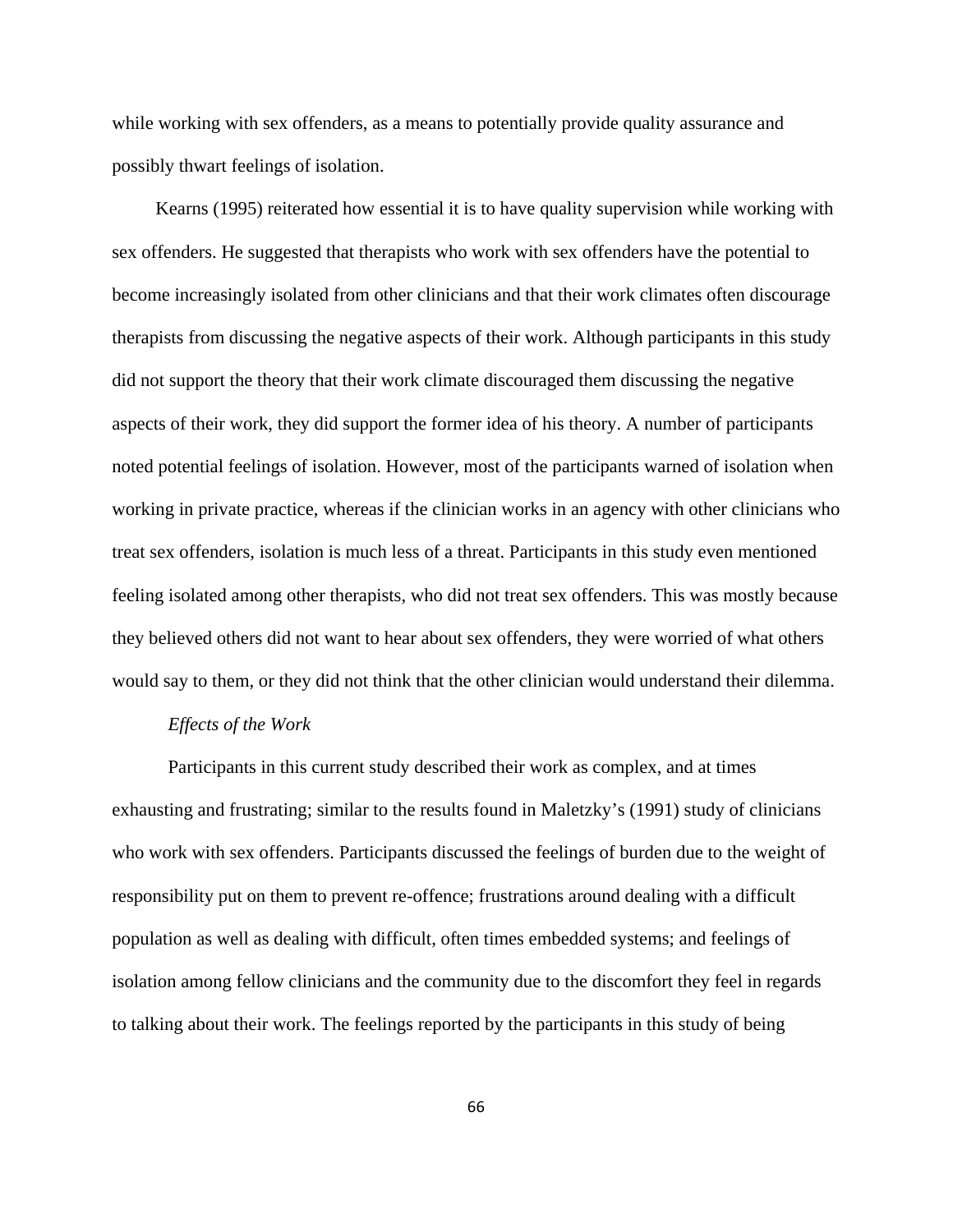burdened, frustrated and alone emulate those of participants in a study by Hanson and Scott (1995).

Farrenkpf (1992) reported that therapists who experience emotional hardening, defined as "dulling of emotions" or "emotional distancing", are more likely to have difficulty feeling and exhibiting empathy for their clients. This literature was not exactly supported by the findings in this study. Some of the participants explained how they had to distance themselves from their client's offense in order to not let their client's past effect how they worked together. Participants in this study spoke to needing some way of distancing from their clients in order to look past their offense and be able to be empathetic. In fact one of the participants used the phrase ""tough exterior" and referenced "hardening skin" to explain how he is able to cope with the difficult subject matter he listens to from his clients. It would appear that for the participants in this study, some level of emotional hardening is necessary for the work in order to stay empathetic towards their clients.

A common theme among the participants in this study was a loss of trust, an increased awareness of danger and how unsafe the world can be; another theme supported by the literature (Freeman-Longo, 1997; Jackson et al., 1997). Many of the participants in this study noted being more vigilant and suspicious of others, generalizing everyone as a potential sex offender, feeling more protective of family, and more mindful of potentially dangerous situations. These findings were supported in the writings of Bengis (1997); Ellerby (1998); Jackson et al. (1997); Rich (1997); and Farrenkopf (1992); who reported that therapists who work with sex offenders also tend to feel more vulnerable to violence for themselves and their families and in turn increase their vigilance and safety precautions.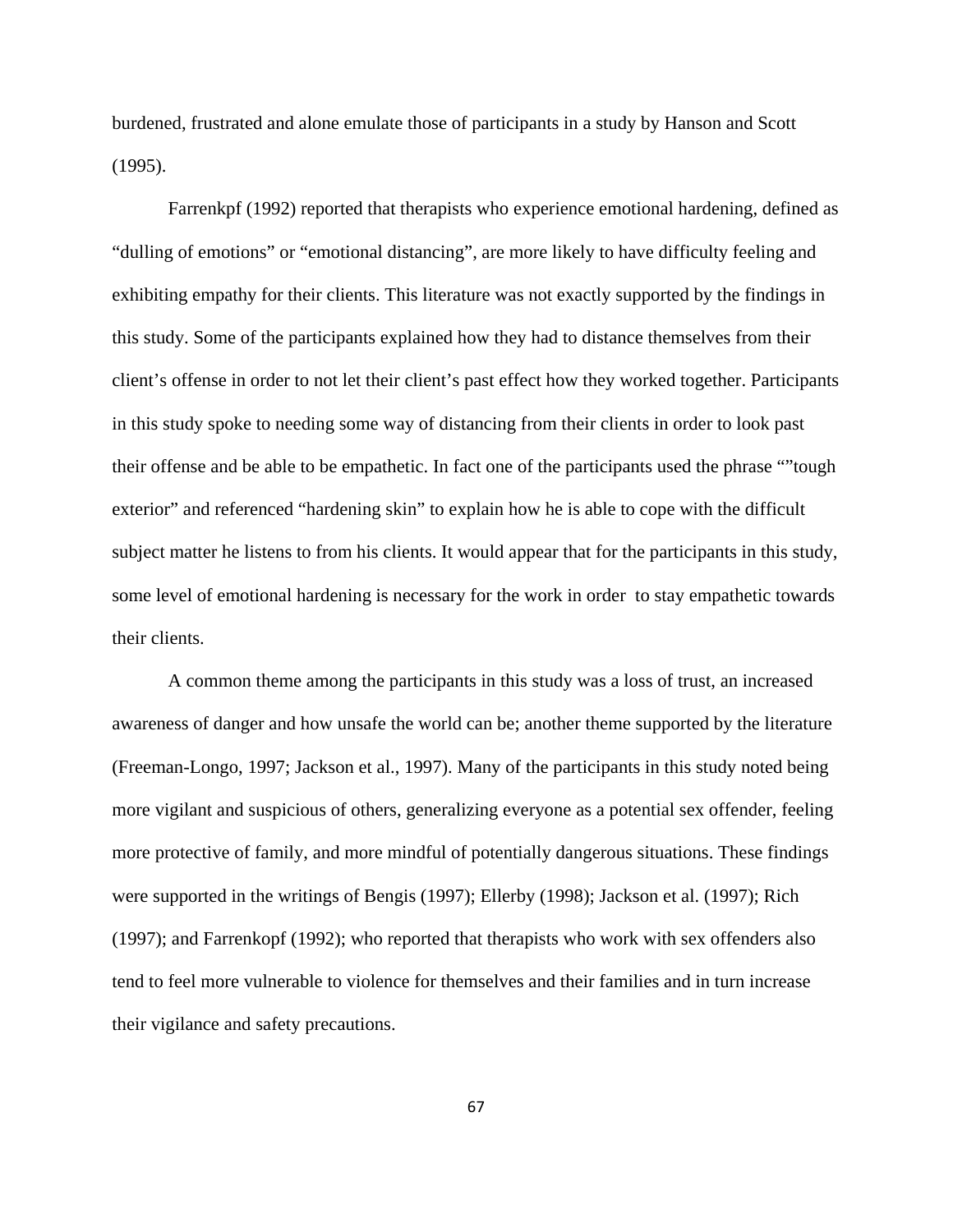Another theory in the literature that was reinforced by the participants in this study, was that of Bengis (1992); who wrote that clinicians who work with sex offenders experience considerable anxiety provoked by a natural question of whether they too could be an aggressor or a victim, leading them to misgivings about their self-image. One of the participants in this study reported that a colleague of his experienced anxiety around finding pre-pubescent children sexy since working in the field of sex offender treatment. While another participant in the study expressed anxiety and discomfort at times when clients tell a story of one of their victims who is similar to herself.

A study by Guy and Liaboe (1986) found that many therapists have increased negative experiences in their ability to relate meaningfully with friends and family. Similarly, Faber (1983) found that more than half of those conducting therapy reported a decrease in their emotional investment in their own families. Both of these theories were not supported by the findings of this study. In fact, participants in this study reported an increased investment in their families, an appreciation for the connection they had with their friends, spouses and children, and for some participants their work is a means of connecting with their spouse. Only one participant noted having difficulty around connecting with friends, but it was in the context of discussing sexual jokes or pornography.

Several of the participants in this study reported multiple ways in which their work with sex offenders has influenced them emotionally and physically. While only two participants noted physical exhaustion a number of participants noted more emotional and cognitive changes. The accumulation of these changes within clinicians who work with sex offenders were discussed in writing by Ellerby (1998); Jackson, Holzman, Barnard, & Paradis (1997); Layton (1988); and Polson & McCullom (1995); who point out the fact that therapists who work with sex offenders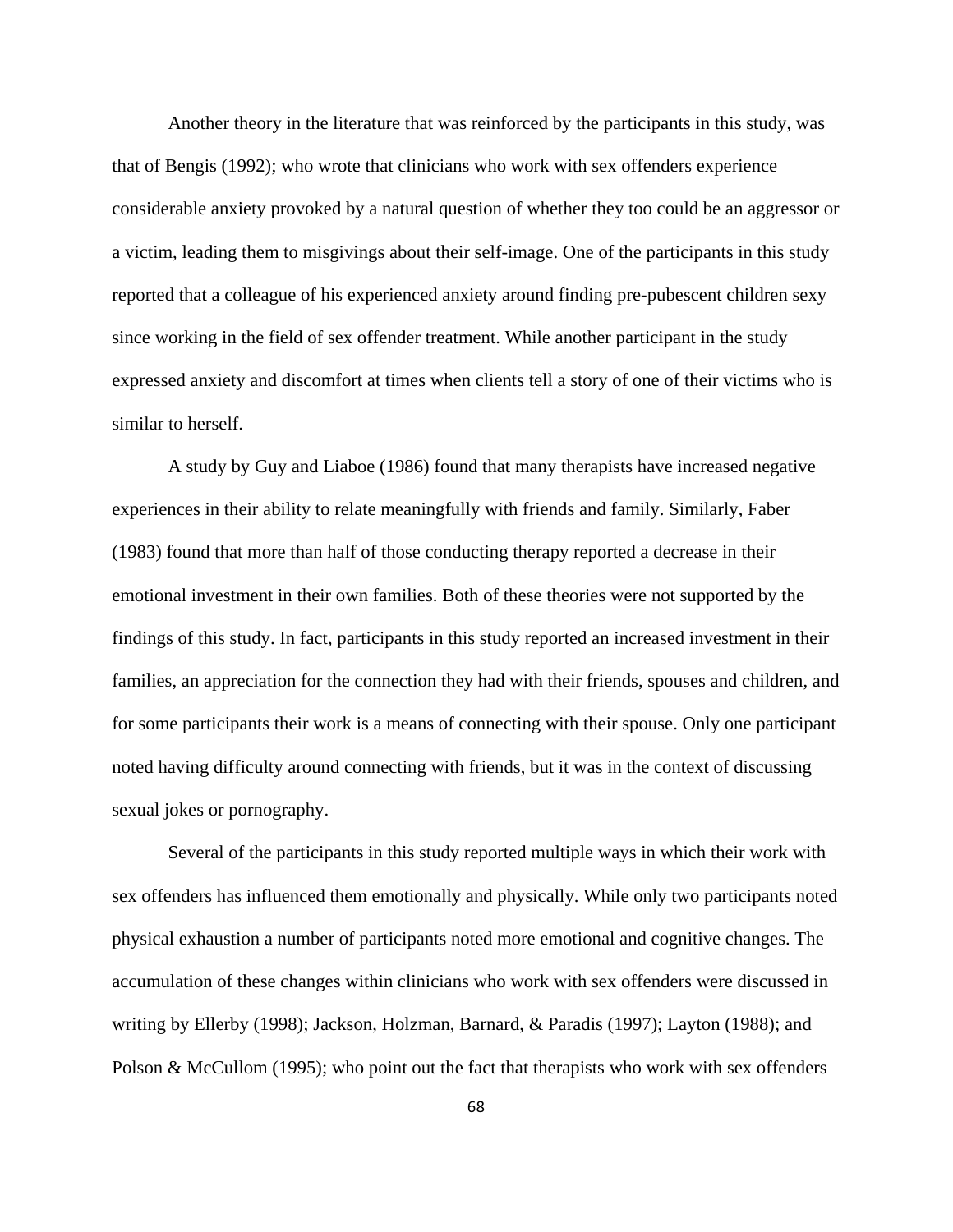are significantly influenced by their work in ways that produce multiple emotional and physical ailments manifesting cognitively and/or in the workplace; which jeopardizes both the therapist's well-being and treatment efficacy. However, Participants in this study did not attest to these cognitive changes being a detriment to their own well-being or to treatment efficacy. Furthermore, they did not directly link these cognitive changes to factors that have influenced their intention for job turnover.

#### **Findings through the Lens of Constructive Self-Development Theory**

Each of the ten participants was able to recall at least one way in which they have been affected by the work they do with this population. The changes noted by study participants often involved a change in their world view or a change in their self or their identity. These findings fit with the Constructivist Self-Development Theory presented by McCann, Sakheim, and Abrahamson (1988); which outlines the development of vicarious traumatization. They postulated that exposure to trauma can cause one's schemas about the self and the world to be more vulnerable to disruption; with schemas related to each individual's most central need areas being the most likely to be affected. They believed that adaptation to trauma is the result of an interaction between an individual's life experiences and the developing self. These developmental issues include psychological needs, ego resources, identity, and schemas about self and the world.

Participants in this study reported that they were often exposed to difficult and traumatic subject matter during the course of their careers while working with sex offenders. Participants described their work as overwhelming, emotional, exhausting, psychologically traumatizing and physically exhausting. For two of the participants in this study, the constant exposure to emotive, and often traumatic and sexually violent subject matter has affected their ego-resources,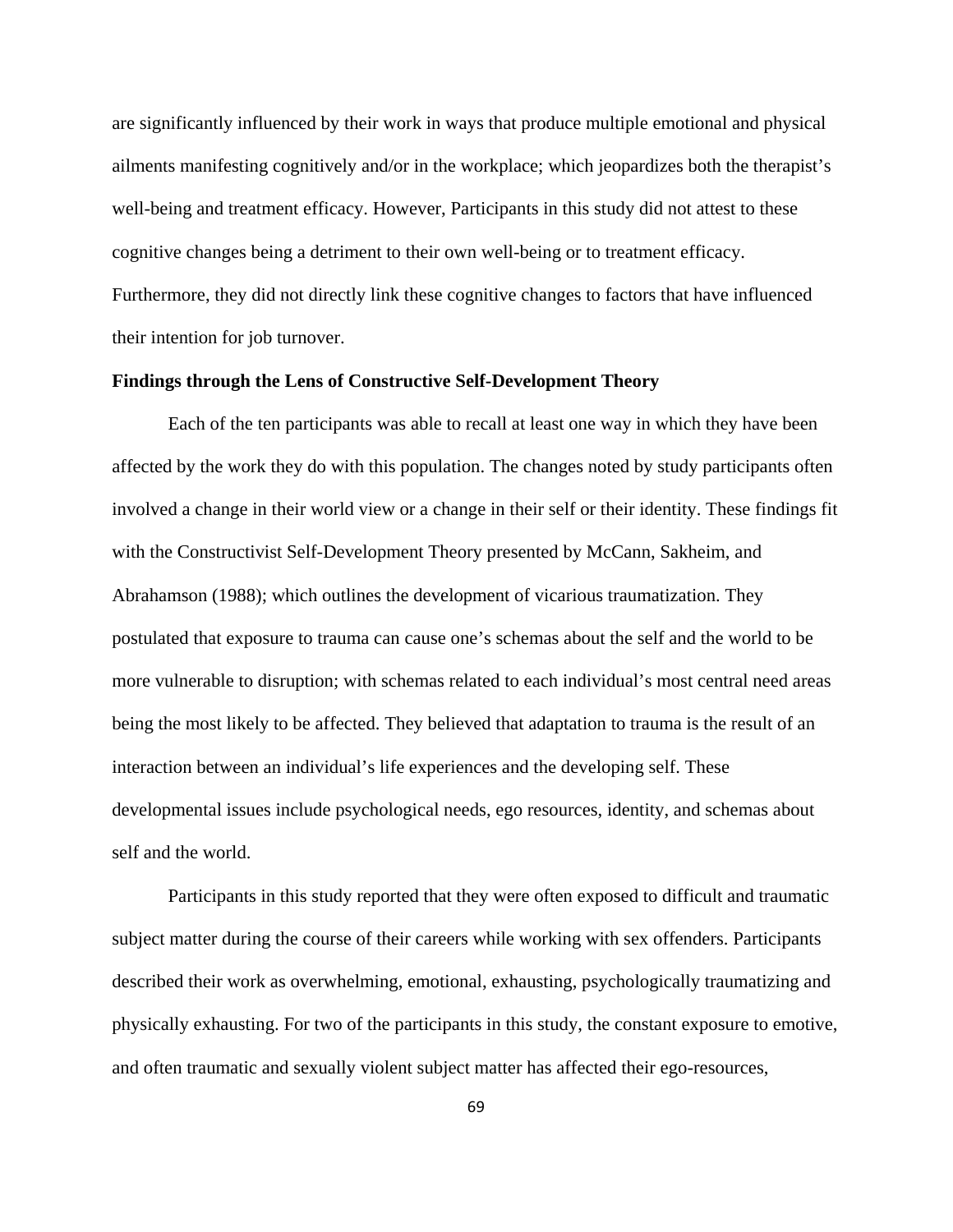especially affect regulation. However, participants noted using "down time" when they began feeling overwhelmed, suggesting the use of the ego function: stimulus barrier.

Participants also explained how seeing stimulus pertaining to violent crimes or sex offender crimes at home can at times cause her to become very emotional. Although participants in this study support the theory of McCann, Sakheim, and Abrahamson (1988) that exposure to trauma can cause a disruption in the clinician's ego-resources, many of the participants displayed a great deal of ego strength and stability. For example, a number of participants in this study spoke about the importance of looking past their client's offense and viewing them as a human being and an individual who has good and bad parts to them. They were able to see the positive aspects of their clients as well as the negative, viewing them as a whole person. This shows a tremendous strength in the ego function of object relations, positively affecting the clinician's ability to work productively with this population and potentially, indirectly influencing turnover intention and job retention.

The participants in this study also displayed other ego resources that allowed them to continue their work with sex offenders. One participant noted numerous times her ability to use humor to cope with the difficult subject matter she deals with at work. She described using the mature ego defense of humor to discuss "totally inappropriate things in a somewhat humorous way."

Participants in this study also offered rationalizations in regards to pleasant feelings they had toward their clients. Many of the participants reported having good rapport with their clients, a characteristic needed to work productively with clients (Dunkle & Friedlander, 1996). They described how they developed relationships with their clients, and enjoyed and cared about them. Because of the horrific acts their clients have committed and the negative stigma put on them by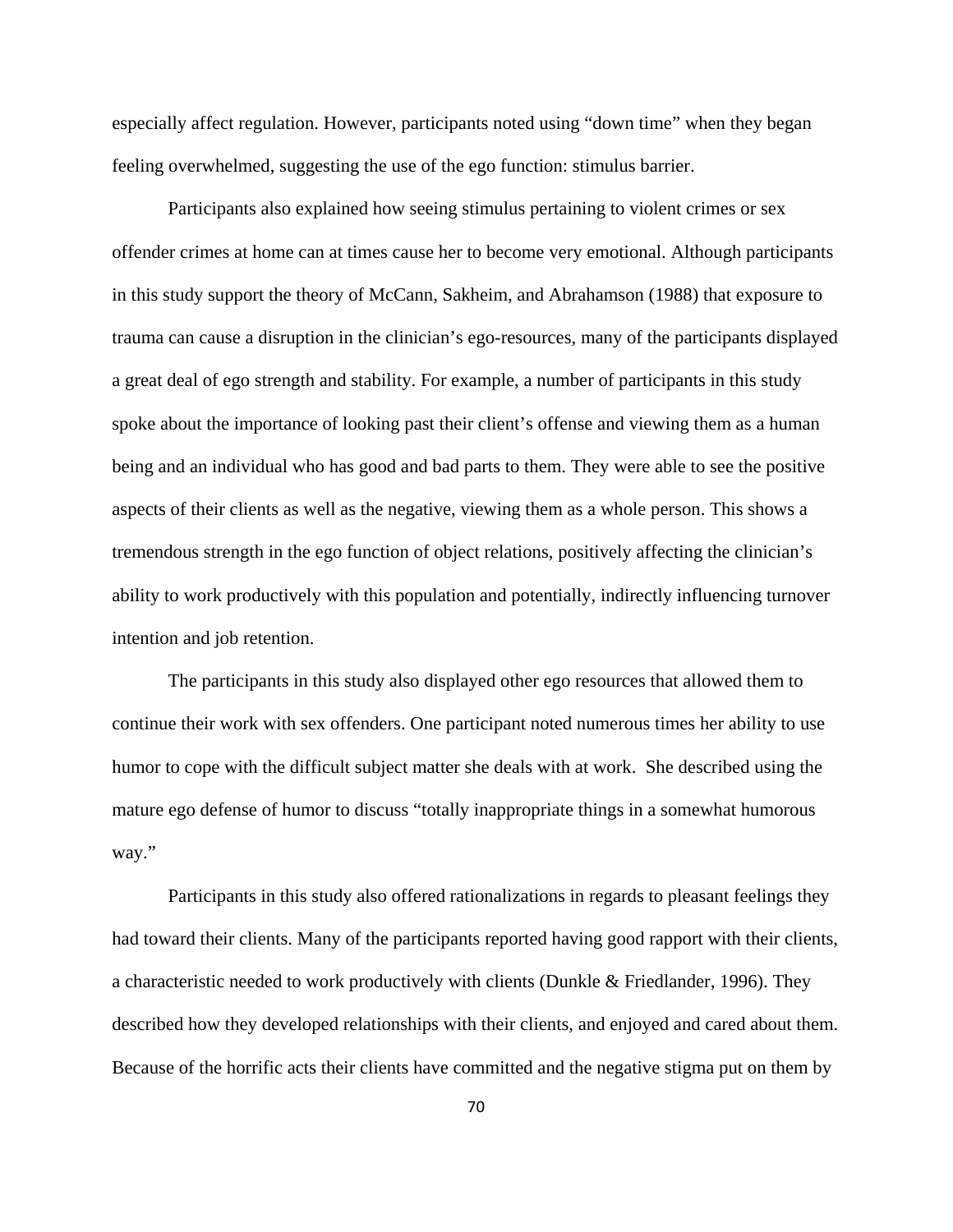society, the affection the clinician feels may be confusing. The clinician's ability to use reasoning to justify an emotion, feeling, or thought that feels unreasonable or in the case of the participants in this study, against societal norms, is an ego defense used by the majority of the participants in this study. Many of the participants described their clients who were sex offenders as "good guys", "good people and they do something wrong", "just like you or I".

 Only one of the participants in the study spoke to a change in her psychological needs since working with sex offenders. Her comments supported the Theory of Constructive Self-Development (McCann, Sakheim, and Abrahamson, 1988) when she discussed how she has noticed an increased need for physical affection, a central need area which the theory stats is the most likely to be affected. She noted that she desired more affection from her husband, not necessarily sex. She described needing to know that affection was available and there for her. Her desire to "know" that the affection is there for her represented an increased psychological need for support and affection from a loved one.

 All participants described a change in their schemas about either themselves or their world view since working in the field of sex offender treatment. One participant described how working with sex offenders can, "skew your view of normal", precisely supporting McCann, Sakheim, and Abrahamson's (1988) belief that exposure to trauma can change a clinician's schema in regards to their world view. Participants in this study also noted how their world view changed in the sense that they view the world as more dangerous, children as more vulnerable, and saw others as more suspicious as less trustworthy. Participants also noted a change in how they viewed laws and policies, once viewing them as efficient tools to better the world, whereas now they view them more skeptically.

71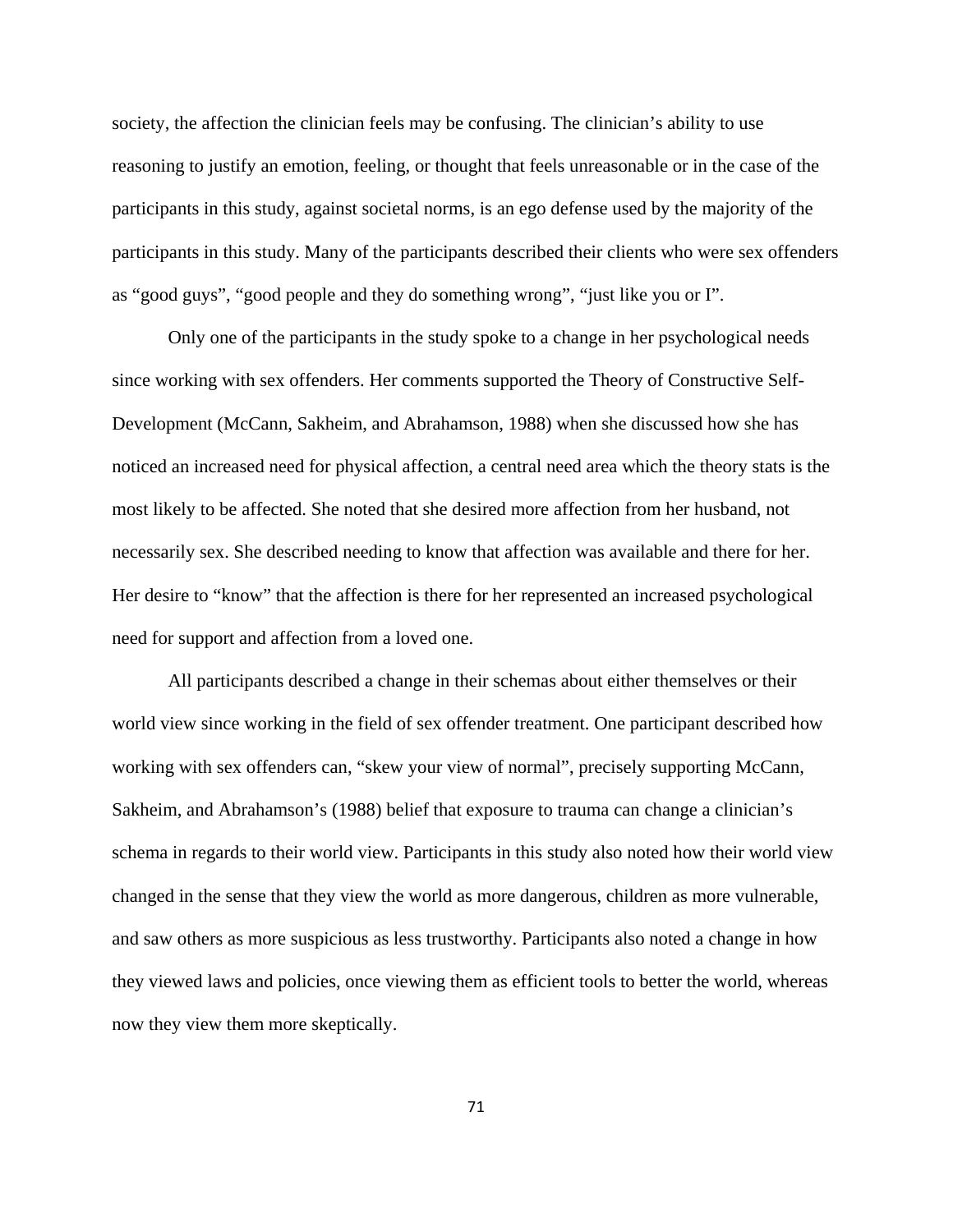A number of participants reported changing their view or schema of offenders over time to a view opposed to that of the general population. A number of participants described how their view of sex offenders had changed over time, in a positive way. On the other hand, some of the participants in this study also made note of how they had become more cynical regarding trust in their clients and recidivism; describing their clients promises to not re-offend as "wasted breath".

 Another participant described how his overall schema of whom he believed the sex offenders were in the community changed when he began this work. This participant described how before he began in his private practice he theoretically understood that psychopathology could present in individuals from all socioeconomic statuses. However, when he began working in a private practice that serves majority professionals, who are prominent members of the community, he was forced to change his schema of sex offenders as being individuals from a lower socioeconomic status. This participant's dilemma and the anxiety provoked by the testing of his schema of who is a sex offender and who is not a sex offender is supported by the Constructivist Self-Development Theory; which holds that exposure to trauma can cause one's schemas about the world to be more vulnerable to disruption.

 McCann, Sakheim, and Abrahamson's (1988) belief that adaptation to trauma is the result of an interaction between an individual's life experiences and the developing self was also supported by many of the participants in this study. A number of the participants spoke to how they have developed as parents based on their experiences as a clinician who works with sex offenders and the traumatic stories they hear. Whereas all of the participants who were parents noted how they acknowledged their increased awareness of danger in the world and how anyone could be a sex offender, they took different approaches on how they adapted to that knowledge. The male participants, who were fathers or grandfathers, took on a more protective role for the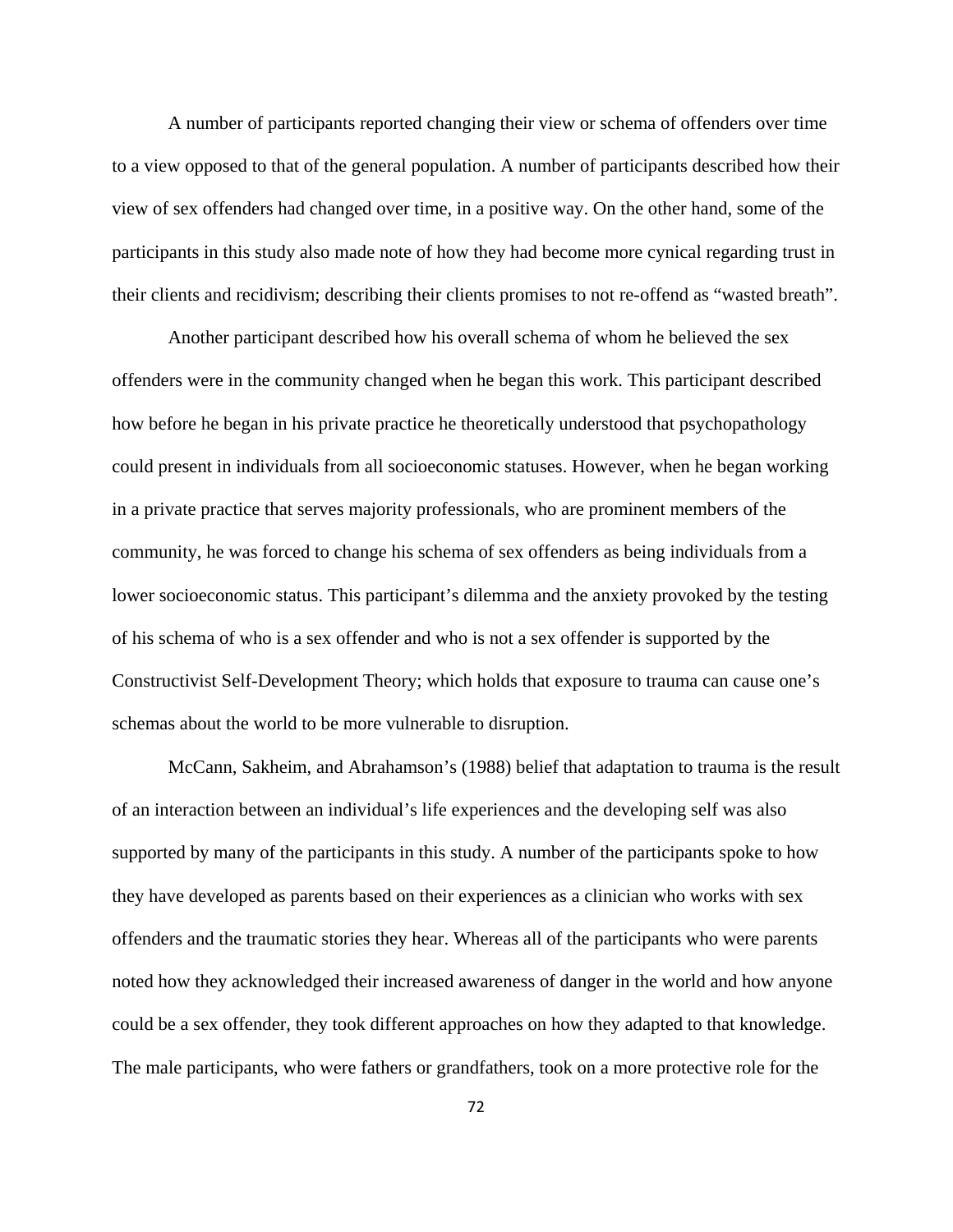families; while the female participants, who were mothers, made an effort to not be overprotective and saw themselves as being capable of handling whatever trauma might ensue on their families. These participants adaptation of themselves and how they viewed themselves is directly supported by the Constructivist Self-Development Theory as well as by the findings of Piaget & Inhelder (1967) who theorized that when information that is presented cannot be assimilated into one's existing schema, new or modified schemas are developed.

 There were other changes in schema around self-identity that participants in this study noted as well. While one participant explained how he adapted his view of self-identity in relation to his role in his own sexual abuse, another participant noted his colleagues change in self-identity around sexuality, noting that he had never before found pre-pubescent children "sexy" until working with sex offenders. Similarly, another participant in the study noted the anxiety he felt around being excited by his client's stories. This anxiety is a result of the clinician's schema of self-identity overlapping with their client's schema as a sex offender. It can potentially be very confusing and disturbing to share or identify with the parts of your client's schema that are viewed as deviant and have caused other's pain as well as caused a good amount of suffering in them. Another, female participant also shared how she experienced some anxiety when she realized that she was similar to one of her client's victims. This was upsetting to the participant because it challenged the schema she had of herself, and all of the sudden she viewed herself as a victim rather than a clinician; a phenomena also supported by the works of Bengis (1992).

The participants in this study revealed a number of ways in which they adapt and protect themselves from the emotionally traumatic experience of being exposed to traumatic and difficult subject matter, which leads to burnout, vicarious trauma and possibly turnover .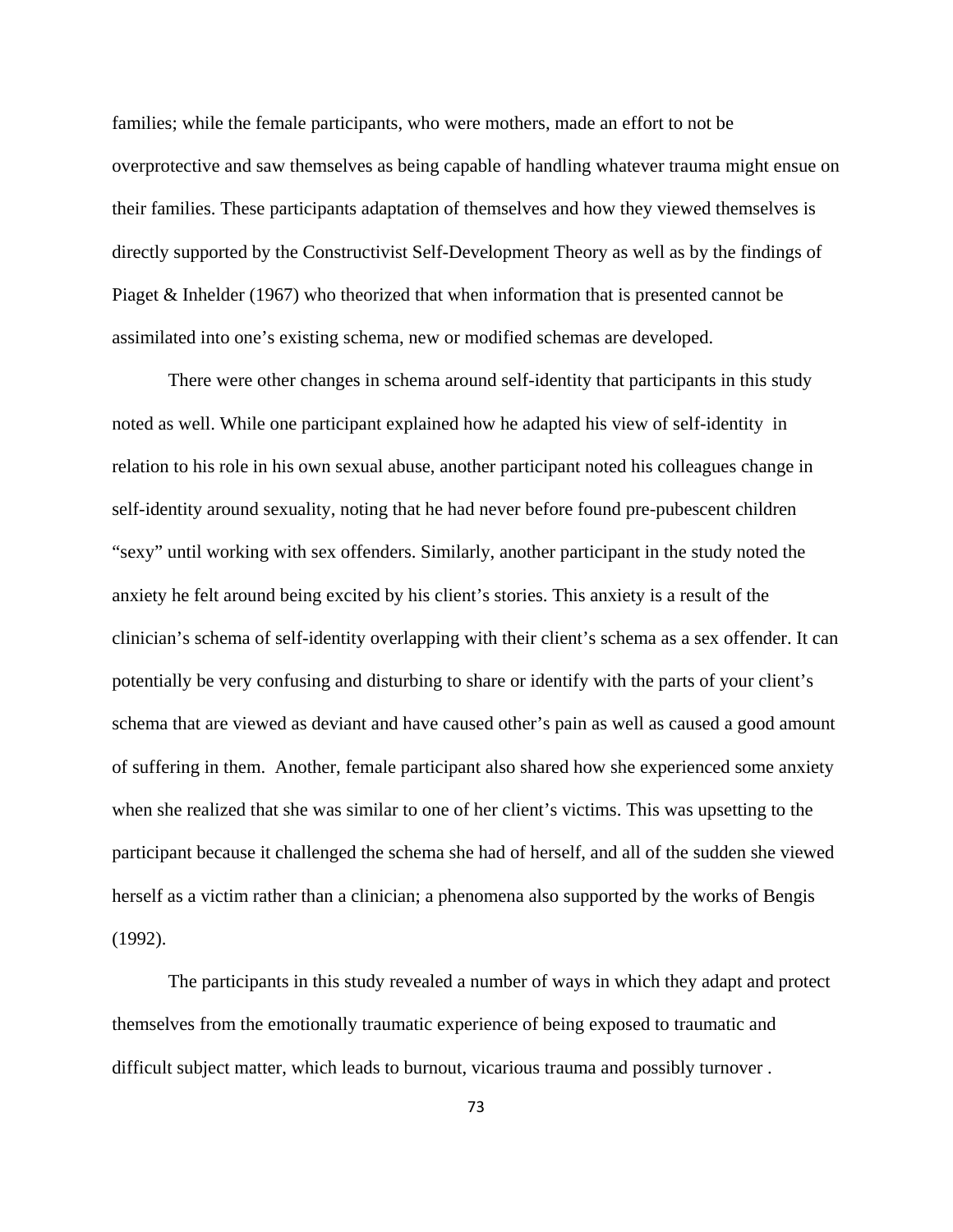Pearlman & Saakvitne (1995) postulated that according to the Constructivist Self-Development Theory, therapist's vicarious traumatization is an adaptive response to traumatic content disclosed by clients. The development of issues around identity, psychological needs, schemas about self and the world and ego resources are very much evident among participants in this study, but it is not clear whether or not these developments are related to vicarious trauma.

 Although some of the participant's developments are a direct response to exposure to trauma, such as increased psychological needs and a change in how safe they viewed the world; other developments evolved as a means to protect the clinician from vicarious trauma. For example, as reviewed earlier, some of the participants spoke to how their view of sex offenders changed over time; holding a more whole schema of the sex offender as not just someone who has done horrific things to other people, but as a good person who has done bad things. This schema change may be a result of hearing about the horrific things their clients have done, but the adaption that was made allowed the clinician to work with the client without become too traumatized or horrified by what their clients told them. In a sense this schema adaptation protects the clinician from vicarious traumatization and subsequently turnover.

 Similar to McCann, Sakheim, and Abrahamson's (1988); Curtois (1993) and McCann & Pearlman (1992) identified seven schemata that are especially susceptible to trauma-induced alterations: The individual's personal frame of reference about self and others; safety; dependency and trust; power; esteem; independence; and intimacy. Five of these schemas were noted as altered among the participants in this study; supporting the writings of Curtois (1993) and McCann & Pearlman (1992). However, the argument made by McCann and Pearlman (1990) that these cognitive shifts that result from exposure to traumatic client material may create a general emotional distress in therapists, including heightened anger, guilt, fear, grief,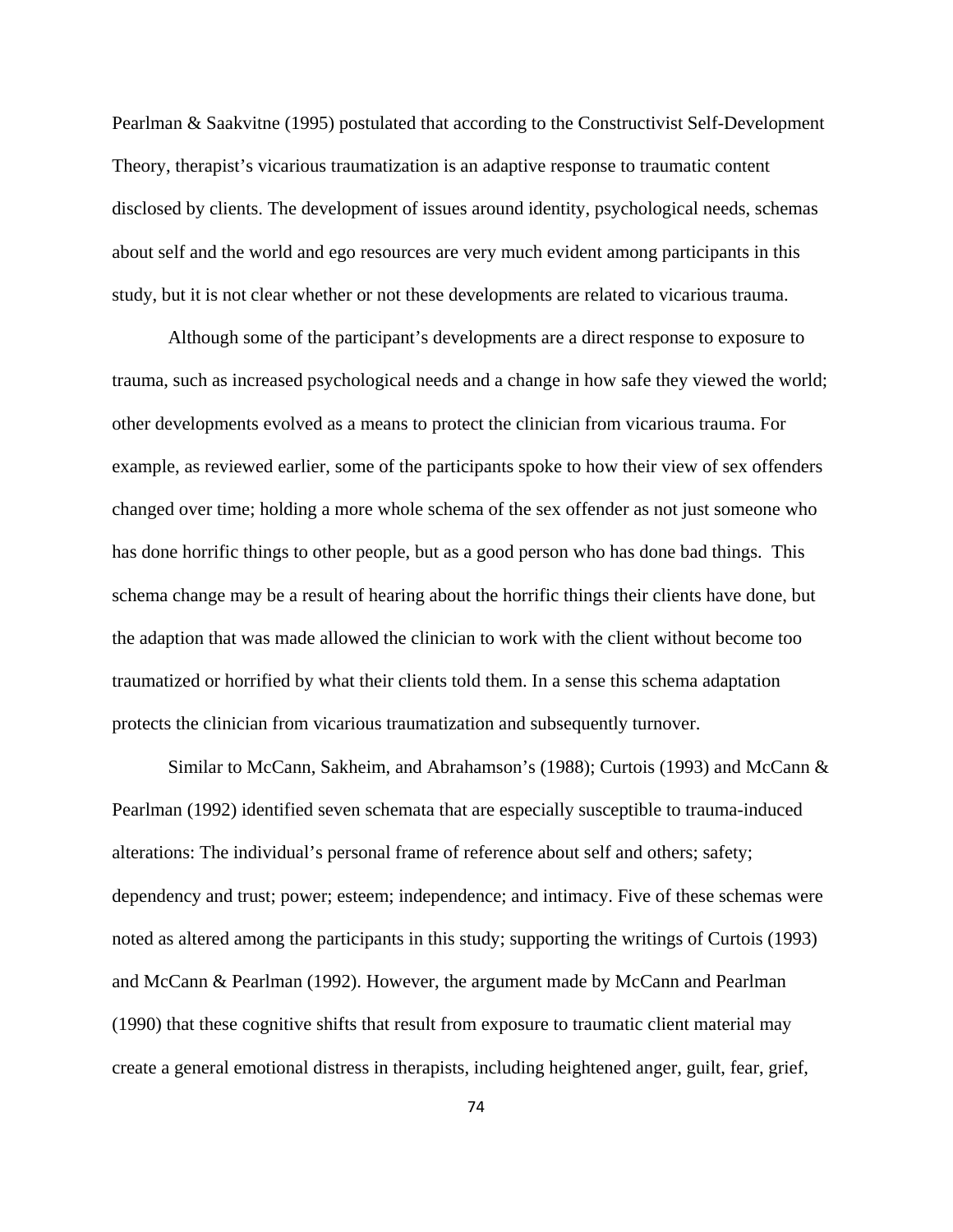shame and inability to contain intense emotions was not fully supported by the participants I this study. Only one participant noted times when she was unable to contain intense emotions; and in regards to heightened anger, guilt, fear, grief, and shame, only two of the participants mentioned a possibility of increased anger which arose when they felt a client was not be cooperative or had the potential to become aggressive. Herman (1997) believed it was very likely that these types of cognitive shifts may interfere with effective functioning in the therapeutic role. Conversely, many of the participants in this study noted certain changes in schema as an aid in the effective functioning in the therapeutic role; especially those adaptations in the schema of their clients who are sex offenders.

In the literature that reviews the effects of vicarious trauma on clinicians, McCann  $\&$ Pearlman (1992) and Farber (1983) discuss how when trauma and exposure to another's traumatic content present a challenge to the clinician's individual schemas, painful identity and emotional and interpersonal changes occur. Clinicians develop adaptations as a form of selfprotection against the emotionally traumatic experiences; adaptations that are cumulative and pervasive and can affect every area of the clinician's life. Although the participants in this study spoke to how their work has affected them in multiple areas of their lives they did not speak to the effects as "pervasive". In fact, of the participants who experienced the effects of their work with sex offenders in terms of disruption of schemas, psychological needs, ego resources, identity, or change in their world views, none of them described these effects/adaptations as being extensive or detrimental symptoms of vicarious trauma. Further, none of the participants described the effects as having a having a direct positive correlation with turnover intention or job retention.

75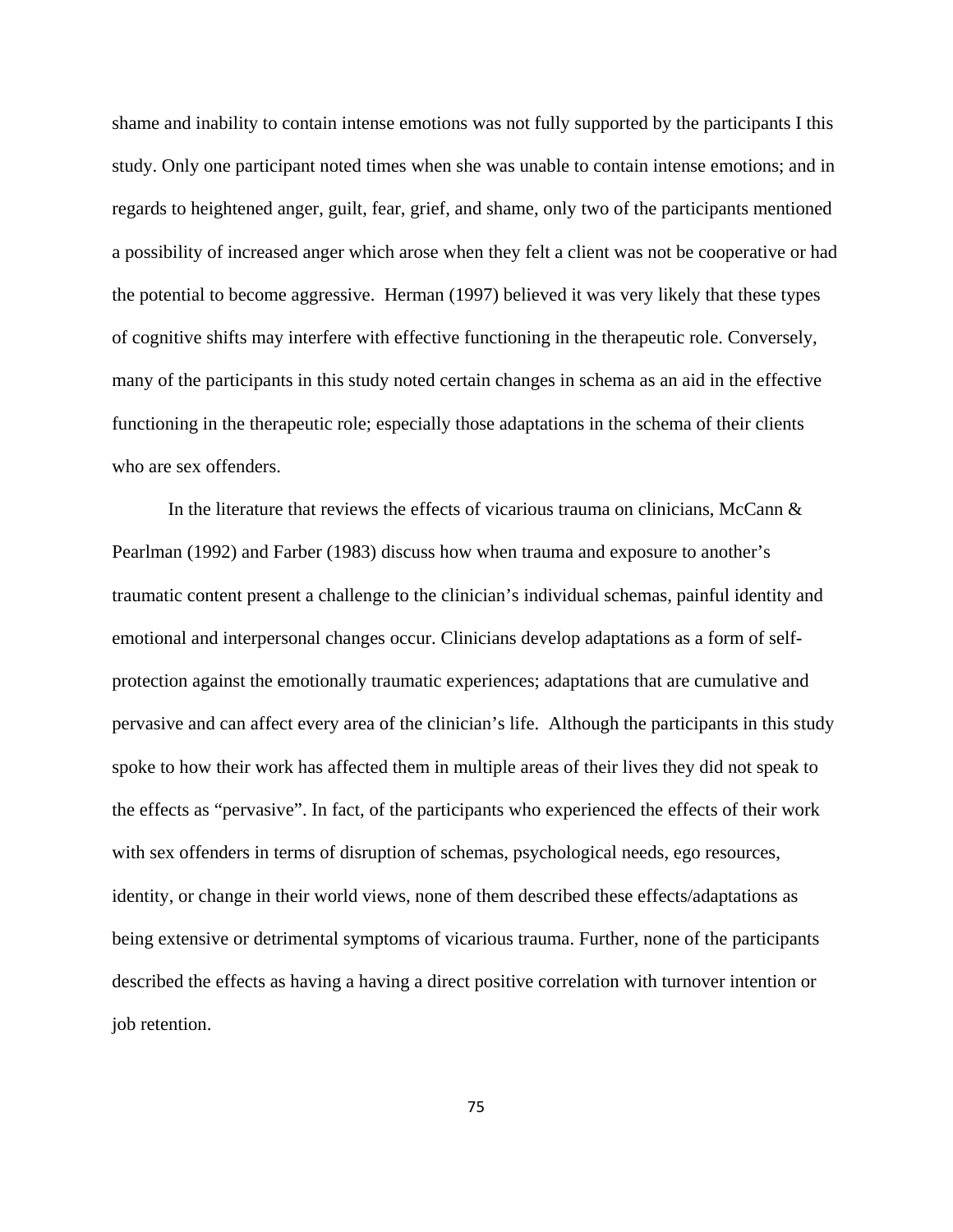### **Conclusion**

Although the participants in this study work with a population that is generally thought of as difficult and deal with topics that are emotively loaded, the therapists do not have strong intentions for turnover. This is important because the majority of the research on turnover is directly linked to burnout and vicarious trauma but not on other factors that may be directly influencing turnover or turnover intention. This study fills the gap in the literature by suggesting organizational factors as having more of a direct influence on turnover and turnover intentions among therapists who work with sex offenders. These findings point to things that can be done to support therapists who work with sex offenders in the context of social policy and organizational policy rather than focusing solely on the clinician themselves or the population they serve.

### **Limitations**

The findings from this study must be viewed within the light of its limitations. While the qualitative interview design allowed for open, flexible and rich exploration, of the study question, it carries the inherent threats to validity and reliability including sample selection, reactivity, researcher bias, and respondent bias (Padgett, 2008). For example, those who were happier with their jobs may have been more likely to participate in the study. Also, sample selection came from the ATSA list, which does not include a comprehensive list of all therapists who work with sex offenders. Efforts to support rigor and validity of the study were employed but these cannot render mute the impact of bias. In addition, the interview questions were designed by the researcher and in retrospect could have been more precisely aimed at how multiple factors influenced job retention and turnover intention. Because of the broadness of most questions, which is often innate in qualitative research, participant's interpretations varied in some cases, as did length and depth of their responses.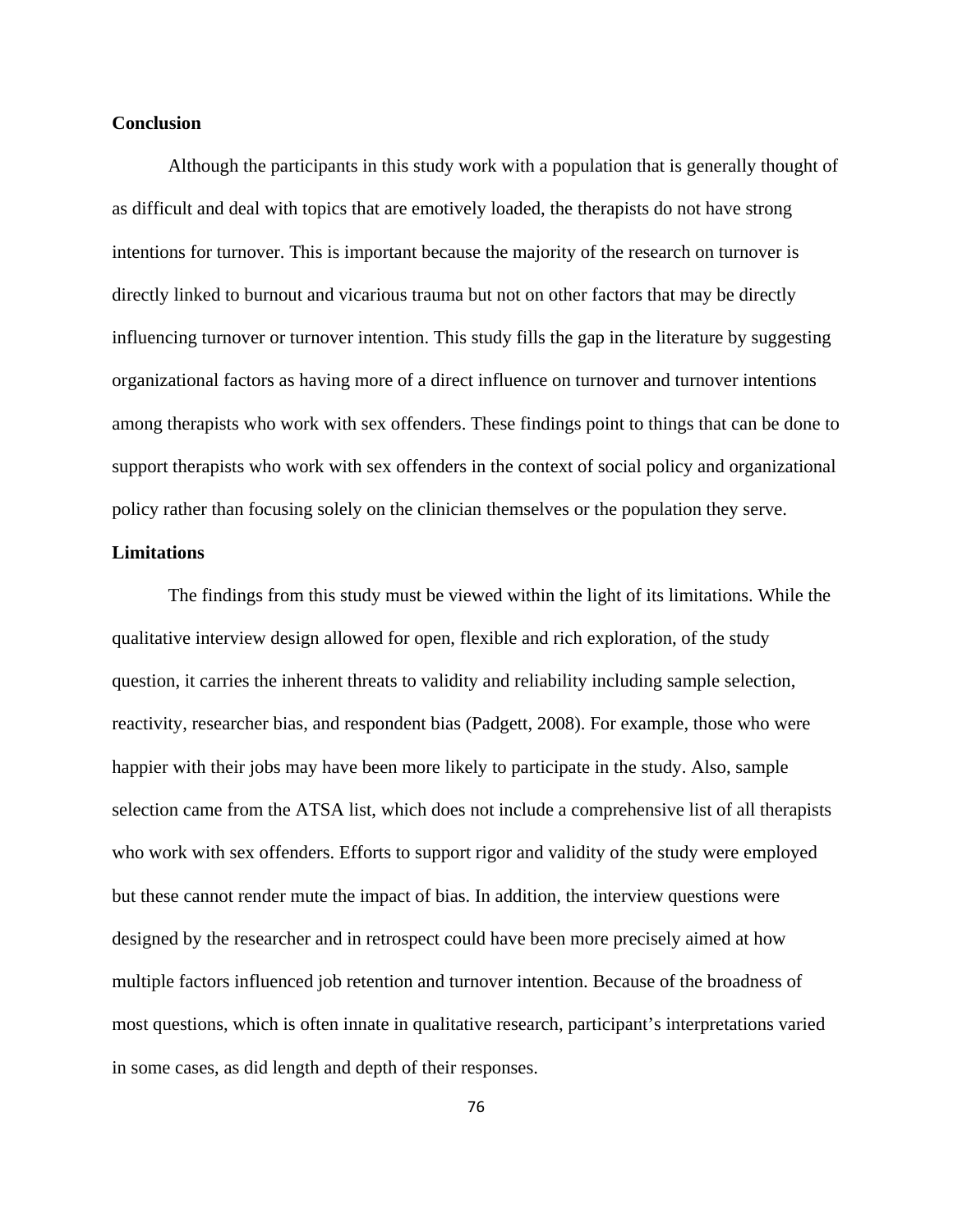Due to the limited amount of time to conduct the research, the study only included interviews from ten participants. A sample size of ten is small; therefore it limits the generalizability of the findings. The sample was also racially homogenous, with all of the participants identifying as Caucasian. There was a variance in gender, clinical experience, and setting, but all of the participants were currently working in the field of sex offender treatment. Because the focus of this study was to attempt to reveal factors that influence job retention and turnover intention among clinicians who work with sex offenders, it would have been advantageous to include the input of clinicians who are no longer working with sex offenders. This may have broadened the findings in regard to direct impacts on job retention and turnover intention. Future research would benefit from a larger, more diverse sample size, in addition to the crucial insights of clinicians who have actually left the field of sex offender treatment.

### **Implications for Future Study**

The study opens the door for many new areas of research, as well as for practice and policy. Findings in this study point to the many factors, such as characteristics of the clinician and/or the client, that effect not only the clinician but also the treatment process. Further exploration into these factors and the effects they have could influence practice and treatment within the field of working with sex offenders. In terms of future research, a continuation of research and expanded sampling is needed in order to further understand the complexities and impact of vicarious trauma on clinicians who work with sex offenders, the needs of those clinicians, and in turn an understanding of factors that reduce job turnover and increase job retention. In regards to policy, research that focuses on how social policy as well as organizational policy effects job retention and turnover intention could help shape future policy regarding sex offenders and sex offender treatment. Future studies should examine supervision,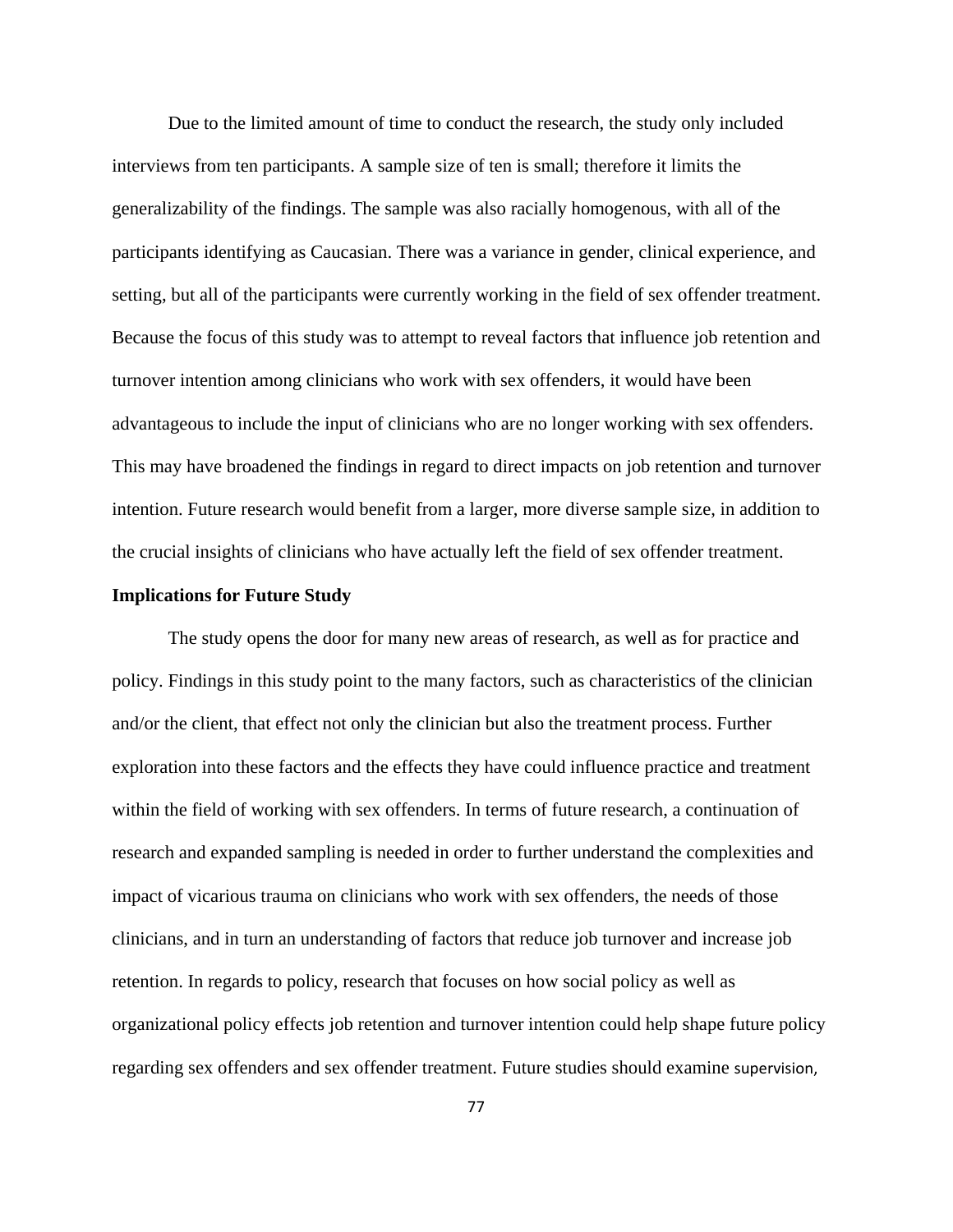peer supervision, worker autonomy, and worker inputs into program management, as these areas hold hope for concrete interventions to address worker turnover.

#### **Future Research**

An important issue that should be explored in the next stage of this research is the difference among male and female clinicians who work with sex offenders. This study revealed a slight difference among male and female participants when it came to the personal and professional effects of their work. Further research that teases out these differences may help to address specific issues regarding burnout or vicarious trauma, and may even impact theories of practice with sex offenders.

Finally, looking at the differences in job retention and turnover intention among clinicians who work with sex offenders in different settings would be a rich addition not only to research regarding vicarious trauma, burnout, and job satisfaction, but also an invaluable addition to the research that looks at treatment efficacy for sex offenders. One of the participants in this study worked in a setting that treated primarily professional, affluent individuals who were solely private pay that had been convicted of a sexual offense or sent to treatment due to professional, sexual misconduct. This participant was very blunt in expressing his observation that his clients receive "better" treatment. He lacked the frustration all other participants felt in regards to working with or within multiple, complex, sometimes "embedded" systems. Further research into the factors that influence this deviation in treatment among different setting, as well as among different sub-groups of the sex offender population may offer insight into ways sex offender treatment could be improved; as well as insight into how to limit the frustrations clinicians feel towards the many organizational/external factors that influence the clinician, the treatment and the client.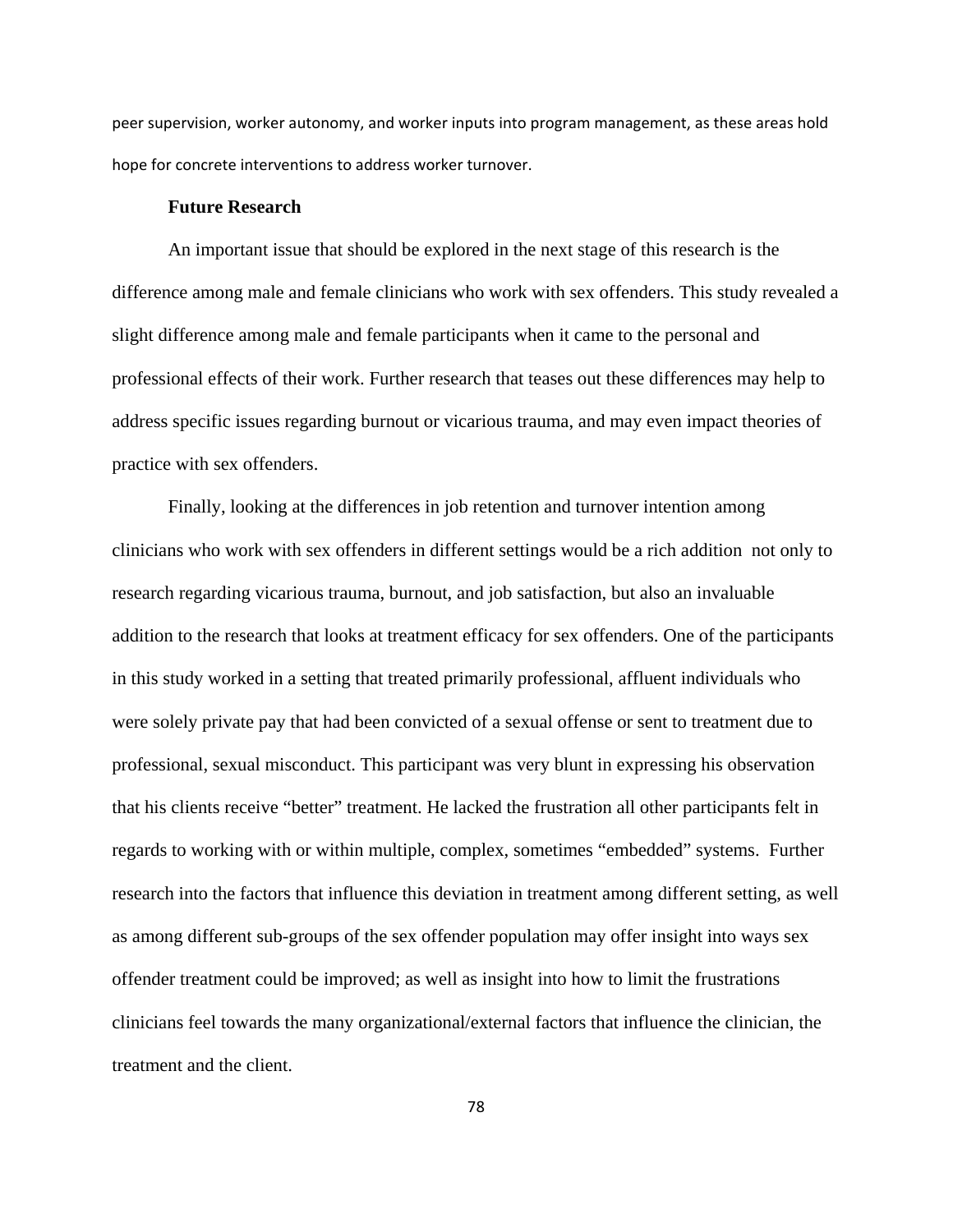#### REFERENCES

- Acker, G. M. (1999). The impact of clients' mental illness on social workers' job satisfaction and burnout. *Health & Social Work, 24*(2), 112-119.
- Acker, G.M., (2004). The effects of organizational conditions (role conflict, role ambiguity, opportunities for professional development, and social support) on job satisfaction and intention to leave among social workers in mental health care. *Community Mental Health Journal,* 40(1), 65-73.
- Alexander, J. A., Bloom, J. R., & Nuchols, B. A. (1994). Nursing Turnover and Hospital Efficiency: An Organization‐Level Analysis. Industrial Relations: *A Journal of Economy and Society,* 33(4), 505-520.
- American Psychiatric Association. (2000). Diagnostic and statistical manual of mental disorders: DSM-IV-TR. American Psychiatric Publishing, Inc..
- Bakker, A.B., Demerouti, E., & Euwema, M.C. (2005). Job resources buffer the impact of job demands on burnout. *Journal of Occupational Health Psychology*, 10(7), 170-180
- Bango, M., & McKnight, K. (2006). Clinical supervision in social work: A review of the research literature. *The Clinical Supervisor*, 24(1-2), 49-67.
- Ben-Dror, R. (1994). Employee turnover in community mental health organization: A developmental stages study. *Community Mental Health Journal*, 30(3), 243-257.
- Bengis, S. (1997). Comprehensive service delivery with a continuum of care. Juvenile sexual offending: Causes, consequences, and correction, 211-218.
- Bibring, E. (1937). On the Theory of Therapeutic Results. *International Journal of Psychoanalysis,*18, 170-189.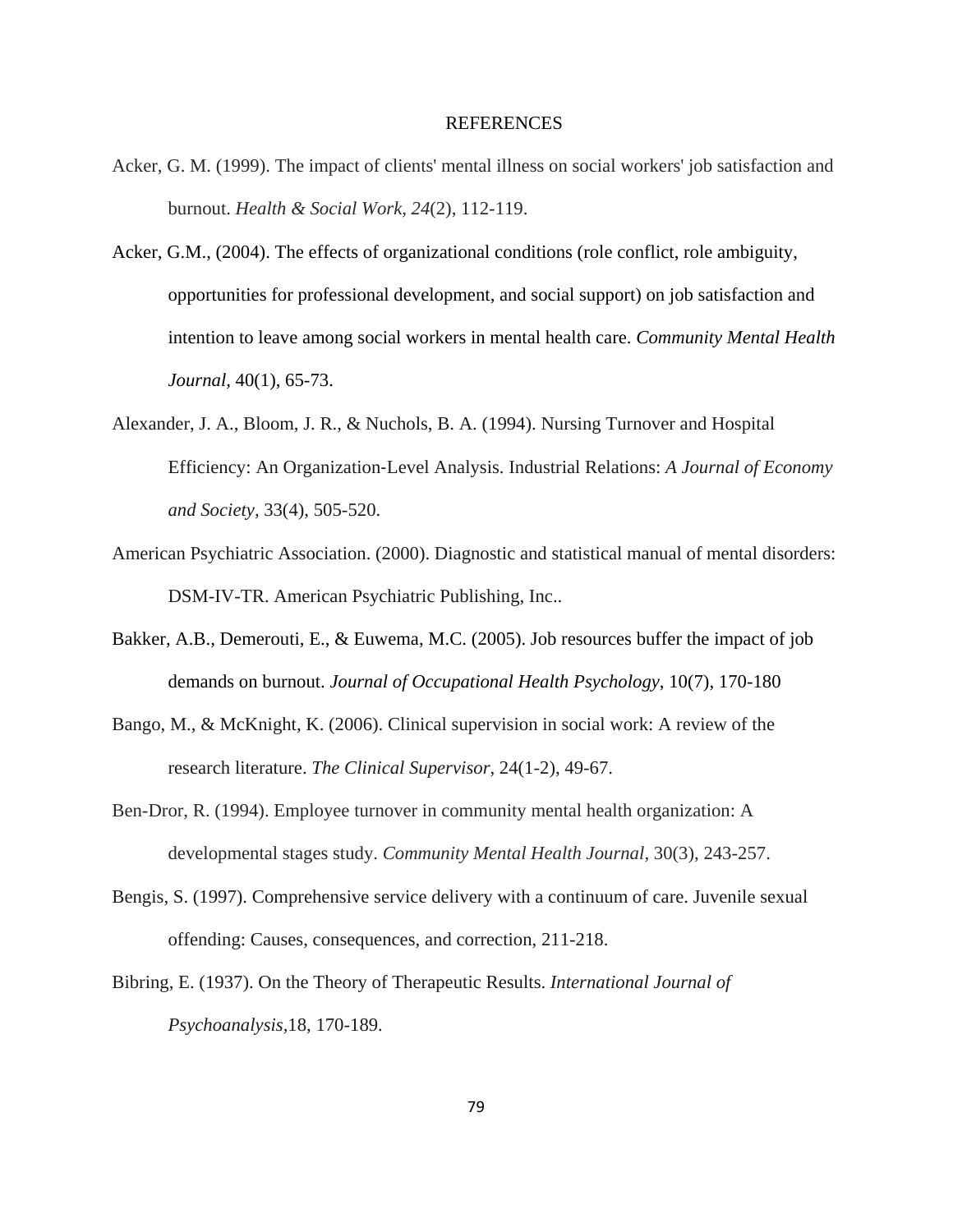- Ekstein, R., & Wallerstein, R. S. (1972). The teaching and learning of psychotherapy. (Revised ed.).
- Blankertz, L. E., & Robinson, S. E. (1997). Turnover intentions of community mental health workers in psychosocial rehabilitation services. *Community Mental Health Journal*, 33(6), 517-529.
- Boud, D. (1995). Assessment and learning: contradictory or complementary. Assessment for learning in higher education, 35-48.
- Bransford, C. L. (2005). Conceptions of Authority within Contemporary Social Work Practice in Managed Mental Health Care Organizations. *American Journal Of Orthopsychiatry*, 75(3), 409-420.
- Briere, J., & Runtz, M. (1991). The long-term effects of sexual abuse: A review and synthesis. *New Directions for Mental Health Services*, 1991(51), 3-13.
- Center for Health Workforce Studies and NASW Center for Workforce Studies (2006). Licensed Social Workers in the United States. Accessed February 13, 2013 www.workforce.socialworkers.org.
- Cordes, C. L., & Dougherty, T. W. (1993). A review and an integration of research on job burnout. *Academy of management review*, 621-656.
- Corey, G., Corey, M.S. & Callanan, P. (1993). Issues and Ethics in the Helping Profession (4th ed.) Pacific Grove. CA: Brooks/Cole.
- Craissati, J (1998) Child sexual abusers. A community treatment approach. Hove, E. Sussex: Psychology Press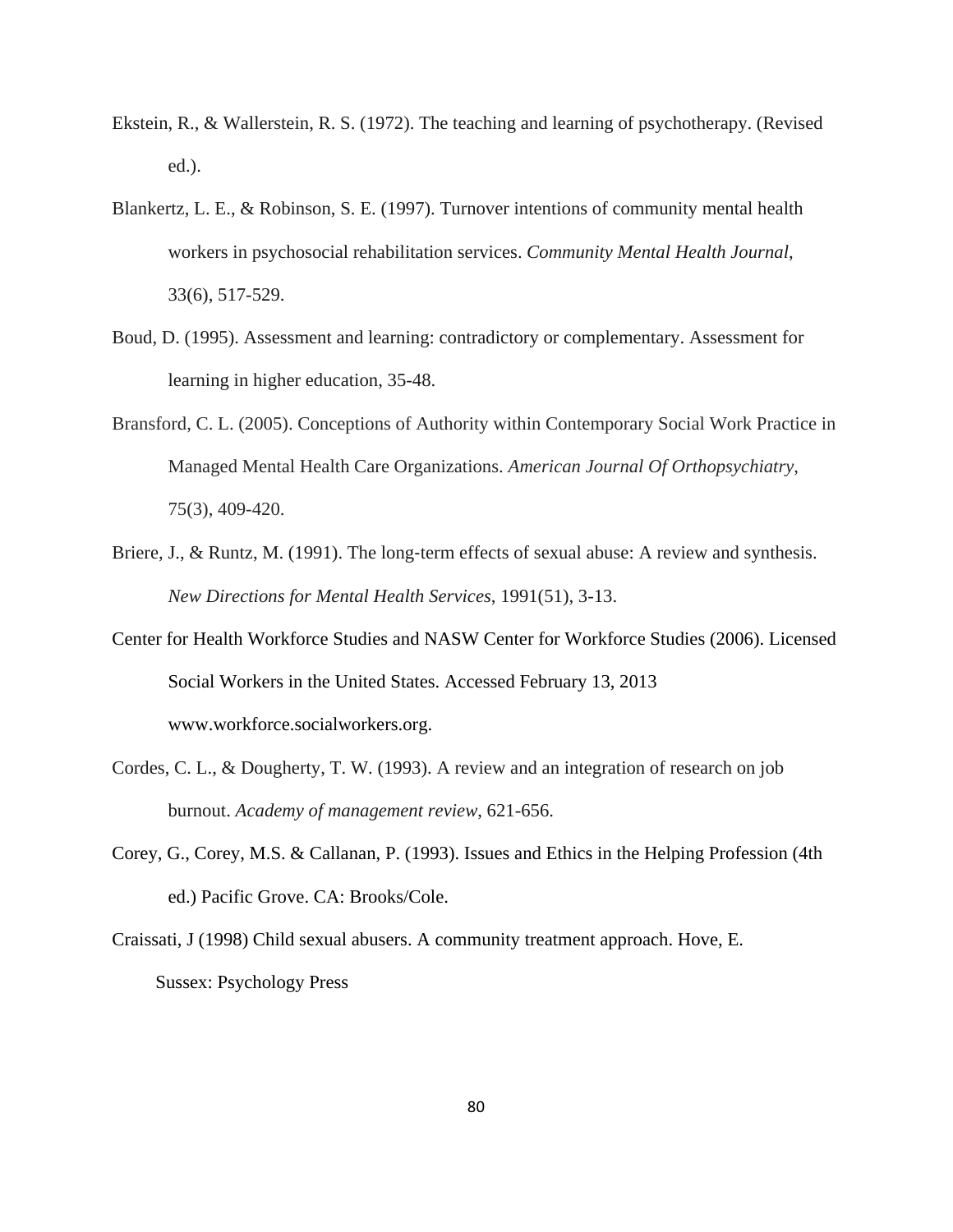- Cropanzano, R., Rupp, D. E., & Byrne, Z. S. (2003). The relationship of emotional exhaustion to work attitudes, job performance, and organizational citizenship behaviors. *Journal of Applied Psychology,* 88(1), 160.
- Courtois, C. A. (1992). Personal and professional issues for the counseling psychologist in private practice: 7–20 years postdoctorate. *The Counseling Psychologist*, 20(1), 17-23.
- Dalenberg, C. J. (2000). Countertransference and the treatment of trauma. Washington, DC: American Psychological Association.
- De Croon, E. M., Sluiter, J. K., & Blonk, R. W. B. (2004). Stressful work, psychological job strain, and turnover: A 2-year prospective cohort study of truck drivers. *Journal of Applied Psychology,* 89, 442–454.
- Demerouti, E., Bakker, A.B., Nachreiner, F., Schaufeli, W.B. (2001). The job demands-resources model of burnout. *Journal of Applied Psychology*, 86(3), 499-512.

Derber, C. (1983). Managing professionals. *Theory and Society,* 12(3), 309-341.

- Dollard, M. F., Winefield, H. R., Winefield, A. H., & Jonge, J. (2000). Psychosocial job strain and productivity in human service workers: A test of the demand-control-support model. *Journal Of Occupational And Organizational Psychology,* 73(4), 501-510.
- Drake, B. & Yamada, G.N. (1996). A structural equation model of burnout and job exit among child protective service workers. *Social Work Research*, 20, 179–189.

Dressel, P. (1987). Patriarchy and social welfare work. *Social Problems*, 34, 294.

Dunkle, J. H., & Friedlander, M. L. (1996). Contribution of therapist experience and personal characteristics to the working alliance. *Journal of Counseling Psychology*, 43(4), 456- 460.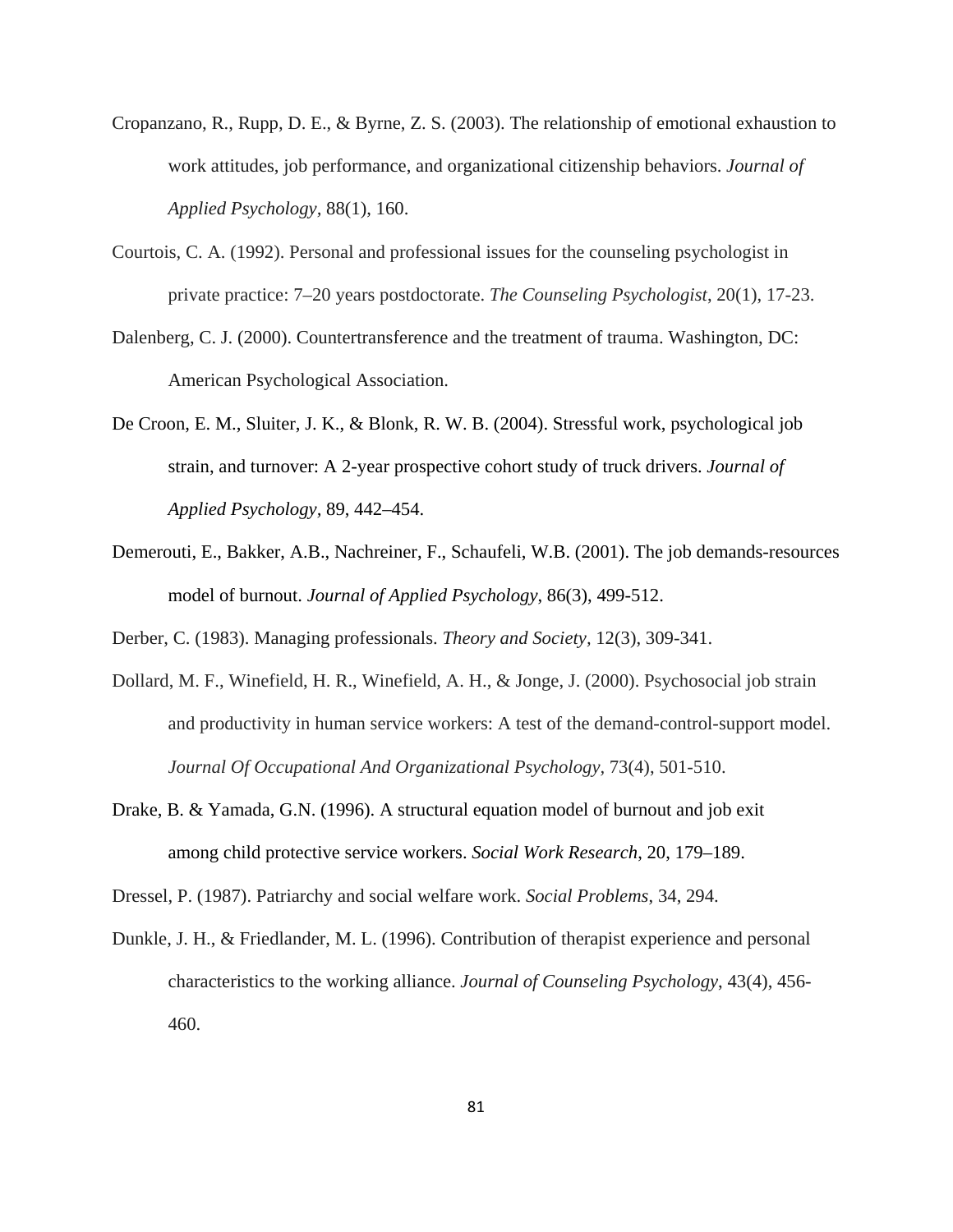- Ellerby, L. A. (1997). Impact on clinicians: Stressors and providers of sex-offender treatment. In S. B. Edmunds (Ed.), Impact: Working with sexual abusers (pp. 51-60). Brandon, VT: Safer Society Press.
- Ellerby, L. A. (1998). Providing clinical services to sex offenders: Burnout, compassion fatigue, and moderating variables. Unpublished doctoral dissertation, University of Manitoba, Winnipeg, Canada.
- Edmunds, S. B. (1997). The personal impact of working with sex offenders .Impact: Working with sexual abusers, 11-26.
- Everall, R. D., & Paulson, B. T. (2004). Burnout and secondary traumatic stress: Impact on Ethical Behaviour. *Canadian Journal of Counseling*, 38, 25-35.
- Ewalt, P. (1991). Trends affecting the recruitment and retention of social work staff in human services agencies. *Social Work,* 36 (3), 214–217.
- Farber, B. A. (Ed.). (1983). Stress and burnout in the human service professions (Vol. 117). Pergamon.
- Farrenkopf, T. (1992). What happens to therapists who work with sex offenders?. *Journal of Offender Rehabilitation*, 18(3-4), 217-224.
- Figley, C. R. (2002). Treating compassion fatigue (No. 24). Routledge.
- Freeman-Longo, R. E. (1997). Reducing Sexual Abuse in America: Legislating Tougher Laws or Public Education and Prevention. *New England Journal on Crime & Civil Confinement*, 23, 303.
- Furby, L., Weinrott, M. R., & Blackshaw, L. (1989). Sex offender recidivism: A review. *Psychological Bulletin*, 105(1), 3.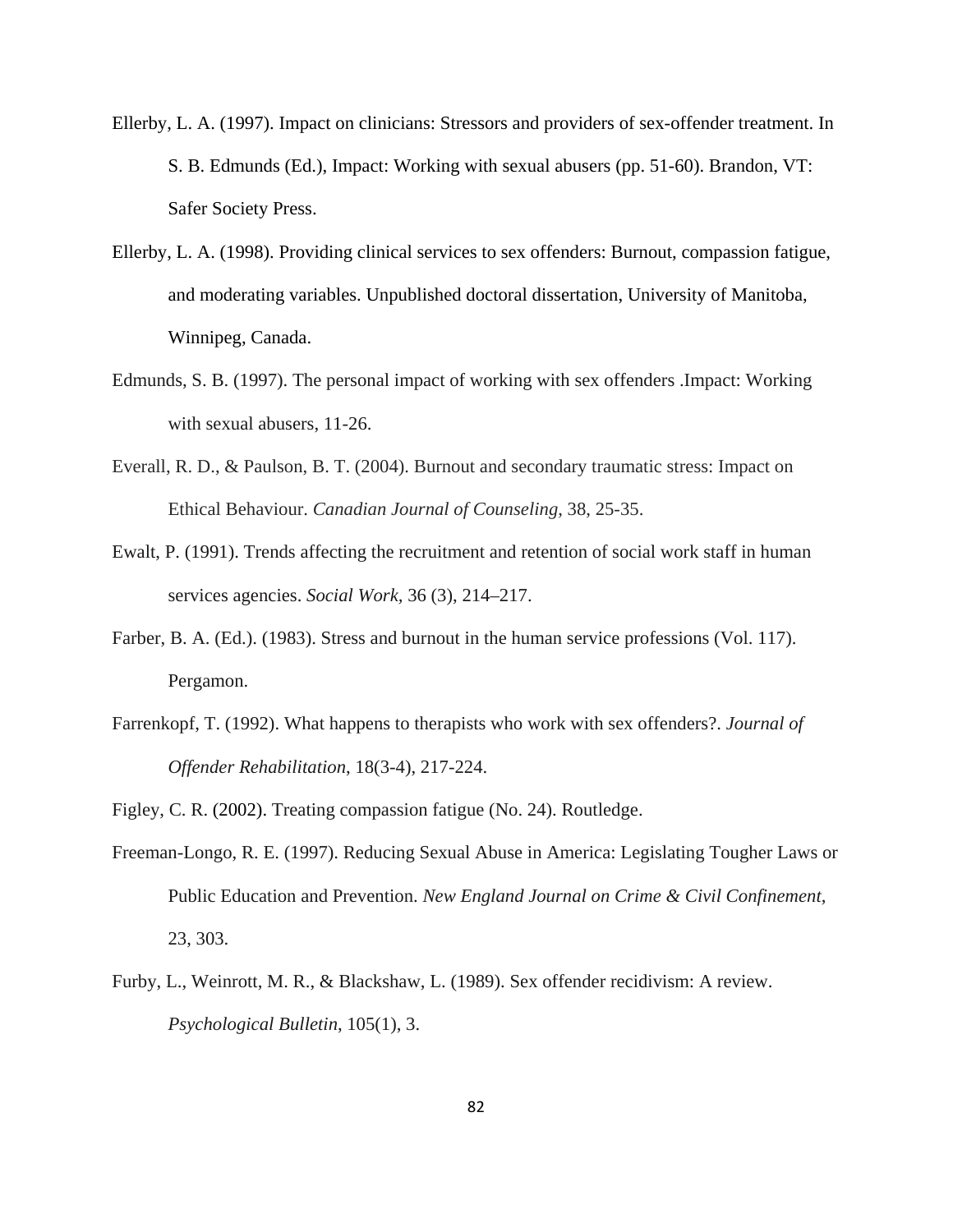- Freeman-Longo, R. E. (1997). Reducing Sexual Abuse in America: Legislating Tougher Laws or Public Education and Prevention. *New England Journal on Crime & Civil Confinement,* 23, 303.
- Geer, T. M., Becker, J. V., Gray, S. R., & Krauss, D. (2001). Predictors of treatment completion in a correctional sex offender treatment program. International *Journal of Offender Therapy and Comparative Criminology*, 45(3), 302-313.
- Gleason-Wynn, P. (1995). Improving job satisfaction, retention among nursing home social workers. *Brown University Long-Term Care Letter*, 7(3), 1-3.
- Geurts, S., Schaufeli, W., & De Jonge, J. (1998). Burnout and intention to leave among mental health-care professionals: A social psychological approach. *Journal of Social and Clinical Psychology,* 17(3), 341-362.
- Geurts, S., Schaufeli, W. B. & Rutte, C. G. (1999). Absenteeism, turnover intention and inequity in the employment relationship. *Work & Stress,* 13, 253–267.
- Guba, E. G., & Lincoln, Y. S. (1994). Competing paradigms in qualitative research. Handbook of qualitative research, 2, 163-194.
- Guy, J. D., & Liaboe, G. P. (1986). Personal therapy for the experienced psychotherapist: A discussion of its usefulness and utilization. *Clinical Psychologist*.
- Hanson, R. K., & Scott, H. (1995). Assessing perspective-taking among sexual offenders, nonsexual criminals, and nonoffenders. *Sexual Abuse: A Journal of Research and Treatment,* 7(4), 259-277.

Hensley, P. H. (2003). The value of supervision. The Clinical Supervisor, 21(1), 97-110. Herman, J. L. (1997). Trauma and recovery. Basic Books.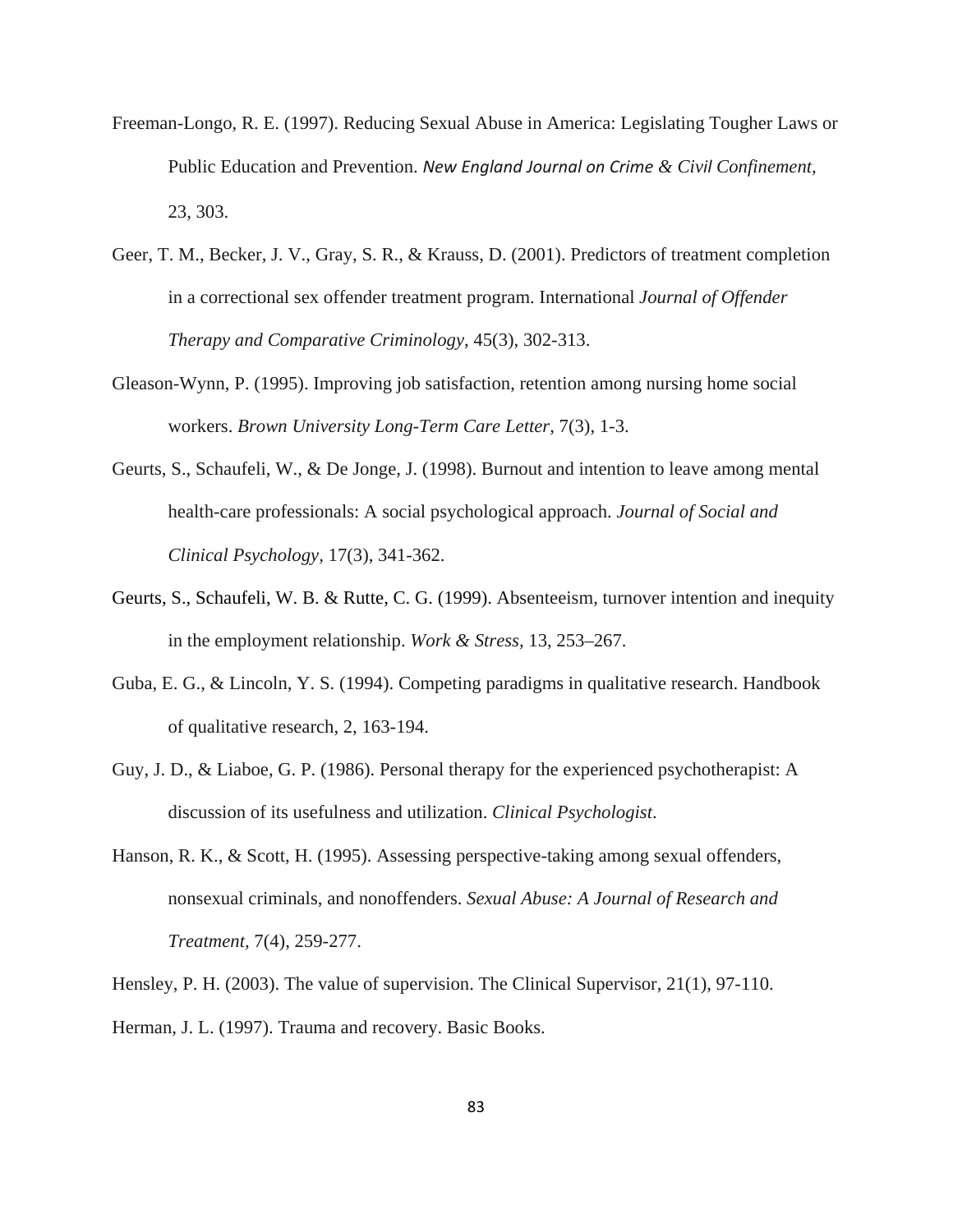- Houkes, I., Janssen, P. P., Jonge, J., & Bakker, A. B. (2003). Specific determinants of intrinsic work motivation, emotional exhaustion and turnover intention: A multisample longitudinal study*. Journal of Occupational and Organizational Psychology*, 76(4), 427- 450.
- House, J. S. (1986). Social support and the quality and quantity of life. Research on the quality of life. Ann Arbor, MI: Survey Research Center, Institute for Social Research, University of Michigan, 265-267.
- Ito, H., Eisen, S. V., Sederer, L. I., Yamada, O., & Tachimori, H. (2001). Factors affecting psychiatric nurses' intention to leave their current job. *Psychiatric Services*, 52(2), 232- 234.
- Jackson, K. E., Holzman, C., Barnard, T., & Paradis, C. (1997). Working with sex offenders: The impact on practitioners. Impact: Working with sexual abusers, 61-73.
- Kamis-Gould, E., & Staines, G. L. (1986). Manpower information and the community mental health system. *Hospital & Community Psychiatry,* 37(10), 1030.
- Karasek, R. T., & Theorell, T. T.(1990) Healthy work–stress, productivity and the reconstruction of working life. US: Basic books.
- Kearns, B. (1995). Self-reflection in work with sex offenders: A process not just for therapists. *Journal of Child Sexual Abuse*, 4(1), 107-110.
- Kim, H., & Stoner, M. (2008). Burnout and turnover intention among social workers: Effects of role stress, job autonomy and social support. *Administration in Social Work*, 32(3), 5-25.
- Knudsen, H. K., Ducharme, L. J., & Roman, P. M. (2006). Counselor emotional exhaustion and turnover intention in therapeutic communities*. Journal of Substance Abuse Treatment,* 31(2), 173-180.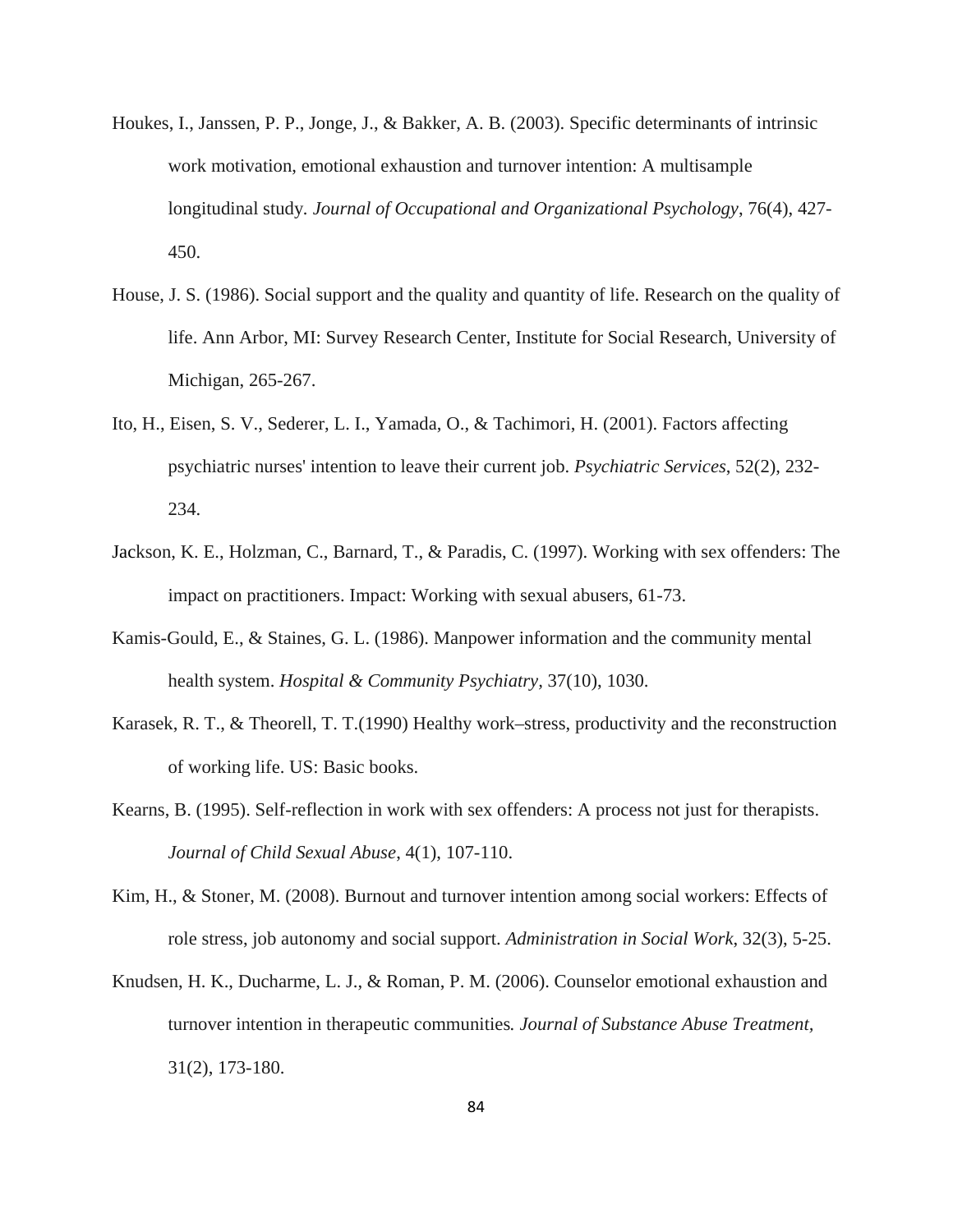Kompier, M. and Cooper, C., Preventing stress, improving productivity: European case studies in the workplace, London and New York, Routledge, 1999.

Kottler, J. A. (1993). On being a therapist (rev. ed.). San Francisco: JosseyBass.

- Lab, S.P., Shields, G., & Schondel, C. (1993). An evaluation of juvenile sexual offender treatment research. *Crime and Delinquency,* 39(4), 543-553.
- Langevin, R. (2006). Acceptance and completion of treatment among sex offenders. *International Journal of Offender Therapy and Comparative Criminology,* 50(4), 402- 417.
- Laschinger, S., H. K., Leiter, M., Day, A., & Gilin, D. (2009). Workplace empowerment, incivility, and burnout: impact on staff nurse recruitment and retention outcomes. *Journal of Nursing Management,* 17(3), 302-311.
- Layton, J. C. (1989, September). The countertransference phenomenon with therapists who work with sex offenders*. Dissertation Abstracts International*, 50, 1112.
- Lee, S. M., Cho, S. H., Kissinger, D., & Ogle, N. T. (2010). A typology of burnout in professional counselors. *Journal of Counseling & Development*,88(2), 131-138.
- Lippincott, R. C. (1990). State Mental Health Directors' Priorities for Human Resource Development. *American Journal of Psychiatry*, 147, 1547-1552.
- Lee, R. T., & Ashforth, B. E. (1996). A meta-analytic examination of the correlates of the three dimensions of job burnout. *Journal Of Applied Psychology*, 81(2), 123-133.
- Lindy, J. D. (1988). Vietnam: A casebook (No. 10). Routledge.
- Maletzky, B. M. (1996). Denial of treatment or treatment of denial?. Sexual Abuse: *A Journal of Research and Treatment,* 8(1), 1-5.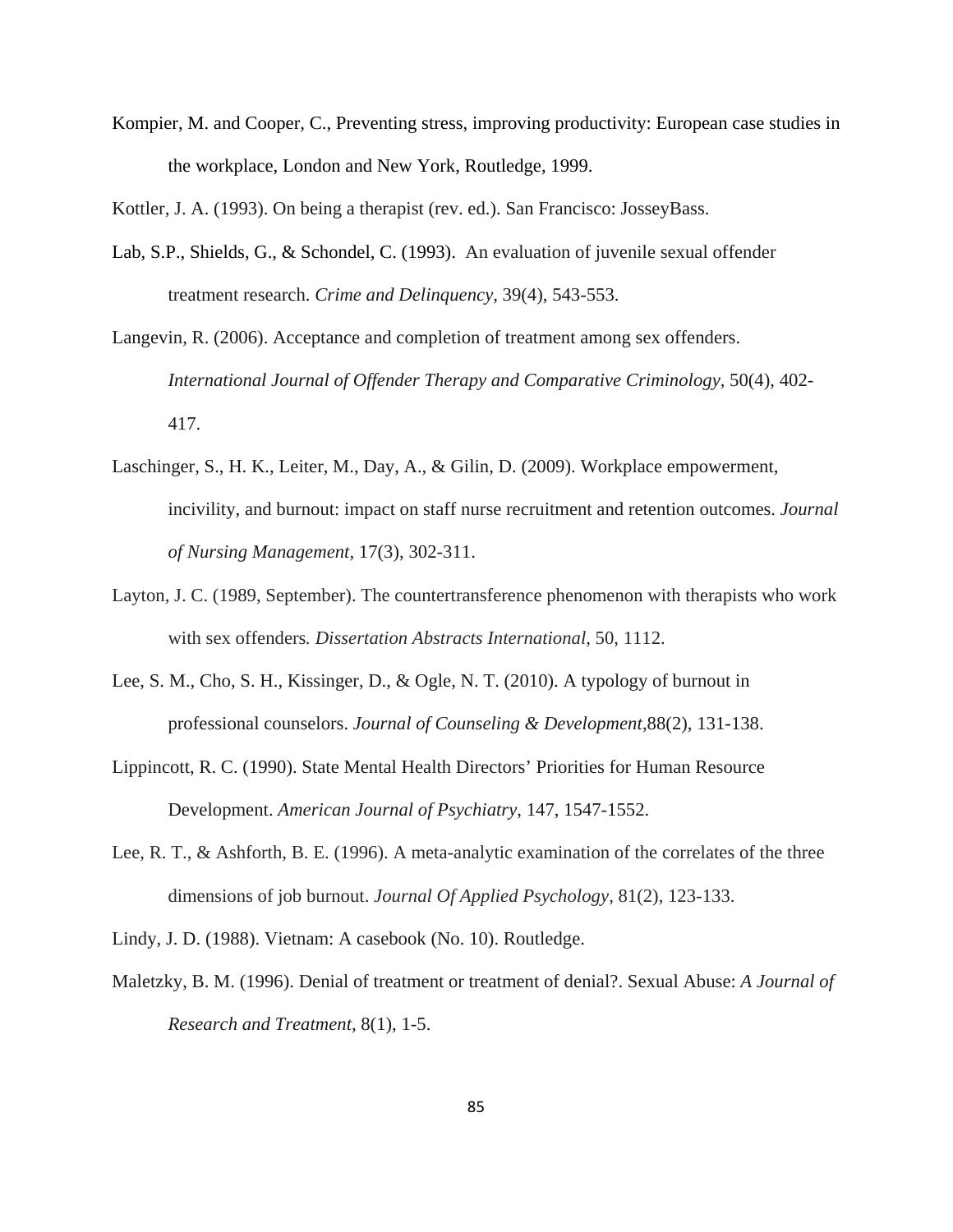- Marques, J., Nelson, C., West, M., & Day, D. M. (1994). The relationship between treatment goals and recidivism among child molesters. *Behaviour Research And Therapy,* 32(5), 577-588.
- Maslach, C., Schaufeli, W. B., & Leiter, M. P. (2001). Job burnout. *Annual review of psychology,* 52(1), 397-422.
- McCann, I. L., & Pearlman, L. A. (1990). Vicarious traumatization: A framework for understanding the psychological effects of working with victims. *Journal of traumatic stress,* 3(1), 131-149.
- McCann, I. L., & Pearlman, L. A. (1992). Constructivist self-development theory: A theoretical model of psychological adaptation to severe trauma. Out of darkness: Exploring satanism and ritual abuse, 185-206.
- McCann, L., Pearlman, L. A., Sakheim, D. K., & Abrahamson, D. J. (1988). Assessment and treatment of the adult survivor of childhood sexual abuse within a schema framework.
- McCann, I. L., Sakheim, D. K., & Abrahamson, D. J. (1988). Trauma and Victimization A Model of Psychological Adaptation. *The Counseling Psychologist*, 16(4), 531-594.
- Miner, M., & Dwyer, S. M. (1995). Analysis of dropouts from outpatient sex offender treatment. *Journal of Psychology & Human Sexuality*, 7(3), 77-93.
- Mitchell, O., MacKenzie, D., Styve, G., & Gover, A. (2000). The impact of individual, organizational, and environmental attributes on voluntary turnover among juvenile correctional staff members. *Justice Quarterly,* 17, 333-357.
- Mitford, J. (1973). Kind and unusual punishment: The prison business. New York: Alfred A Knopf.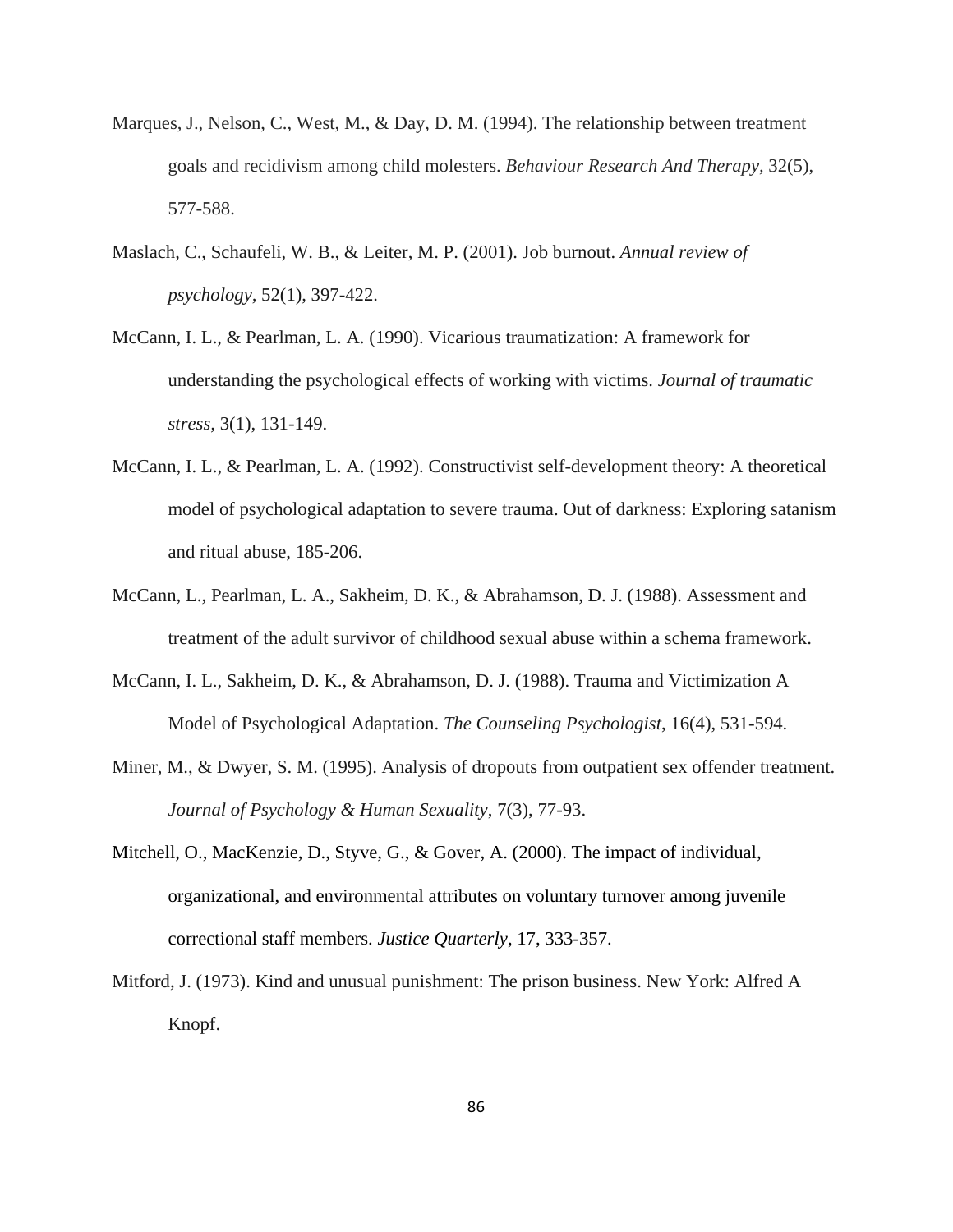- Mor Barak, M.; Nissly, J.; & Levin, A (2001). Antecedents to retention and turnover among child welfare, social work, and other human service employees: What can we learn from past research? A review and metanalysis. *The Social Service Review*, 75(4), 625-661. Powell & York, 1992.
- Mothersole, G. (2000). Clinical supervision and forensic work. *Journal of Sexual Aggression,*  5(1), 45-58.
- National Center for Health Statistics. Plan and operation of the NHANES I Epidemiologic Follow-up Study, 1987. Washington (DC): DHHS; 1992.
- Nissly, J.A., Mor Barak, M.E., & Levin, A. (2005). Stress, social support, and workers' intentions to leave their jobs in public child welfare. *Administration in Social Work,* 29(1), 79–100.
- Oberlander, L. B. (1990). Work satisfaction among community-based mental health service providers: The association between work environment and work satisfaction. *Community Mental Health Journal,* 26(6), 517-532.
- Patton, M. Q. (2005). Qualitative research. John Wiley & Sons, Ltd.
- Pearlman, L. A., & Saakvitne, K. W. (1995). Trauma and the therapist: Countertransference and vicarious traumatization in psychotherapy with incest survivors. New York: Norton.
- Piaget, J., & Inhelder, B. (1969). The psychology of the child (Vol. 5001). Basic Books (AZ).
- Pinder, C. C., & Das, H. (1979). Hidden costs and benefits of employee transfers. *Human Resource Planning,* 2(3), 135-145.
- Pithers, W. D. (1999). Empathy definition, enhancement, and relevance to the treatment of sexual abusers. *Journal of Interpersonal Violence*, 14(3), 257-284.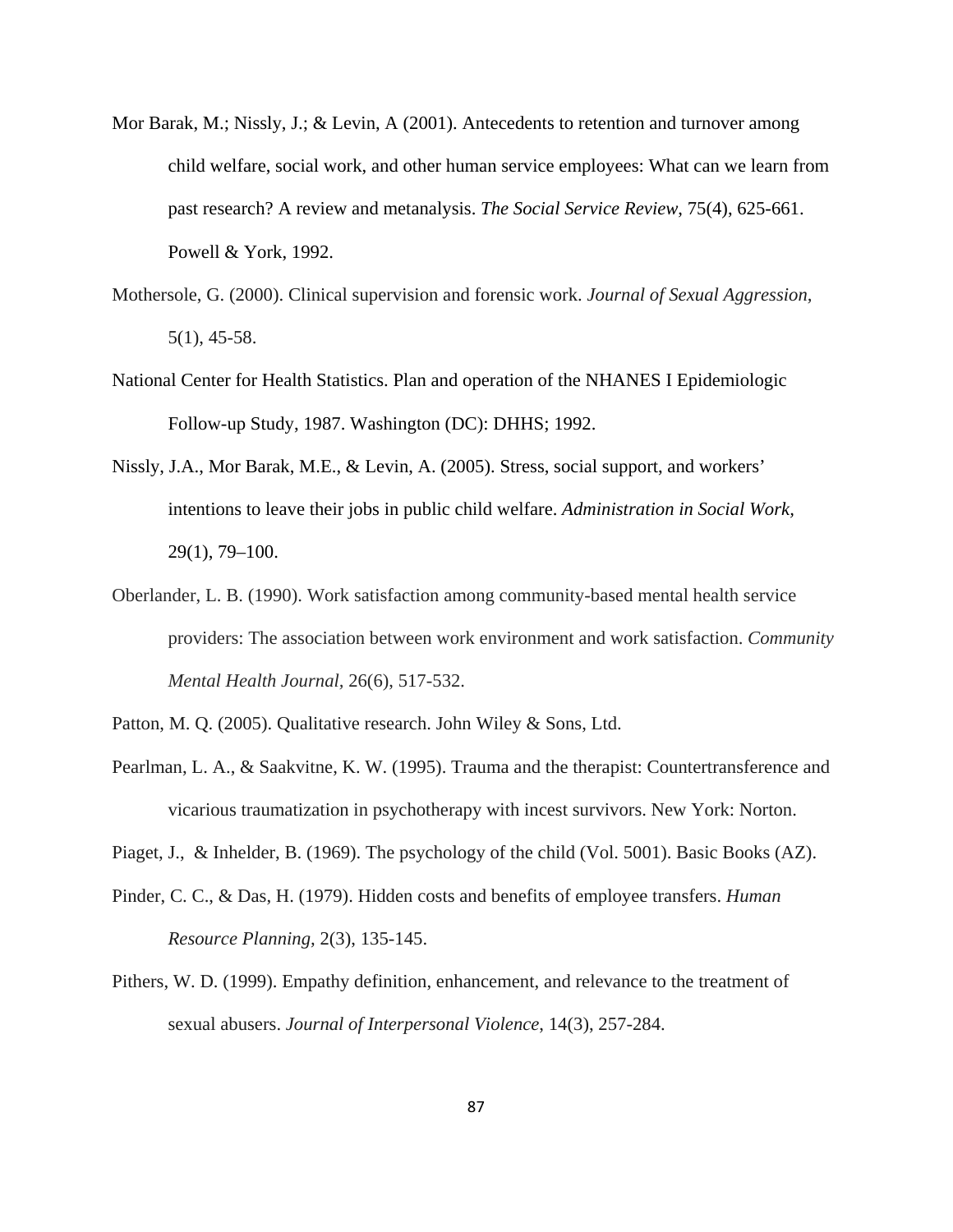- Polson, M., & McCullom, E. (1995). Therapist caring in the treatment of sexual abuse offenders: Perspectives from a qualitative case study of one sexual abuse treatment program. *Journal of child sexual abuse,* 4(1), 21-44.
- Posig, M. & Kickul, J. (2003). Extending our understanding of burnout: Test of an integrated model in nonservice occupations. *Journal of Occupational Health Psychology*, 8(1), 3– 19.
- Raskin, M. S., Wayne, J., & Bogo, M. (2008). Revisiting field education standards. *Journal of Social Work Education,* 44(2), 173-188.
- Redoon, J. R., Payne, L. R., & Starzyk, K. B. (1999). Therapeutic factors in group treatment evaluated by sex offenders: A consumers' report. *Journal of Offender Rehabilitation,* 28(3-4), 91-101.
- Robinson, S., Murrells, T., & Smith, E. M. (2005). Retaining the mental health nursing workforce: Early indicators of retention and attrition. *International Journal of Mental Health Nursing,* 14(4), 230-242.
- Ruzek, J. (1993). Professionals coping with vicarious trauma. *NCP Clinical Newsletter*, 3(2), 17- 21.
- Sabin-Farrell, R., & Turpin, G. (2003). Vicarious traumatization: implications for the mental health of health workers?. *Clinical psychology review,* 23(3), 449-480.
- Sabine Geurts, Wilmar Schaufeli, and Jan De Jonge (1998). Burnout and Intention to Leave Among Mental Health-Care Professionals: A Social Psychological Approach*. Journal of Social and Clinical Psychology*: Vol. 17, No. 3, pp. 341-362.
- Schaufeli, W. B., & Taris, T. W. (2005). The conceptualization and measurement of burnout: Common ground and worlds apart The views expressed in Work & Stress Commentaries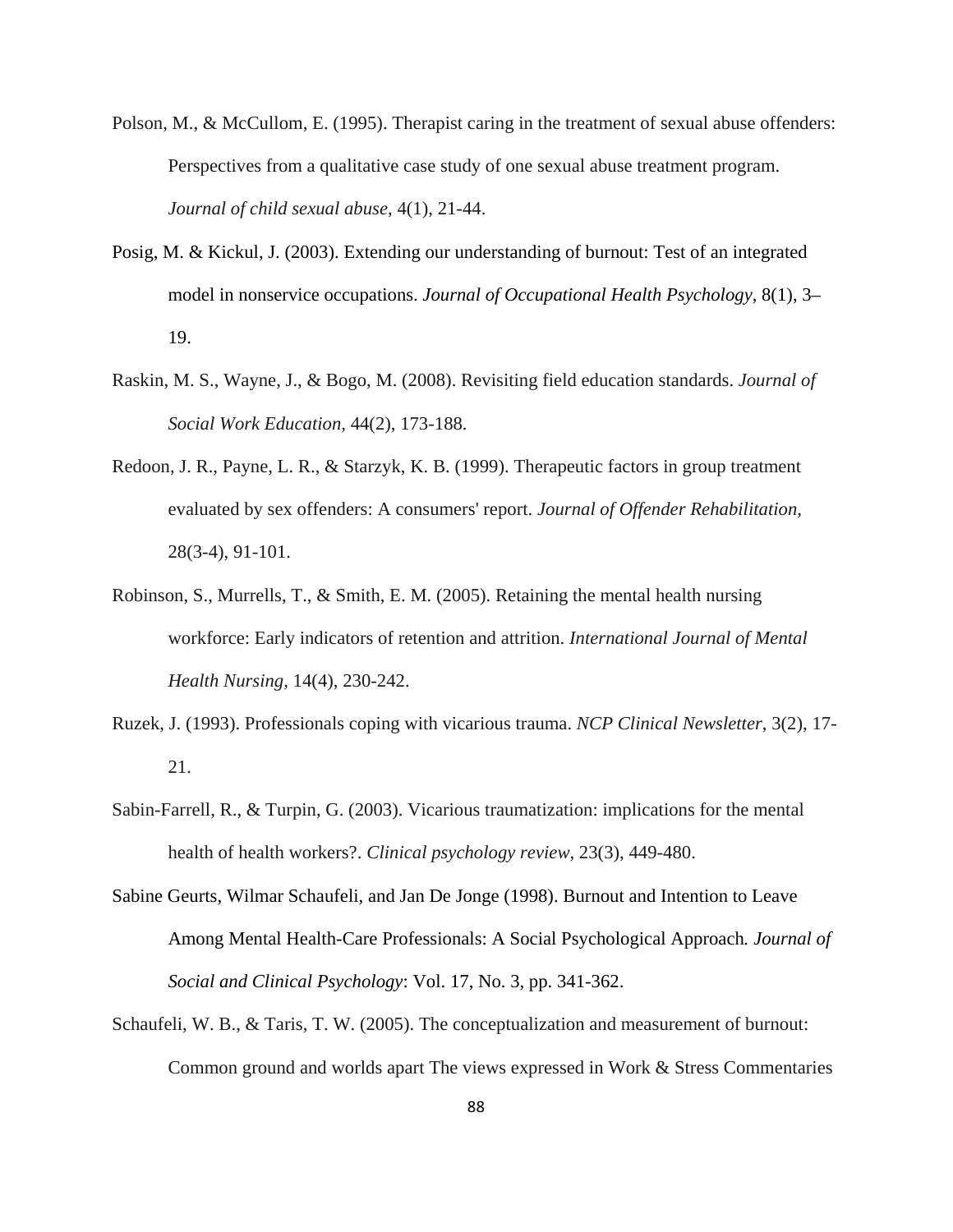are those of the author (s), and do not necessarily represent those of any other person or organization, or of the journal. *Work & Stress*, 19(3), 256-262.

- Scheela, R.A. (2001). Sex offender treatment: Therapist's experiences and perceptions. *Issues in Mental Health Nursing*, 22(8), 749-767.
- Shelby, R. A., Stoddart, R. M., & Taylor, K. L. (2001). Factors contributing to levels of burnout among sex offender treatment providers. *Journal of Interpersonal Violence*, 16(11), 1205-1217.
- Smith, B. D. (2005). Job retention in child welfare: Effects of perceived organizational support, supervisor support, and intrinsic job value. *Children and Youth Services Review*, 27(2), 153-169.
- Singh, P., & Loncar, N. (2010). Pay satisfaction, job satisfaction and turnover intent. *Relations Industrielles/Industrial Relations,* 65(3), 470-490.
- Söderfeldt, M., Söderfeldt, B., & Warg, L. (1995). Burnout in social work. *Social Work,* 40(5), 638-646.
- Trippany, R. L., Kress, V. E. W., & Wilcoxon, S. A. (2004). Preventing vicarious trauma: What counselors should know when working with trauma survivors. *Journal of Counseling & Development,* 82(1), 31-37.
- Um, M.Y., Harrison, D.F. (1998). Role stressors, burnout, mediators, and job satisfaction: A stress-strain-outcome model and an empirical test. *Social Work Research*, 22 (2), 100- 115.
- Valiant, P. M. and Antonowicz, D. H. (1991). Cognitive-behaviour therapy and social skills training improves personality and cognition in incarcerated offenders. *Psychological Reports*. 68, 27-33.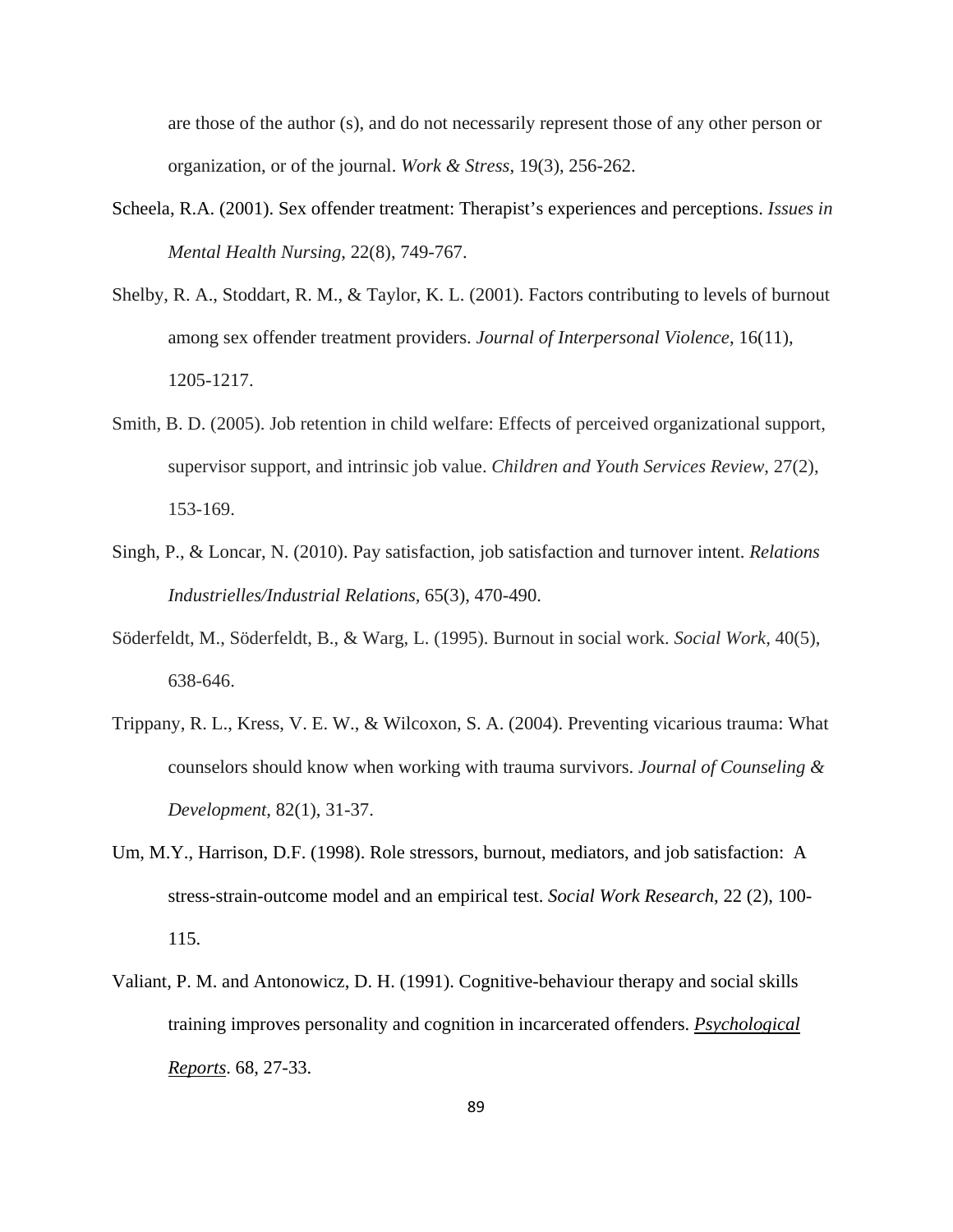- Weaver, D., Chang, J., Clark, S., & Rhee, S. (2007). Keeping public child welfare workers on the job. *Administration in Social Work*, 31(2), 5-25.
- Wheeler, S., & Richards, K. (2007). The impact of clinical supervision on counsellors and therapists, their practice and their clients. A systematic review of the literature. *Counselling and Psychotherapy Research*, 7(1), 54-65.
- Yu, K., Lee, S. H., & Lee, S. M. (2007). counselors' collective self‐esteem mediates job dissatisfaction and client relationships. *Journal of Employment Counseling*, 44(4), 163- 172.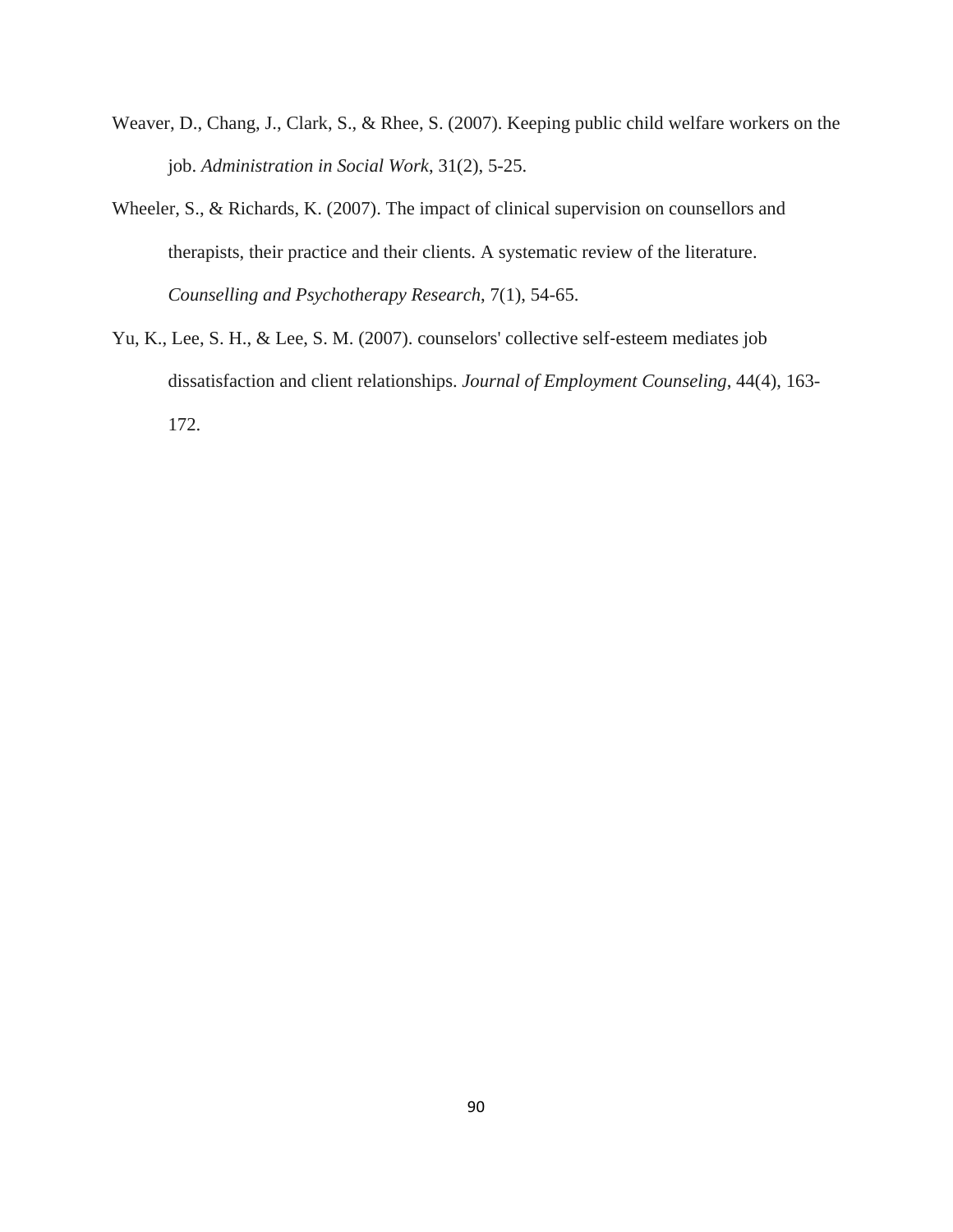### Appendix A

### HSR Approval Letter



**School for Social Work** Smith College Northampton, Massachusetts 01063  $T(413)$  585-7950 F (413) 585-7994

February 15, 2013

Abigail Kirschbaum

Dear Abigail,

Thank you for making all the requested changes to your Human Subjects Review application. Your project is now approved by the Human Subjects Review Committee.

Please note the following requirements:

**Consent Forms:** All subjects should be given a copy of the consent form.

**Maintaining Data:** You must retain all data and other documents for at least three (3) years past completion of the research activity.

In addition, these requirements may also be applicable:

**Amendments:** If you wish to change any aspect of the study (such as design, procedures, consent forms or subject population), please submit these changes to the Committee.

**Renewal:** You are required to apply for renewal of approval every year for as long as the study is active.

Completion: You are required to notify the Chair of the Human Subjects Review Committee when your study is completed (data collection finished). This requirement is met by completion of the thesis project during the Third Summer.

Good luck with your project.

Sincerely,

Jacoba Kline Pruett / Shor

Marsha Kline Pruett, M.S., Ph.D., M.S.L. Acting Chair, Human Subjects Review Committee

CC: Will Lusenhop, Research Advisor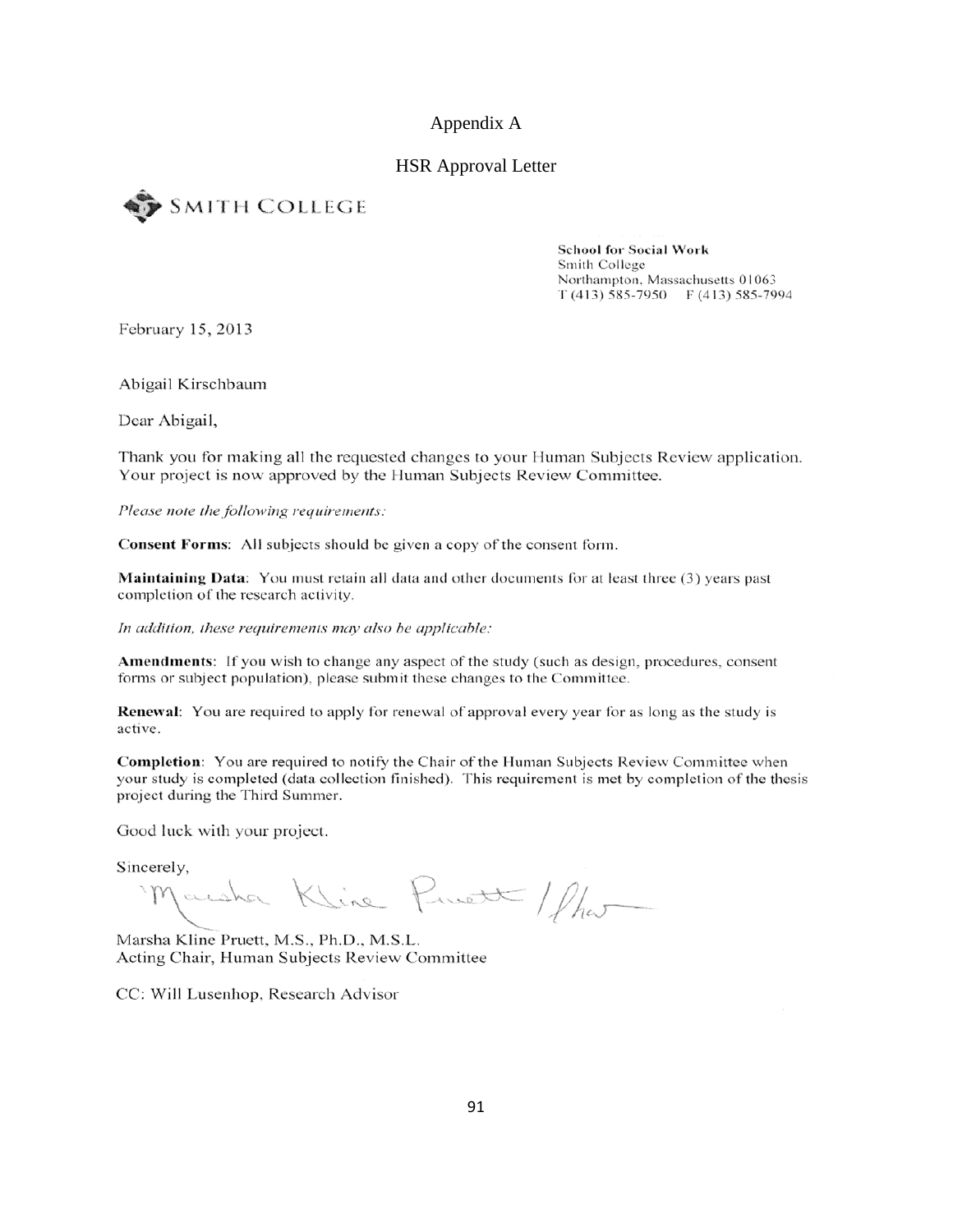## Appendix B

## Recruitment Letter to Potential Participants

### Dear ATSA Members,

My name is Abigail Kirschbaum, and I am a graduate student at the Smith College School for Social Work, currently doing my final clinical internship in Portland, ME. I am writing to ask for your help in completing my Master's thesis by participating in a brief (30-60 minute) interview on the topic of the experience of therapists who work with sex offenders. You are receiving this letter because you are a member of ATSA, an organization dedicated to the assessment and treatment of those who have sexually abused or are at risk to sexually abuse.

I am sending you this letter to ask for your help with recruiting participants for my research study, which is a brief, in person or via telephone interview; if you meet eligibility criteria.

My research study focuses on identifying personal and professional experiences of psychotherapists associated with their staying in the field of working with sex offenders as well as their personal and professional experiences associated with their moving away from the field of working with sex offenders. This study will not ask any questions that would require the clinician to disclose any identifying information of their clients or themselves. Potential participants will be presented with an informed consent form prior to the interview. Participants will be asked for their signatures, but only if they agree to participate.

Clinicians are eligible to participate in my study if they are currently working with or have experience working with registered sex offenders, or individuals who identify as sex offenders and/or pedophiles. They must have a Master's, Doctorate, or MD in one of the following disciplines: Clinical Social Work, Marriage and Family Therapy, Mental Health Counseling, Clinical Psychology, or Psychiatry. Any individuals who do not meet the aforementioned criteria will be excluded from participating in the study. Participating in the study is very easy. Participating in a 30-60 minute interview is the only requirement. Below is a link to the website containing my thesis questionnaire.

If you meet criteria for participating, I encourage you to take part in my study. Participation will be kept confidential, other than myself, others will have no way of knowing whether or not you participated. If you do not meet criteria, I encourage you to please forward this letter to any acquaintances or colleagues you know of who may be eligible to participate.

Responses could provide insight into the needs for the future development of education regarding sex offender treatment and the experience of the sex offender therapist in clinical work.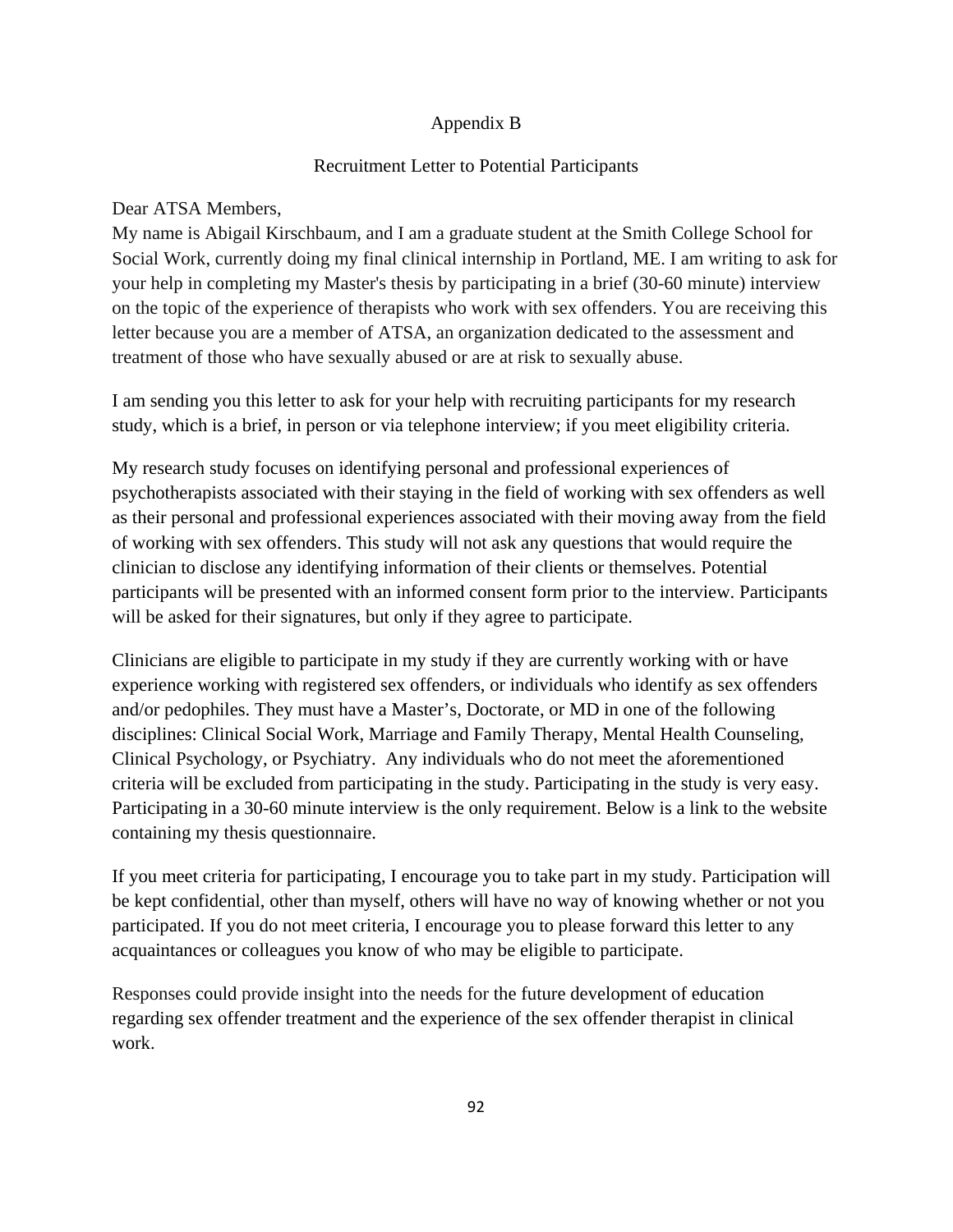If you have any questions about my research or the nature of participation, please feel free to reply to this email (akirschb@smith.edu) or contact me at a later date.

Thank you for your time, assistance, and interest in my research topic!

Sincerely,

Abigail Kirschbaum MSW Candidate, Smith College School for Social Work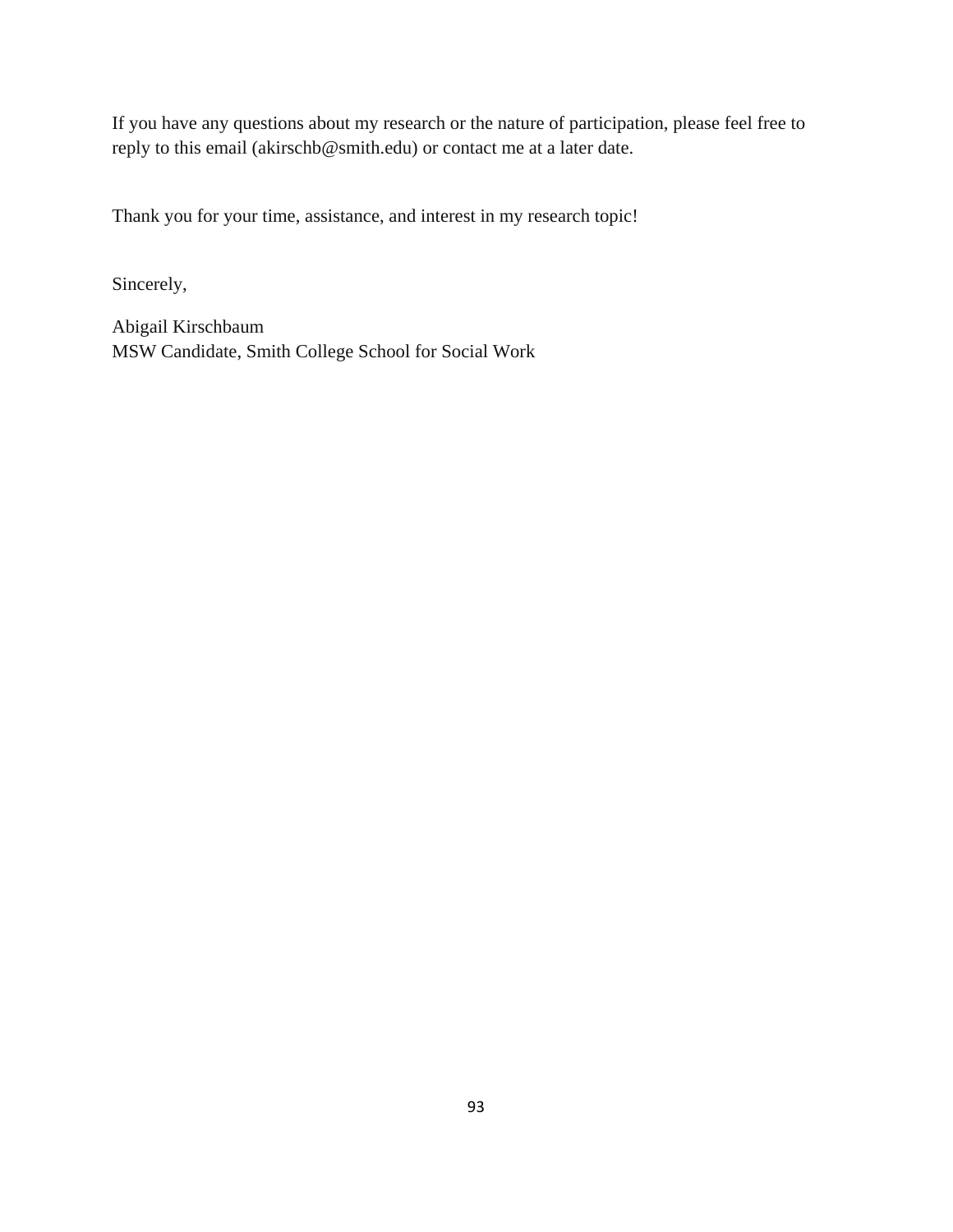## Appendix C

## Informed Consent Letter

Dear Participant,

My name is Abigail Kirschbaum, and I am a graduate student at Smith College School for Social Work. I am conducting research for my Master's thesis, which explores factors associated with turnover intention and job retention among therapists who work with sex offenders. To participate you must be currently working with or have experience working with registered sex offenders, or individuals who identify as sex offenders, and/or pedophiles. They must have been practicing/practiced with sex offenders for at least one year. They must have a Master's, Doctorate, or MD in one of the following disciplines: Clinical Social Work, Marriage and Family Therapy, Mental Health Counseling, Clinical Psychology, or Psychiatry. Interviews for this study will begin immediately and cease at the end of March.

This study will be conducted through interviews that can be completed in person or via telephone. All interviews will be audio recorded. You will be asked multiple open-ended questions regarding your experience as a sex offender therapist. Because the questions deal with sensitive subject matter, there is a small risk that participation in the study could cause negative or uncomfortable emotions to arise. Possible benefits from participating in the study include experiencing participation as informative and having the opportunity to reflect upon your practice. Unfortunately, no monetary or material compensation for your participation can be provided.

This interview will remain completely confidential. Also, in the interest of confidentiality, you are asked not to provide any names or identifying information about clients in any of your responses. Any identifying information you include about yourself or your client will be treated confidentially and then deleted. All data from the interview will be kept in a secure, password protected location for a period of three years, as required by Federal guidelines, and data stored electronically will be fully protected. If the material is needed beyond a three year period, it will continue to be kept in a secure location and will be destroyed when it is no longer needed. All Informed Consent will be stored in a secure location separate from other study materials.

Initial data will only be viewed by myself, my research advisor, and an employed transcriptionist who will have signed an Assurance of Research Confidentiality. Data will be presented in aggregate format and illustrative quotes will be presented in such a way that they will not identify any individual. When material from this study is used for future presentation and possible publication, any possible identifying information will be removed.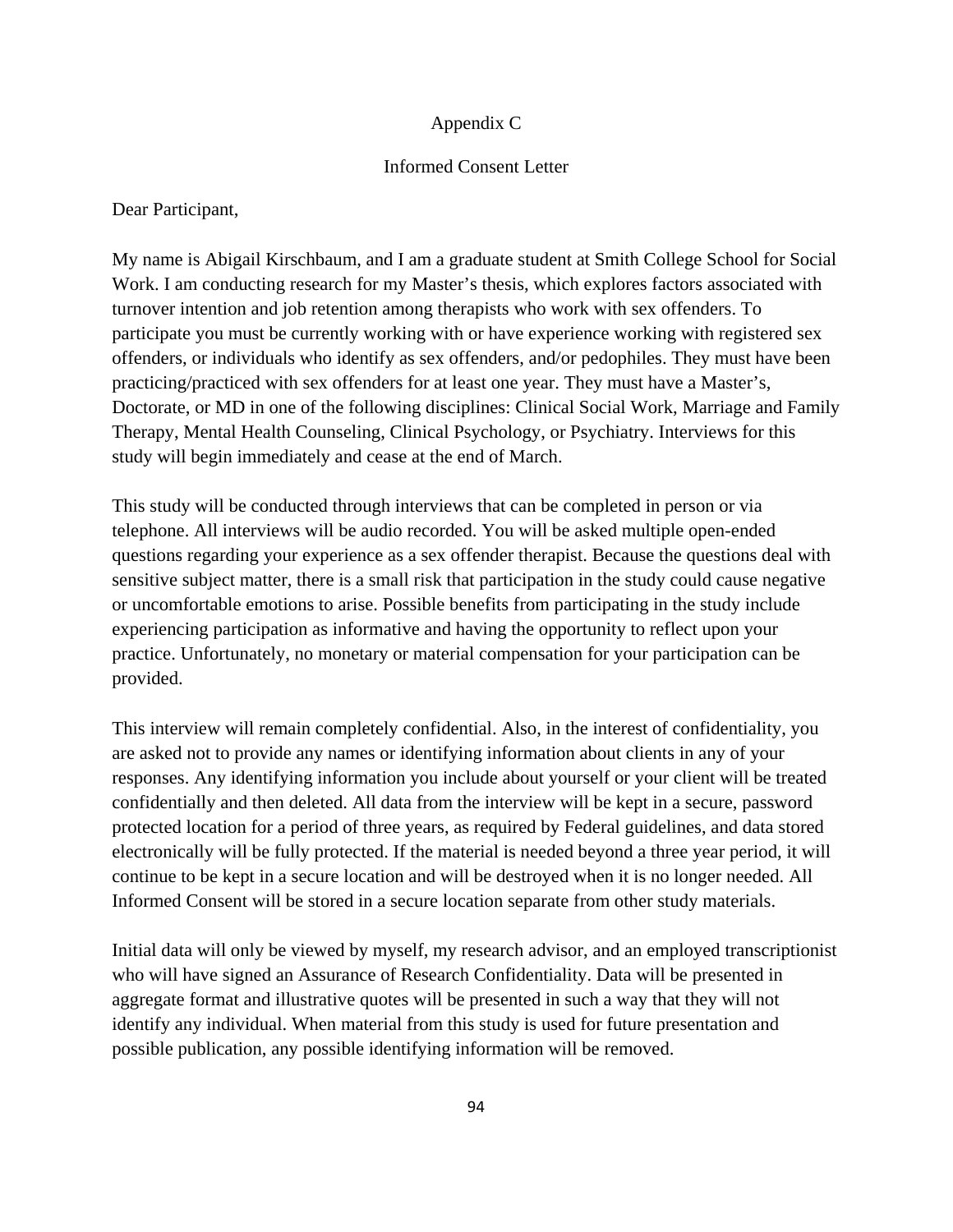Your participation in this study is voluntary. You have the right to refuse to answer any question during the interview. You may also withdraw from the study at any time. If you do this, any answers you provided to any previous questions will be deleted and not used if that is what you wish. Once you have completed the interview, if you wish to withdraw from the study, you must do so before April 1st after which data will be in aggregate form. Researcher will provide a copy of the interview for the participant's records.

 If you do wish to rescind your interview please contact the researcher immediately. Contact information is below.

If you have any additional questions, please feel free to contact me directly at akirschb@smith.edu or by phone: (XXX) XXX-XXXX. Should you have any concerns about your rights or any aspect of the study, you are encouraged to contact me or the Chair of the Smith College School for Social Work Human Subjects Review Committee at (413) 585-7974. BY CHECKING THE BOX BELOW THAT SAYS "I AGREE," YOU ARE INDICATING THAT YOU HAVE READ AND HAVE HAD THE OPPORTUNITY TO ASK QUESTIONS ABOUT THE STUDY, YOUR PARTICIPATION, AND YOUR RIGHTS; AND THAT YOU AGREE TO PARTICIPATE IN THE STUDY.

\_\_\_\_ I disagree \_\_\_\_ I agree

| <b>Participant Signature</b> | Jate |
|------------------------------|------|
|------------------------------|------|

Researcher Signature Date Date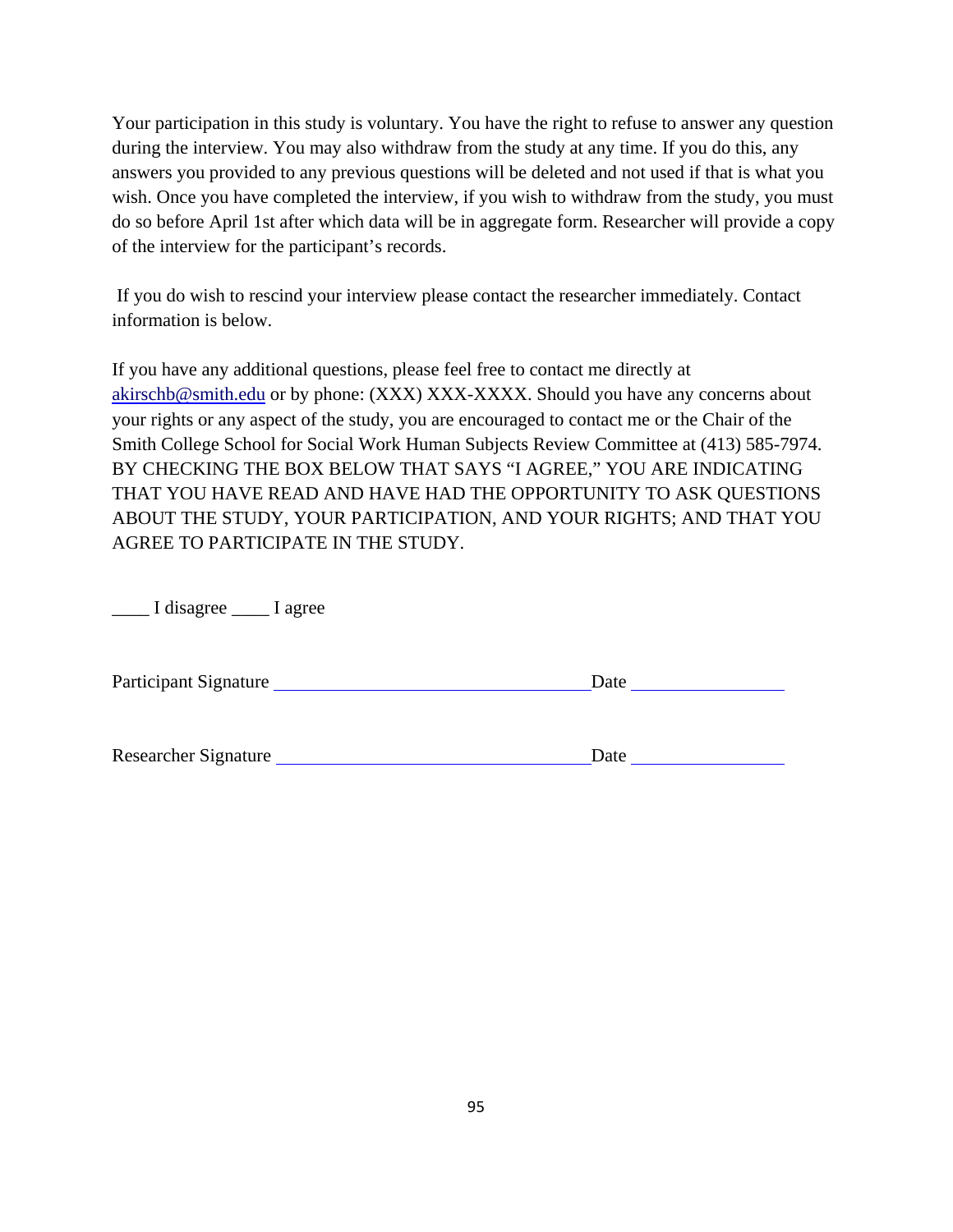### Appendix D

### Interview Guide

- 1. How did you initially decide to become a therapist who works with sex offenders?
- 2. Describe the type of sex offender you work with? (i.e. voluntary, involuntary, continuum of offense?)
- 3. What effect has this (referring to question  $#2 -$  type of offender) had on you as a therapist?
- 4. Describe you r work as a clinician who works with sex offenders.
- 5. Have you experienced any of the following symptoms while working with sex offenders: Social withdrawal, emotional lability, aggression, greater sensitivity to violence, somatic symptoms, sleep difficulties, intrusive imagery, cynicism, sexual difficulties, difficulty managing boundaries with clients, and/or a change in your core beliefs? If yes, how long did you experience these symptoms?
- 6. Did you use any coping strategies to combat these symptoms? If so, what were they?
- 7. What are some of the downfalls of being a therapist who works with sex offenders?
- 8. What motivates you to continue working with sex offenders?
- 9. What qualities are necessary to be a good therapist while working with sex offenders?
- 10. How long do you think you will work in the field?
- 11. Any thoughts of leaving the field?
- 12. Are there organizational supports/lack of supports that have helped/hindered your work?
- 13. Upon what theory and/or theories do you base your approach to sex offender treatment?
- 14. Any additional comments?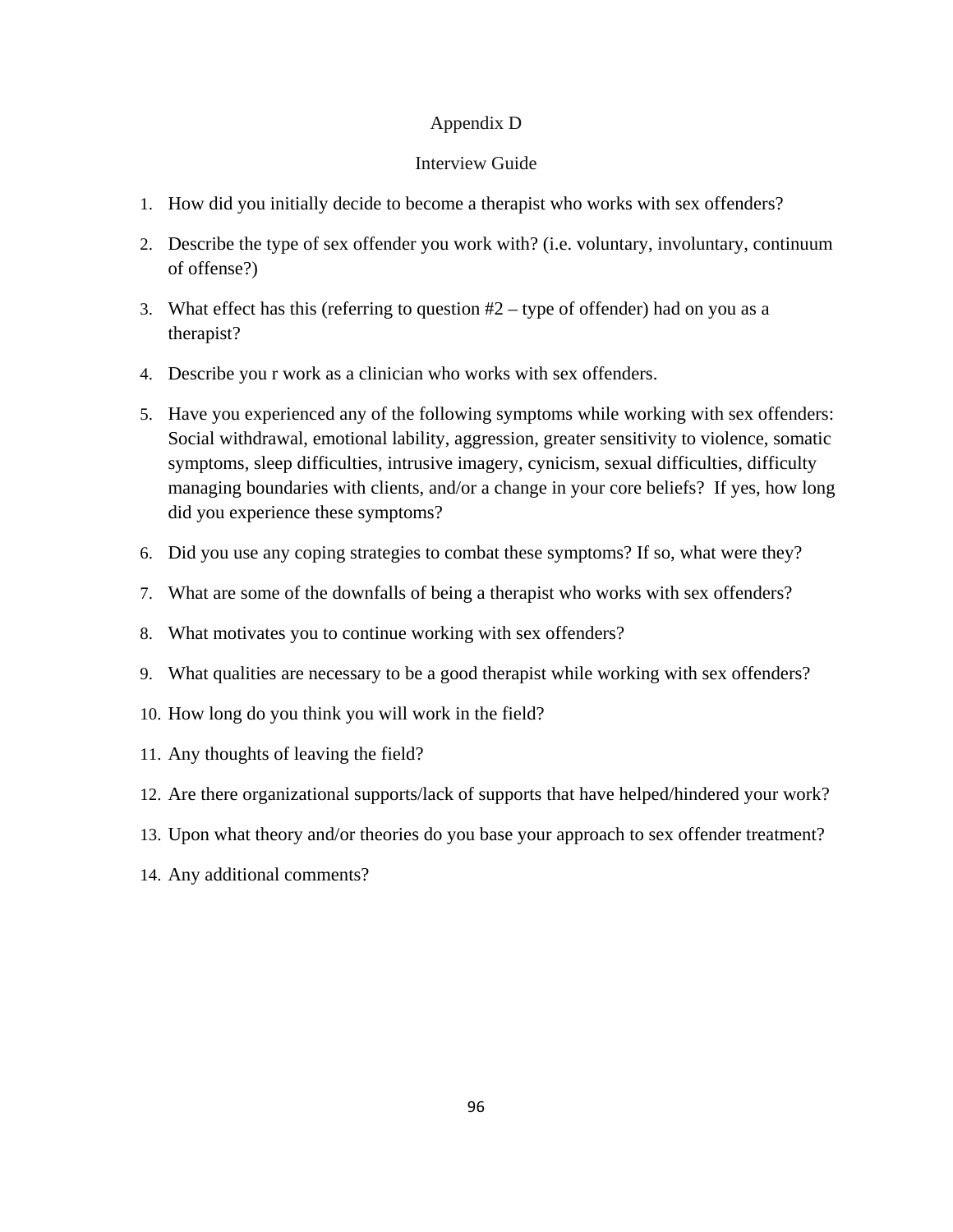# Appendix E

## Demographic Questions

Screening Questions

1. Do you hold a Master's degree, Doctorate degree, or MD in one of the following disciplines: Clinical Social Work, Psychiatry, Psychology, Psychiatric Nursing, Marriage and Family Therapy, or Mental Health Counseling?

Yes No

2. Have you completed graduate or postgraduate training to practice psychotherapy?

Yes No

3. Have you completed postgraduate training to practice psychotherapy?

Yes No

4. Are you currently practicing psychotherapy with sex offenders in the United States?

Yes No

5. Have you received any training for working with sex offenders?

Yes No

# DEMOGRAPHIC QUESTIONS

1. What is your discipline?

MD/DO (Medical Doctor/Doctor of Osteopathic Medicine) Clinical Social Worker Mental Health Counselor Psychologist Marriage and Family Therapist Psychiatrist Psychiatric Nurse Specialist Psychiatrist LCPC Other: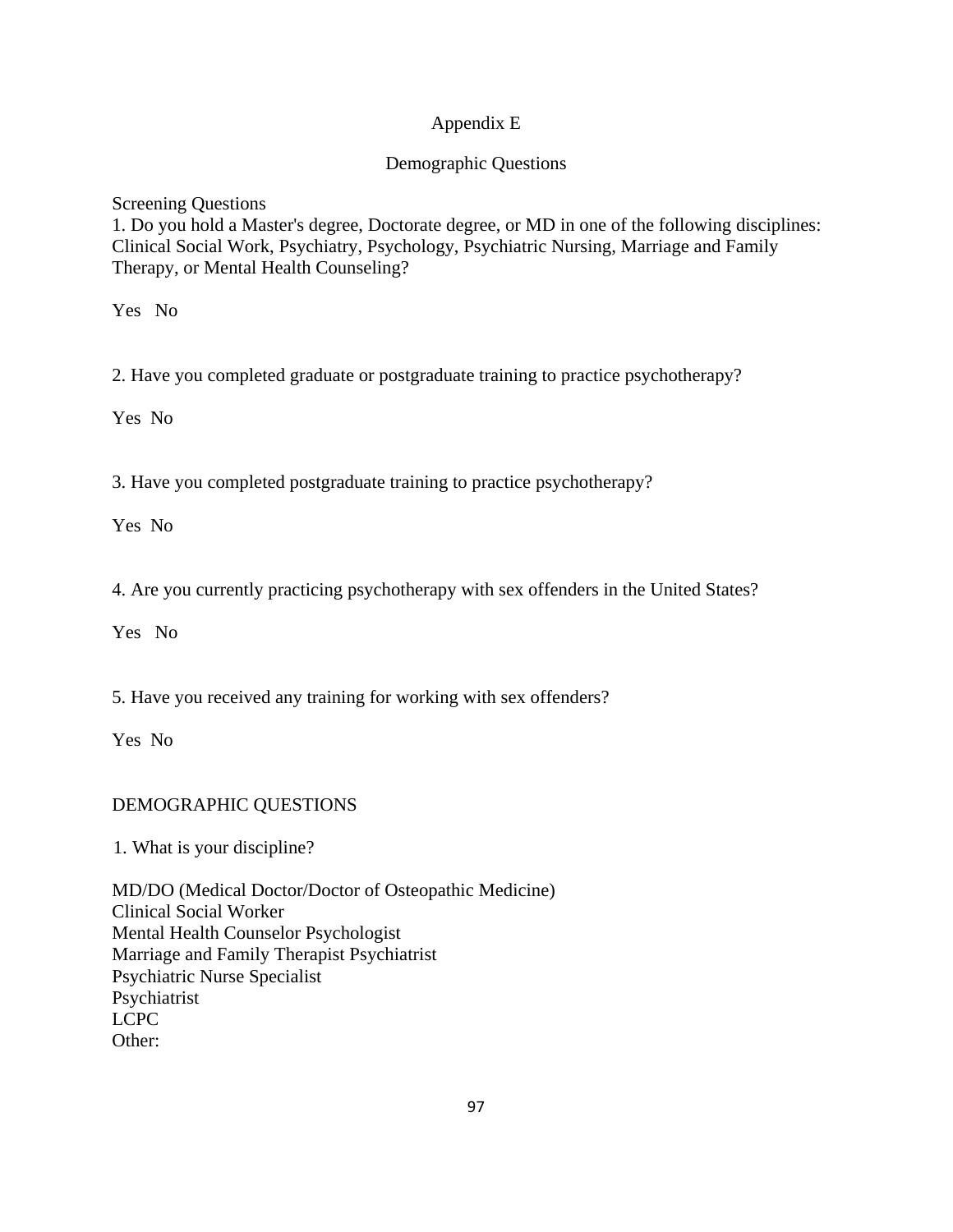6. How many years have you been practicing psychotherapy? Please round to the nearest year.

7. How many years have you been practicing as a sex offender therapist? Please round to the nearest year. \_\_\_\_\_

8. How do you identify racially/ethnically?

 $\overline{\phantom{a}}$ 

Black or African American Hispanic, Latino, or Spanish origin Asian Middle Eastern Native American or Alaskan Native Pacific Islander Mixed Race or Biracial White or Caucasian Other (please specify)  $\frac{1}{2}$ 

9. Please select the gender you most identify with.

Woman Man Transgender Other (please specify)  $\frac{1}{2}$ 

10. If you are still practicing with sex offenders, approximately what percentage of your caseload, are sex offenders? None (0%) Less than 50% About 50% More than 50% All (100%)

11. In which type of geographical area do you primarily practice outpatient psychotherapy?

Urban Suburban Rural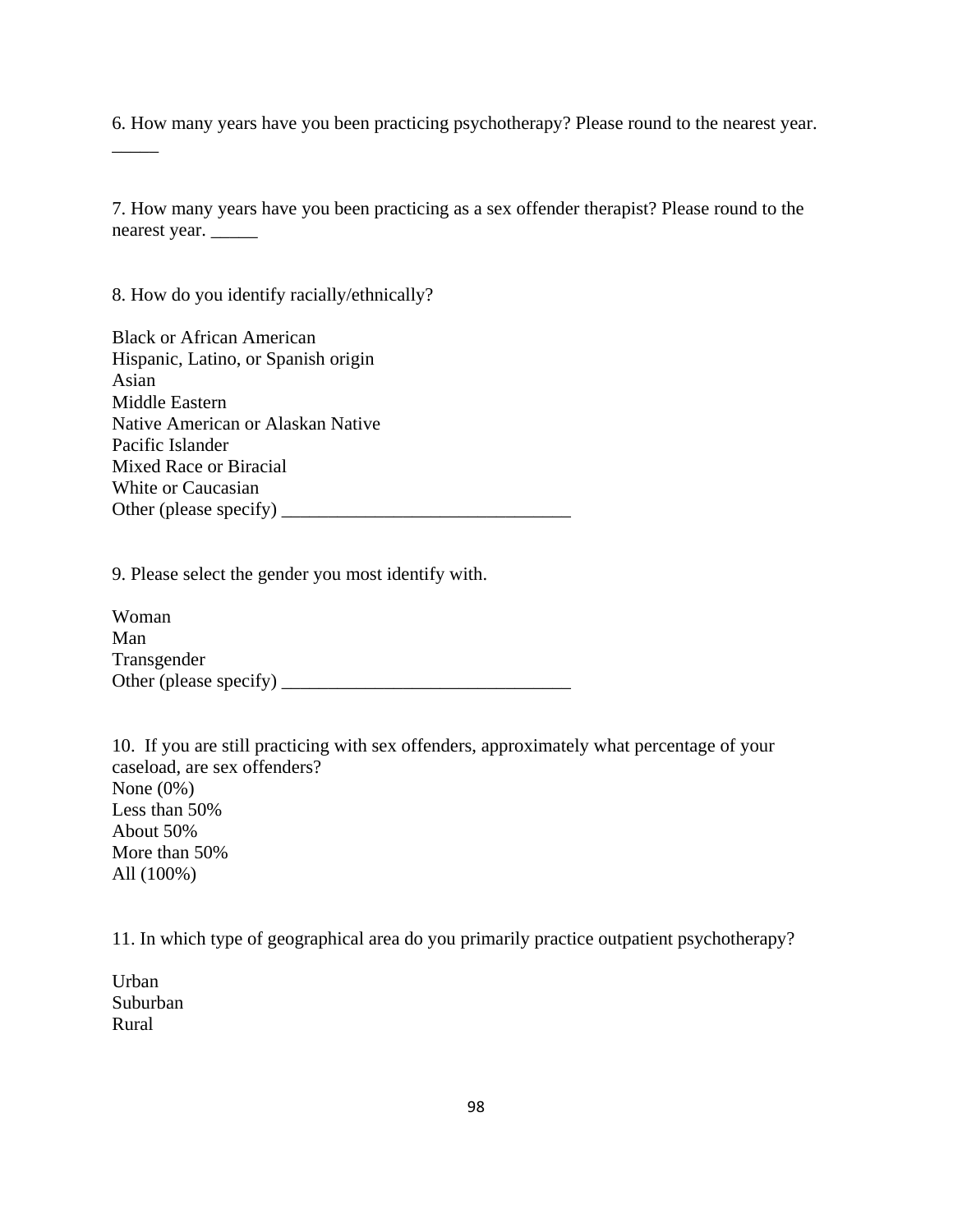12. In which of the following outpatient settings do you primarily practice?

Agency or community mental health center Hospital outpatient clinic Court setting School setting Office space outside my home Office space inside my home Clients' homes Other (please specify)  $\frac{1}{\sqrt{2}}$